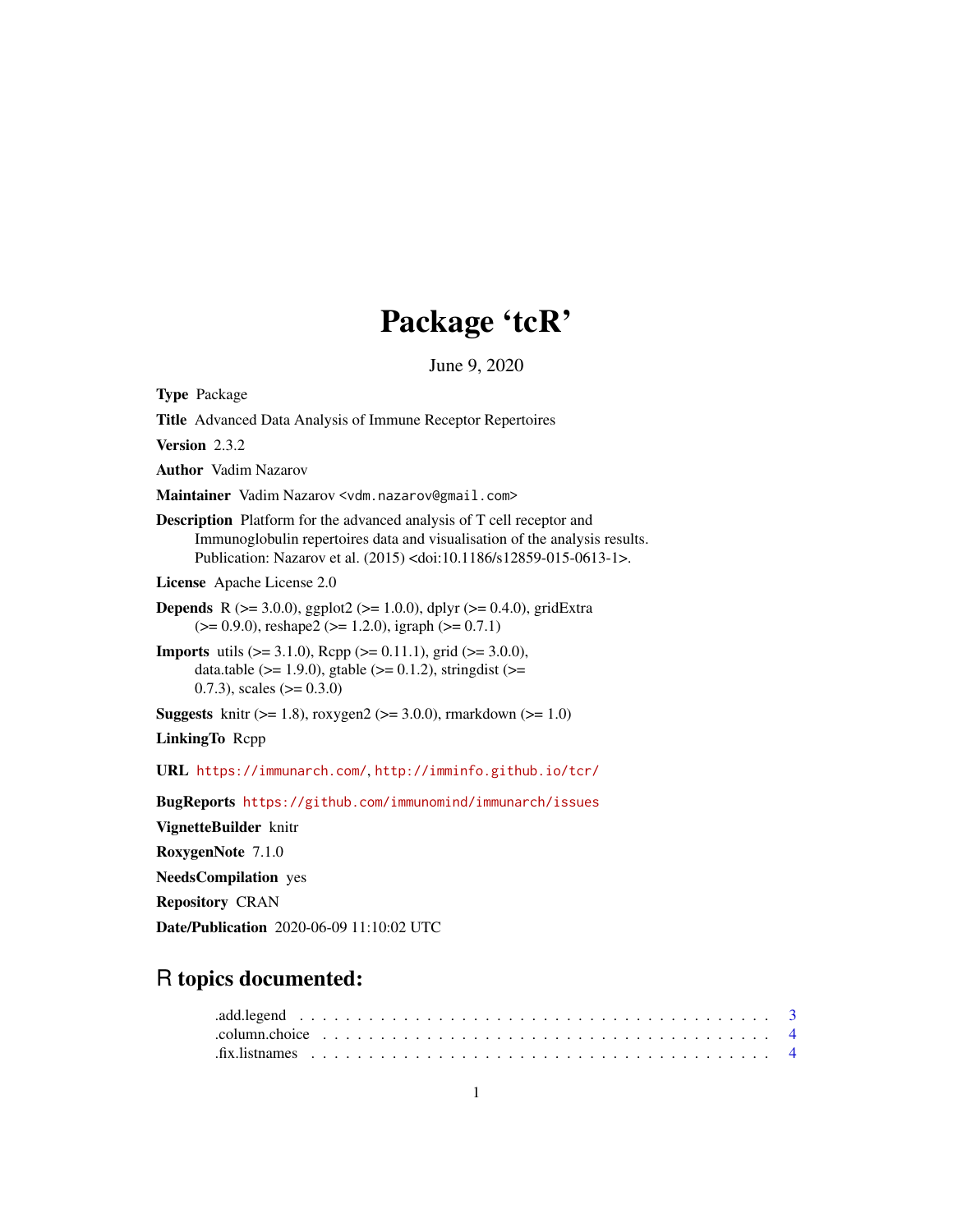|                                                                                                                   | 5              |
|-------------------------------------------------------------------------------------------------------------------|----------------|
|                                                                                                                   | 5              |
|                                                                                                                   | 6              |
|                                                                                                                   | 6              |
|                                                                                                                   | $\overline{7}$ |
|                                                                                                                   | 8              |
|                                                                                                                   | 9              |
|                                                                                                                   | 10             |
|                                                                                                                   | 11             |
|                                                                                                                   | 12             |
|                                                                                                                   | 12             |
|                                                                                                                   | 13             |
|                                                                                                                   | 14             |
|                                                                                                                   | 15             |
|                                                                                                                   | 16             |
|                                                                                                                   | 17             |
|                                                                                                                   | 19             |
|                                                                                                                   | 20             |
|                                                                                                                   | 21             |
|                                                                                                                   | 22             |
|                                                                                                                   | 23             |
|                                                                                                                   | 23             |
|                                                                                                                   | 24             |
|                                                                                                                   | 25             |
|                                                                                                                   | 26             |
|                                                                                                                   | 27             |
|                                                                                                                   | 28             |
|                                                                                                                   | 29             |
|                                                                                                                   | 29             |
|                                                                                                                   | 30             |
|                                                                                                                   | 31             |
|                                                                                                                   | 32             |
|                                                                                                                   | 33             |
| $inverse.simpson \dots \dots \dots \dots \dots \dots \dots \dots \dots \dots \dots \dots \dots \dots \dots \dots$ | 35             |
|                                                                                                                   | 36             |
|                                                                                                                   | 37             |
|                                                                                                                   | 38             |
|                                                                                                                   | 38             |
| matrixSubgroups                                                                                                   | 39             |
|                                                                                                                   | 39             |
|                                                                                                                   | 40             |
|                                                                                                                   | 41             |
|                                                                                                                   | 42             |
|                                                                                                                   | 44             |
|                                                                                                                   | 46             |
|                                                                                                                   | 47             |
|                                                                                                                   | 48             |
|                                                                                                                   | 49             |
|                                                                                                                   |                |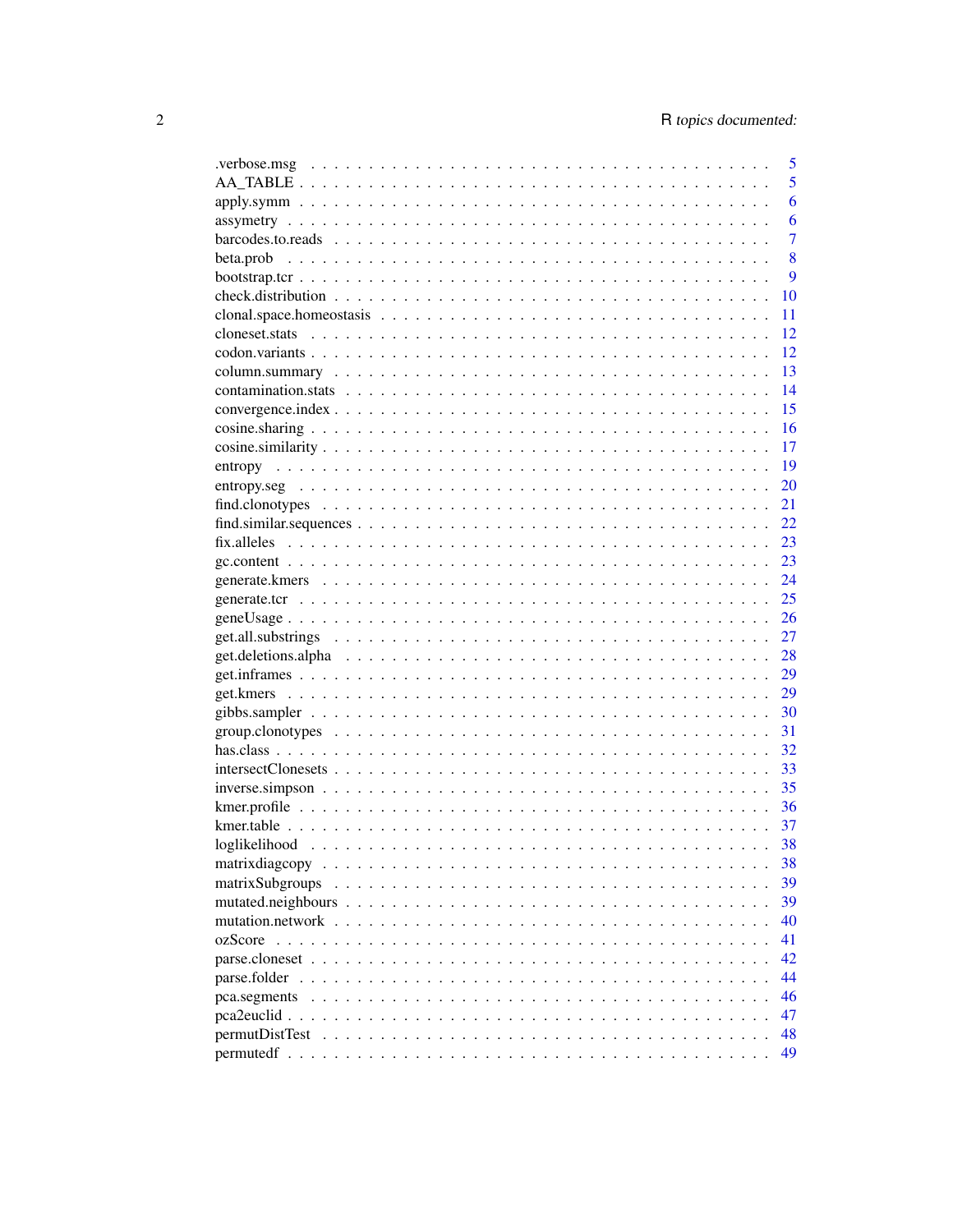<span id="page-2-0"></span>

| vis.number.count $\ldots \ldots \ldots \ldots \ldots \ldots \ldots \ldots \ldots \ldots \ldots \ldots \ldots$ |  |
|---------------------------------------------------------------------------------------------------------------|--|
|                                                                                                               |  |
|                                                                                                               |  |
|                                                                                                               |  |
|                                                                                                               |  |
|                                                                                                               |  |
|                                                                                                               |  |
|                                                                                                               |  |
|                                                                                                               |  |
|                                                                                                               |  |
|                                                                                                               |  |
|                                                                                                               |  |
|                                                                                                               |  |
|                                                                                                               |  |
|                                                                                                               |  |
|                                                                                                               |  |
|                                                                                                               |  |
|                                                                                                               |  |
| set.pb                                                                                                        |  |
|                                                                                                               |  |
|                                                                                                               |  |
|                                                                                                               |  |
|                                                                                                               |  |
|                                                                                                               |  |
|                                                                                                               |  |
|                                                                                                               |  |
|                                                                                                               |  |
|                                                                                                               |  |
|                                                                                                               |  |
|                                                                                                               |  |

.add.legend *Internal function. Add legend to a grid of plots and remove legend from all plots of a grid.*

# Description

Given a list of ggplot2 plots, remove legend from each of them and return grid of such plots plus legend from the first vis. Suitable for plots with similar legends.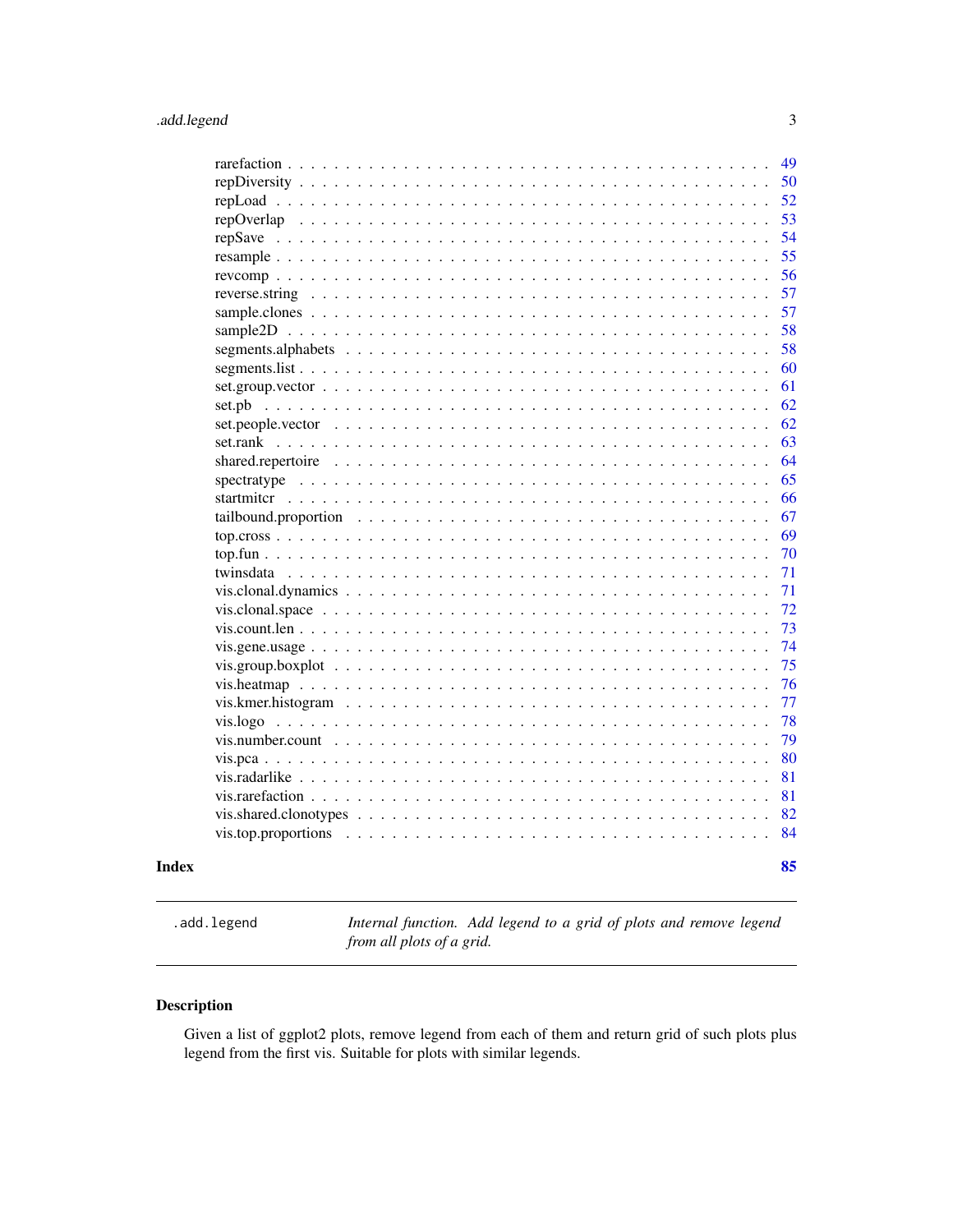# Usage

```
.add.legend(.vis.list, .vis.nrow = 2, .legend.ncol = 1)
```
# Arguments

| .vis.list    | A list with ggplot2 plots.                       |
|--------------|--------------------------------------------------|
| .vis.nrow    | Number of rows of the resulting grid with plots. |
| .legend.ncol | Number of columns in the shared legend.          |

.column.choice *Choose the right column.*

# Description

Choose the right column.

# Usage

.column.choice(x, .verbose = T)

# Arguments

| $\boldsymbol{\mathsf{x}}$ | Character vector with column IDs.  |
|---------------------------|------------------------------------|
| .verbose                  | If T then print the error mesasge. |

# Value

Character.

.fix.listnames *Fix names in lists.*

# Description

Fix names in lists.

# Usage

.fix.listnames(.datalist)

#### Arguments

.datalist List with data frames.

# Value

List with fixed names.

<span id="page-3-0"></span>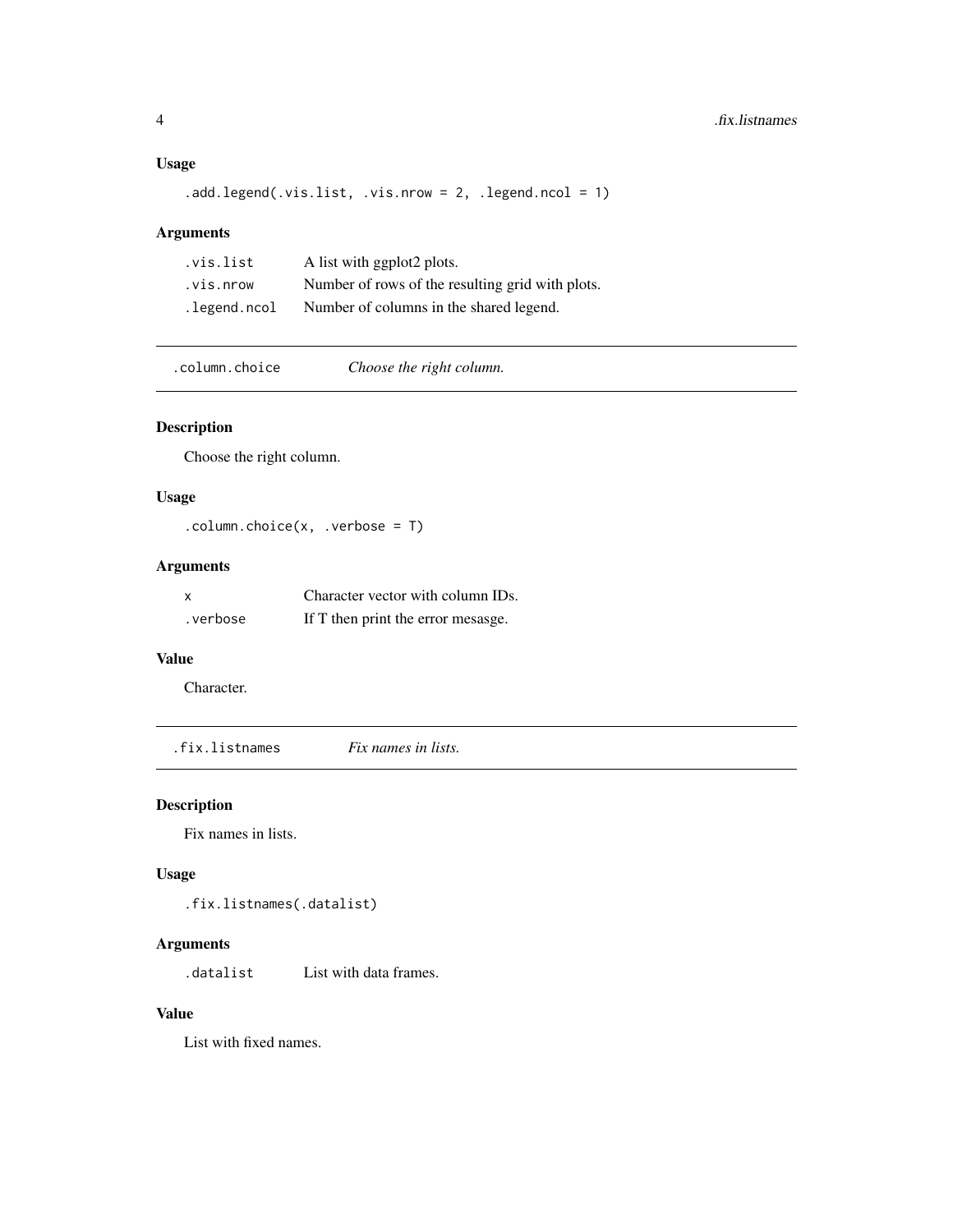<span id="page-4-0"></span>

Print the given message if second parameter is a TRUE.

# Usage

```
.verbose.msg(.message, .verbose = T)
```
# Arguments

| .message | Character vector standing for a message. |
|----------|------------------------------------------|
| .verbose | If T then print the given mesasge.       |

# Value

Nothing.

#### Description

Tables with genetic code.

# Usage

AA\_TABLE

# Format

AA\_TABLE:

Class 'table' Named chr [1:65] "K" "N" "K" "N" ... ..-attr(\*,"names")= chr [1:65] "AAA" "AAC" "AAG" "AAT" ...

# AA\_TABLE\_REVERSED:

List of 22 \$ \*: chr [1:3] "TAA" "TAG" "TGA" \$ A: chr [1:4] "GCA" "GCC" "GCG" "GCT" \$ C: chr [1:2] "TGC" "TGT" \$ D: chr [1:2] "GAC" "GAT" ...

# Examples

```
## Not run:
AA_TABLE['ATG'] # => "M"
AA_TABLE_REVERSED['K'] # => list(K = c("AAA", "AAG"))
```
## End(Not run)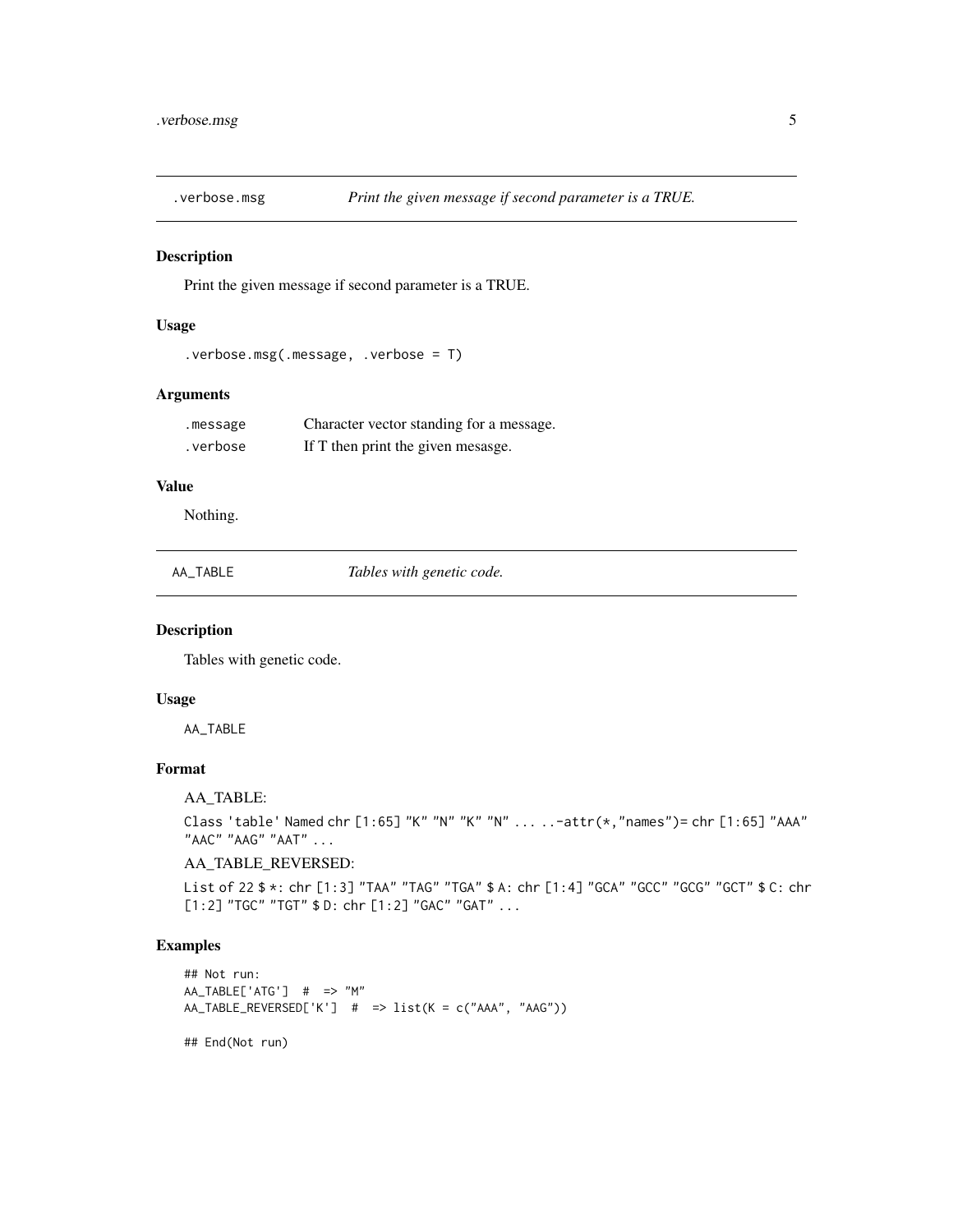Apply the given function to every pair in the given datalist. Function either symmetrical (i.e.  $fun(x,y) == fun(y,x))$  or assymmetrical (i.e.  $fun(x,y) != fun(y,x)$ ).

#### Usage

```
apply.symm(.datalist, .fun, ..., .diag = NA, .verbose = T)
apply.asymm(.datalist, .fun, . . ., .diag = NA, .verbose = T)
```
#### **Arguments**

| .datalist | List with some data.frames.                               |
|-----------|-----------------------------------------------------------|
| . fun     | Function to apply, which return basic class value.        |
| $\cdots$  | Arguments passsed to .fun.                                |
| .diag     | Either NA for NA or something else != NULL for .fun(x,x). |
| .verbose  | if T then output a progress bar.                          |

#### Value

Matrix with values  $M[i,j] = \text{fun}(\text{datalist}[i], \text{datalist}[j])$ 

# Examples

```
## Not run:
# equivalent to intersectClonesets(immdata, 'a0e')
apply.symm(immdata, intersectClonesets, .type = 'a0e')
```
## End(Not run)

assymetry *Normalised log assymetry.*

#### Description

Compute the value of the normalised log assymetry measure for the given data.frames of the counts of shared clones.

#### Usage

```
assymetry(.alpha, .beta = NULL, .by = "CDR3.nucleotide.sequence")
```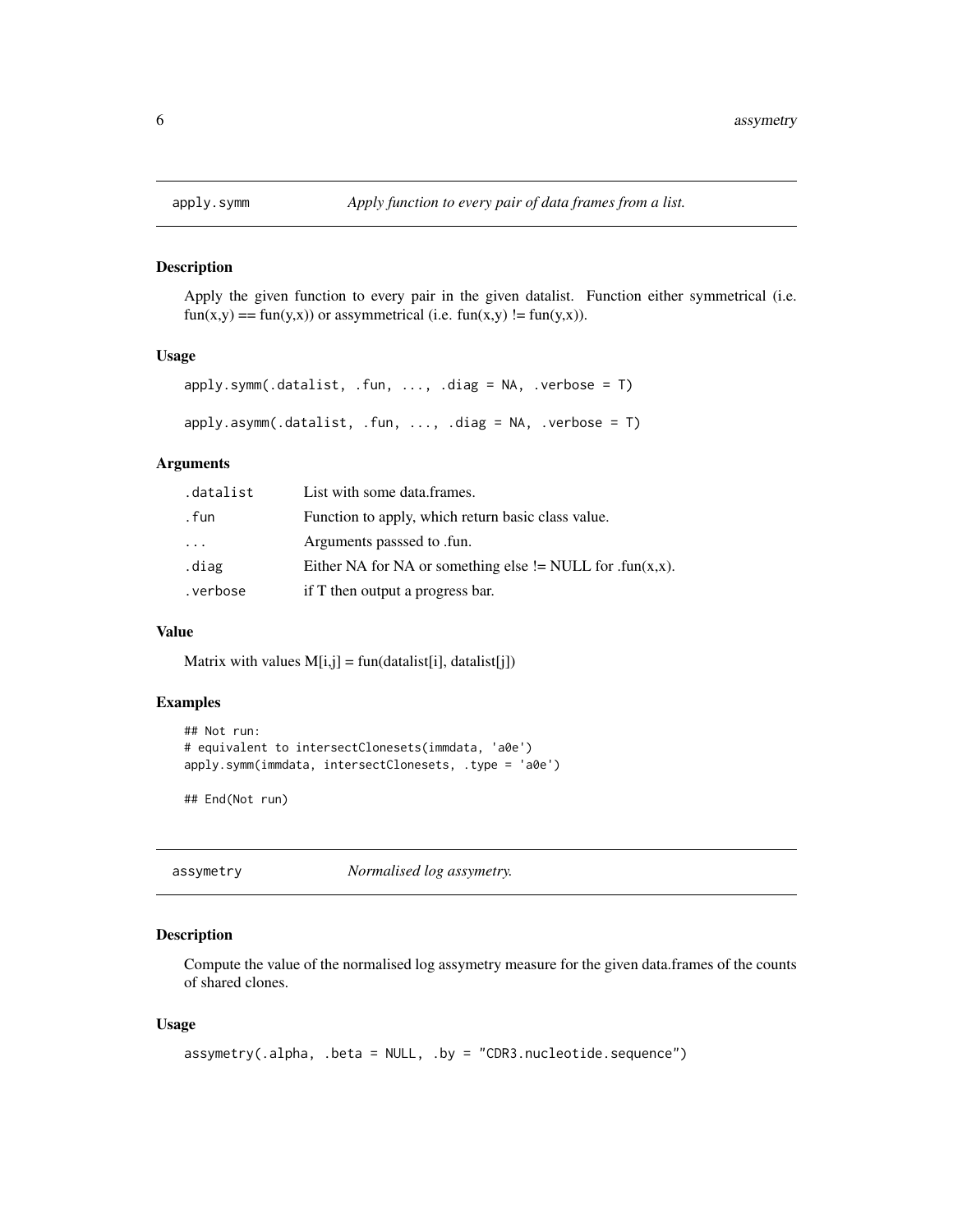# <span id="page-6-0"></span>barcodes.to.reads 7

# Arguments

| .alpha | First miter data frame or a list with data frames.    |
|--------|-------------------------------------------------------|
| .beta  | Second miter data.frame or NULL if . alpha is a list. |
| .bv    | Which column use to merge. See "Details".             |

# Details

Merge two data frames by the given column and compute value Sum(Log((Percentage for shared clone S from alpha) / (Percentage for shared clone S from beta))) / (# of shared clones).

# Value

Value of the normalised log assymetry measure for the given data.frames.

barcodes.to.reads *Rearrange columns with counts for clonesets.*

# Description

Replace Read.count with Umi.count, recompute Percentage and sort data.

# Usage

```
barcodes.to.reads(.data)
```
#### Arguments

.data Data frame with columns "Umi.count" and "Read.count".

# Value

Data frame with new "Read.count" and "Percentage" columns.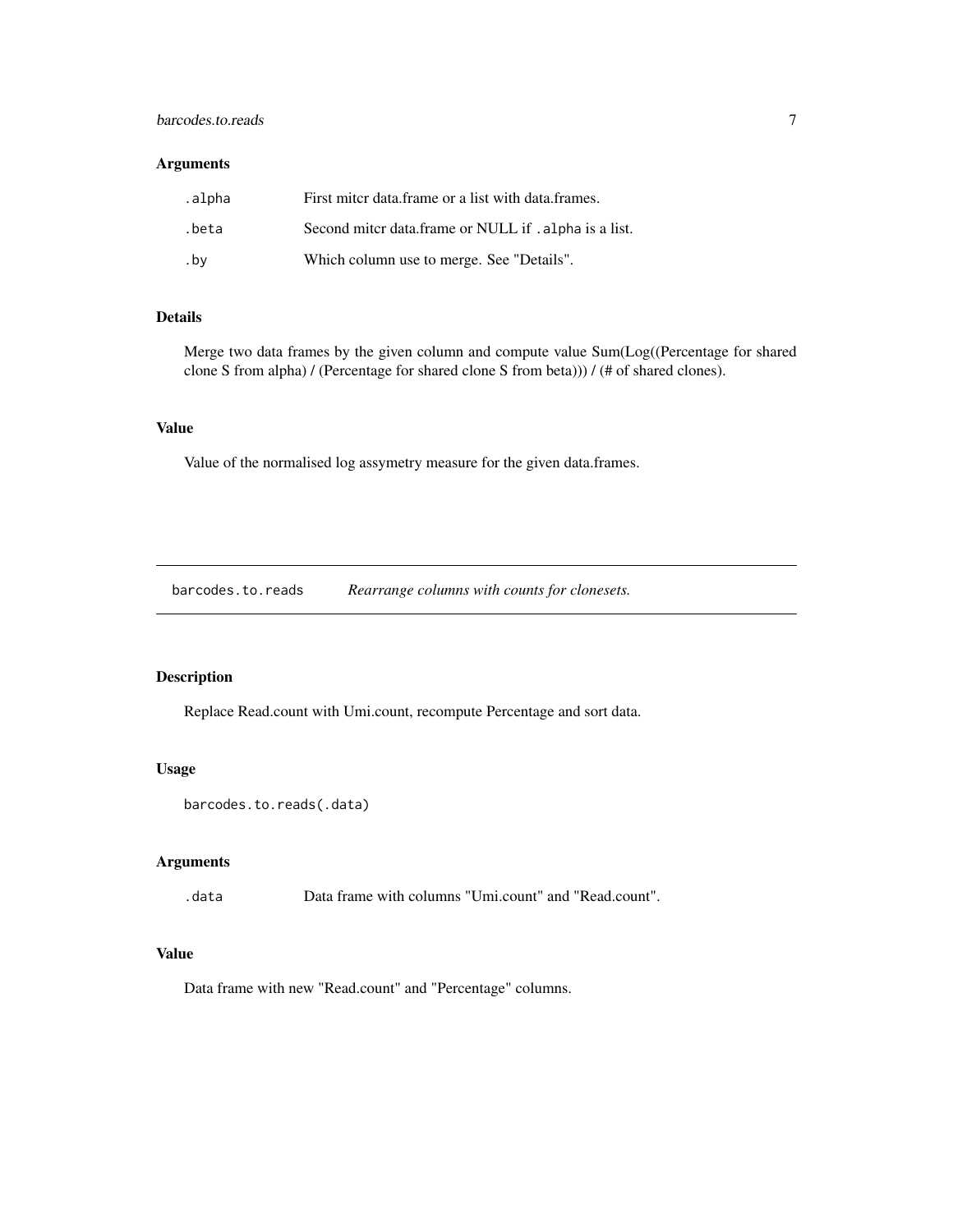beta.prob is a list with probabilities of TCR assembling taken from Murugan et al. Statistical inference of the generation probability of T-cell receptors from sequence repertoires. It's a list with the following elements:

- P.V - matrix with 1 column and row names stands for V-beta segments. Each element is a probability of choosing corresponding V-beta segment.

- P.del.D1 - matrix 17x17 with probabilities of choosing D5-D3 deletions for TRBD1.

- P.del.D1 - matrix 17x17 with probabilities of choosing D5-D3 deletions for TRBD2.

- P.ins.len - matrix with first columns stands for number of insertions, second and third columns filled with probability values of choosing corresponding number of insertions in VD- and DJjunctions correspondingly.

- P.ins.nucl - data frame with probability of choosing a nucleotide in the insertion on junctions with known previous nucleotide. First column with names of nucleotides, 2-5 columns are probabilities of choosing adjacent nucleotide in VD-junction, 6-9 columns are probabilities of choosing adjacent nucleotide in DJ-junction.

- P.del.J - matrix with the first column "P.del.V" with number of deletions, and other columns with names for V-segments and with probabilities of corresponding deletions.

- P.del.J - matrix with the first column "P.del.J" with number of deletions, and other columns with names for J-segments and with probabilities of corresponding deletions.

- P.J.D - matrix with two columns ("TRBD1" and "TRBD2") and 13 rows with row names stands for J-beta segments. Each element is a mutual probability of choosing J-D segments.

# Format

beta.prob is a list of matrices and data frames.

#### Examples

```
## Not run:
# Generate 10 kmers with adjacent nucleotide probability.
generate.kmers.prob(rep.int(10, 10), .probs=beta.prob$P.ins.nucl[,c(1, 2:5)])
```
## End(Not run)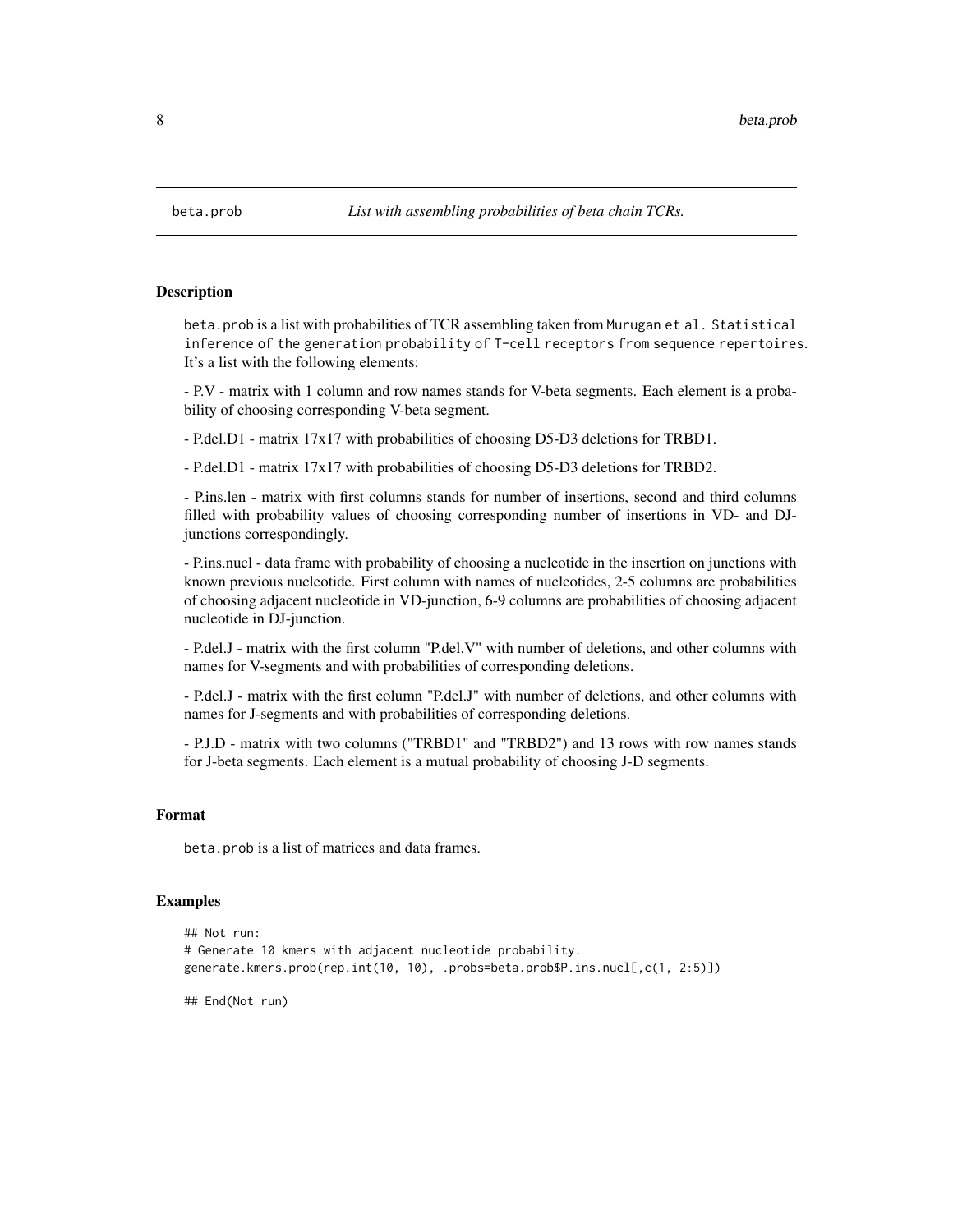<span id="page-8-0"></span>

Resample rows (i.e., clones) in the given data frame and apply the given function to them.

# Usage

```
bootstrap.tcr(
  .data,
  .fun = entropy.seg,
  .n = 1000,.size = nrow(.data),
  .sim = c("uniform", "percentage"),
  .postfun = function(x) { unlist(x) },
  verbose = T,
  .prop.col = "Read.proportion",
  ...
\mathcal{L}
```
#### Arguments

| .data     | Data frame.                                                                                                                                                            |
|-----------|------------------------------------------------------------------------------------------------------------------------------------------------------------------------|
| . fun     | Function applied to each sample.                                                                                                                                       |
| $\cdot$ n | Number of iterations (i.e., size of a resulting distribution).                                                                                                         |
| .size     | Size of samples. For $\sin ==$ "uniform" stands for number of rows to take. For<br>. sim = = "percentage" stands for number of UMIs / read counts to take.             |
| .sim      | A character string indicating the type of simulation required. Possible values are<br>"uniform" or "percentage". See "Details" for more details of type of simulation. |
| .postfun  | Function applied to the resulting list: list of results from each processed sample.                                                                                    |
| .verbose  | if T then show progress bar.                                                                                                                                           |
| .prop.col | Column with proportions for each clonotype.                                                                                                                            |
| .         | Further values passed to . fun.                                                                                                                                        |

#### Details

Argument .sim can take two possible values: "uniform" (for uniform distribution), when each row can be taken with equal probability, and "perccentage" when each row can be taken with probability equal to its "Read.proportion" column.

# Value

Either result from .postfun or list of length .n with values of .fun.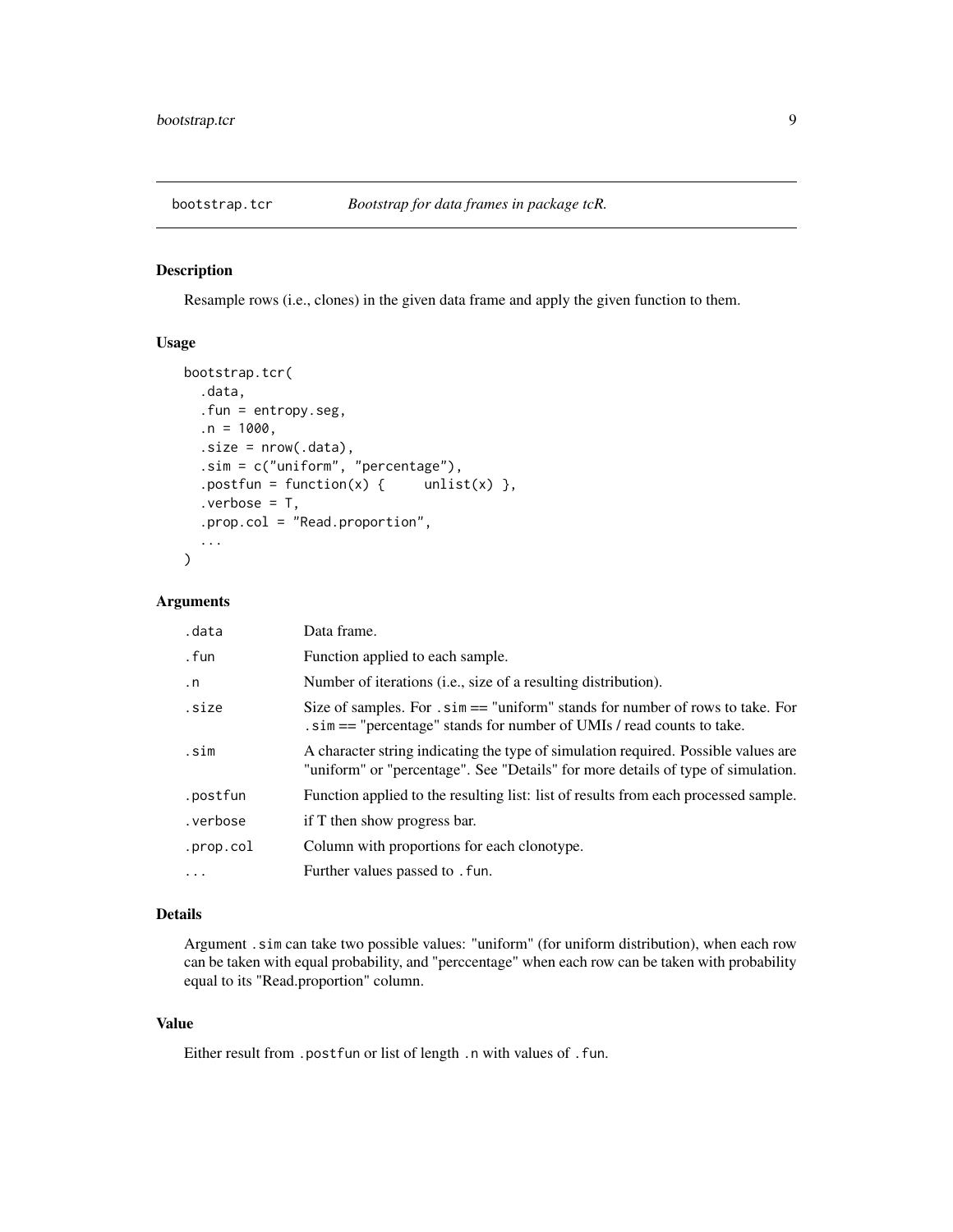# Examples

```
## Not run:
# Apply entropy.seg function to samples of size 20000 from immdata$B data frame for 100 iterations.
bootstrap.tcr(immdata[[2]], .fun = entropy.seg, .n = 100, .size = 20000, .sim = 'uniform')
## End(Not run)
```
check.distribution *Check for adequaty of distrubution.*

# Description

Check if the given .data is a distribution and normalise it if necessary with optional laplace correction.

# Usage

```
check.distribution(
  .data,
  .do.norm = NA,
  laplace = 1,
  .na.val = 0,
  .warn.zero = F,
  .warn.sum = T
)
```
# Arguments

| .data      | Numeric vector of values.                                                                                                                                                                                                                                                        |
|------------|----------------------------------------------------------------------------------------------------------------------------------------------------------------------------------------------------------------------------------------------------------------------------------|
| .do.norm   | One of the three values - NA, T or F. If NA than check for distrubution (sum(.data)<br>$=$ 1) and normalise if needed with the given laplace correction value. if T then<br>do normalisation and laplace correction. If F than don't do normalisation and<br>laplace correction. |
| .laplace   | Value for laplace correction.                                                                                                                                                                                                                                                    |
| .na.val    | Replace all NAs with this value.                                                                                                                                                                                                                                                 |
| .warn.zero | if T then the function checks if in the resulted vector (after normalisation) are<br>any zeros, and print a warning message if there are some.                                                                                                                                   |
| .warn.sum  | if T then the function checks if the sum of resulted vector (after normalisation)<br>is equal to one, and print a warning message if not.                                                                                                                                        |

# Value

Numeric vector.

<span id="page-9-0"></span>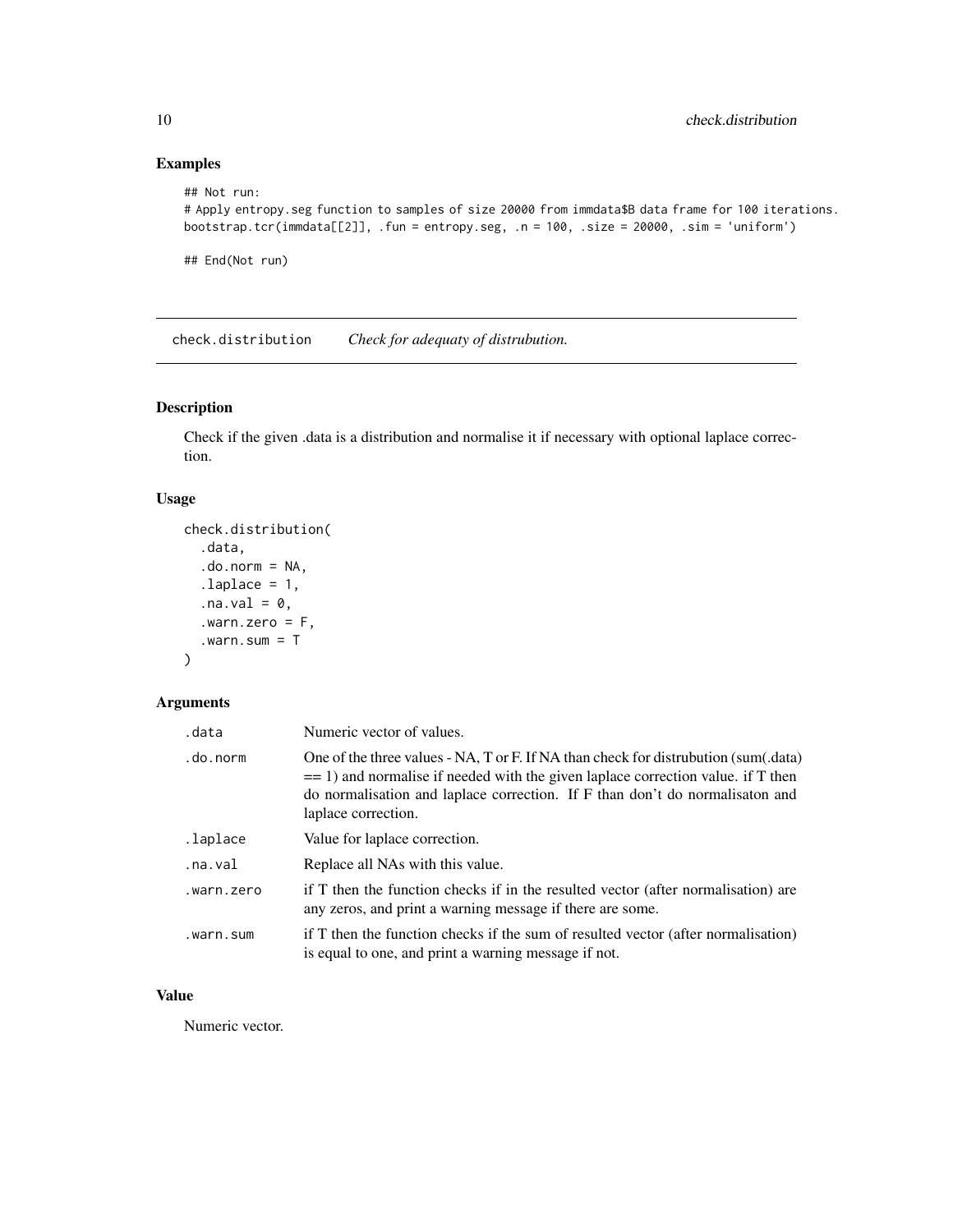<span id="page-10-0"></span>clonal.space.homeostasis

*Clonal space homeostasis.*

# Description

Compute clonal space homeostatsis - statistics of how many space occupied by clones with specific proportions.

# Usage

```
clonal.space.homeostasis(
  .data,
  .clone.types = c(Rare = 1e-05, Small = 1e-04, Medium = 0.001, Large = 0.01,
    Hyperexpanded = 1),
  .prop.col = "Read.proportion"
)
```
# Arguments

| .data        | Cloneset data frame or list with such data frames. |
|--------------|----------------------------------------------------|
| .clone.types | Named numeric vector.                              |
| .prop.col    | Which column to use for counting proportions.      |

#### See Also

[vis.clonal.space](#page-71-1)

#### Examples

```
## Not run:
data(twb)
# Compute summary space of clones, that occupy
# [0, .05) and [.05, 1] proportion.
clonal.space.homeostasis(twb, c(Low = .05, High = 1)))
# Low (0 < X <= 0.05) High (0.05 < X <= 1)
# Subj.A 0.9421980 0.05780198
# Subj.B 0.9239454 0.07605463
# Subj.C 0.8279270 0.17207296
# Subj.D 1.0000000 0.00000000
# I.e., for Subj.D sum of all read proportions for clones
# which have read proportion between 0 and .05 is equal to 1.
```
## End(Not run)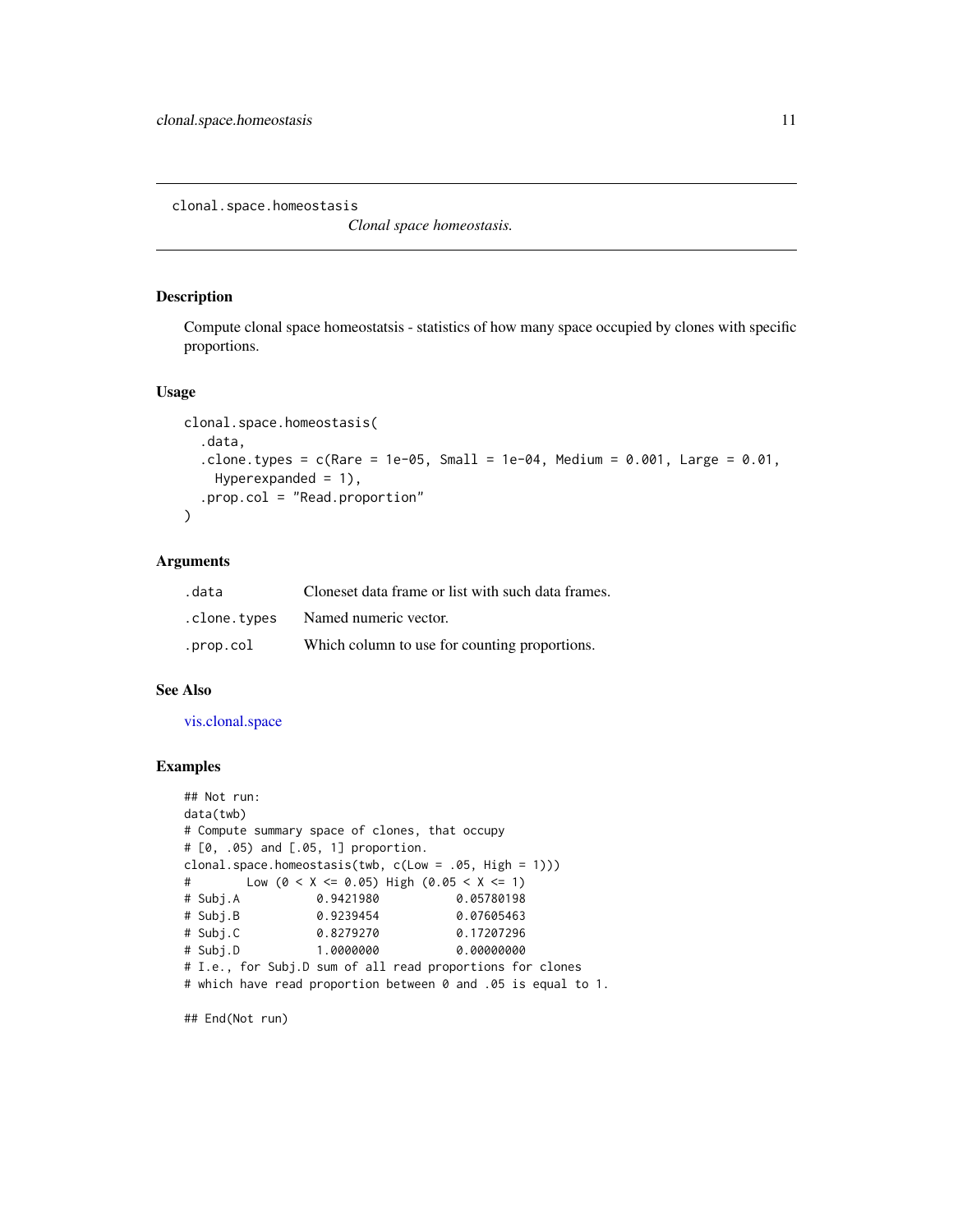<span id="page-11-0"></span>

Compute basic statistics of TCR repertoires: number of clones, number of clonotypes, number of in-frame and out-of-frame sequences, summary of "Read.count", "Umi.count" and other.

#### Usage

```
cloneset.stats(.data, .head = 0)
```
repseq.stats(.data, .head =  $0$ )

#### Arguments

| .data | tcR data frames or a list with tcR data frames. |
|-------|-------------------------------------------------|
| .head | How many top clones use to comput summary.      |

# Value

if .data is a data frame, than numeric vector with statistics. If .data is a list with data frames, than matrix with statistics for each data frame.

# Examples

```
## Not run:
# Compute basic statistics of list with data frames.
cloneset.stats(immdata)
repseq.stats(immdata)
```
## End(Not run)

codon.variants *Functions for working with aminoacid sequences.*

#### Description

codon.variants - get all codon variants for the given nucleotide sequence with known corresponding aminoacid sequence.

translated.nucl.variants - get number of nucleotide sequences which can be translated to the given aminoacid sequence.

reverse.translation - get all nucleotide sequences, which can be traslated to the given aminoacid sequence.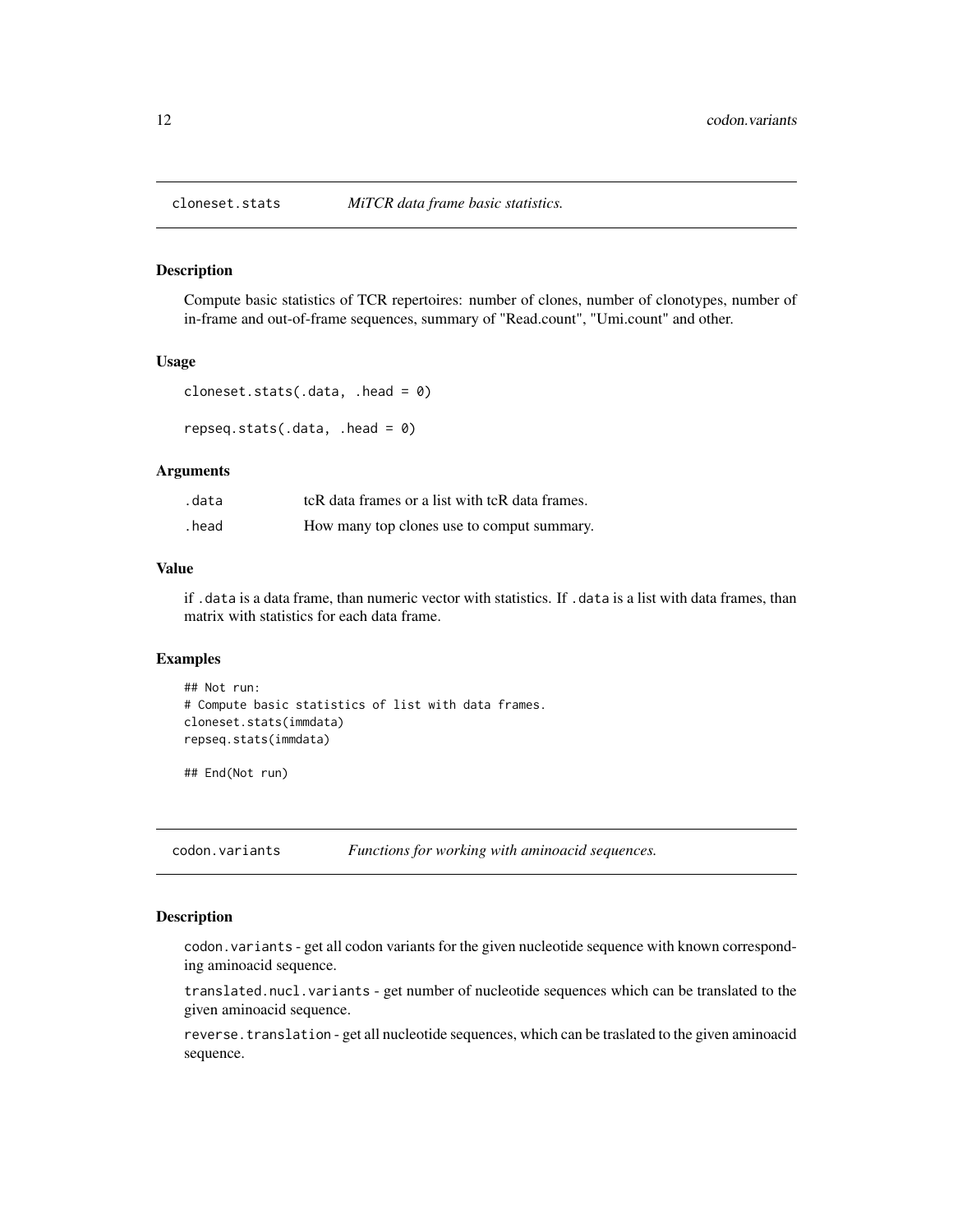# <span id="page-12-0"></span>column.summary 13

#### Usage

```
codon.variants(.aaseq, .nucseq = sapply(1:length(.aaseq),
               function (i) paste0(rep('XXX', times = nchar(.aaseq[i])),
               collapse = ''))
translated.nucl.sequences(.aaseq, .nucseq = sapply(1:length(.aaseq),
                      function (i) paste0(rep('XXX', times = nchar(.aaseq[i])),
                          collapse = ''))
reverse.translation(.aaseq, .nucseq = paste0(rep('XXX', times = nchar(.aaseq)),
                  collapse = '')
```
#### Arguments

| .aaseg  | Amino acid sequence.                                                                          |
|---------|-----------------------------------------------------------------------------------------------|
| .nucseq | Nucleotide sequence with 'X' letter at non-fixed positions. Other positions will<br>be fixed. |

#### Value

List with all possible variants for every aminoacid in .aaseq, number of sequences or character vector of candidate sequences.

# **Examples**

```
codon.variants('ACT')
translated.nucl.sequences(c('ACT', 'CASSLQ'))
reverse.translation('T') # -> "ACA" "ACC" "ACG" "ACT"
reverse.translation('T', 'XXT') # -> "ACT"
translated.nucl.sequences('ACT', 'XXXXXXXC')
codon.variants('ACT', 'XXXXXXXC')
reverse.translation('ACT', 'XXXXXXXC')
```
column.summary *Columns statistics.*

#### **Description**

column.summary - general function for computing summary statistics (using the summary function) for columns of the given mitcr data.frame: divide .factor.column by factors from .alphabet and compute statistics of correspondingly divided .target.column.

insertion.stats - compute statistics of insertions for the given mitcr data.frame.

#### Usage

column.summary(.data, .factor.col, .target.col, .alphabet = NA, .remove.neg = T)

insertion.stats(.data)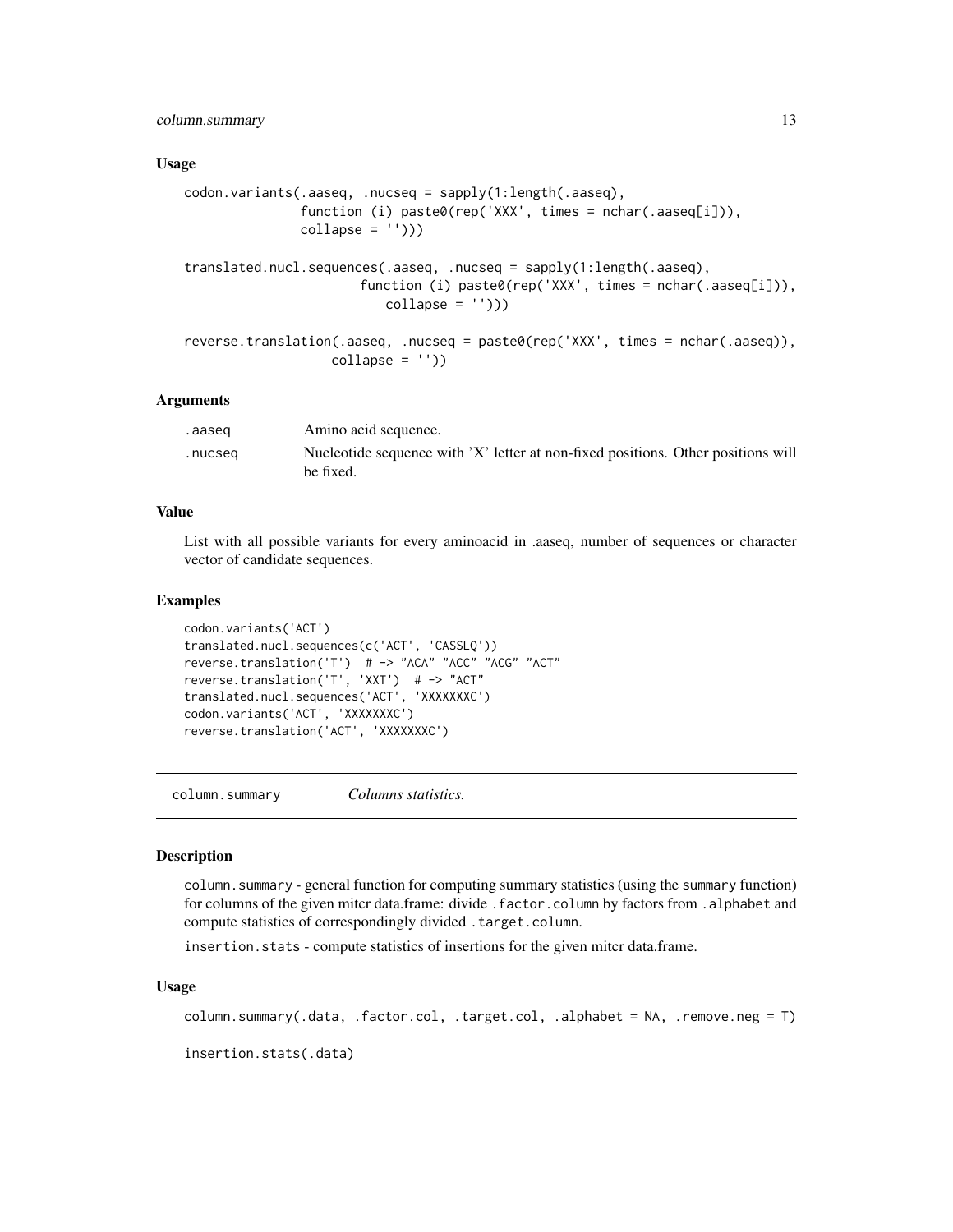#### <span id="page-13-0"></span>**Arguments**

| .data       | Data frame with columns. factor.col and target.col                                                      |
|-------------|---------------------------------------------------------------------------------------------------------|
| .factor.col | Columns with factors by which the data will be divided to subsets.                                      |
| .target.col | Column with numeric values for computing summaries after dividing the data<br>to subsets.               |
| .alphabet   | Character vector of factor levels. If NA than use all possible elements frim the<br>.factor.col column. |
| .remove.neg | Remove all elements which > -1 from the . target. col column.                                           |

#### Value

Data.frame with first column with levels of factors and 5 columns with output from the summary function.

# See Also

[summary](#page-0-0)

#### Examples

```
## Not run:
# Compute summary statistics of VD insertions
# for each V-segment using all V-segments in the given data frame.
column.summary(immdata[[1]], 'V.gene', 'Total.insertions')
# Compute summary statistics of VD insertions for each V-segment using only V-segments
# from the HUMAN_TRBV_MITCR
column.summary(immdata[[1]], 'V.gene', 'Total.insertions', HUMAN_TRBV_MITCR)
## End(Not run)
```
contamination.stats *Contamination filtering.*

# **Description**

Occasionally DNA or RNA libraries are contaminate each other. To address this issue and estimate contamination rate tcR offers contamination.stats and decontamination functions. The decontamination function received data (either data frame or a list with data frames) and a limit for clonal proportion as arguments. Script searches for a similar clones to the first data frame in the other (or performs pairwise searches if the given data is a list) and removes clones from the first data frame, which has been found in the second one with counts less or equal to 10 \* counts of similar clones in the first one. Function contamination. stats will return the number of clones which will be removed with the contamination. stats function.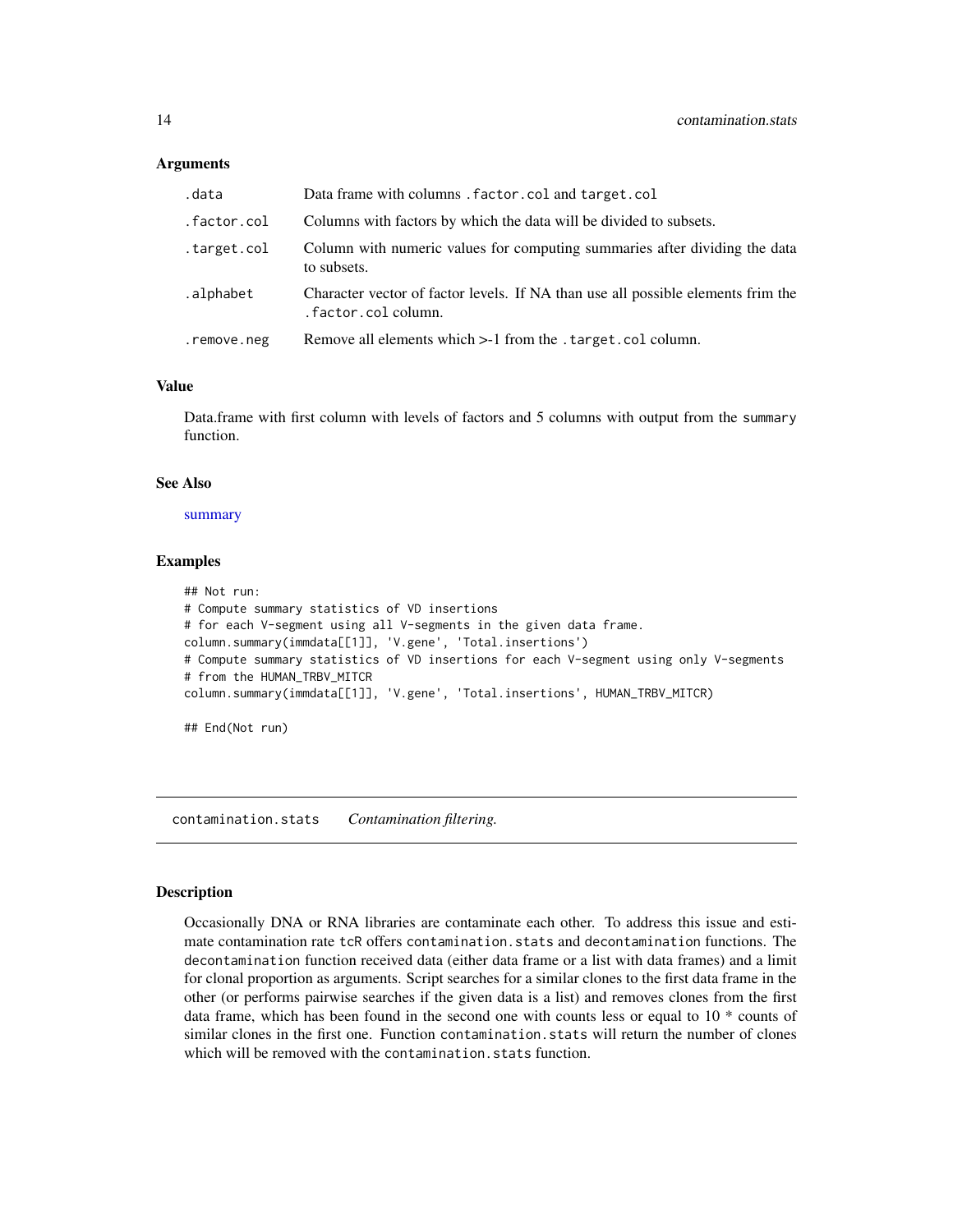# <span id="page-14-0"></span>convergence.index 15

# Usage

contamination.stats(.data1, .data2, .limit = 20, .col = 'Read.count')

decontamination(.data1, .data2, .limit = 20, .col = 'Read.count', .symm = T)

# Arguments

| .data1 | First data frame with columns 'CDR3.nucleotide.sequence' and 'Read.count'.<br>Will be checked for contamination.                                                    |
|--------|---------------------------------------------------------------------------------------------------------------------------------------------------------------------|
| .data2 | Second data frame with such columns. Will be used for checking for sequences<br>which contaminated the first one.                                                   |
| .limit | Parameter for filtering: all sequences from . data1 which are presented in . data2<br>and (count of in .data2) / (count of seq in .data1) $> =$ .limit are removed. |
| .col   | Column's name with clonal count.                                                                                                                                    |
| .symm  | if T then perform filtering out of sequences in .data1, and then from .data2. Else<br>only from .data1.                                                             |

# Value

Filtered .data1 or a list with filtered both .data1 and .data2.

convergence.index *Compute convergence characteristics of repertoires.*

# Description

Get a number of rows with similar aminoacid sequence but different nucleotide sequence.

# Usage

```
convergence.index(
  .alpha,
  .beta,
  .col.nuc = "CDR3.nucleotide.sequence",
  .col.aa = "CDR3.amino.acid.sequence"
)
```
# Arguments

| .alpha   | Either data frame with columns .col.nuc and .col.aa or list with such data<br>frames. |
|----------|---------------------------------------------------------------------------------------|
| .beta    | Either data frame or none.                                                            |
| .col.nuc | Name of the column with nucleotide sequences.                                         |
| .col.aa  | Name of the columnw ith aminoacid sequences.                                          |
|          |                                                                                       |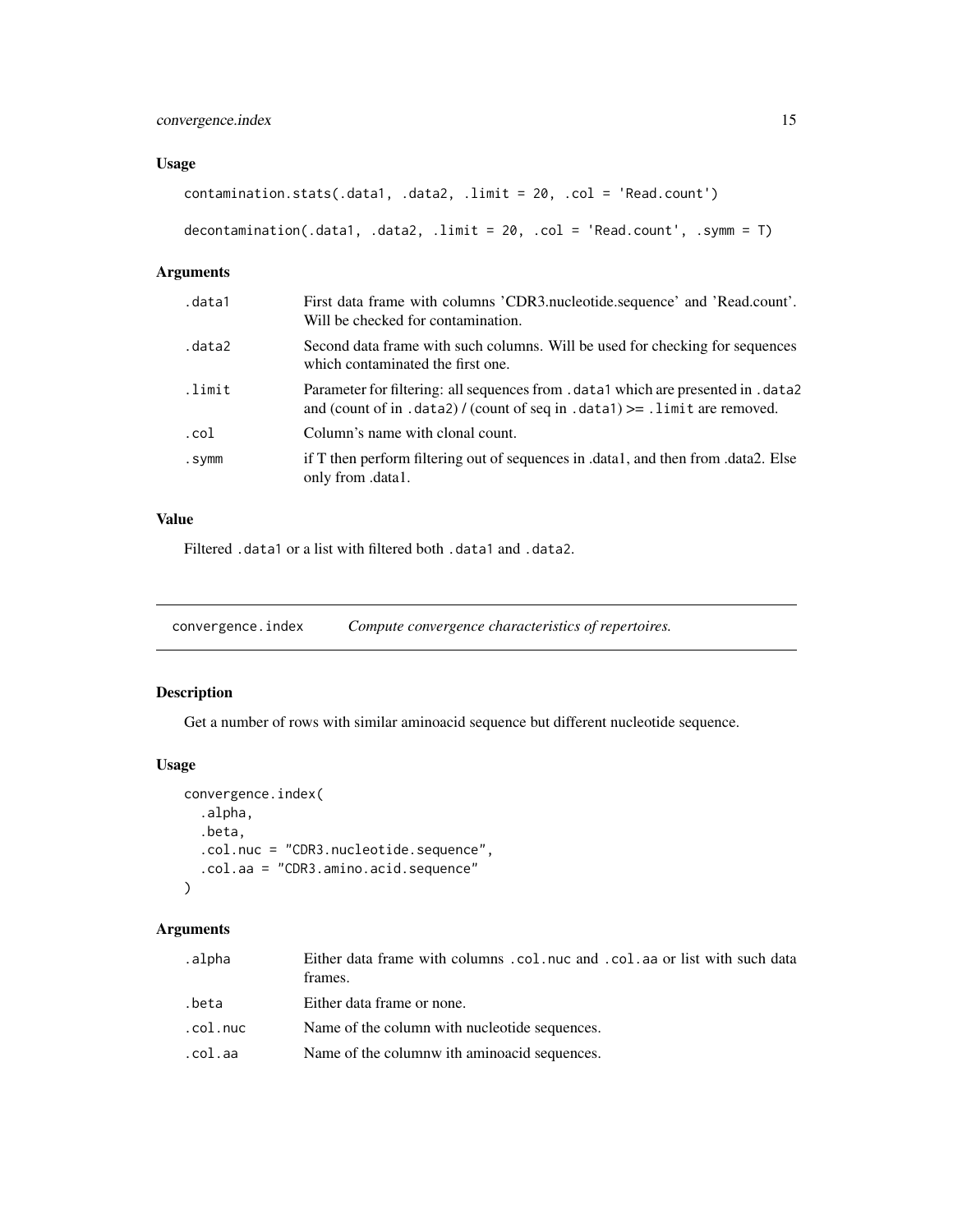<span id="page-15-0"></span>If .alpha is data frame, than integer vector of length 2 with . If .alpha is a list than matrix M with  $M[i,j] = convergence.index(.alpha[i]], .alpha[[j]]).$ 

cosine.sharing *Shared repertoire analysis.*

#### Description

Functions for computing statistics and analysis of shared repertoire of sequences.

cosine.sharing - apply the cosine similarity measure to the vectors of sequences' counts or indices.

shared.representation - for every repertoire in the shared repetoire get a number of sequences in this repertoire which are in the other repertoires. Row names of the input matrix is the number of people.

shared.clones.count - get the number of shared clones for every number of people.

shared.summary - get a matrix with counts of pairwise shared sequences (like a result from cross function, applied to a list of data frames).

#### Usage

```
cosine.sharing(.shared.rep, .log = T)
shared.representation(.shared.rep)
shared.clones.count(.shared.rep)
shared.summary(.shared.rep, .min.ppl = min(.shared.rep$People),
               .max.ppl = max(.shared.rep$People))
```
# Arguments

| .shared.rep | Shared repertoire, obtained from the function shared. repertoire.        |
|-------------|--------------------------------------------------------------------------|
| .log        | if T then apply log to the after adding laplace correction equal to one. |
| .min.ppl    | Filter: get sequences with $\#$ people $\ge$ - min.ppl.                  |
| .max.ppl    | Filter: get sequences with $\#$ people $\leq$ max.ppl.                   |

# Value

Plot or PCA resulr for the shared. seq. pca function or a matrix with cosine similarity values for the cosine.sharing function.

# See Also

[shared.repertoire](#page-63-1)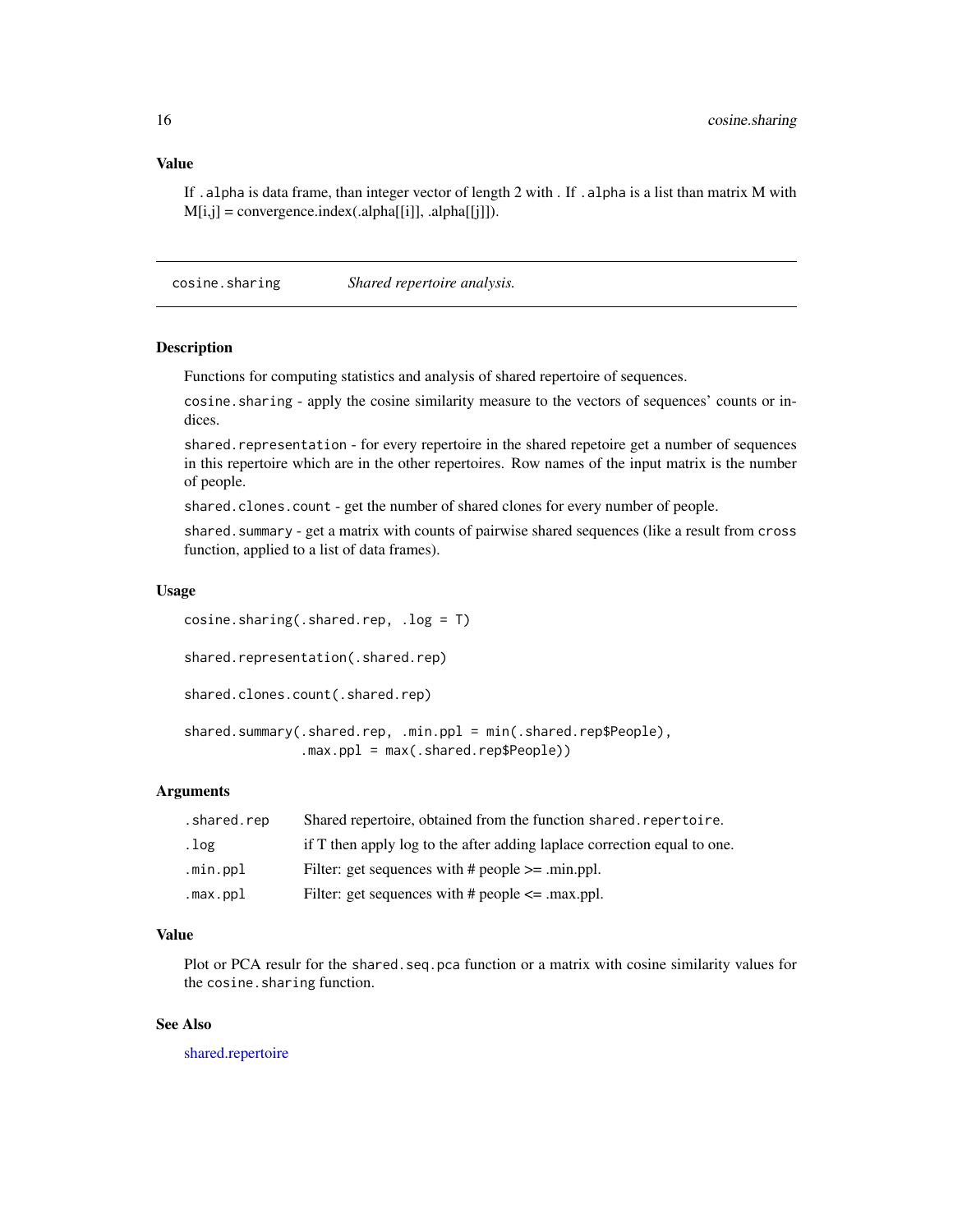#### <span id="page-16-0"></span>cosine.similarity 17

#### Examples

```
## Not run:
# Load the twb data.
data(twb)
# Create shared repertoire on the twins data using CDR3 amino acid sequences with CDR1-2.
twb.shared <- shared.repertoire(twb, 'av', .verbose = T)
sh.repr <- shared.representation(twb.shared)
sh.repr
# Get proportion of represented shared sequences.
apply(sh.repr, 2, function (col) col / col[1])
```
## End(Not run)

cosine.similarity *Set and vector similarity measures.*

#### <span id="page-16-1"></span>Description

Functions for computing similarity between two vectors or sets. See "Details" for exact formulas.

- Cosine similarity is a measure of similarity between two vectors of an inner product space that measures the cosine of the angle between them.

- Tversky index is an asymmetric similarity measure on sets that compares a variant to a prototype.

- Overlap cofficient is a similarity measure related to the Jaccard index that measures the overlap between two sets, and is defined as the size of the intersection divided by the smaller of the size of the two sets.

- Jaccard index is a statistic used for comparing the similarity and diversity of sample sets.

- Morisita's overlap index is a statistical measure of dispersion of individuals in a population. It is used to compare overlap among samples (Morisita 1959). This formula is based on the assumption that increasing the size of the samples will increase the diversity because it will include different habitats (i.e. different faunas).

- Horn's overlap index based on Shannon's entropy.

Use the [repOverlap](#page-52-1) function for computing similarities of clonesets.

#### Usage

```
cosine.similarity(.alpha, .beta, .do.norm = NA, .laplace = 0)
tversky.index(x, y, .a = 0.5, .b = 0.5)
overlap.coef(.alpha, .beta)
jaccard.index(.alpha, .beta, .intersection.number = NA)
morisitas.index(.alpha, .beta, .do.unique = T)
horn.index(.alpha, .beta, .do.unique = T)
```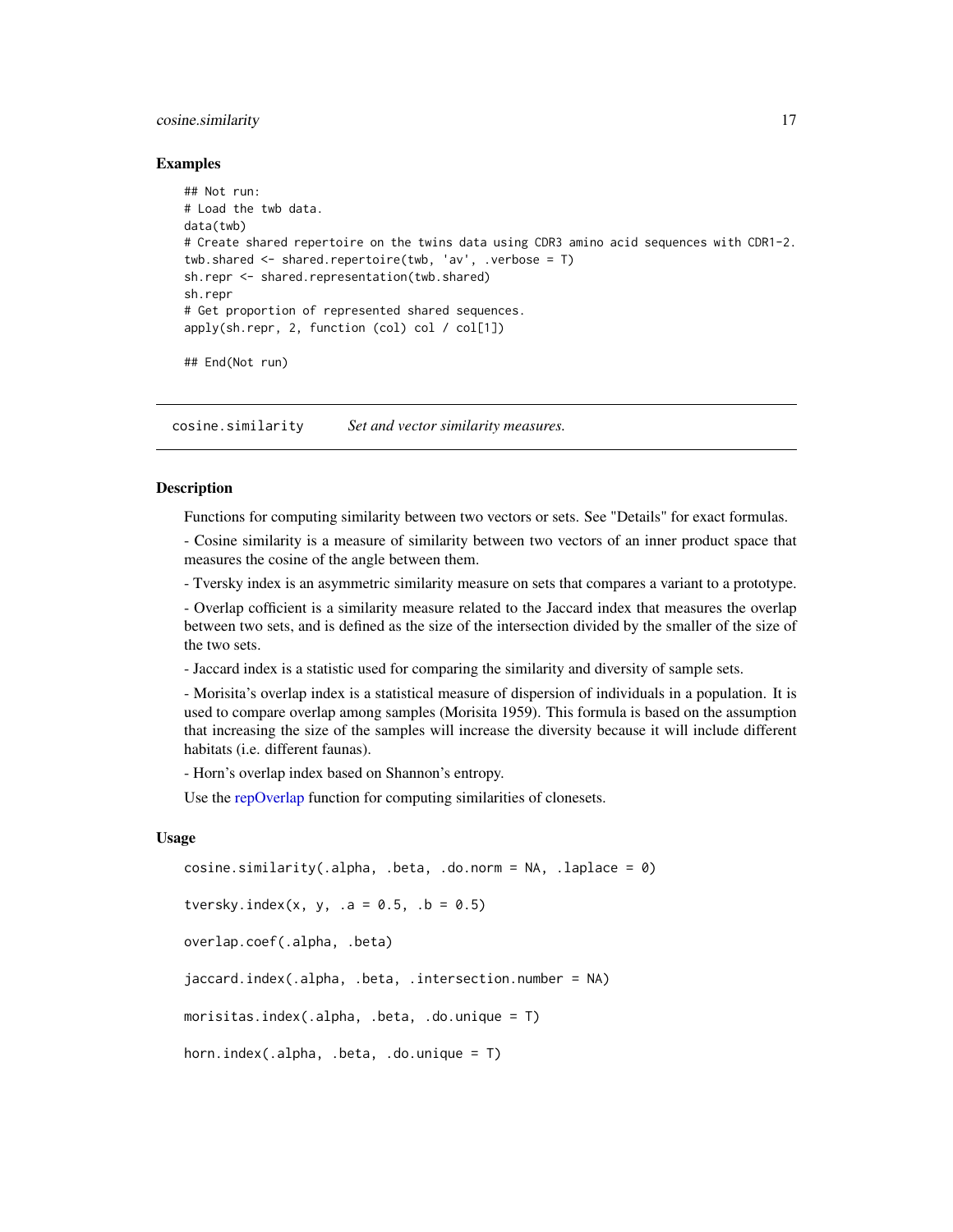#### **Arguments**

| .alpha, .beta, x, y  |                                                                                                                                                                                                                                                                                        |
|----------------------|----------------------------------------------------------------------------------------------------------------------------------------------------------------------------------------------------------------------------------------------------------------------------------------|
|                      | Vector of numeric values for cosine similarity, vector of any values (like char-<br>acters) for tversky index and overlap coef, matrix or data frame with 2<br>columns for morisitas.index and horn.index, either two sets or two num-<br>bers of elements in sets for jaccard. index. |
| .do.norm             | One of the three values - NA, T or F. If NA than check for distrubution (sum(.data)<br>$=$ 1) and normalise if needed with the given laplace correction value. if T then<br>do normalisation and laplace correction. If F than don't do normalisation and<br>laplace correction.       |
| .laplace             | Value for Laplace correction.                                                                                                                                                                                                                                                          |
| .a, b                | Alpha and beta parameters for Tversky Index. Default values gives the Jaccard<br>index measure.                                                                                                                                                                                        |
| .do.unique           | if T then call unique on the first columns of the given data. frame or matrix.                                                                                                                                                                                                         |
| .intersection.number |                                                                                                                                                                                                                                                                                        |
|                      | Number of intersected elements between two sets. See "Details" for more infor-<br>mation.                                                                                                                                                                                              |

### Details

For morisitas.index input data are matrices or data.frames with two columns: first column is elements (species or individuals), second is a number of elements (species or individuals) in a population.

Formulas:

Cosine similarity:  $cos(a, b) = a * b / (||a|| + ||b||)$ 

Tversky index:  $S(X, Y) = |X \text{ and } Y| / (|X \text{ and } Y| + a*|X - Y| + b*|Y - X|)$ 

Overlap coefficient: overlap $(X, Y) = |X \text{ and } Y| / \text{min}(|X|, |Y|)$ 

Jaccard index:  $J(A, B) = |A \text{ and } B| / |A \cup B|$  For Jaccard index user can provide  $|A \text{ and } B|$  in .intersection.number otherwise it will be computed using base::intersect function. In this case .alpha and .beta expected to be vectors of elements. If .intersection.number is provided than .alpha and .beta are exptected to be numbers of elements.

Formula for Morisita's overlap index is quite complicated and can't be easily shown here, so just look at this webpage: http://en.wikipedia.org/wiki/Morisita

#### Value

Value of similarity between the given sets or vectors.

# See Also

[repOverlap,](#page-52-1) [intersectClonesets,](#page-32-1) [entropy,](#page-18-1) [diversity](#page-34-1)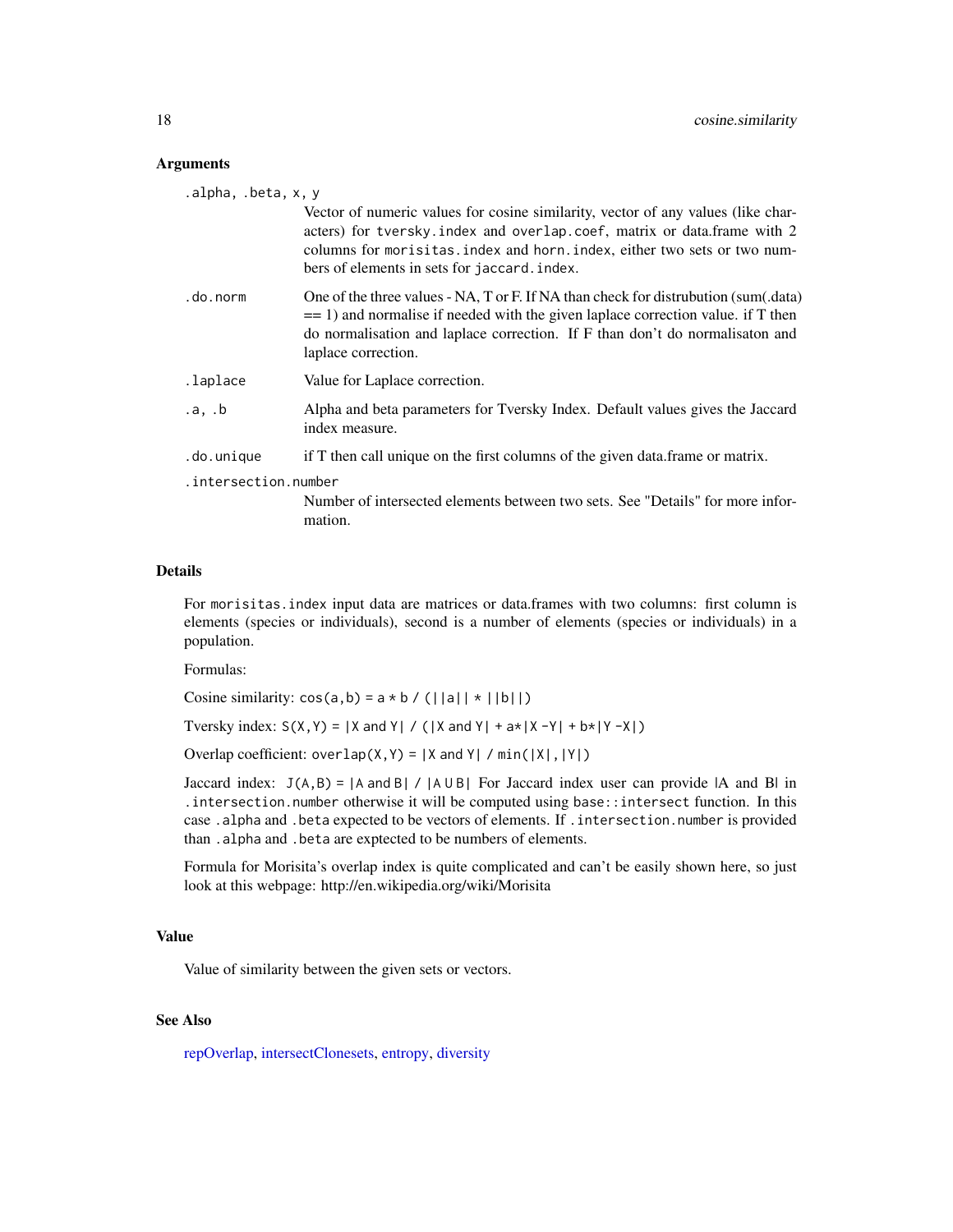#### <span id="page-18-0"></span>entropy and the control of the control of the control of the control of the control of the control of the control of the control of the control of the control of the control of the control of the control of the control of

#### Examples

```
## Not run:
jaccard.index(1:10, 2:20)
a <- length(unique(immdata[[1]][, c('CDR3.amino.acid.sequence', 'V.gene')]))
b <- length(unique(immdata[[2]][, c('CDR3.amino.acid.sequence', 'V.gene')]))
# Next
jaccard.index(a, b, repOverlap(immdata[1:2], .seq = 'aa', .vgene = T))
# is equal to
repOverlap(immdata[1:2], 'jaccard', seq = 'aa', .vgene = T)
## End(Not run)
```
<span id="page-18-1"></span>entropy *Information measures.*

#### **Description**

Functions for information measures of and between distributions of values.

Warning! Functions will check if .data if a distribution of random variable (sum == 1) or not. To force normalisation and / or to prevent this, set .do.norm to TRUE (do normalisation) or FALSE (don't do normalisation). For js.div and kl.div vectors of values must have equal length.

Functions:

- The Shannon entropy quantifies the uncertainty (entropy or degree of surprise) associated with this prediction.

- Kullback-Leibler divergence (information gain, information divergence, relative entropy, KLIC) is a non-symmetric measure of the difference between two probability distributions P and Q (measure of information lost when Q is used to approximate P).

- Jensen-Shannon divergence is a symmetric version of KLIC. Square root of this is a metric often referred to as Jensen-Shannon distance.

#### Usage

```
entropy(.data, .norm = F, .do.norm = NA, .laplace = 1e-12)kl.div(.alpha, .beta, .do.norm = NA, .laplace = 1e-12)js.div(.alpha, .beta, .do.norm = NA, .laplace = 1e-12, .norm.entropy = F)
```
#### Arguments

.data, .alpha, .beta Vector of values. .norm if T then compute normalised entropy (H / Hmax).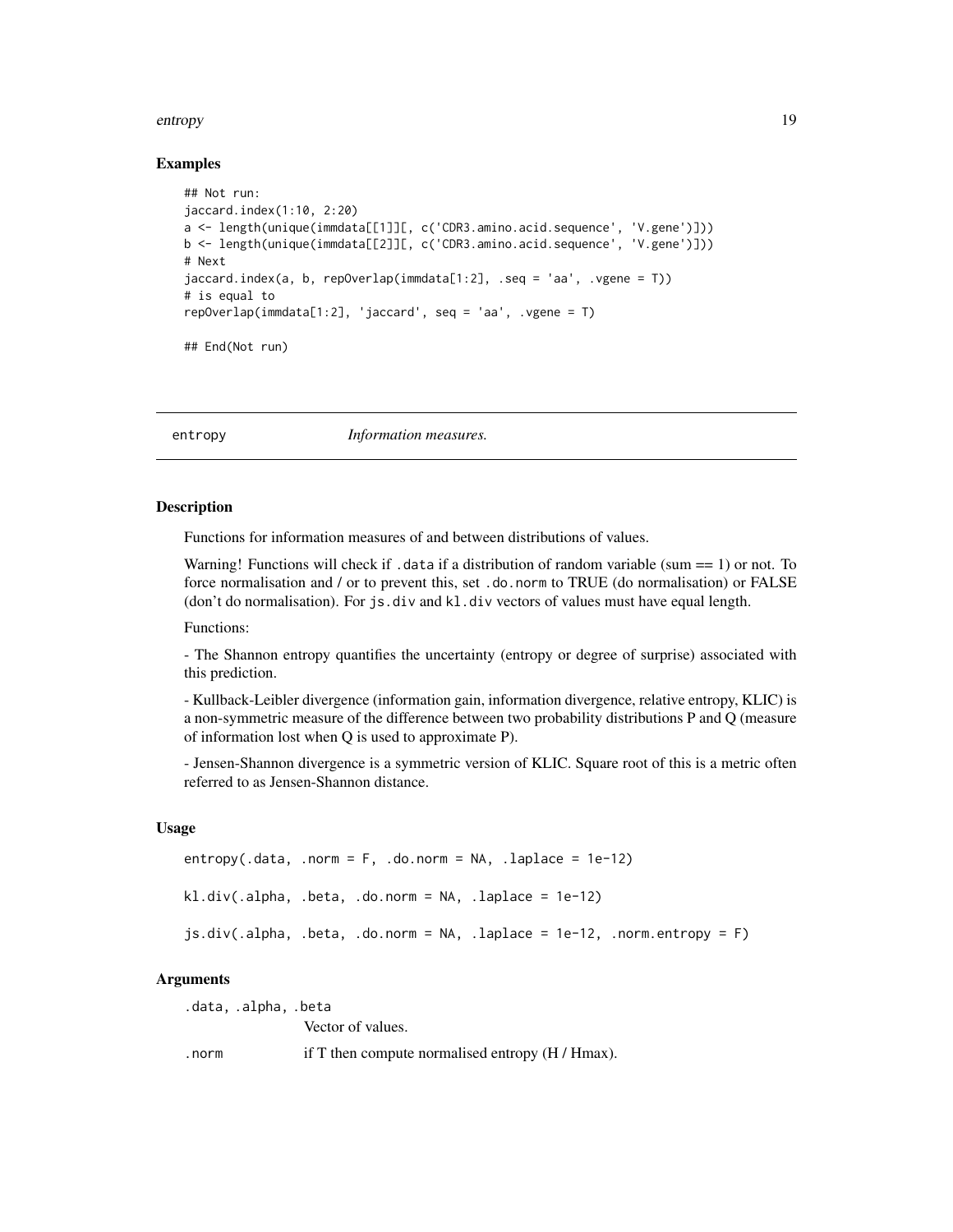<span id="page-19-0"></span>

| .do.norm      | One of the three values - NA, T or F. If NA than check for distrubution (sum(.data) |
|---------------|-------------------------------------------------------------------------------------|
|               | $=$ 1). and normalise if needed with the given laplace correction value. if T then  |
|               | do normalisation and laplace correction. If F than don't do normalisation and       |
|               | laplace correction.                                                                 |
| .laplace      | Value for Laplace correction which will be added to every value in the data.        |
| .norm.entropy | if T then normalise JS-divergence by entropy.                                       |

Shannon entropy, Jensen-Shannon divergence or Kullback-Leibler divergence values.

#### See Also

[similarity,](#page-16-1) [diversity](#page-34-1)

| entropy.seg | Repertoires' analysis using information measures applied to V- and J- |
|-------------|-----------------------------------------------------------------------|
|             | segment frequencies.                                                  |

# Description

Information approach to repertoire analysis. Function entropy.seg applies Shannon entropy to V-usage and hence measures variability of V-usage. Function js.div.seg applied Jensen-Shannon divergence to V-usage of two or more data frames and hence measures distance among this Vusages.

#### Usage

entropy.seg(.data, .genes = HUMAN\_TRBV, .frame = c('all', 'in', 'out'), .quant = c(NA, "read.count", "umi.count", "read.prop", "umi.prop"),  $.ambig = F)$ 

```
js.div.seg(.data, .genes = HUMAN_TRBV, .frame = c('all', 'in', 'out'),
           .quant = c(NA, "read.count", "umi.count", "read.prop", "umi.prop"),
           .norm.entropy = T, .ambig = F, .verbose = F, .data2 = NULL)
```
# Arguments

| .data  | Miter data frame or a list with miter data frames.                                                                                                                                                                                                                                                             |
|--------|----------------------------------------------------------------------------------------------------------------------------------------------------------------------------------------------------------------------------------------------------------------------------------------------------------------|
| .genes | Parameter to the geneUsage function.                                                                                                                                                                                                                                                                           |
| .frame | Character vector of length 1 specified which *-frames should be used: only in-<br>frame $('in')$ , out-of-frame $('out')$ or all sequences $('all')$ .                                                                                                                                                         |
| .quant | Which column to use for the quantity of clonotypes: NA for computing only<br>number of genes without using clonotype counts, "read.count" for the "Read.count"<br>column, "umi.count" for the "Umi.count" column, "read.prop" for the "Read.proportion"<br>column, "umi.prop" for the "Umi.proportion" column. |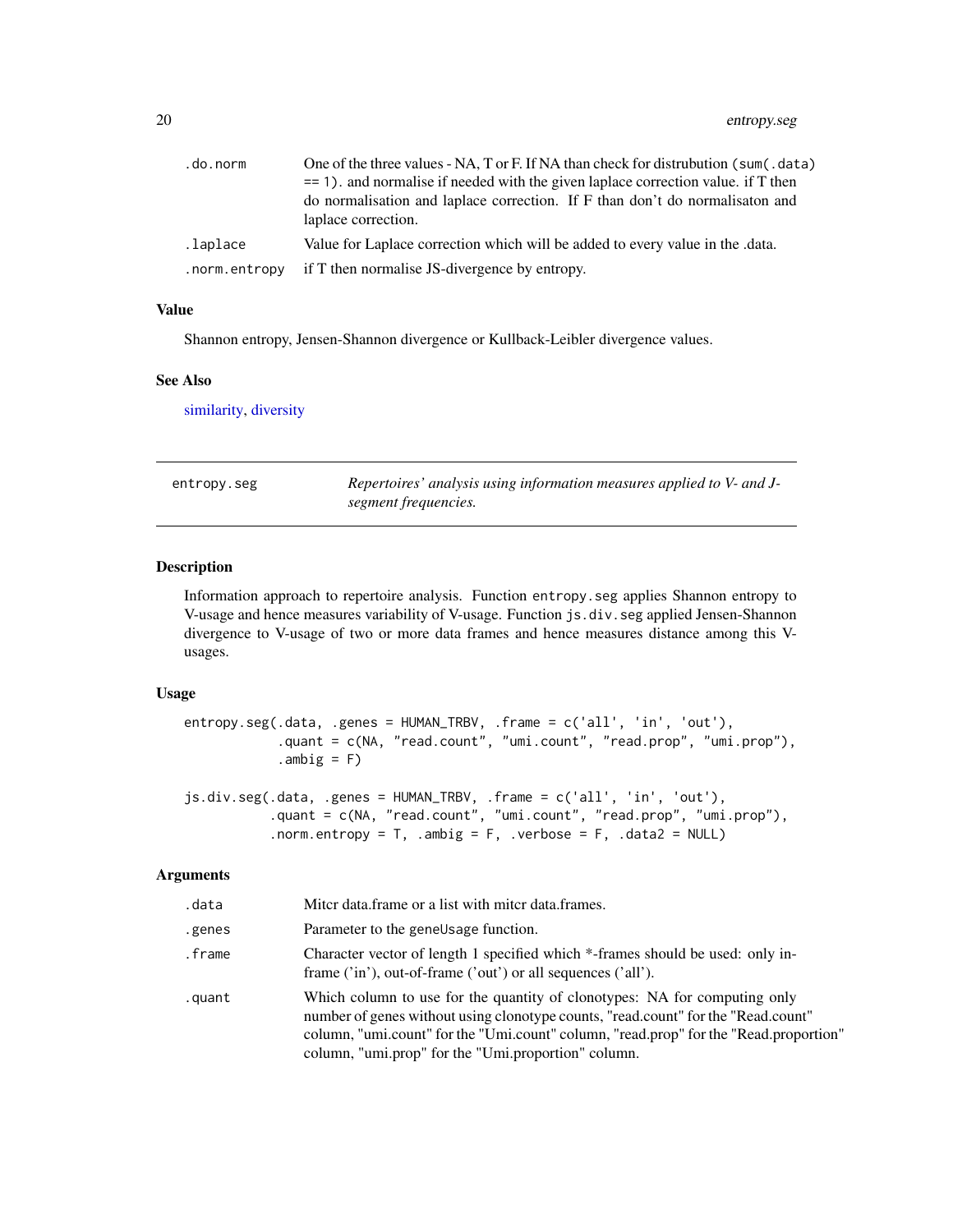<span id="page-20-0"></span>

| .ambig   | Parameter passed to gene Usage.                                                     |
|----------|-------------------------------------------------------------------------------------|
| .data2   | NULL if data is a list, or a second miter data.frame.                               |
|          | . norm. entropy if T then divide result by mean entropy of 2 segments' frequencies. |
| .verbose | If T than output the data processing progress bar.                                  |

For entropy.seg - numeric integer with entropy value(s). For js.div.seg - integer of vector one if .data and .data2 are provided; esle matrix length(.data) X length(.data) if .data is a list.

# See Also

[vis.heatmap,](#page-75-1) [vis.group.boxplot,](#page-74-1) [geneUsage](#page-25-1)

| find.clonotypes | Find target clonotypes and get columns' value corresponded to that |
|-----------------|--------------------------------------------------------------------|
|                 | <i>clonotypes.</i>                                                 |

# Description

Find the given target clonotypes in the given list of data.frames and get corresponding values of desired columns.

# Usage

```
find.clonotypes(
  .data,
  .targets,
  .method = c("exact", "hamm", "lev"),
  .col.name = "Read.count",
  .target.col = "CDR3.amino.acid.sequence",
  .verbose = T
\mathcal{L}
```
# Arguments

| .data     | List with miter data.frames or a miter data.frame.                                                                                                                                                                                                                   |
|-----------|----------------------------------------------------------------------------------------------------------------------------------------------------------------------------------------------------------------------------------------------------------------------|
| targets.  | Target sequences or elements to search. Either character vector or a matrix /<br>data frame (not a data table!) with two columns: first for sequences, second for<br>V-segments.                                                                                     |
| .method   | Method, which will be used to find clonotypes:<br>- "exact" performs exact matching of targets;<br>- "hamm" finds targets and close sequences using hamming distance $\leq 1$ ;<br>- "lev" finds targets and close sequences using levenshite in distance $\leq 1$ . |
| .col.name | Character vector with column names which values should be returned.                                                                                                                                                                                                  |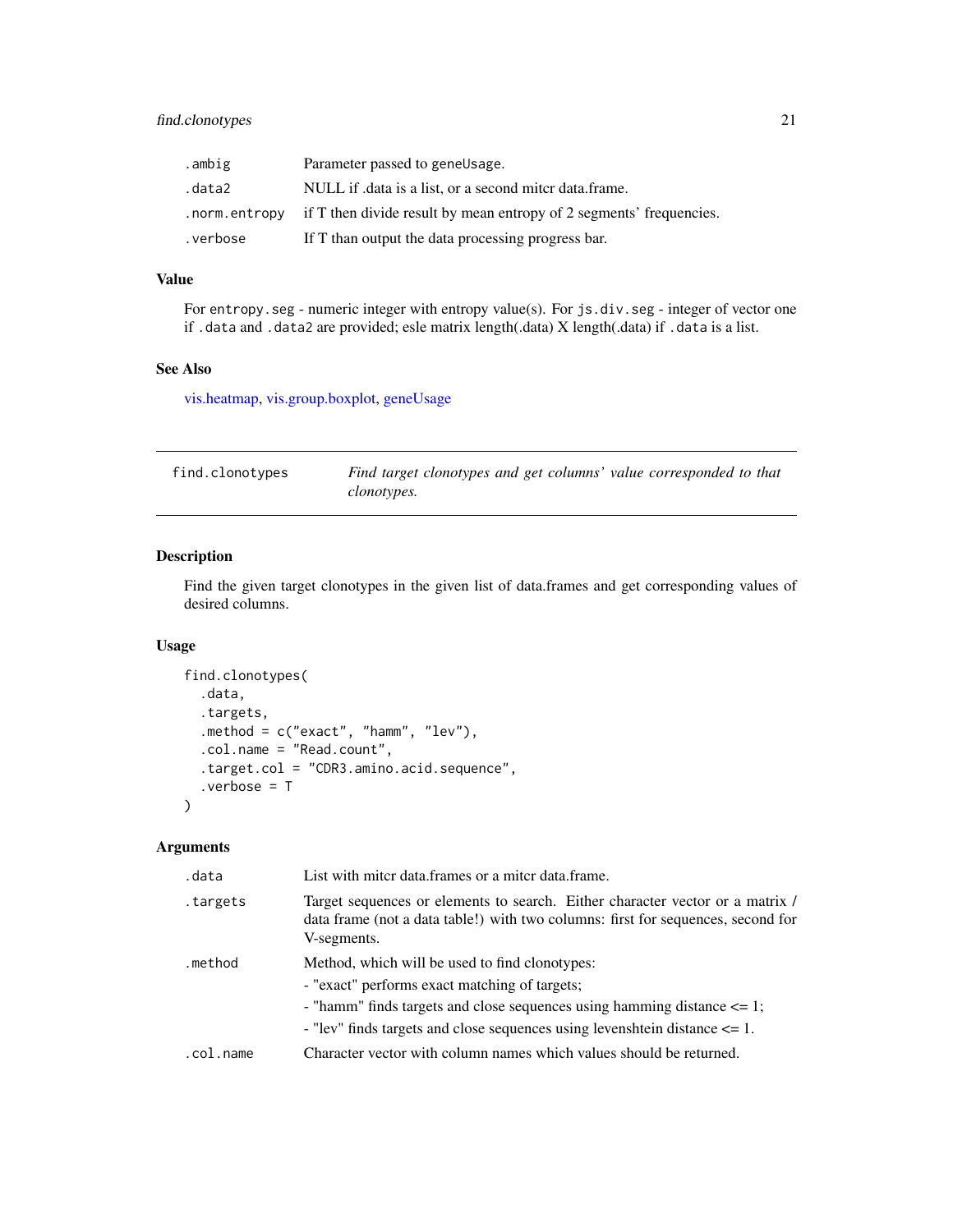<span id="page-21-0"></span>

| .target.col | Character vector specifying name of columns in which function will search for a<br>targets. Only first column's name will be used for matching by different method, |
|-------------|---------------------------------------------------------------------------------------------------------------------------------------------------------------------|
|             | others will match exactly. targets should be a two-column character matrix<br>or data frame with second column for V-segments.                                      |
| .verbose    | if T then print messages about the search process.                                                                                                                  |

Data.frame.

#### Examples

```
## Not run:
# Get ranks of all given sequences in a list of data frames.
immdata <- set.rank(immdata)
find.clonotypes(.data = immdata, .targets = head(immdata[[1]]$CDR3.amino.acid.sequence),
           .method = 'exact', .col.name = "Rank", .target.col = "CDR3.amino.acid.sequence")
# Find close by levenhstein distance clonotypes with similar V-segments and return
# their values in columns 'Read.count' and 'Total.insertions'.
find.clonotypes(.data = twb, .targets = twb[[1]][, c('CDR3.amino.acid.sequence', 'V.gene')],
                .col.name = c('Read.count', 'Total.insertions'), .method = 'lev',
                .target.col = c('CDR3.amino.acid.sequence', 'V.gene'))
```
## End(Not run)

find.similar.sequences

*Find similar sequences.*

#### Description

Return matrix M with two columns. For each element in row i and column j  $M[i,j] \Rightarrow$  distance between pattern(i) and data(j) sequences equal to or less than .max.errors. This function will uppercase .data and remove all strings, which have anything than A-Z letters.

#### Usage

```
find.similar.sequences(.data, .patterns = c(), .method = c('exact', 'hamm', 'lev'),.max.errors = 1, .verbose = T, .clear = F)
exact.match(.data, .patterns = c(), .verbose = T)
hamming.match(.data, .patterns = c(), .max.errors = 1, .verbose = T)
levenshtein.match(.data, .patterns = c(), .max.errors = 1, .verbose = T)
```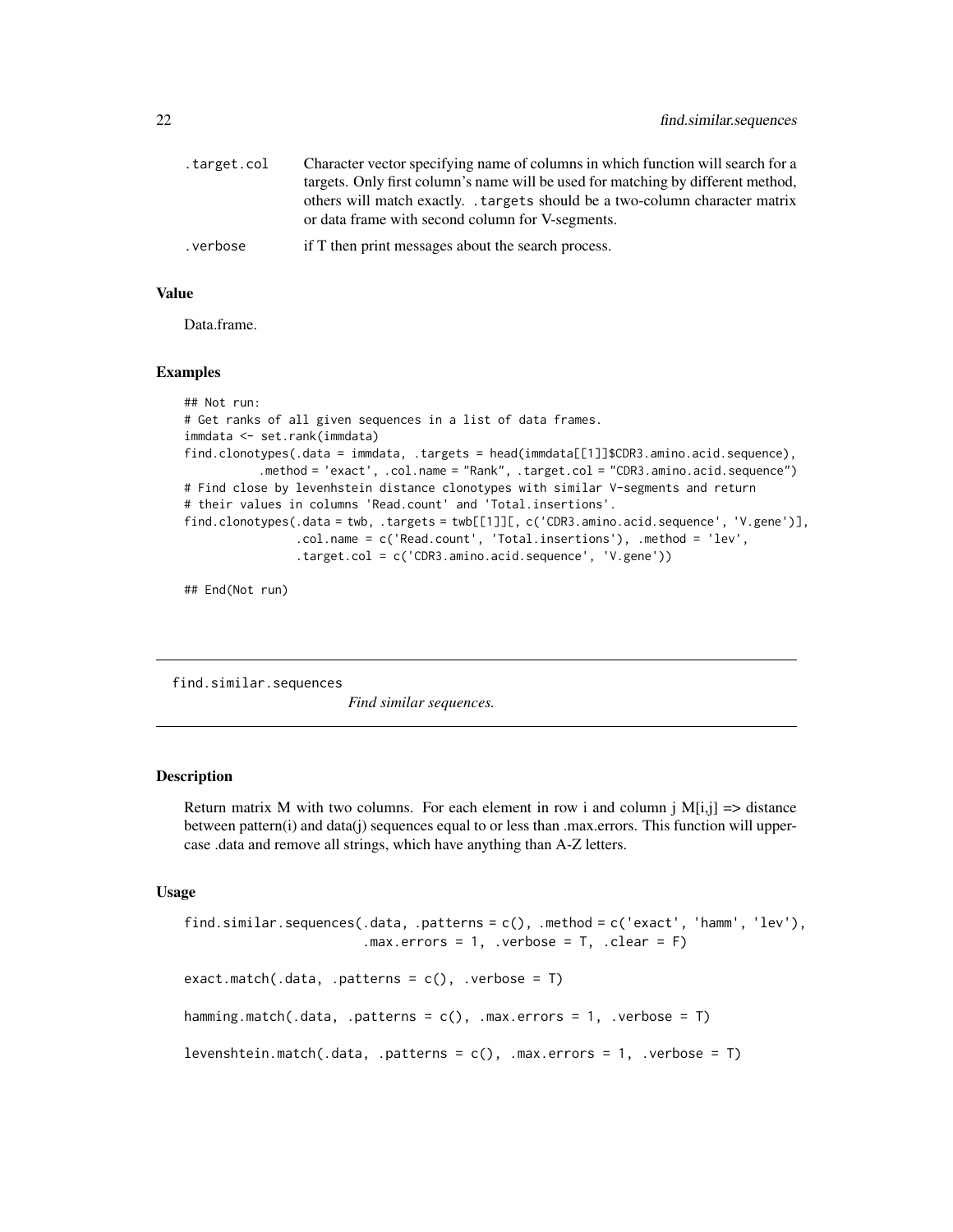#### <span id="page-22-0"></span>fix.alleles 23

#### Arguments

| .data       | Vector of strings.                                                                                            |
|-------------|---------------------------------------------------------------------------------------------------------------|
| .patterns   | Character vector of sequences, which will be used for searching for neighbours.                               |
| .method     | Which method use: 'exact' for exact matching, 'hamm' for Hamming Distance,<br>'lev' for Levenshtein distance. |
| .max.errors | Max Hamming or Levenshtein distance between strings. Doesn't use in 'exact'<br>setting.                       |
| .verbose    | Should function print progress or not. // DON'T USE IT                                                        |
| .clear      | if T then remove all sequences with character " $*$ " or " $\sim$ ".                                          |

# Value

Matrix with two columns [i,j], dist( $data(i)$ ,  $data(j)$ ) <= .max.errors.

| fix.alleles | Fix alleles / genes by removing allele information / unnecessary |
|-------------|------------------------------------------------------------------|
|             | colons.                                                          |

# Description

Fix alleles / genes by removing allele information / unnecessary colons.

# Usage

fix.alleles(.data)

# Arguments

.data tcR data frame.

gc.content *GC-content of a nucleotide sequences.*

# Description

Compute the GC-content (proportion of G-C nucleotide in a sequence).

# Usage

```
gc.content(.nucseq)
```
# Arguments

.nucseq Character vector of nucletoide sequences.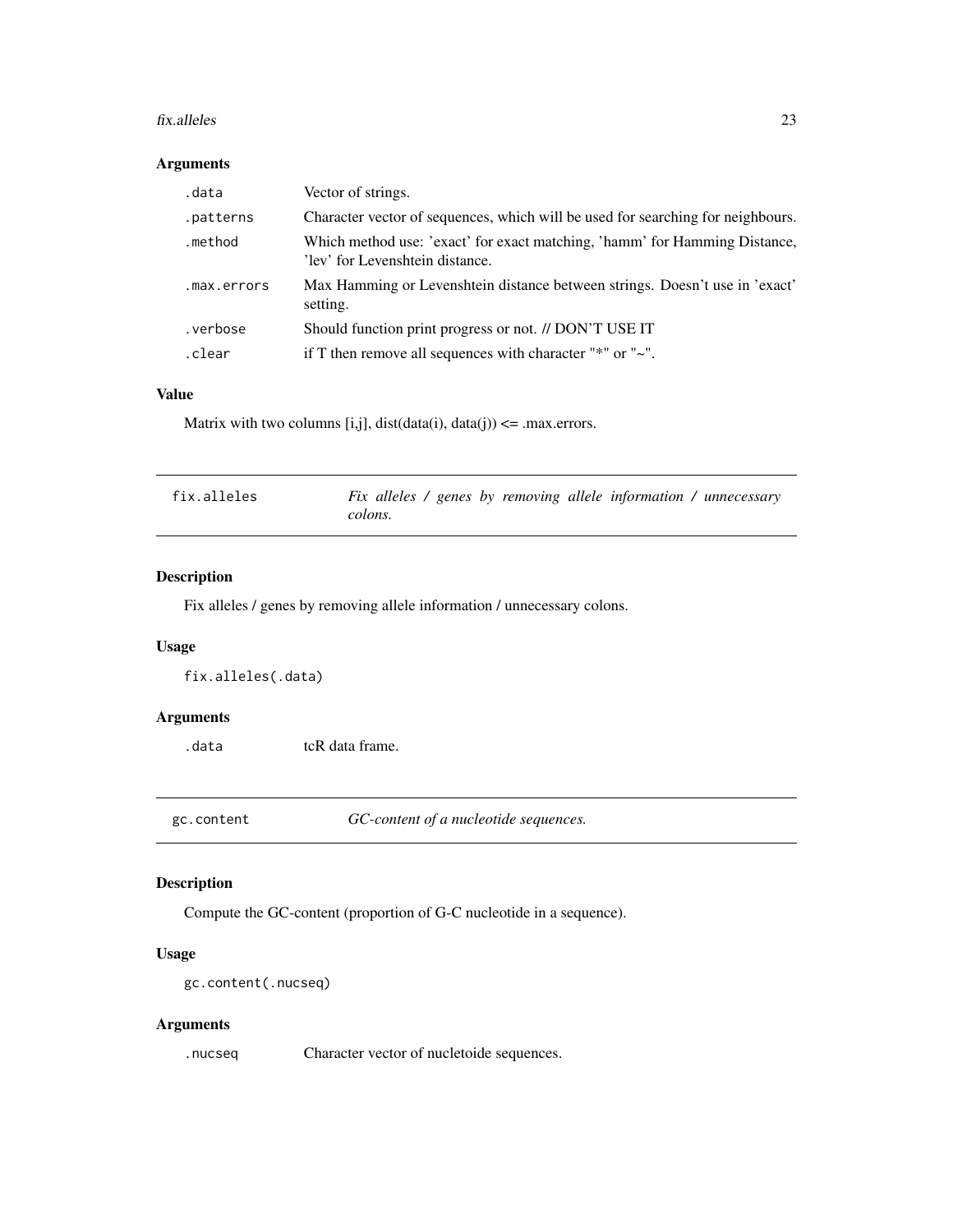<span id="page-23-0"></span>Numeric vector of length(.nucseq).

generate.kmers *Generate k-mers.*

# Description

Generate all k-mers. starting with the given sequence on the given alphabet Generate k-mers with the given k and probabilities of nucleotides next to each other (markov chain).

# Usage

```
generate.kmers(.k, .seq = '', .alphabet = c('A', 'C', 'G', 'T'))generate.kmers.prob(.k, .probs, .count = 1, .alphabet = c('A', 'C', 'G', 'T'),
                    .last.nucl = 'X')
```
# Arguments

| $\cdot$ k  | Size of k-mers or either integer or vector with k-s for generate. kmers, prob.                                                                        |
|------------|-------------------------------------------------------------------------------------------------------------------------------------------------------|
| .seq       | Prefix of all generated k-mers.                                                                                                                       |
| .alphabet  | Alphabet.                                                                                                                                             |
| .probs     | Matrix with probabilities for generating adjacent symbol with lalphabet X lal-<br>phabet size. Order of letters is given in the . alphabet parameter. |
| .count     | Number of kmers to be generated.                                                                                                                      |
| .last.nucl | Adjacent nucleotide from which start generation. If 'X' than choose one of the<br>nucleotides with equal probabilities.                               |

# Value

Vector of all possible k-mers for generate.kmers or a vector of generated kmers for generate.kmers.prob.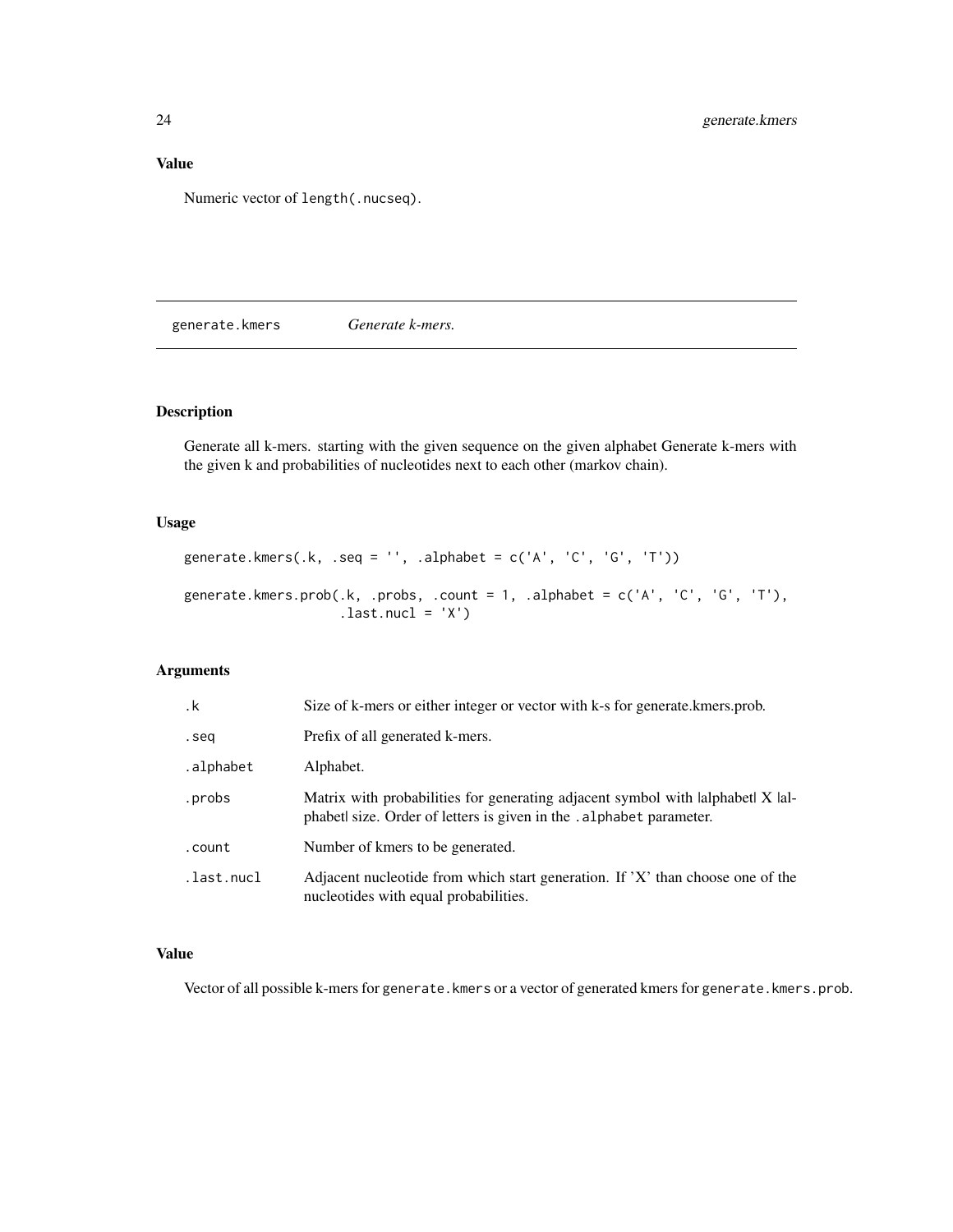<span id="page-24-0"></span>

Given the list of probabilities and list of segments (see "Details"), generate a artificial TCR repertoire.

#### Usage

```
generate.tcr(
  .count = 1,
  chain = c("beta", "alpha"),.segments,
  .P.list = if (.chain[1] == "alpha") alpha.prob else beta.prob
)
```
# Arguments

| .count    | Number of TCR sequences to generate.                            |
|-----------|-----------------------------------------------------------------|
| .chain    | Either "alpha" or "beta" for alpha and beta chain respectively. |
| .segments | List of segments (see "Details").                               |
| .P.list   | List of probabilities (see "Details").                          |

# Details

For the generation of a artifical TCR repertoire user need to provide two objects: the list with segments and the list with probabilities. List with segments is a list of 5 elements with 5 names: "TRAV", "TRAJ", "TRBV", "TRBD", "TRBJ". Each element is a data frame with following columns (order is matters!): "V.allelles" with names for V-segments (for TRAV and TRBV; for others is "J.allelles" or "D.allelles"), "CDR3.position" (the function doesn't use it, but you should provide it, fill it with zeros, for example), "Full.nucleotide.sequence" (the function doesn't use it), "Nucleotide.sequence" (function uses it for getting nucleotide sequences of segments) and "Nucleotide.sequence.P" (the function doesn't use it).

List with probabilities is quite complicated, so just call data(beta.prob) for beta chain probabilities (alpha chain probabilities will be added soon).

#### Value

Mitcr data.frame with generated sequences.

#### See Also

[genesegments](#page-59-1) [beta.prob](#page-7-1)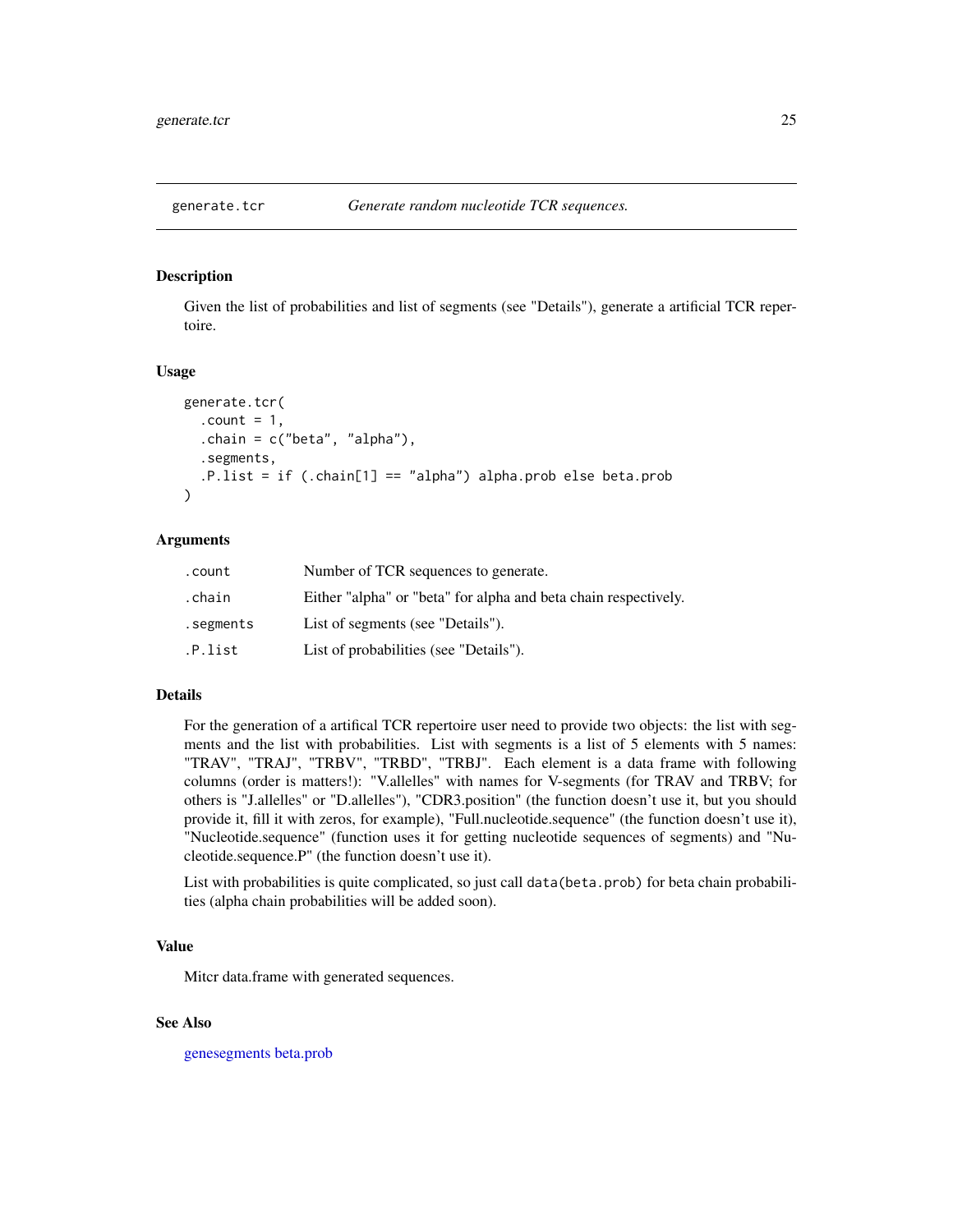# Examples

```
## Not run:
# Load list of segments provided along with tcR.
data(genesegments)
# Load list of probabilities provided along with tcR.
data(beta.prob)
# Generate repertoire of beta chian with 10000 sequences.
artif.rep <- generate.tcR(10000, 'beta')
View(artif.rep)
```
## End(Not run)

<span id="page-25-1"></span>geneUsage *Gene usage.*

# Description

Compute frequencies or counts of gene segments ("V / J - usage").

#### Usage

```
geneUsage(
  .data,
  .genes = HUMAN_TRBV_MITCR,
  .quant = c(NA, "read.count", "umi.count", "read.prop", "umi.prop"),
  .norm = F,
  .ambig = F\overline{\phantom{a}}
```
# Arguments

| .data  | Cloneset data frame or a list with clonesets.                                                                                                                                                                                                                                                                  |
|--------|----------------------------------------------------------------------------------------------------------------------------------------------------------------------------------------------------------------------------------------------------------------------------------------------------------------|
| .genes | Either one of the gene alphabet (e.g., HUMAN_TRBV, genealphabets) or list<br>with two gene alphabets for computing joint distribution.                                                                                                                                                                         |
| .quant | Which column to use for the quantity of clonotypes: NA for computing only<br>number of genes without using clonotype counts, "read.count" for the "Read.count"<br>column, "umi.count" for the "Umi.count" column, "read.prop" for the "Read.proportion"<br>column, "umi.prop" for the "Umi.proportion" column. |
| .norm  | If T then return proportions of resulting counting of genes.                                                                                                                                                                                                                                                   |
| .ambig | If F than remove from counting genes which are not presented in the given gene<br>alphabet $(s)$ .                                                                                                                                                                                                             |

<span id="page-25-0"></span>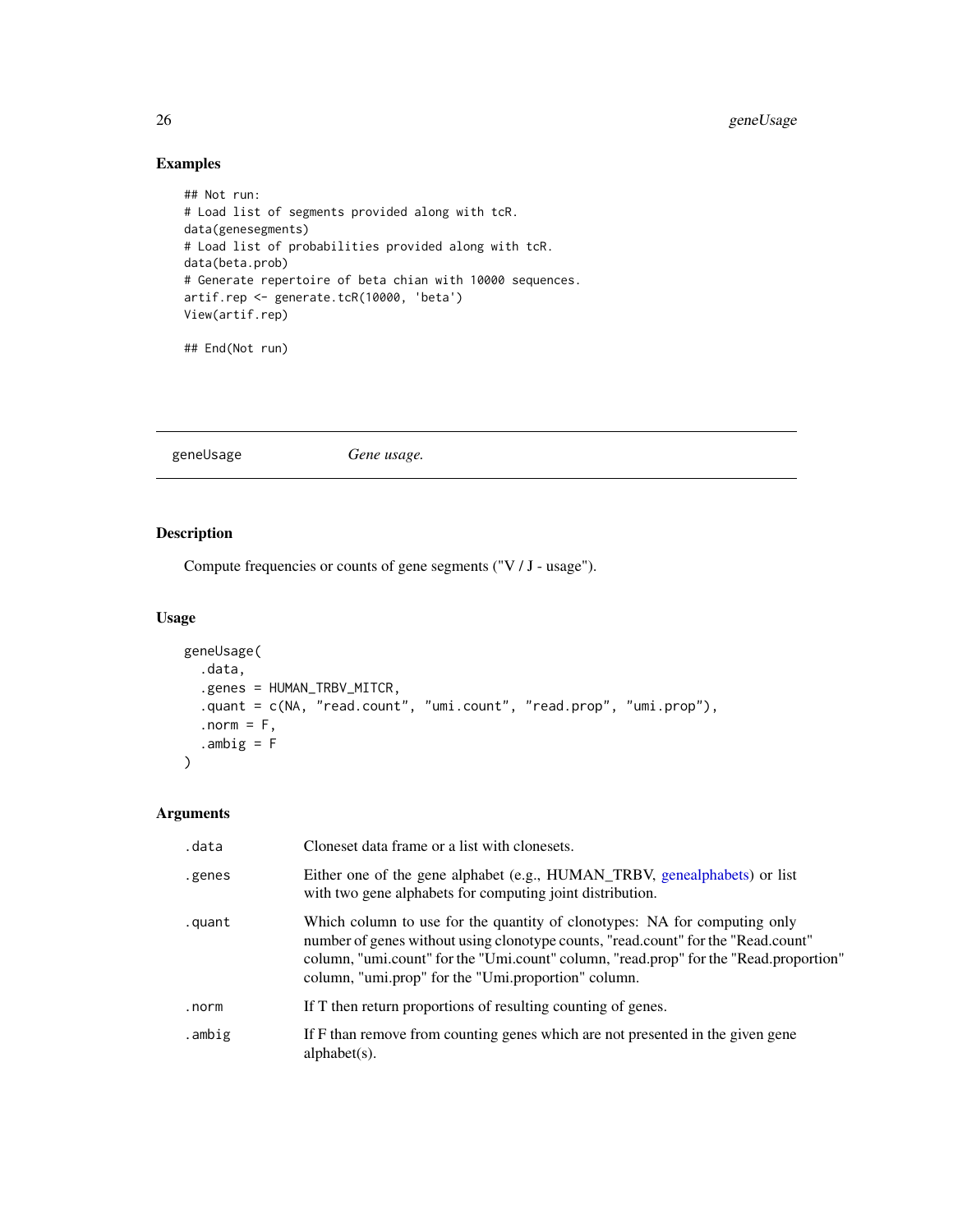<span id="page-26-0"></span>If .data is a cloneset and .genes is NOT a list than return a data frame with first column "Gene" with genes and second with counts / proportions.

If .data is a list with clonesets and .genes is NOT a list than return a data frame with first column "Gene" with genes and other columns with counts / proportions for each cloneset in the input list.

If .data is a cloneset and .genes IS a list than return a matrix with gene segments for the first gene in .genes and column names for the second gene in .genes. See "Examples".

If .data is a list with clonesets and .genes IS a list than return a list with matrices like in the previous case.

#### See Also

[genealphabets](#page-57-1), [vis.gene.usage](#page-73-1), [pca.segments](#page-45-1)

#### Examples

```
## Not run:
# Load your data
data(twb)
# compute V-segments frequencies of human TCR beta.
seg <- geneUsage(twb, HUMAN_TRBV, .norm = T)
# plot V-segments frequencies as a heatmap
vis.heatmap(seg, .labs = c("Sample", "V gene"))
# plot V-segments frequencies directly from clonesets
vis.gene.usage(twb, HUMAN_TRBV)
# plot V-segments frequencies from the gene frequencies
vis.gene.usage(seg, NA)
# Compute V-J joint usage.
geneUsage(twb, list(HUMAN_TRBV, HUMAN_TRBJ))
# for future:
# geneUsage(twb, "human", "trbv")
## End(Not run)
```
get.all.substrings *Get all substrings for the given sequence.*

#### **Description**

Get all substrings for the given sequence.

#### Usage

```
get.all.substrings(.seq, .min.len = 3, .table = T)
```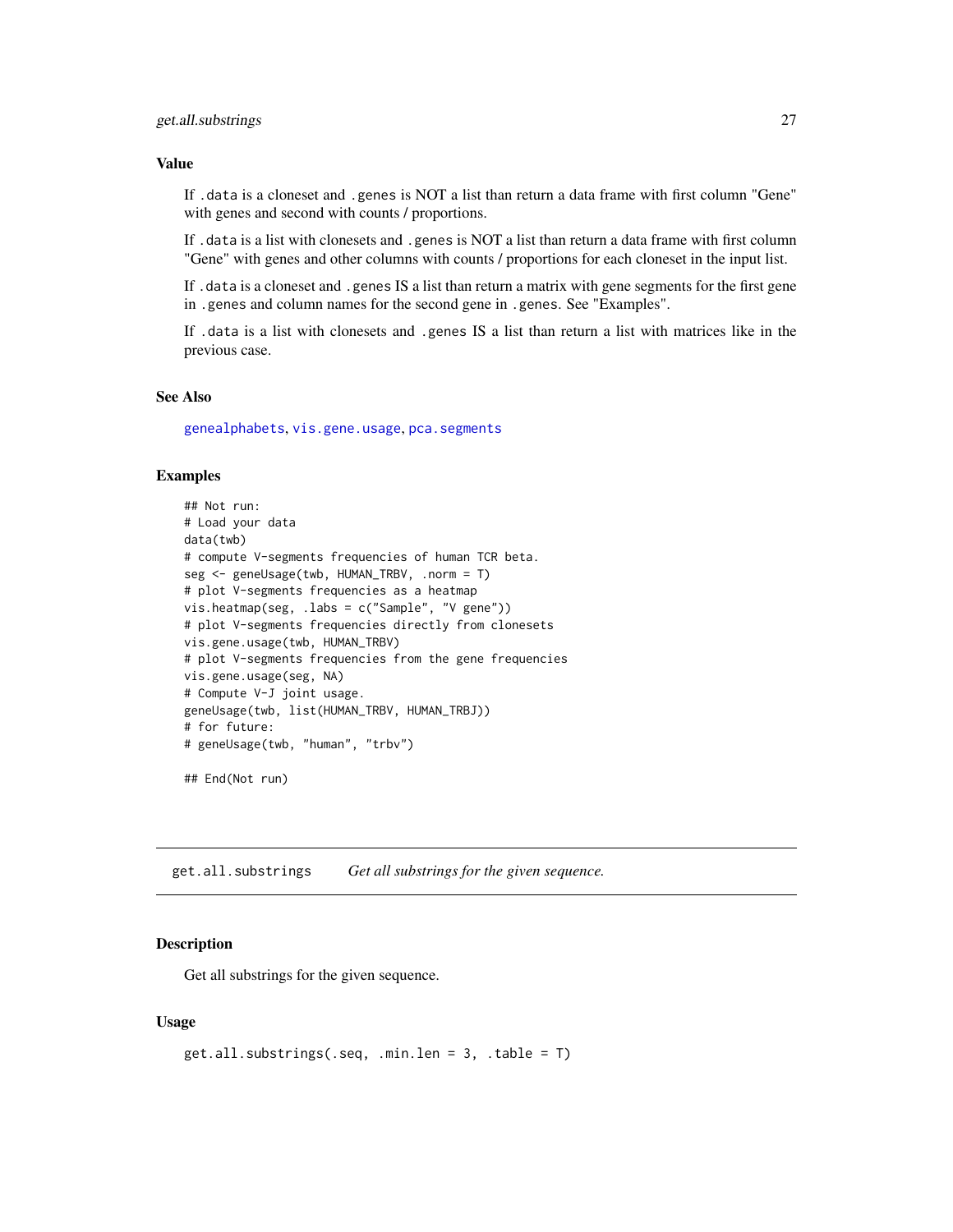#### <span id="page-27-0"></span>Arguments

| .seg     | Sequence for splitting to substrings.                                               |
|----------|-------------------------------------------------------------------------------------|
| .min.len | Minimal length of output sequences.                                                 |
| .table   | if T then return data frame with substrings and positions of their ends in the seq. |

# Value

Character vector or data frame with columns "Substring", "Start" and "End".

get.deletions.alpha *Compute the number of deletions in MiTCR data frames.*

#### Description

Get deletions for VD, DJ, 5'D and 3'D ends and two columns with total deletions for VD/DJ and 5'D/3'D deletions for the given mitcr data.frame with 0-indexes columns. Cases, in which deletions cannot be determined, will have -1 in their cell.

#### Usage

```
get.deletions.alpha(.data, .Vs = segments$TRAV, .Js = segments$TRAJ)
```
get.deletions.beta(.data, .Vs = segments\$TRBV, .Js = segments\$TRBJ, .Ds = segments\$TRBD)

#### Arguments

| .data | Mitcr data frame.                                                             |
|-------|-------------------------------------------------------------------------------|
| . Vs  | Table of V segments; must have 'V segment' and 'Nucleotide sequence' columns. |
| . Js  | Table of J segments; must have 'J segment' and 'Nucleotide.sequence' columns. |
| .Ds   | Table of D segments; must have 'D segment' and 'Nucleotide sequence' columns. |
|       |                                                                               |

# Details

By default, \*.table parameters are taken from the segments data frame which can be loaded to your R environment with data(segments). Data for segments has been taken from IMGT.

# Value

Mitcr data.frame with 3 (for alpha chains) or 5 (for beta chains) new columns for deletions.

#### Examples

```
## Not run:
data(segments)
immdata <- get.deletions.beta(.data)
immdata.prob <- tcr.prob.df(immdata)
```
## End(Not run)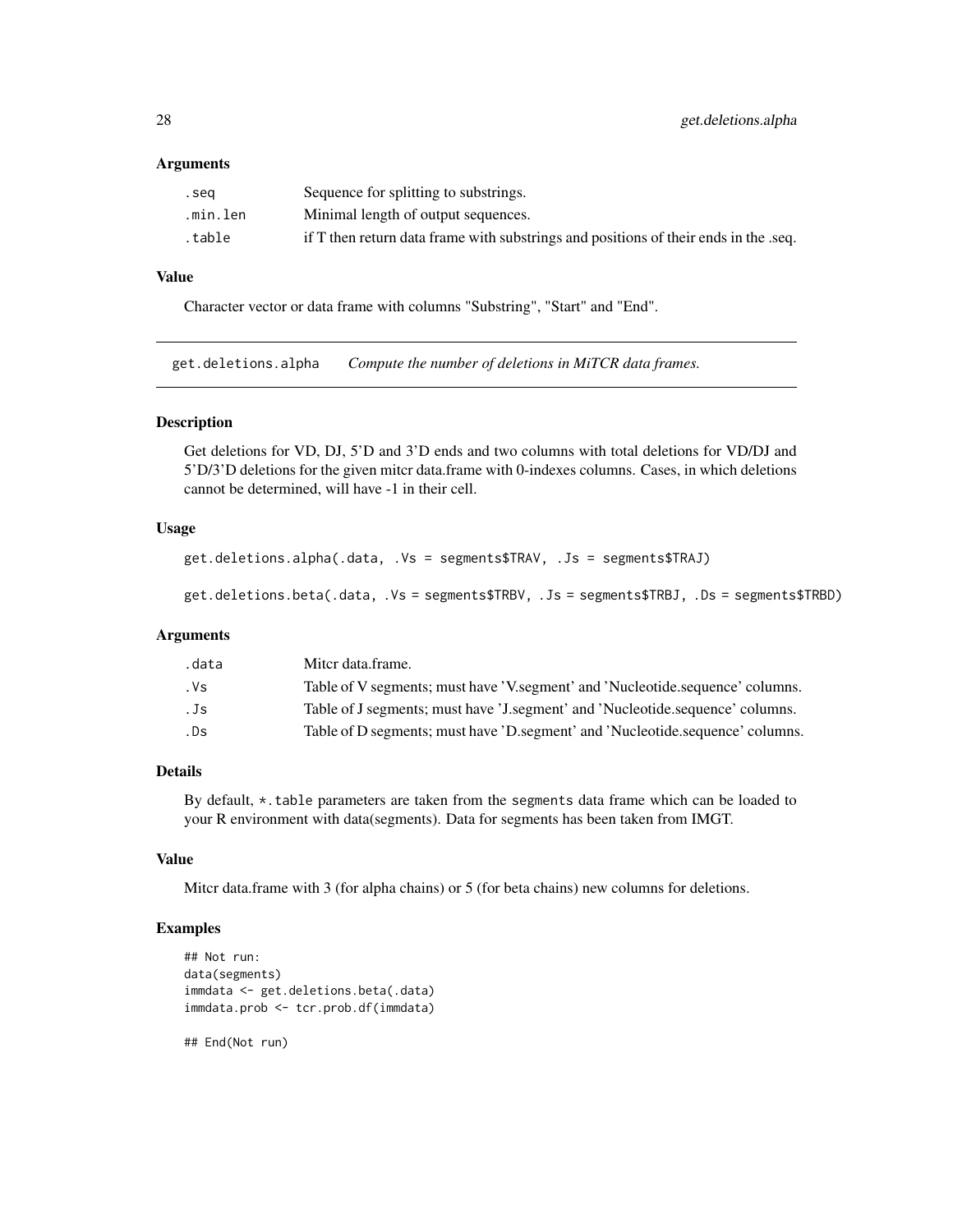<span id="page-28-0"></span>Return the given data frame with in-frame or out-of-frame sequences only. Nucleotide sequences in a column "CDR3.nucleotide.sequence" are checked if they length are divisible by 3 (len mod 3  $== 0$  => in-frame, else out-of-frame)

#### Usage

```
get.inframes(.data, .head = 0, .coding = T)
get.outframes(.data, .head = 0)
count.inframes(.data, .head = 0, .coding = T)
count.outframes(.data, .head = 0)
get.frames(.data, .frame = c('in', 'out', 'all'), .head = 0, .coding = T)
count.frames(.data, .frame = c('in', 'out', 'all'), .head = 0, .coding = T)
```
#### Arguments

| .data   | MITCR data frame or a list with mitcr data frames.                                                                                                                                |
|---------|-----------------------------------------------------------------------------------------------------------------------------------------------------------------------------------|
| .head   | Parameter to the head() function. Supply 0 to get all elements. head applied<br>before subsetting, i.e. if head $== 500$ , you will get in-frames from the top 500<br>clonotypes. |
| .coding | if T then return only coding sequences, i.e. without stop-codon.                                                                                                                  |
| .frame  | Which *-frames to choose.                                                                                                                                                         |

# Value

Filtered data.frame or a list with such data.frames.

get.kmers *Get kmers from sequences.*

#### Description

Get vector of kmers from the given character vector or data frame.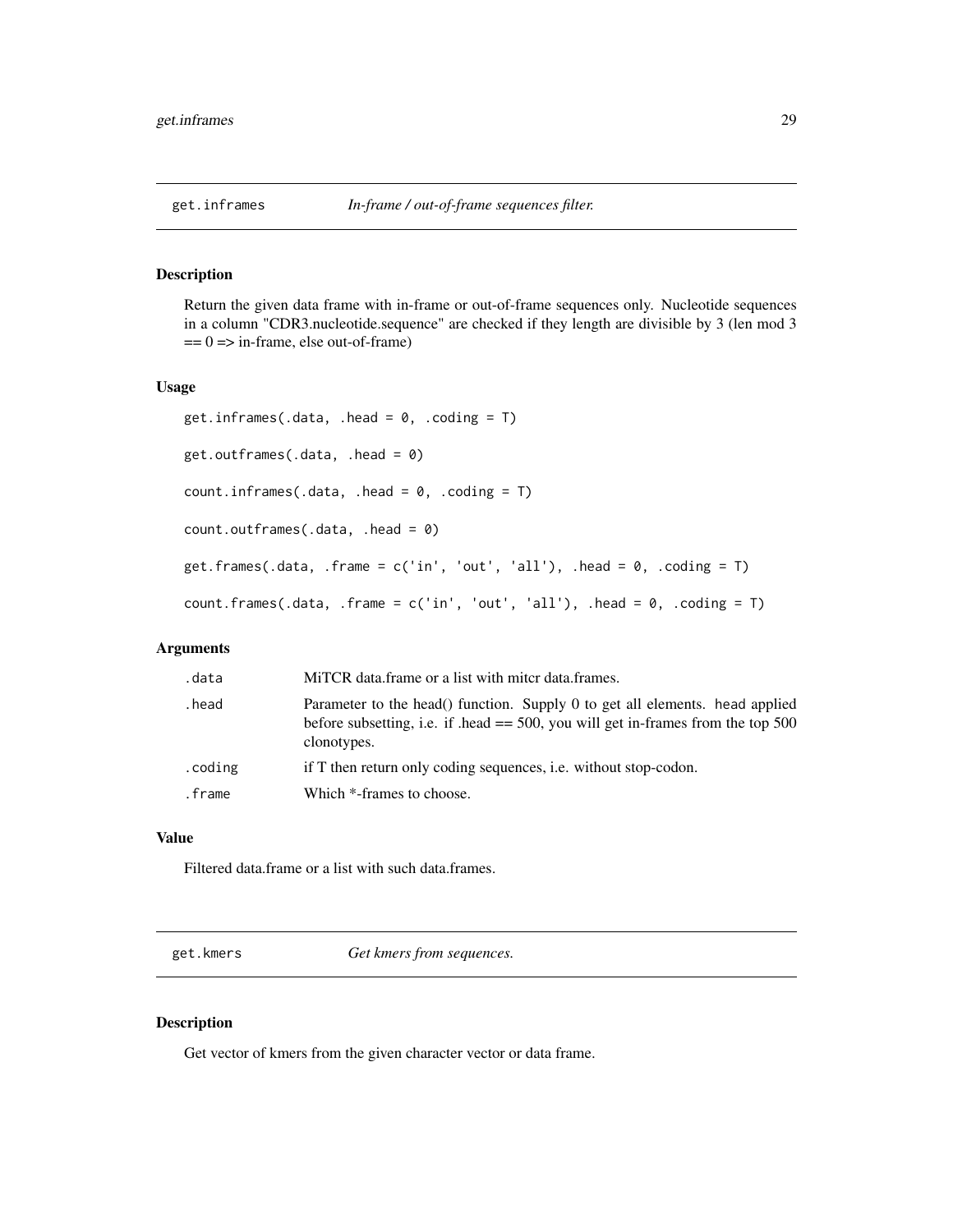# Usage

```
get.kmers(
  .data,
  head = -1,
  .k = 5,
  .clean = T,
  .meat = F,
  verbose = T,
  .left.shift = 0,
  .right.shift = 0\mathcal{L}
```
# Arguments

| .data        | Either character vector or a data frame.                                                                                    |
|--------------|-----------------------------------------------------------------------------------------------------------------------------|
| .head        | Parameter for head function applied to the given data before kmer generation.                                               |
| $\cdot$ k    | Size of the kmer.                                                                                                           |
| .clean       | if T then remove sequences which contain ' $\sim$ ' or '*' symbols. Useful for deleting<br>out-of-frame aminoacid sequnces. |
| .meat        | if TRUE than .data must be data.frame with columns CDR3.amino.acid.sequence<br>and Read.count.                              |
| .verbose     | if T then print progress.                                                                                                   |
| .left.shift  | Cut all . left. shift symbols from the left side for each sequence.                                                         |
| .right.shift | Cut all right. shift symbols from the right side for each sequence.                                                         |

# Value

Data.frame with 2 columns Kmers and Count / Rank / Proportion relatively to the .value param or a list with such data.frames if .data is a list.

gibbs.sampler *Gibbs Sampler.*

# Description

Perform the Gibbs Sampler method for finding frequent motifs in the given vector of strings or data.frame. Each string splitted to kmers with the given length of motif.

#### Usage

gibbs.sampler(.data,  $k = 5$ , .niter = 500)

<span id="page-29-0"></span>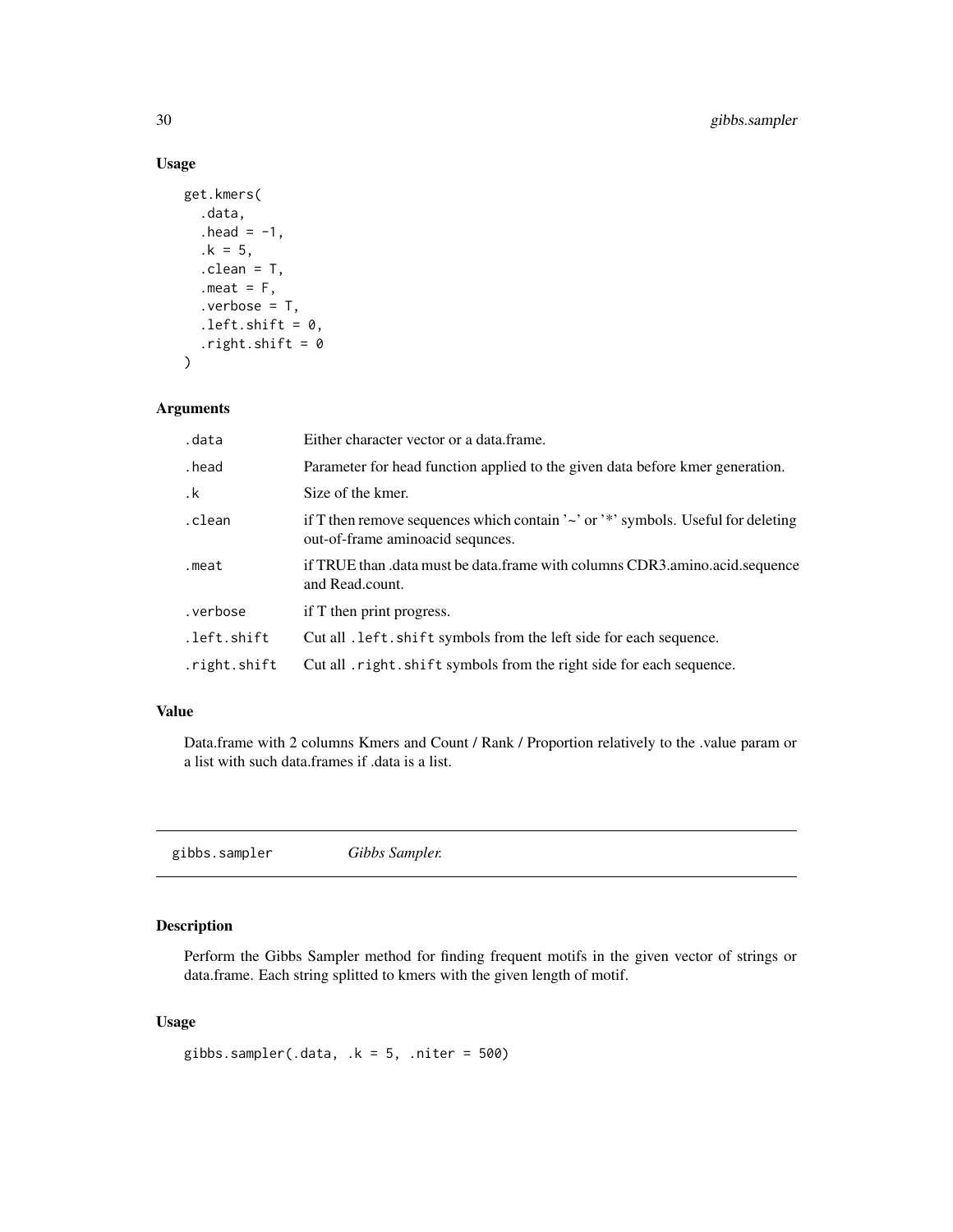# <span id="page-30-0"></span>group.clonotypes 31

# Arguments

| data.  | Vector of characters or data.frame of characters (1st col) and their numbers (2nd<br>col) if .meat $==$ T. |
|--------|------------------------------------------------------------------------------------------------------------|
| . k    | Motif's length.                                                                                            |
| .niter | Number of iterations.                                                                                      |

# Value

Vector of possible motifs.

group.clonotypes *Get all unique clonotypes.*

# Description

Get all unique clonotypes with merged counts. Unique clonotypes are those with either equal CDR3 sequence or with equal CDR3 sequence and equal gene segments. Counts of equal clonotypes will be summed up.

#### Usage

```
group.clonotypes(
  .data,
  .gene.col = "V.gene",
  .count.col = "Read.count",
  .prop.col = "Read.proportion",
  .seq.col = "CDR3.amino.acid.sequence"
\mathcal{L}
```
# Arguments

| .data      | Either tcR data frame or a list with data frames.                                                                                 |
|------------|-----------------------------------------------------------------------------------------------------------------------------------|
| .gene.col  | Either name of the column with gene segments used to compare clonotypes or<br>NA if you don't need comparing using gene segments. |
| .count.col | Name of the column with counts for each clonotype.                                                                                |
| .prop.col  | Name of the column with proportions for each clonotype.                                                                           |
| .seg.col   | Name of the column with clonotypes' CDR3 sequences.                                                                               |

### Value

Data frame or a list with data frames with updated counts and proportion columns and rows with unique clonotypes only.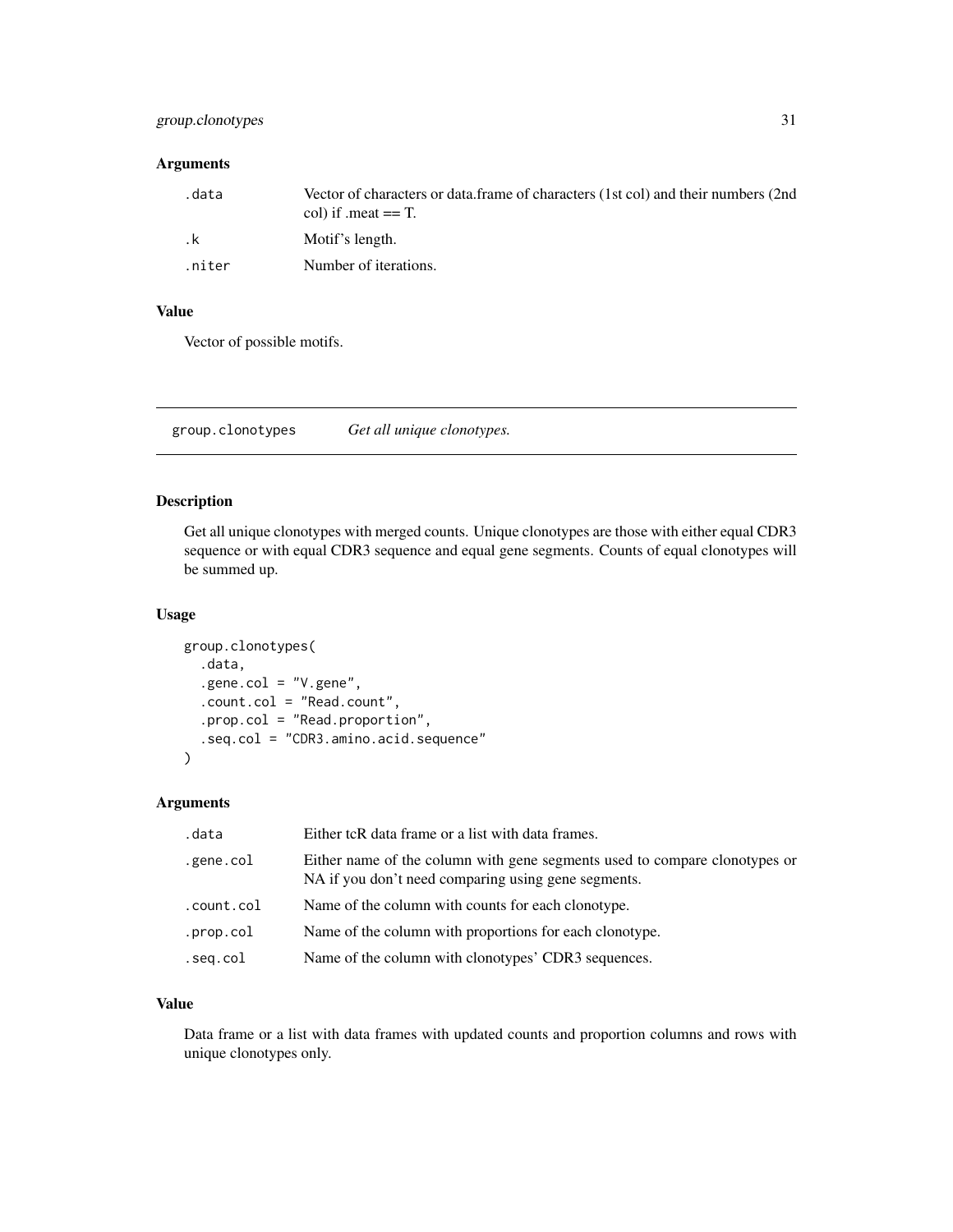# Examples

```
## Not run:
tmp <- data.frame(A = c('a','a','b','c', 'a')
B = c('V1', 'V1','V1','V2', 'V3')
C = c(10, 20, 30, 40, 50), stringsAsFactors = F)
tmp
# A B C
# 1 a V1 10
# 2 a V1 20
# 3 b V1 30
# 4 c V2 40
# 5 a V3 50
group.clonotypes(tmp, 'B', 'C', 'A')
# A B C
# 1 a V1 30
# 3 b V1 50
# 4 c V2 30
# 5 a V3 40
group.clonotypes(tmp, NA, 'C', 'A')
# A B C
# 1 a V1 80
# 3 b V1 30
# 4 c V2 40
# For tcR data frame:
data(twb)
twb1.gr <- group.clonotypes(twb[[1]])
twb.gr <- group.clonotypes(twb)
```
## End(Not run)

has.class *Check if a given object has a given class.*

#### Description

Check if a given object has a given class.

# Usage

has.class(.data, .class)

# Arguments

| .data  | Object.                |
|--------|------------------------|
| .class | String naming a class. |

# Value

Logical.

<span id="page-31-0"></span>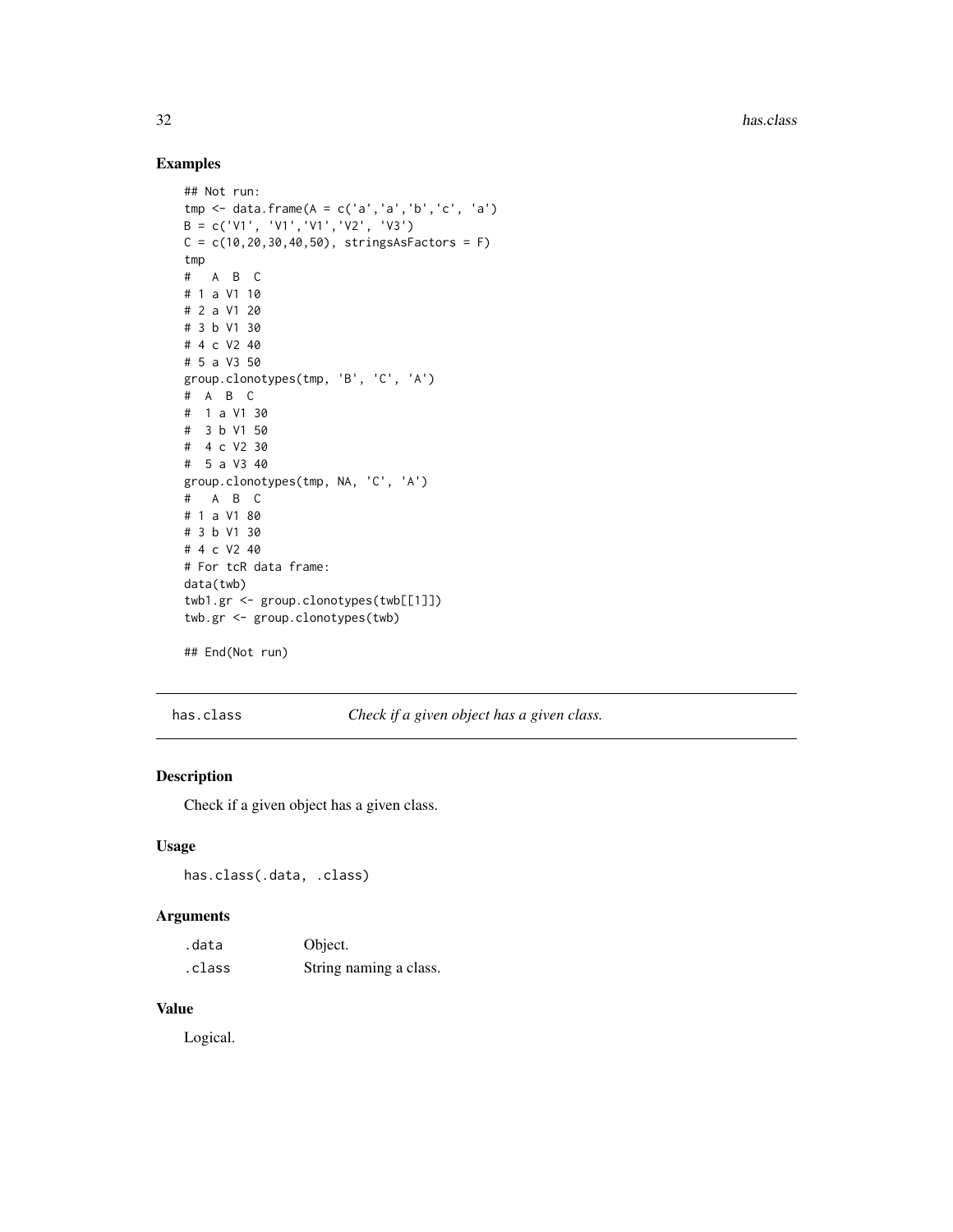<span id="page-32-1"></span><span id="page-32-0"></span>intersectClonesets *Intersection between sets of sequences or any elements.*

# **Description**

Functions for the intersection of data frames with TCR / Ig data. See the repOverlap function for a general interface to all overlap analysis functions.

intersectClonesets - returns number of similar elements in the given two clonesets / data frames or matrix with counts of similar elements among each pair of objects in the given list.

intersectCount - similar to tcR::intersectClonesets, but with fewer parameters and only for two objects.

intersectIndices - returns matrix M with two columns, where element with index  $M[i, 1]$  in the first given object is similar to an element with index M[i, 2] in the second given object.

intersectLogic - returns logic vector with TRUE values in positions, where element in the first given data frame is found in the second given data frame.

# Usage

```
intersectClonesets(.alpha = NULL, .beta = NULL, .type = "n0e", .head = -1, .norm = F,vert = F)intersectCount(.alpha, .beta, .method = c('exact', 'hamm', 'lev'), .col = NULL)
intersectIndices(.alpha, .beta, .method = c('exact', 'hamm', 'lev'), .col = NULL)
intersectLogic(.alpha, .beta, .method = c('exact', 'hamm', 'lev'), .col = NULL)
```
#### **Arguments**

| .alpha   | Either first vector or data frame or list with data frames.                                                                                                                                                                                  |
|----------|----------------------------------------------------------------------------------------------------------------------------------------------------------------------------------------------------------------------------------------------|
| .beta    | Second vector or data frame or type of intersection procedure (see the . type<br>parameter) if . alpha is a list.                                                                                                                            |
| .type    | Types of intersection procedure if . alpha and . beta is data frames. String with<br>3 characters (see 'Details' for more information).                                                                                                      |
| .head    | Parameter for the head function, applied before intersecting.                                                                                                                                                                                |
| .norm    | If TRUE than normalise result by product of length or nrows of the given data.                                                                                                                                                               |
| .verbose | if T then produce output of processing the data.                                                                                                                                                                                             |
| .method  | Method to use for intersecting string elements: 'exact' for exact matching,<br>'hamm' for matching strings which have $\leq$ 1 hamming distance, 'lev' for<br>matching strings which have $\leq$ 1 levenshtein (edit) distance between them. |
| .col     | Which columns use for fetching values to intersect. First supplied column<br>matched with . method, others as exact values.                                                                                                                  |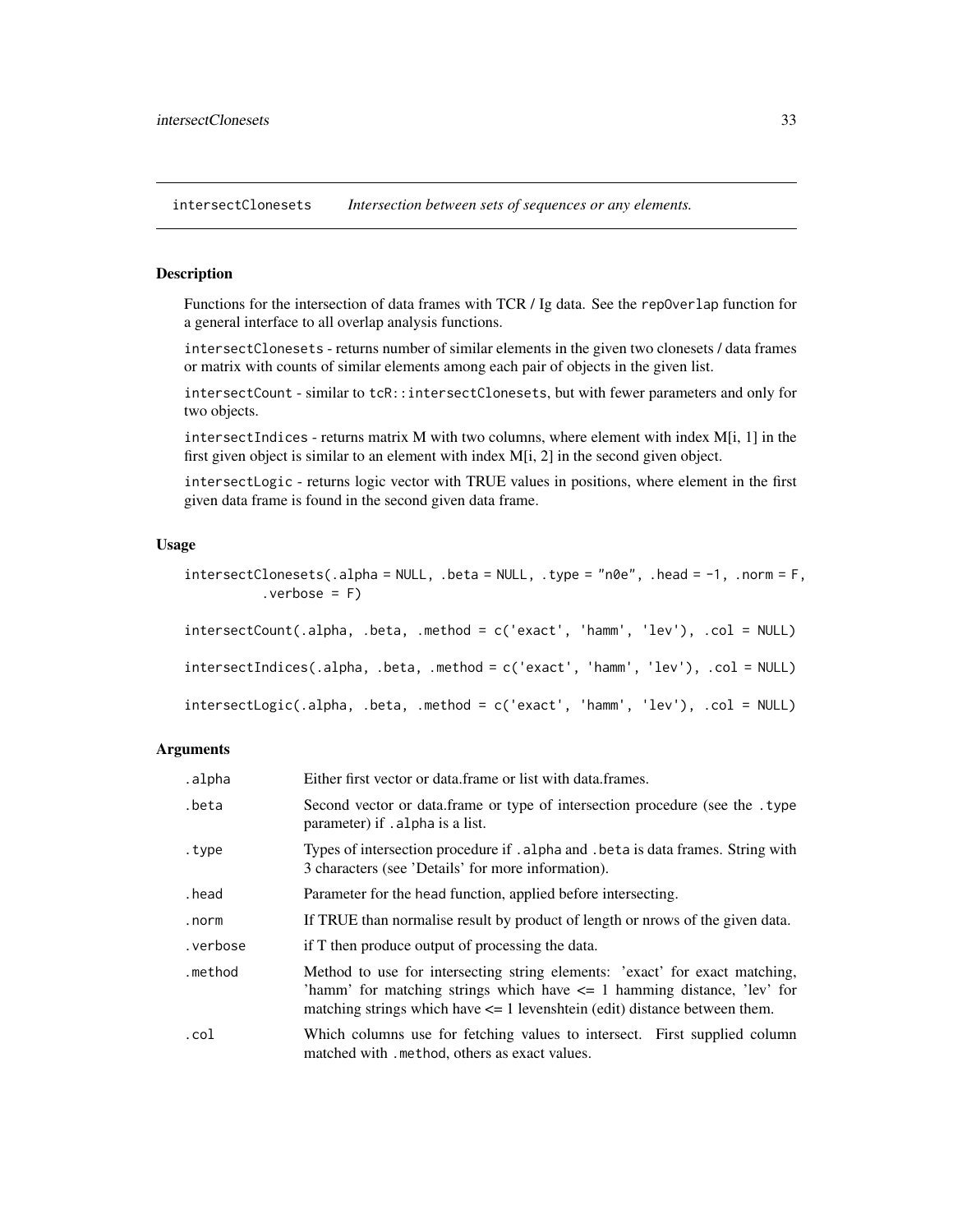#### Details

Parameter .type of the intersectClonesets function is a string of length 3 [0an][0vja][ehl], where:

- 1. First character defines which elements intersect ("a" for elements from the column "CDR3.amino.acid.sequence", "n" for elements from the column "CDR3.nucleotide.sequence", other characters - intersect elements as specified);
- 2. Second character defines which columns additionaly script should use ('0' for cross with no additional columns, 'v' for cross using the "V.gene" column, 'j' for cross using "J.gene" column, 'a' for cross using both "V.gene" and "J.gene" columns);
- 3. Third character defines a method of search for similar sequences is use: "e" stands for the exact match of sequnces, "h" for match elements which have the Hamming distance between them equal to or less than 1, "l" for match elements which have the Levenshtein distance between tham equal to or less than 1.

#### Value

intersectClonesets returns (normalised) number of similar elements or matrix with numbers of elements.

intersectCount returns number of similar elements.

intersectIndices returns 2-row matrix with the first column stands for an index of an element in the given  $x$ , and the second column stands for an index of an element of  $y$  which is similar to a relative element in x;

intersectLogic returns logical vector of length(x) or  $nrow(x)$ , where TRUE at position i means that element with index i has been found in the y

#### See Also

[repOverlap,](#page-52-1) [vis.heatmap,](#page-75-1) [ozScore,](#page-40-1) [permutDistTest,](#page-47-1) [vis.group.boxplot](#page-74-1)

#### Examples

```
## Not run:
data(twb)
# Equivalent to intersectClonesets(twb[[1]]$CDR3.nucleotide.sequence,
# twb[[2]]$CDR3.nucleotide.sequence)
# or intersectCount(twb[[1]]$CDR3.nucleotide.sequence,
# twb[[2]]$CDR3.nucleotide.sequence)
# First "n" stands for a "CDR3.nucleotide.sequence" column, "e" for exact match.
twb.12.n0e <- intersectClonesets(twb[[1]], twb[[2]], 'n0e')
stopifnot(twb.12.n0e == 46)# First "a" stands for "CDR3.amino.acid.sequence" column.
# Second "v" means that intersect should also use the "V.gene" column.
intersectClonesets(twb[[1]], twb[[2]], 'ave')
# Works also on lists, performs all possible pairwise intersections.
intersectClonesets(twb, 'ave')
# Plot results.
vis.heatmap(intersectClonesets(twb, 'ave'), .title = 'twb - (ave)-intersection', .labs = '')
# Get elements which are in both twb[[1]] and twb[[2]].
```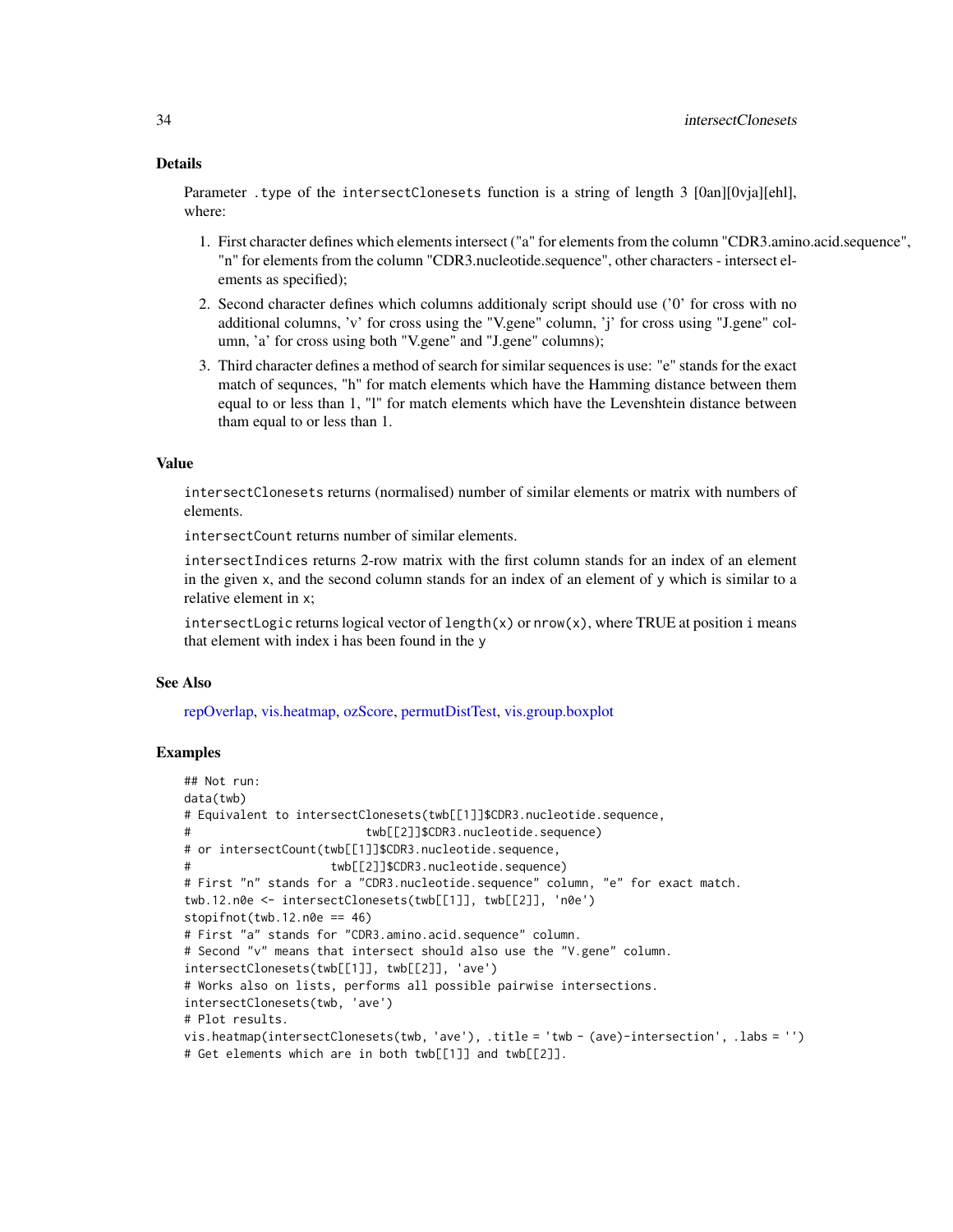#### <span id="page-34-0"></span>inverse.simpson 35

```
# Elements are tuples of CDR3 nucleotide sequence and corresponding V-segment
imm.1.2 <- intersectLogic(twb[[1]], twb[[2]],
                           .col = c('CDR3.amino.acid.sequence', 'V.gene'))
head(twb[[1]][imm.1.2, c('CDR3.amino.acid.sequence', 'V.gene')])
data(twb)
ov <- repOverlap(twb)
sb \le - matrixSubgroups(ov, list(tw1 = c('Subj.A', 'Subj.B'), tw2 = c('Subj.C', 'Subj.D')));
vis.group.boxplot(sb)
## End(Not run)
```
inverse.simpson *Distribution evaluation.*

#### <span id="page-34-1"></span>Description

Functions for evaluating the diversity of species or objects in the given distribution. See the repOverlap function for working with clonesets and a general interface to all of this functions.

Warning! Functions will check if .data is a distribution of a random variable (sum == 1) or not. To force normalisation and / or to prevent this, set .do.norm to TRUE (do normalisation) or FALSE (don't do normalisation), respectively.

- True diversity, or the effective number of types, refers to the number of equally-abundant types needed for the average proportional abundance of the types to equal that observed in the dataset of interest where all types may not be equally abundant.

- Inverse Simpson index is the effective number of types that is obtained when the weighted arithmetic mean is used to quantify average proportional abundance of types in the dataset of interest.

- The Gini coefficient measures the inequality among values of a frequency distribution (for example levels of income). A Gini coefficient of zero expresses perfect equality, where all values are the same (for example, where everyone has the same income). A Gini coefficient of one (or 100 percents ) expresses maximal inequality among values (for example where only one person has all the income).

- The Gini-Simpson index is the probability of interspecific encounter, i.e., probability that two entities represent different types.

- Chao1 estimator is a nonparameteric asymptotic estimator of species richness (number of species in a population).

#### Usage

```
inverse.simpson(.data, .do.norm = NA, .laplace = <math>0</math>)diversity(.data, .q = 5, .do.norm = NA, .laplace = 0)
gini(.data, .do.norm = NA, .laplace = \theta)
gini.simpson(.data, .do.norm = NA, .laplace = \theta)
chao1(.data)
```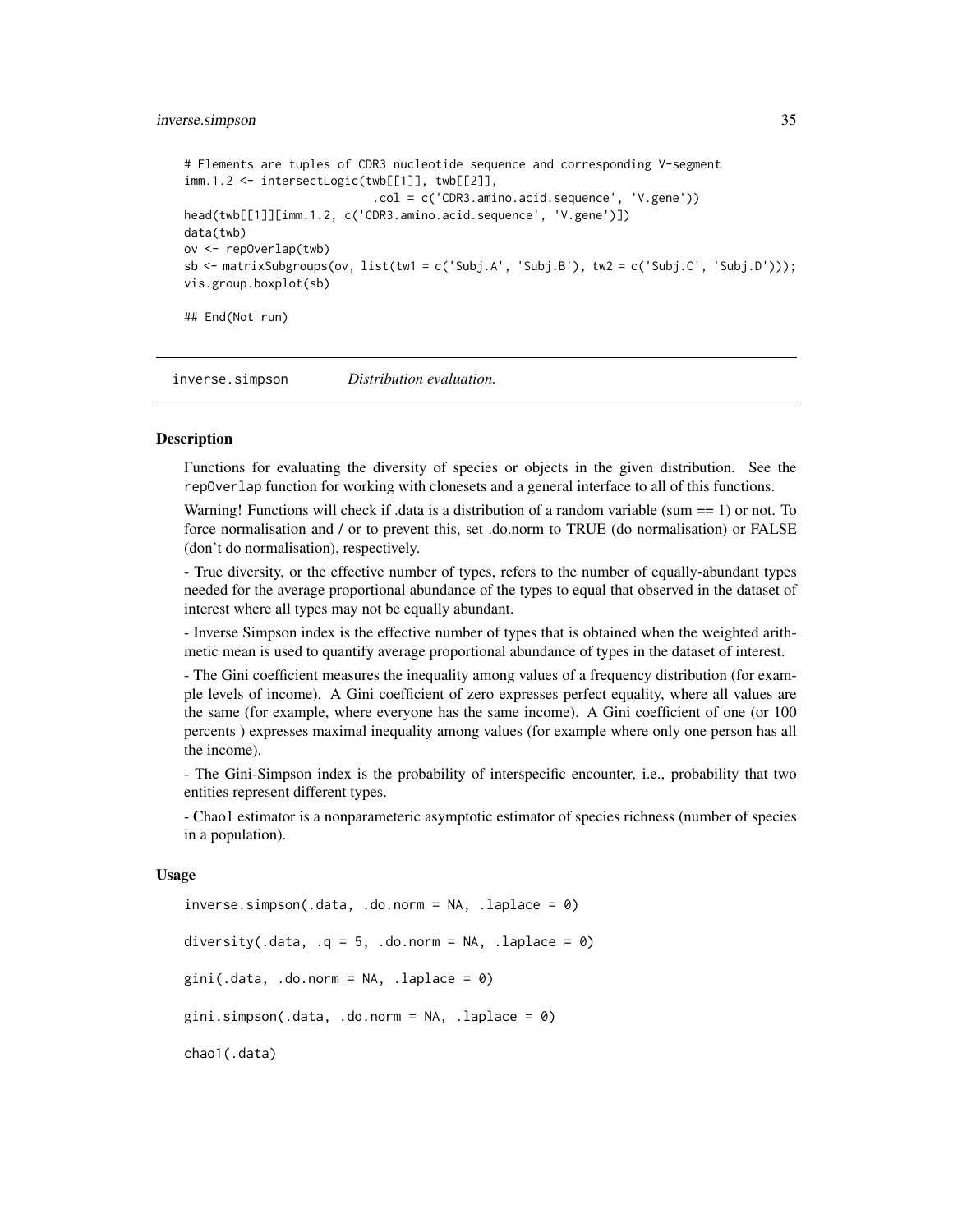# <span id="page-35-0"></span>Arguments

| .data     | Numeric vector of values for proportions or for numbers of individuals.                                                                                                                                                                                                         |
|-----------|---------------------------------------------------------------------------------------------------------------------------------------------------------------------------------------------------------------------------------------------------------------------------------|
| .do.norm  | One of the three values - NA, T or F. If NA than check for distrubution (sum(.data)<br>$=$ 1) and normalise if needed with the given laplace correction value. if T then<br>do normalisation and laplace correction. If F than don't do normalisaton and<br>laplace correction. |
| .laplace  | Value for Laplace correction which will be added to every value in the data.                                                                                                                                                                                                    |
| $\cdot$ q | q-parameter for the Diversity index.                                                                                                                                                                                                                                            |

# Value

Numeric vector of length 1 with value for all functions except chao1, which returns 4 values: estimated number of species, standart deviation of this number and two 95

# See Also

[repOverlap,](#page-52-1) [entropy,](#page-18-1) [similarity](#page-16-1)

# Examples

```
data(twb)
# Next two are equal calls:
stopifnot(gini(twb[[1]]$Read.count, TRUE, 0) - 0.7609971 < 1e-07)
stopifnot(gini(twb[[1]]$Read.proportion, FALSE) - 0.7609971 < 1e-07)
stopifnot(chao1(twb[[1]]$Read.count)[1] == 1e+04)
```
kmer.profile *Profile of sequences of equal length.*

#### Description

Return profile for the given character vector or a data frame with sequences of equal length or list with them.

#### Usage

```
kmer.profile(.data, .names = rep('Noname', times=length(.data)), .verbose = F)
```
#### Arguments

| .data    | Either list with elements of one of the allowed classes or object with one of the<br>class: data.frame with first column with character sequences and second column<br>with number of sequences or character vector. |
|----------|----------------------------------------------------------------------------------------------------------------------------------------------------------------------------------------------------------------------|
| .names   | Names for each sequence / row in the .data.                                                                                                                                                                          |
| .verbose | if T then print processing output.                                                                                                                                                                                   |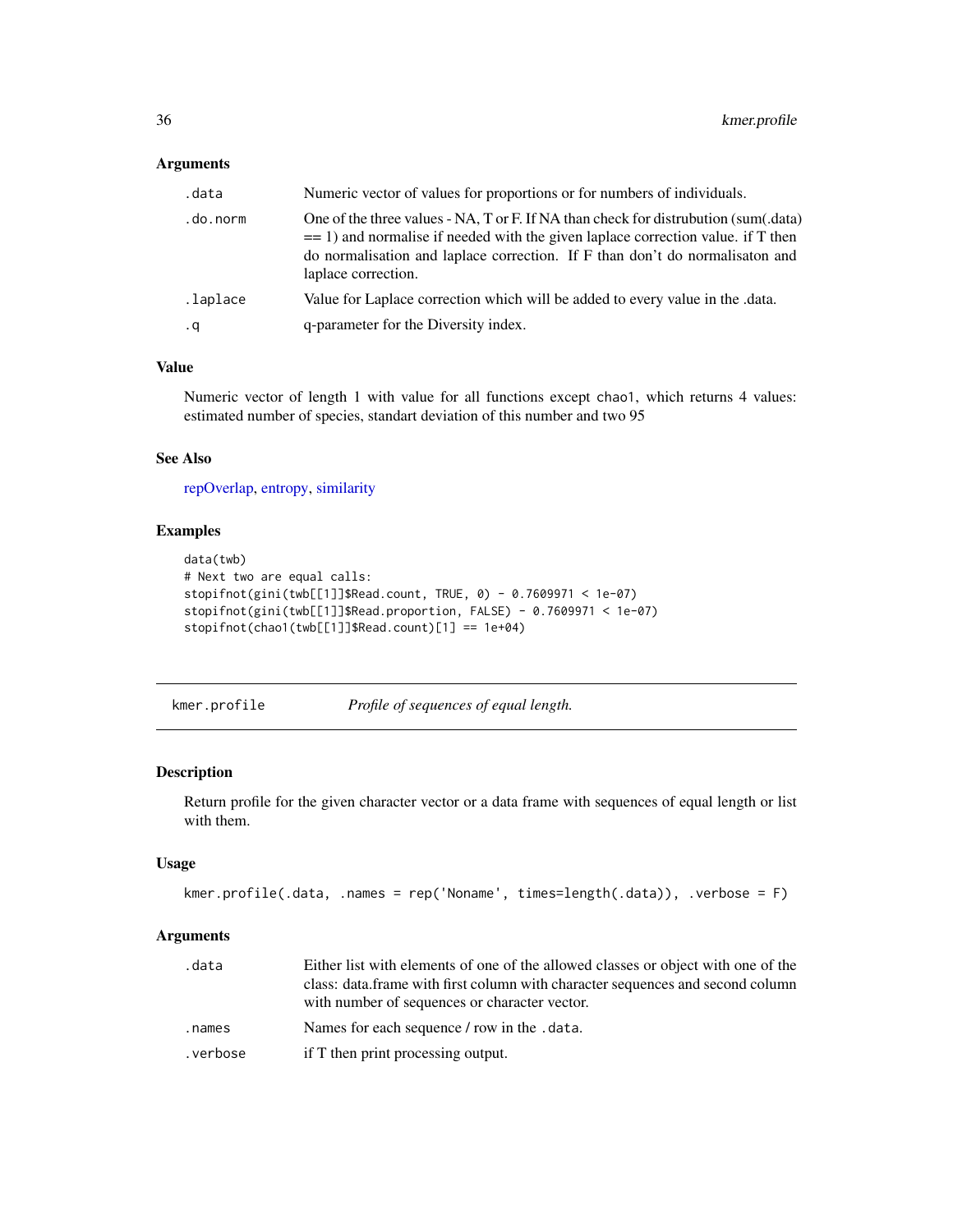#### kmer.table 37

## Value

Return data frame with first column "Symbol" with all possible symbols in the given sequences and other columns with names "1", "2", ... for each position with percentage for each symbol.

## See Also

[vis.logo](#page-77-0)

kmer.table *Make and manage the table of the most frequent k-mers.*

#### Description

kmer.table - generate table with the most frequent k-mers.

get.kmer.column - get vector of k-mers from the k-mer table from the function kmer.table

## Usage

kmer.table(.data, .heads = c(10, 100, 300, 1000, 3000, 10000, 30000), .k = 5, .nrow = 20,  $.$  clean =  $T$ , . meat =  $F$ )

get.kmer.column(.kmer.table.list, .head)

#### Arguments

| .data            | tcR data.frame or a list with tcR data.frames.                                                                          |  |
|------------------|-------------------------------------------------------------------------------------------------------------------------|--|
| heads.           | Vector of parameter for the head () function, supplied sequentialy to the get. kmers ()<br>function. -1 means all rows. |  |
| .k               | Size of the kmer.                                                                                                       |  |
| .nrow            | How many most frequent k-mers include to the output table.                                                              |  |
| .clean           | Parameter for the get. kmers() function.                                                                                |  |
| .meat            | Parameter for the get. kmers() function.                                                                                |  |
| .kmer.table.list |                                                                                                                         |  |
|                  | Result from the kmer. table function if . data supplied as a list.                                                      |  |
| head.            | Which columns with this head return.                                                                                    |  |

#### Value

kmer.table - if .data is a data frame, than data frame with columns like "Kmers.X", "Count.X" where  $X$  - element from . heads. If . data is a list, than list of such data frames.

get.kmer.column - data frame with first column with kmers and other columns named as a names of data frames, from which .kmer.table.list was generated.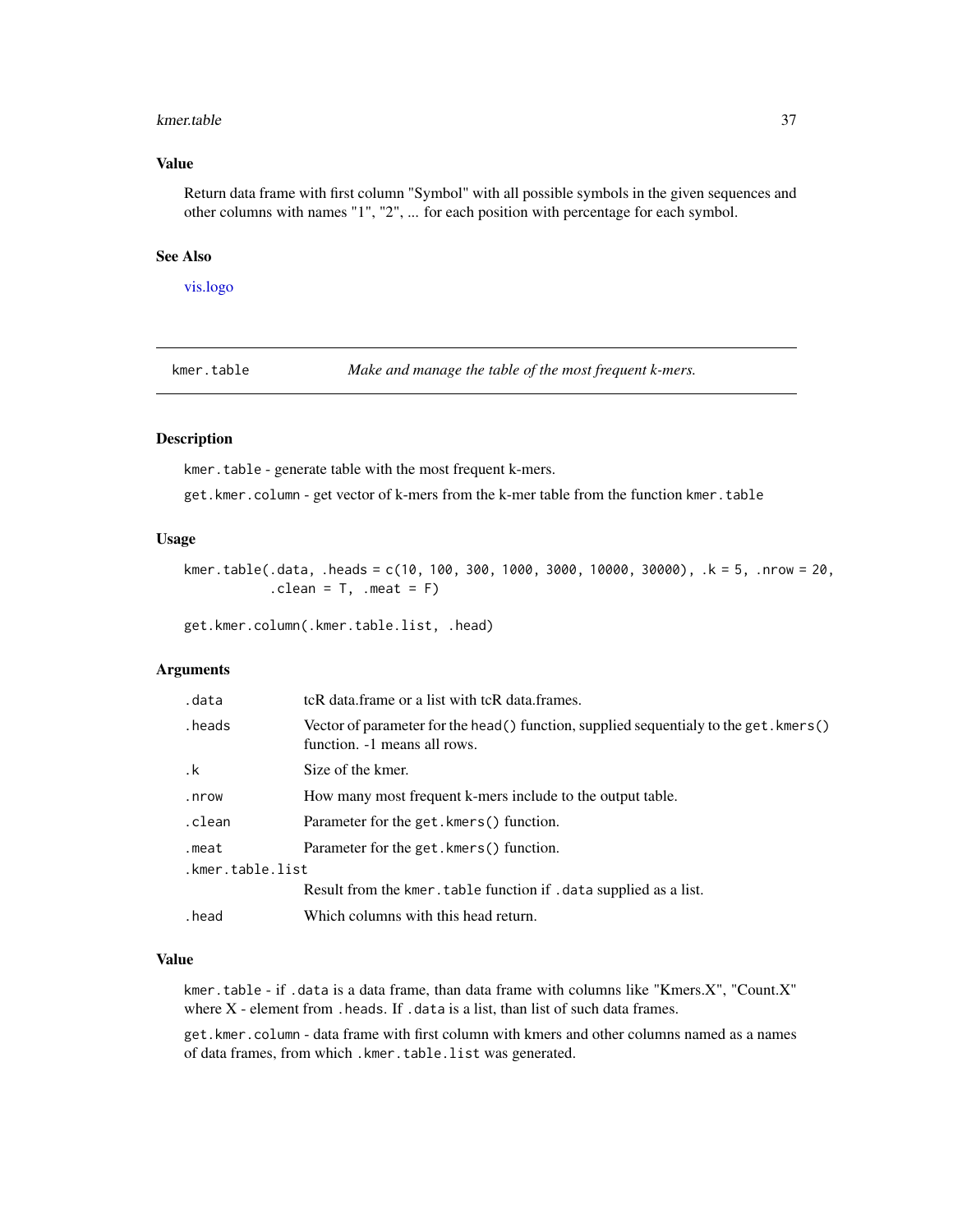# Examples

```
## Not run:
twb.kmers \le kmer.table(twb, .heads = c(5000, 10000), .meat = T)
head(get.kmer.column(twb.kmers, 10000))
```
## End(Not run)

loglikelihood *Log-likelihood.*

## Description

Compute the log-likelihood of the given distribution or vector of counts.

# Usage

```
loglikelihood(.data, .base = 2, .do.norm = NA, .laplace = 1e-12)
```
## Arguments

| .data    | Vector for distribution or counts.                                 |
|----------|--------------------------------------------------------------------|
| .base    | Logarightm's base for the loglikelihood.                           |
| .do.norm | Parameter to the check.distribution function.                      |
| .laplace | Laplace correction, Parameter to the check. distribution function. |

#### Value

Loglikelihood value.

matrixdiagcopy *Copy the up-triangle matrix values to low-triangle.*

## Description

Copy the up-triangle matrix values to low-triangle.

#### Usage

```
matrixdiagcopy(mat)
```
#### Arguments

mat Given up-triangle matrix.

## Value

Full matrix.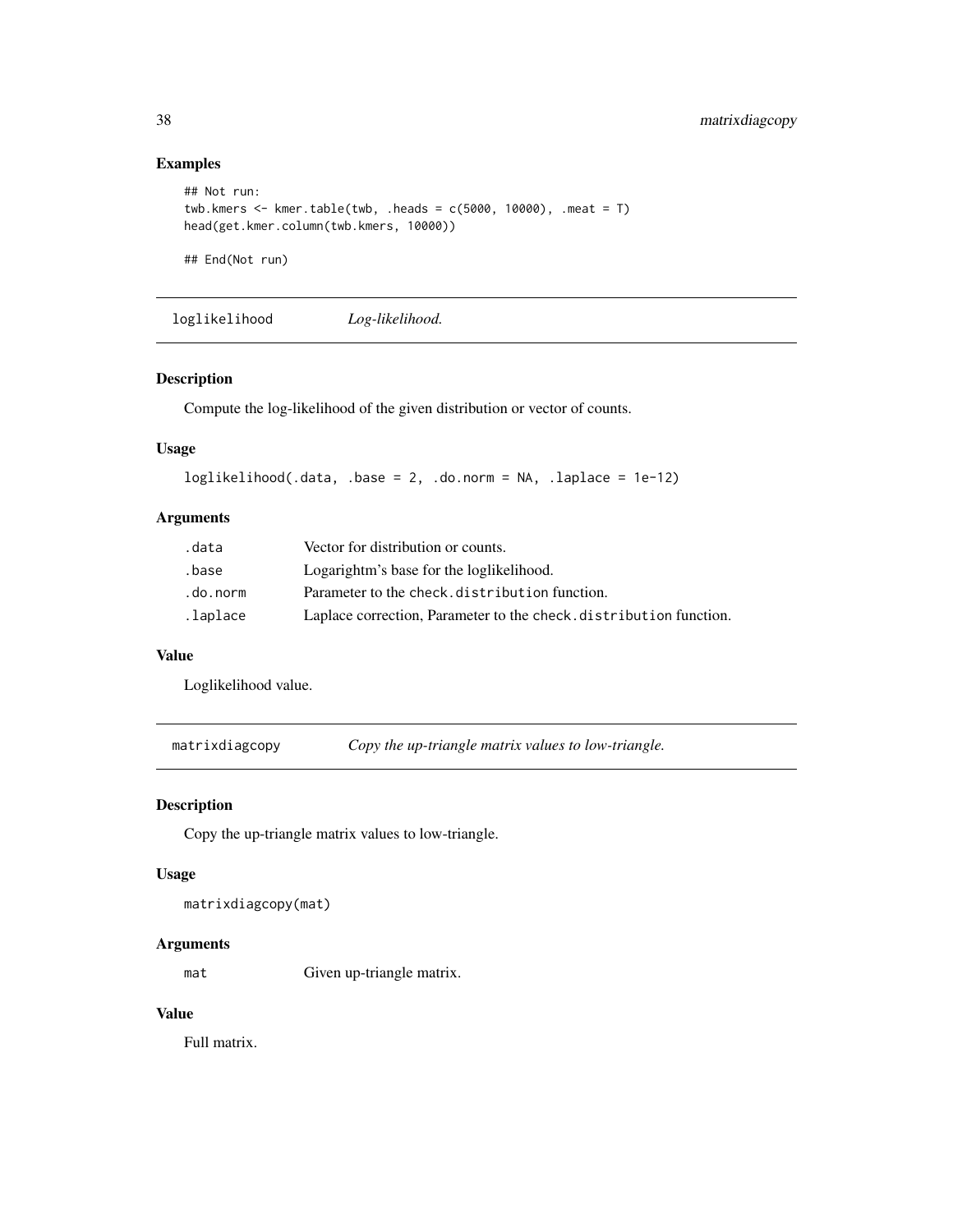Split all matrix values to groups and return them as a data frame with two columns: for values and for group names.

## Usage

```
matrixSubgroups(.mat, .groups = NA, .symm = T, .diag = F)
```
## Arguments

| .mat    | Input matrix with row and columns names.                                |
|---------|-------------------------------------------------------------------------|
| .groups | Named list with character vectors for names of elements for each group. |
| .symm   | If T than remove symmetrical values from the input matrix.              |
| .diag   | If symm if T and diag is F than remove diagonal values.                 |

## See Also

[repOverlap,](#page-52-0) [vis.group.boxplot](#page-74-0)

# Examples

```
## Not run:
data(twb)
ov <- repOverlap(twb)
sb \le - matrixSubgroups(ov, list(tw1 = c('Subj.A', 'Subj.B'), tw2 = c('Subj.C', 'Subj.D')));
vis.group.boxplot(sb)
```
## End(Not run)

mutated.neighbours *Get vertex neighbours.*

## Description

Get all properties of neighbour vertices in a mutation network of specific vertices.

```
mutated.neighbours(.G, .V, .order = 1)
```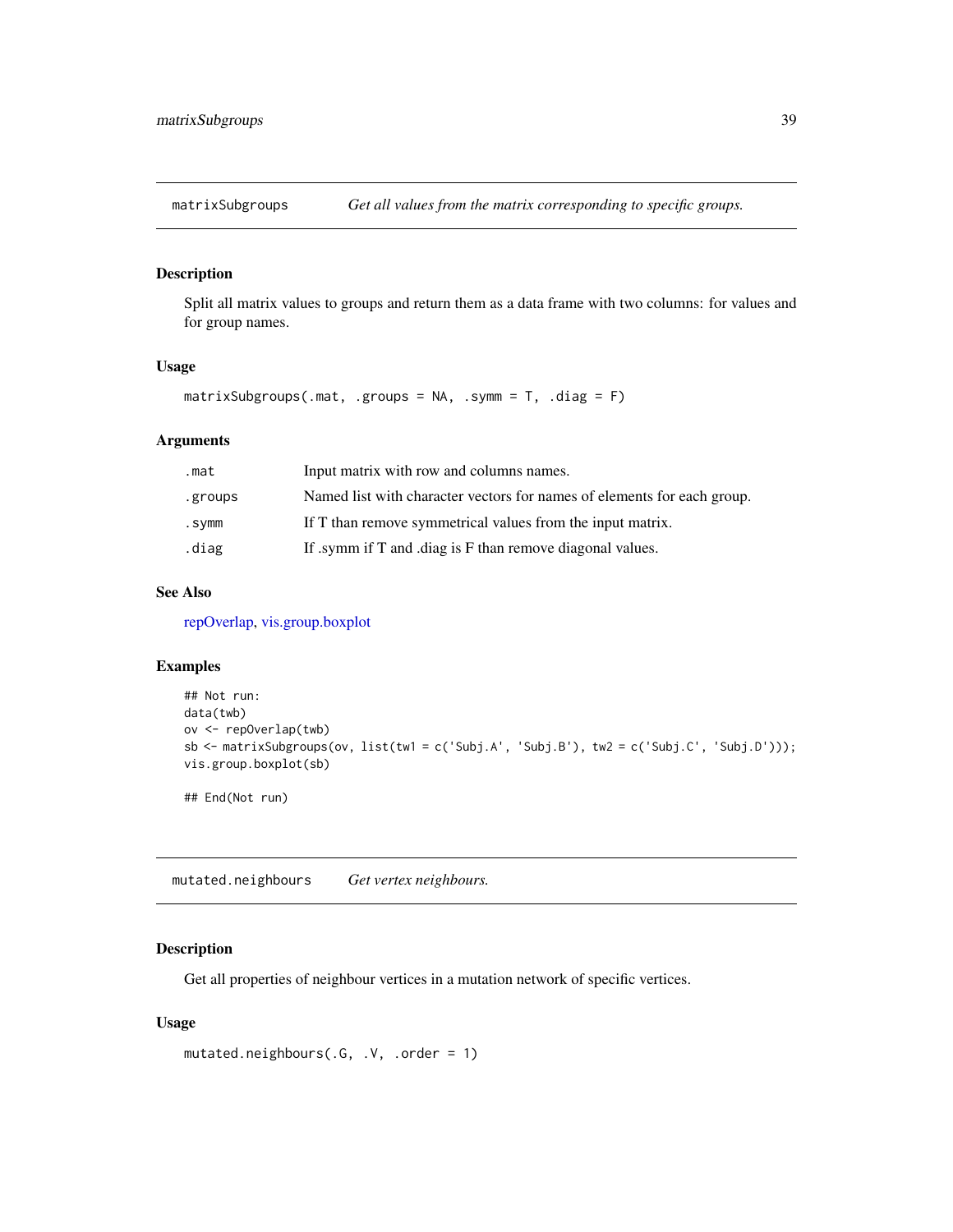#### Arguments

| . G    | Mutation network.                                |
|--------|--------------------------------------------------|
| . V    | Indices of vertices for which return neighbours. |
| .order | Neighbours of which order return.                |

#### Value

List of length .V with data frames with vertex properties. First row in each data frame is the vertex for which neighbours was returned.

#### Examples

```
## Not run:
data(twb)
twb.shared <- shared.repertoire(twb)
G <- mutation.network(twb.shared)
head(mutated.neighbours(G, 1)[[1]])
# label vseg repind prob people npeople
# 1 CASSDRDTGELFF TRBV6-4 1 -1 1111 4
# 2 CASSDSDTGELFF TRBV6-4 69 -1 1100 2
# 3 CASSYRDTGELFF TRBV6-3, TRBV6-2 315 -1 1001 2
# 4 CASKDRDTGELFF TRBV6-3, TRBV6-2 2584 -1 0100 1
# 5 CASSDGDTGELFF TRBV6-4 5653 -1 0010 1
# 6 CASSDRETGELFF TRBV6-4 5950 -1 0100 1
## End(Not run)
```
mutation.network *Make mutation network for the given repertoire.*

#### Description

Mutation network (or a mutation graph) is a graph with vertices representing nucleotide or in-frame amino acid sequences (out-of-frame amino acid sequences will automatically filtered out) and edges are connecting pairs of sequences with hamming distance or edit distance between them no more than specified in the .max.errors function parameter.

```
mutation.network(
  .data,
  .method = c("ham", "lev"),
  .max.errors = 1,
  .label.col = "CDR3.amino.acid.sequence",
  .seg.col = "V.gene",
  .prob.col = "Probability"
\mathcal{E}
```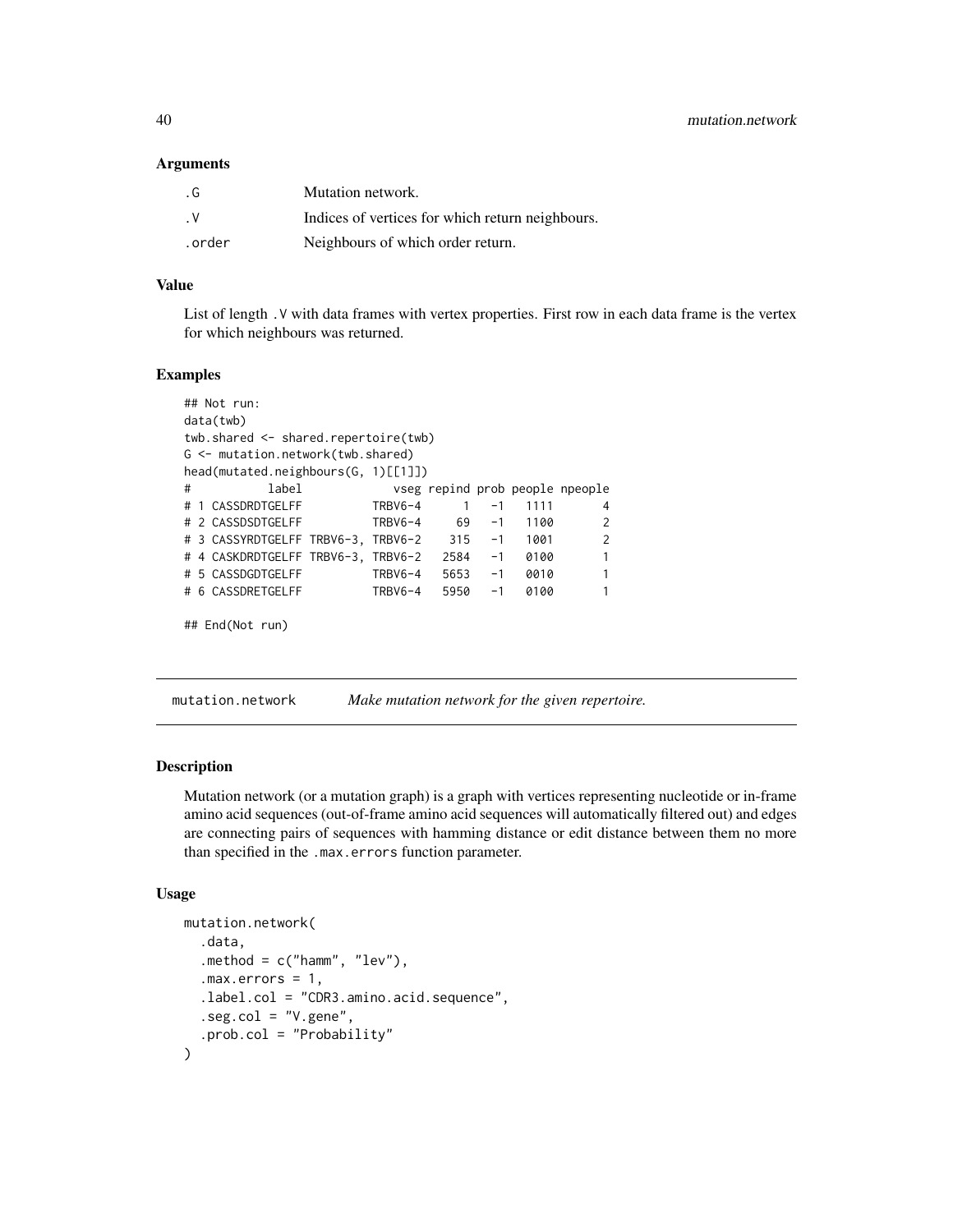#### ozScore **41**

#### Arguments

| .data       | Either character vector of sequences, data frame with .1abe1.co1 or shared<br>repertoire (result from the shared, repertoire function) constructed based on<br>.label.col. |
|-------------|----------------------------------------------------------------------------------------------------------------------------------------------------------------------------|
| .method     | Either "hamm" (for hamming distance) or "lev" (for edit distance). Passed to the<br>find.similar.sequences function.                                                       |
| .max.errors | Passed to the find.similar.sequences function.                                                                                                                             |
| .label.col  | Name of the column with CDR3 sequences (vertex labels).                                                                                                                    |
| .seg.col    | Name of the column with V gene segments.                                                                                                                                   |
| .prob.col   | Name of the column with clonotype probability.                                                                                                                             |

# Value

Mutation network, i.e. igraph object with input sequences as vertices labels, ???

## See Also

[shared.repertoire,](#page-63-0) [find.similar.sequences,](#page-21-0) [set.people.vector,](#page-61-0) [get.people.names](#page-61-1)

## Examples

```
## Not run:
data(twb)
twb.shared <- shared.repertoire(twb)
G <- mutation.network(twb.shared)
get.people.names(G, 300, T) # "Subj.A|Subj.B"
get.people.names(G, 300, F) # list(c("Subj.A", "Subj.B"))
## End(Not run)
```
<span id="page-40-0"></span>ozScore *Overlap Z-score.*

## Description

Compute OZ-scores ("overlap Z scores") for values in the given matrix of overlaps, i.e.,. for each value compute the number of standart deviations from the mean of the matrix.

```
ozScore(\text{.mat}, \text{.symm = T}, \text{.as.matrix = F}, \text{.val,col = c("norm", "abs", "oz"))})
```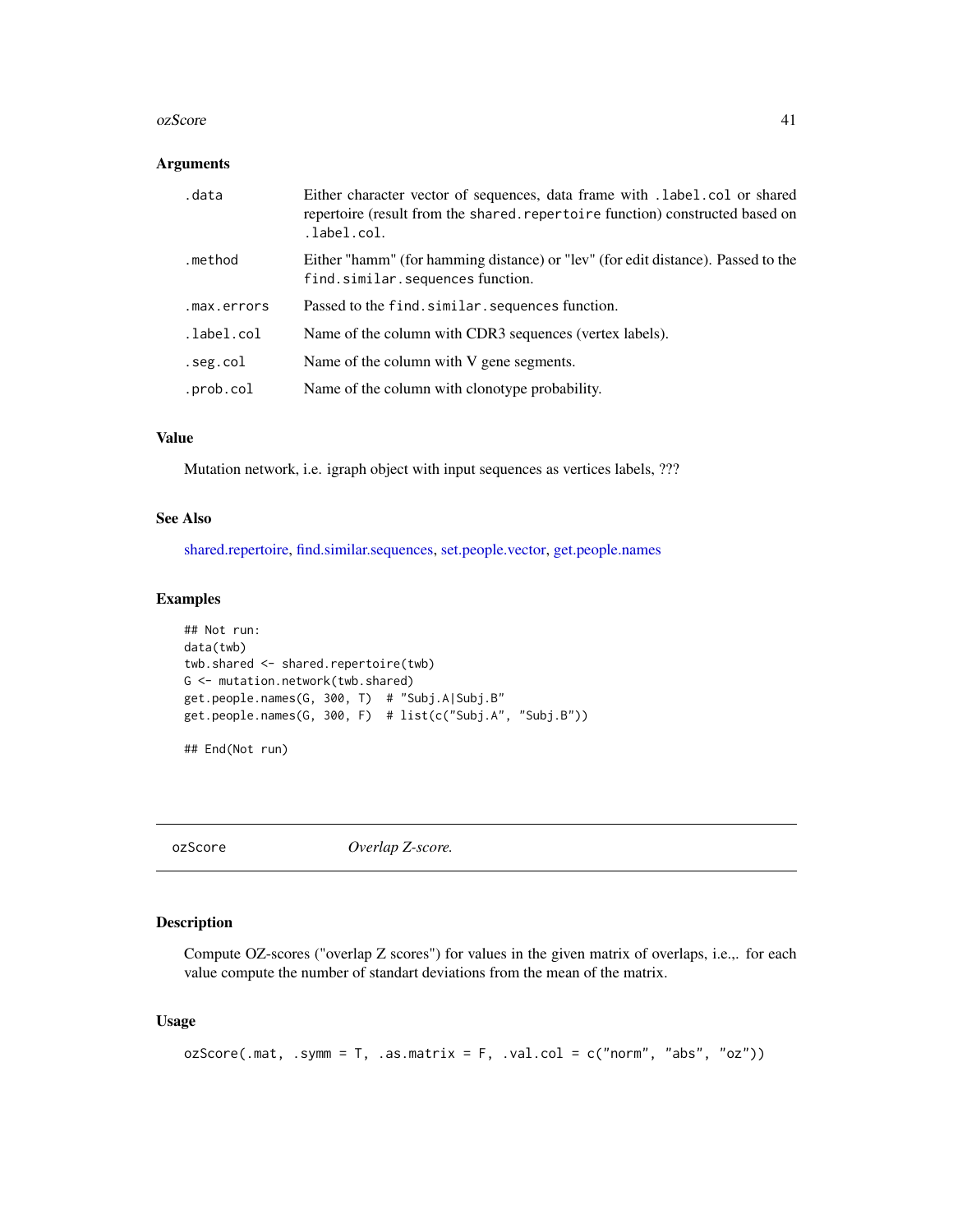#### Arguments

| .mat       | Matrix with overlap values.                                                                                                                                                                                           |
|------------|-----------------------------------------------------------------------------------------------------------------------------------------------------------------------------------------------------------------------|
| .symm      | If T then remove lower triangle matrix from counting. Doesn't work if the matrix<br>has different number of rows and columns.                                                                                         |
| .as.matrix | If T then return                                                                                                                                                                                                      |
| .val.col   | If as matrix is T then this is a name of the column to build matrix upon: ei-<br>ther "oz" for the OZ-score column, "abs" for the absolute OZ-score column, or<br>"norm" for the normalised absolute OZ-score column. |

#### See Also

[repOverlap,](#page-52-0) [intersectClonesets,](#page-32-0) [permutDistTest](#page-47-0)

## Examples

```
## Not run:
data(twb)
mat <- repOverlap(twb)
ozScore(mat)
# Take 3x3 matrix
ozScore(mat[1:3, 1:3])
# Return as matrix with OZ scores
ozmat <- ozScore(mat, T, T, 'oz')
# Return as matrix with normalised absolute OZ scores
oznorm <- ozScore(mat, T, T, 'norm')
# Plot it as boxplots
sb <- matrixSubgroups(oznorm, list(tw1 = c('Subj.A', 'Subj.B'), tw2 = c('Subj.C', 'Subj.D')));
vis.group.boxplot(sb)
```

```
## End(Not run)
```
<span id="page-41-0"></span>parse.cloneset *Parse input table files with the immune receptor repertoire data.*

#### Description

General parser for cloneset table files. Each column name has specific purpose (e.g., column for CDR3 nucleotide sequence or aligned gene segments), so you need to supply column names which has this purpose in your input data.

```
parse.cloneset(
  .filename,
  .nuc.seq,
  .aa.seq,
  .reads,
```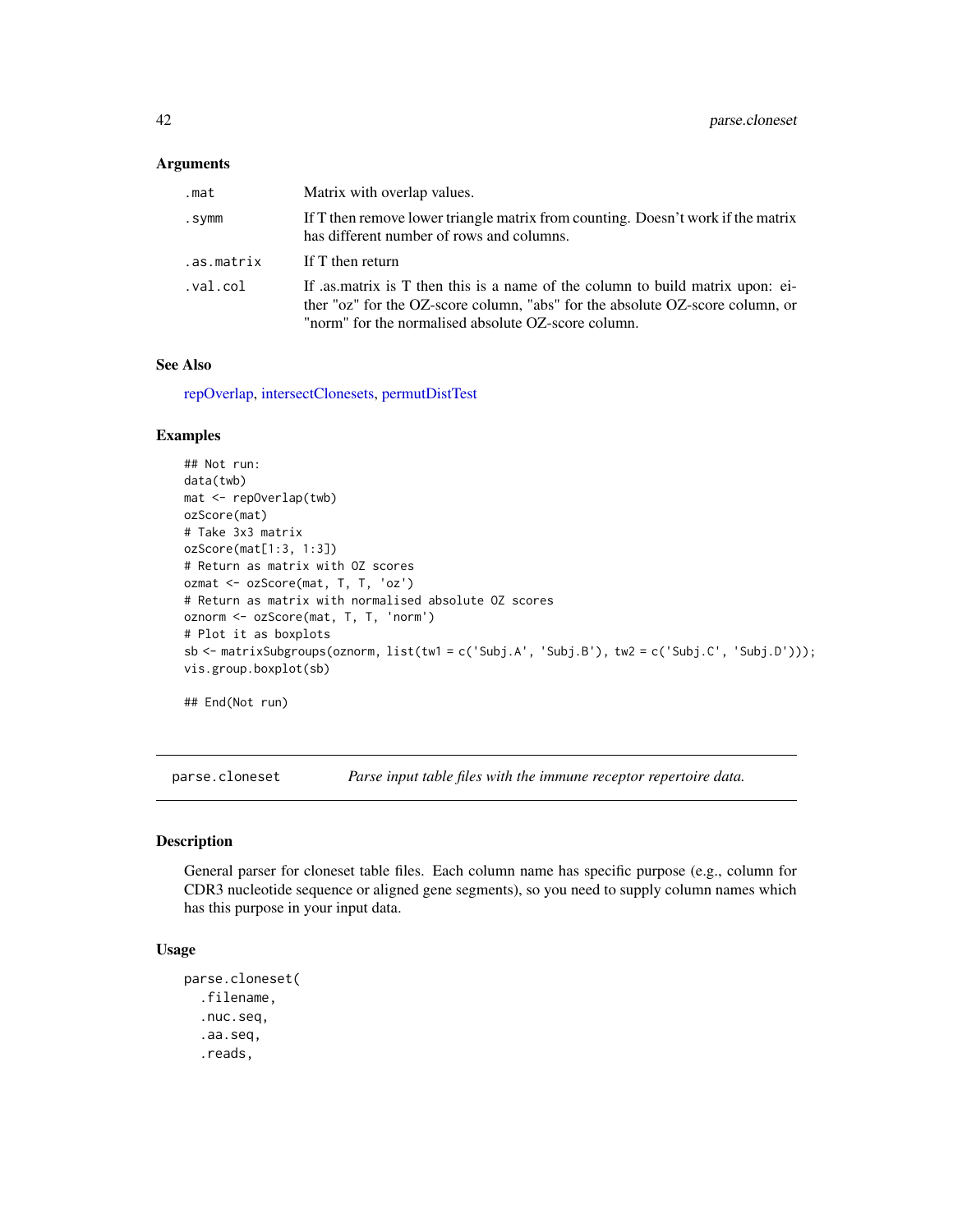# parse.cloneset 43

```
.barcodes,
  .vgenes,
  .jgenes,
  .dgenes,
  .vend,
  .jstart,
  .dalignments,
  .vd.insertions,
  .dj.insertions,
  .total.insertions,
  .skip = 0,
  .sep = "\t"
\mathcal{L}
```
## Arguments

| .filename         | Path to the input file with cloneset data.                                             |
|-------------------|----------------------------------------------------------------------------------------|
| .nuc.seq          | Name of the column with CDR3 nucleotide sequences.                                     |
| .aa.seq           | Name of the column with CDR3 amino acid sequences.                                     |
| .reads            | Name of the column with counts of reads for each clonotype.                            |
| .barcodes         | Name of the column with counts of barcodes (UMI, events) for each clonotype.           |
| . vgenes          | Name of the column with names of aligned Variable gene segments.                       |
| .jgenes           | Name of the column with names of aligned Joining gene segments.                        |
| .dgenes           | Name of the column with names of aligned Diversity gene segments.                      |
| . vend            | Name of the column with last positions of aligned V gene segments.                     |
| .jstart           | Name of the column with first positions of aligned J gene segments.                    |
| .dalignments      | Character vector of length two that names columns with D5' and D3' end posi-<br>tions. |
|                   | .vd. insertions Name of the column with VD insertions for each clonotype.              |
|                   | .dj. insertions Name of the column with DJ insertions for each clonotype.              |
| .total.insertions |                                                                                        |
|                   | Name of the column with total number of insertions for each clonotype.                 |
| .skip             | How many lines from beginning to skip.                                                 |
| .sep              | Separator character.                                                                   |

#### Value

Data frame with immune receptor repertoire data. See [parse.file](#page-43-0) for more details.

# See Also

[parse.file](#page-43-0)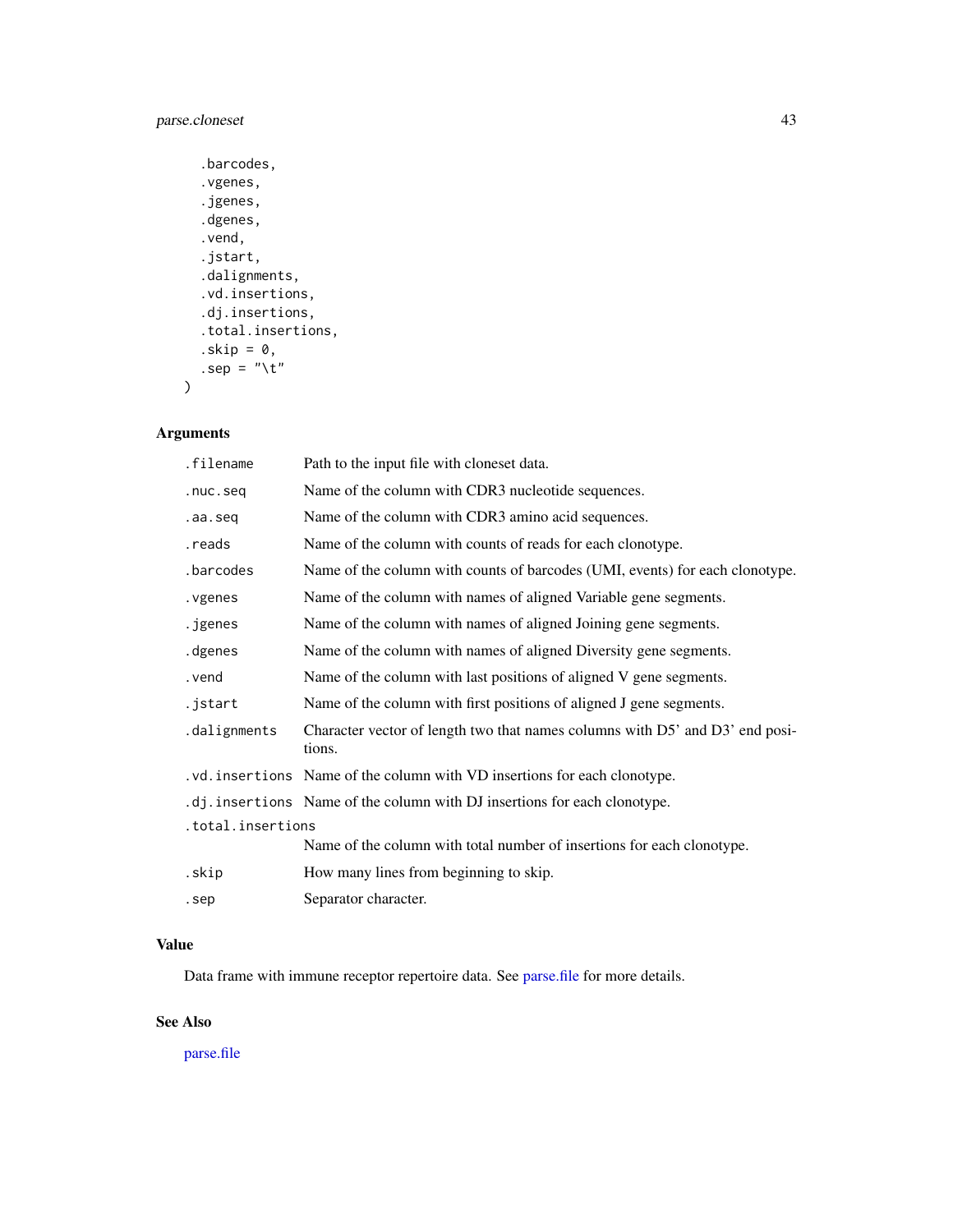#### Examples

```
## Not run:
# Parse file in "~/mitcr/immdata1.txt" as a MiTCR file.
immdata1 <- parse.file("~/mitcr/immdata1.txt", 'mitcr')
```
## End(Not run)

parse.folder *Parse input table files with immune receptor repertoire data.*

#### <span id="page-43-0"></span>Description

Load the TCR data from the file with the given filename to a data frame or load all files from the given folder to a list of data frames. The folder must contain onky files with the specified format. Input files could be either text files or archived with gzip ("filename.txt.gz") or bzip2 ("filename.txt.bz2"). For a general parser see [parse.cloneset](#page-41-0).

Parsers are available for: MiTCR ("mitcr"), MiTCR w/ UMIs ("mitcrbc"), MiGEC ("migec"), VD-Jtools ("vdjtools"), ImmunoSEQ ("immunoseq" or 'immunoseq2' for old and new formats respectively), MiXCR ("mixcr"), IMSEQ ("imseq") and tcR ("tcr", data frames saved with the 'repSave()' function).

Output of MiXCR should contain either all hits or best hits for each gene segment.

Output of IMSEQ should be generated with parameter "-on". In this case there will be no positions of aligned gene segments in the output data frame due to restrictions of IMSEQ output.

tcR's data frames should be saved with the 'repSave()' function.

```
parse.file(.filename,
.format = c('mitcr', 'mitcrbc', 'migec', 'vdjtools', 'immunoseq',
'mixcr', 'imseq', 'tcr'), ...)
parse.file.list(.filenames,
.format = c('mitcr', 'mitcrbc', 'migec', 'vdjtools', 'immunoseq',
'mixcr', 'imseq', 'tcr'), .namelist = NA)
parse.folder(.folderpath,
.format = c('mitcr', 'mitcrbc', 'migec', 'vdjtools', 'immunoseq',
'mixcr', 'imseq', 'tcr'), ...)
parse.mitcr(.filename)
parse.mitcrbc(.filename)
parse.migec(.filename)
```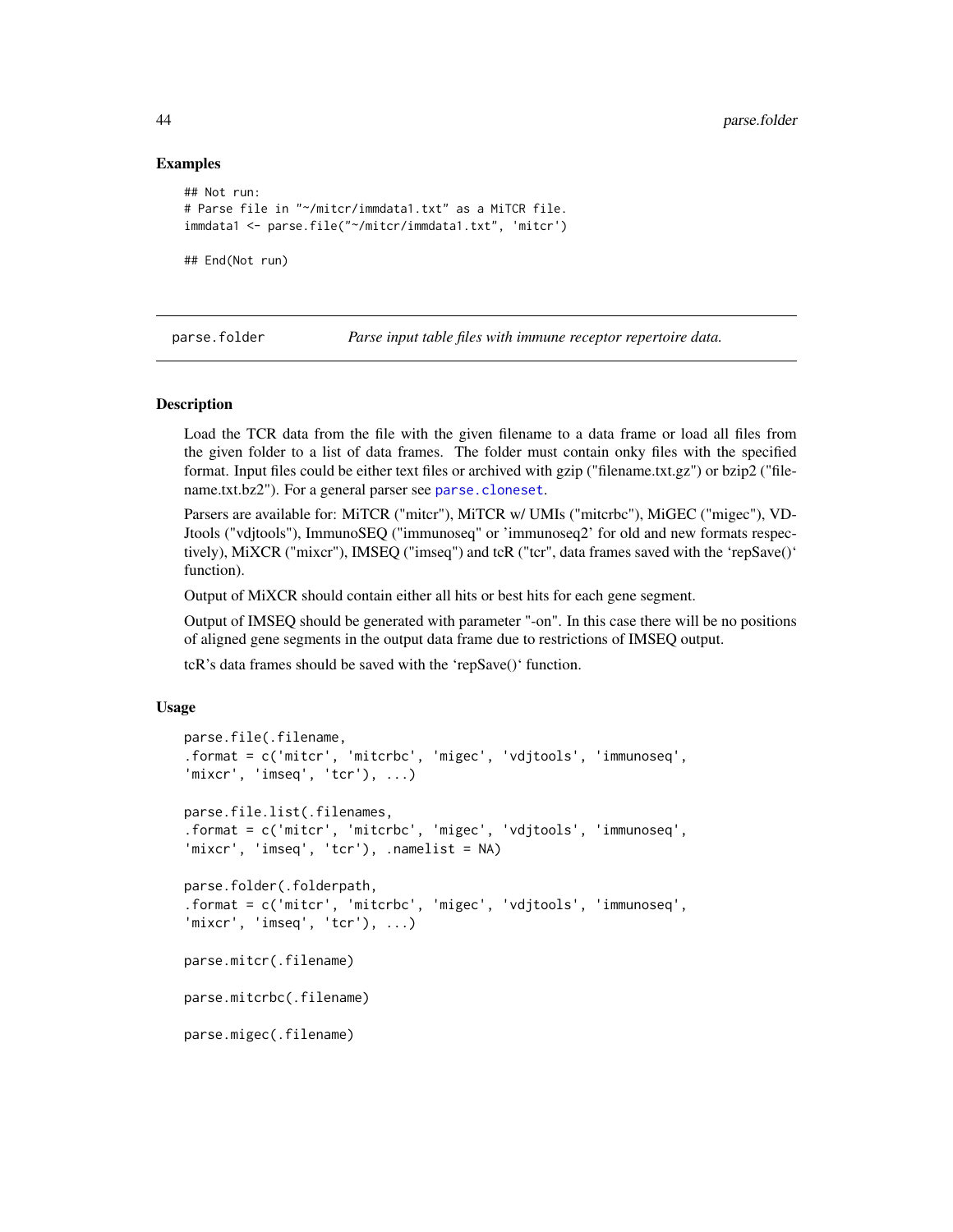## parse.folder 45

parse.vdjtools(.filename) parse.immunoseq(.filename) parse.immunoseq2(.filename) parse.immunoseq3(.filename) parse.mixcr(.filename) parse.imseq(.filename) parse.tcr(.filename) parse.migmap(.filename)

# **Arguments**

| .folderpath | Path to the folder with text cloneset files.                                              |
|-------------|-------------------------------------------------------------------------------------------|
| .format     | String that specifies the input format.                                                   |
| $\ddots$    | Parameters passed to parse.cloneset.                                                      |
| .filename   | Path to the input file with cloneset data.                                                |
| .filenames  | Vector or list with paths to files with cloneset data.                                    |
| .namelist   | Either NA or character vector of length . filenames with names for output data<br>frames. |

#### Value

Data frame with immune receptor repertoire data. Each row in this data frame corresponds to a clonotype. The data frame has following columns:

- "Umi.count" number of barcodes (events, UMIs);
- "Umi.proportion" proportion of barcodes (events, UMIs);
- "Read.count" number of reads;
- "Read.proportion" proportion of reads;
- "CDR3.nucleotide.sequence" CDR3 nucleotide sequence;
- "CDR3.amino.acid.sequence" CDR3 amino acid sequence;
- "V.gene" names of aligned Variable gene segments;
- "J.gene" names of aligned Joining gene segments;
- "D.gene" names of aligned Diversity gene segments;
- "V.end" last positions of aligned V gene segments (1-based);
- "J.start" first positions of aligned J gene segments (1-based);
- "D5.end" positions of D'5 end of aligned D gene segments (1-based);
- "D3.end" positions of D'3 end of aligned D gene segments (1-based);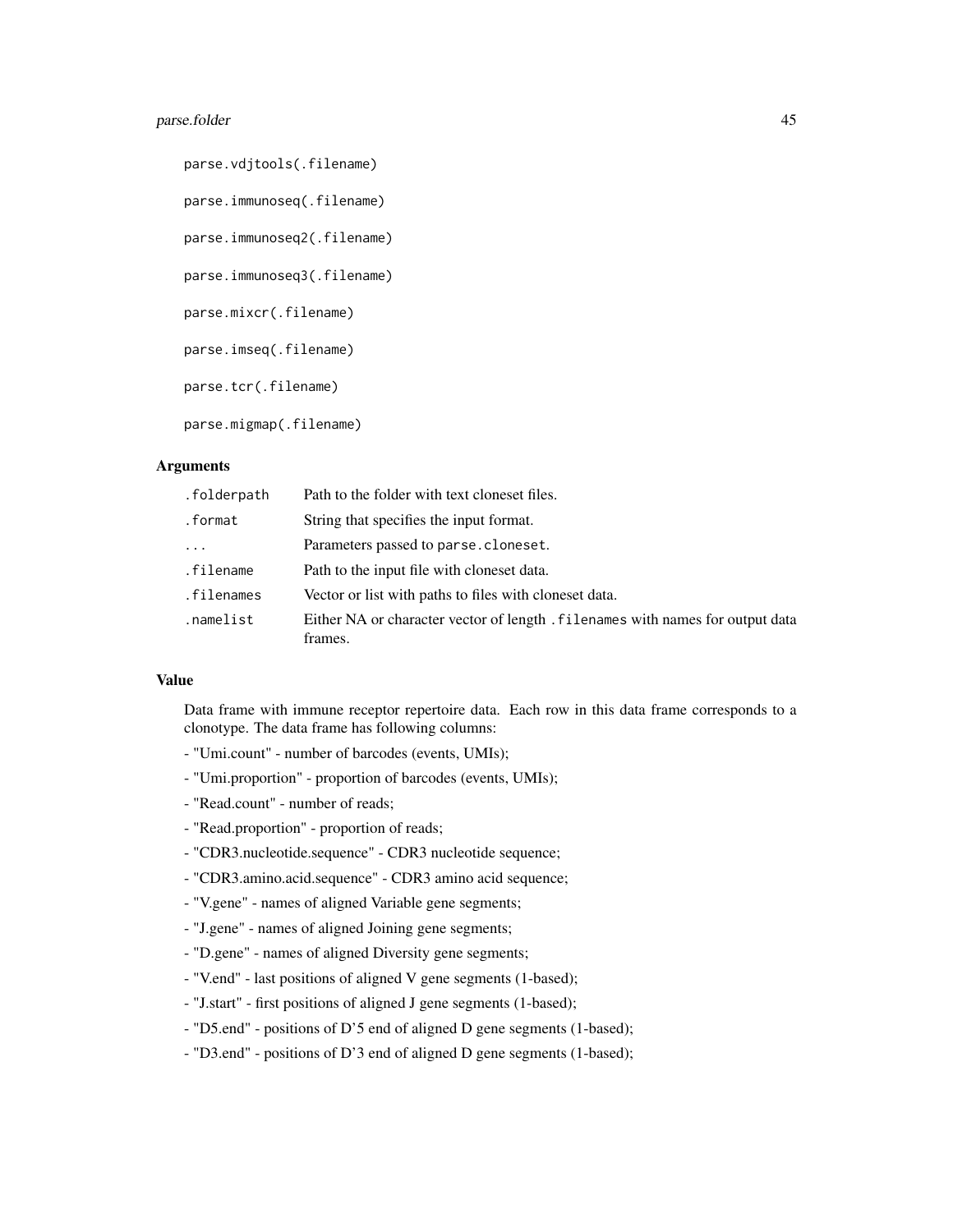- "VD.insertions" - number of inserted nucleotides (N-nucleotides) at V-D junction (-1 for receptors with VJ recombination);

- "DJ.insertions" - number of inserted nucleotides (N-nucleotides) at D-J junction (-1 for receptors with VJ recombination);

- "Total.insertions" - total number of inserted nucleotides (number of N-nucleotides at V-J junction for receptors with VJ recombination).

## See Also

[parse.cloneset,](#page-41-0) [repSave,](#page-53-0) [repLoad](#page-51-0)

#### Examples

```
## Not run:
# Parse file in "~/mitcr/immdata1.txt" as a MiTCR file.
immdata1 <- parse.file("~/mitcr/immdata1.txt", 'mitcr')
# Parse VDJtools file archive as .gz file.
immdata1 <- parse.file("~/mitcr/immdata3.txt.gz", 'vdjtools')
# Parse files "~/data/immdata1.txt" and "~/data/immdat2.txt" as MiGEC files.
immdata12 <- parse.file.list(c("~/data/immdata1.txt",
                             "~/data/immdata2.txt"), 'migec')
# Parse all files in "~/data/" as MiGEC files.
immdata <- parse.folder("~/data/", 'migec')
```
## End(Not run)

<span id="page-45-0"></span>pca.segments *Perform PCA on segments frequency data.*

## **Description**

Perform PCA on gene segments frequency data for V- and J-segments and either return pca object or plot the results.

#### Usage

```
pca.segments(.data, .cast.freq.seg = T, ..., .text = T, .do.plot = T)
```

```
pca.segments.2D(.data, .cast.freq.seg = T, ..., .text = T, .do.plot = T)
```
#### **Arguments**

| .data    | Either data frame or a list of data frame or a result obtained from the gene Usage<br>function. |
|----------|-------------------------------------------------------------------------------------------------|
|          | . cast. freq. seg if T then apply codegene Usage to the supplied data.                          |
| .        | Further arguments passed to promp or genellsage.                                                |
| .text    | If T then plot sample names in the resulting plot.                                              |
| .do.plot | if T then plot a graphic, else return a pca object.                                             |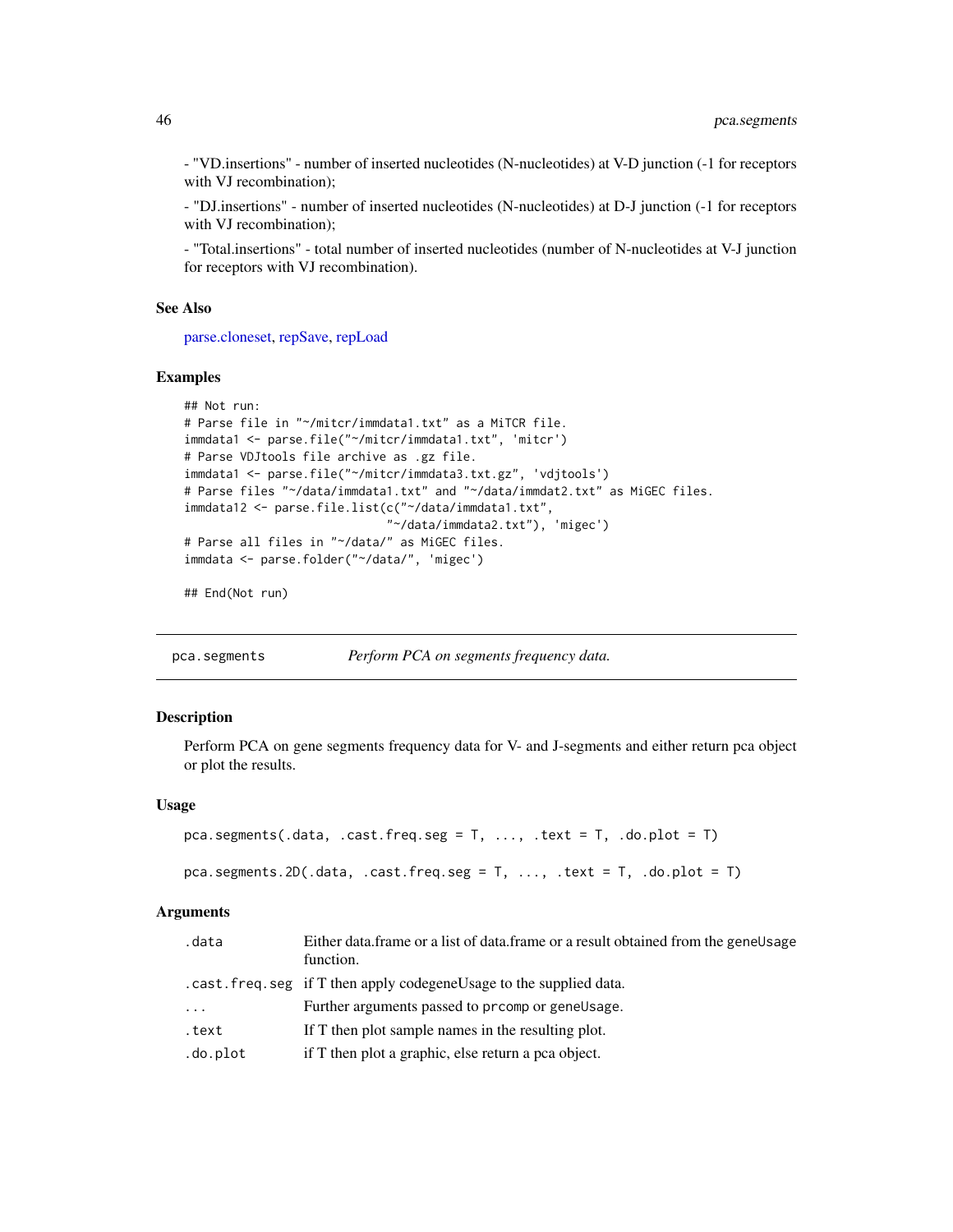#### pca2euclid 47

## Value

If .do.plot is T than ggplot object; else pca object.

#### Examples

```
## Not run:
# Load the twins data.
data(twb)
# Plot a plot of results of PCA on V-segments usage.
pca.segments(twb, T, scale. = T)
```
## End(Not run)

<span id="page-46-0"></span>pca2euclid *Compute the Euclidean distance among principal components.*

## Description

Compute the Euclidean distance among principal components.

## Usage

```
pca2euclid(.pcaobj, .num.comps = 2)
```
#### Arguments

| .pcaobj    | An object returned by promp.                           |
|------------|--------------------------------------------------------|
| .num.comps | On how many principal components compute the distance. |

## Value

Matrix of distances.

## See Also

[prcomp,](#page-0-0) [pca.segments,](#page-45-0) [repOverlap,](#page-52-0) [permutDistTest](#page-47-0)

## Examples

```
## Not run:
mat.ov <- repOverlap(AS_DATA, .norm = T)
mat.gen.pca <- pca.segments(AS_DATA, T, .genes = HUMAN_TRBV)
mat.ov.pca <- prcomp(mat.ov, scale. = T)
mat.gen.pca.dist <- pca2euclid(mat.gen.pca)
mat.ov.pca.dist <- pca2euclid(mat.ov.pca)
permutDistTest(mat.gen.pca.dist, list(<list of groups here>))
permutDistTest(mat.ov.pca.dist, list(<list of groups here>))
```
## End(Not run)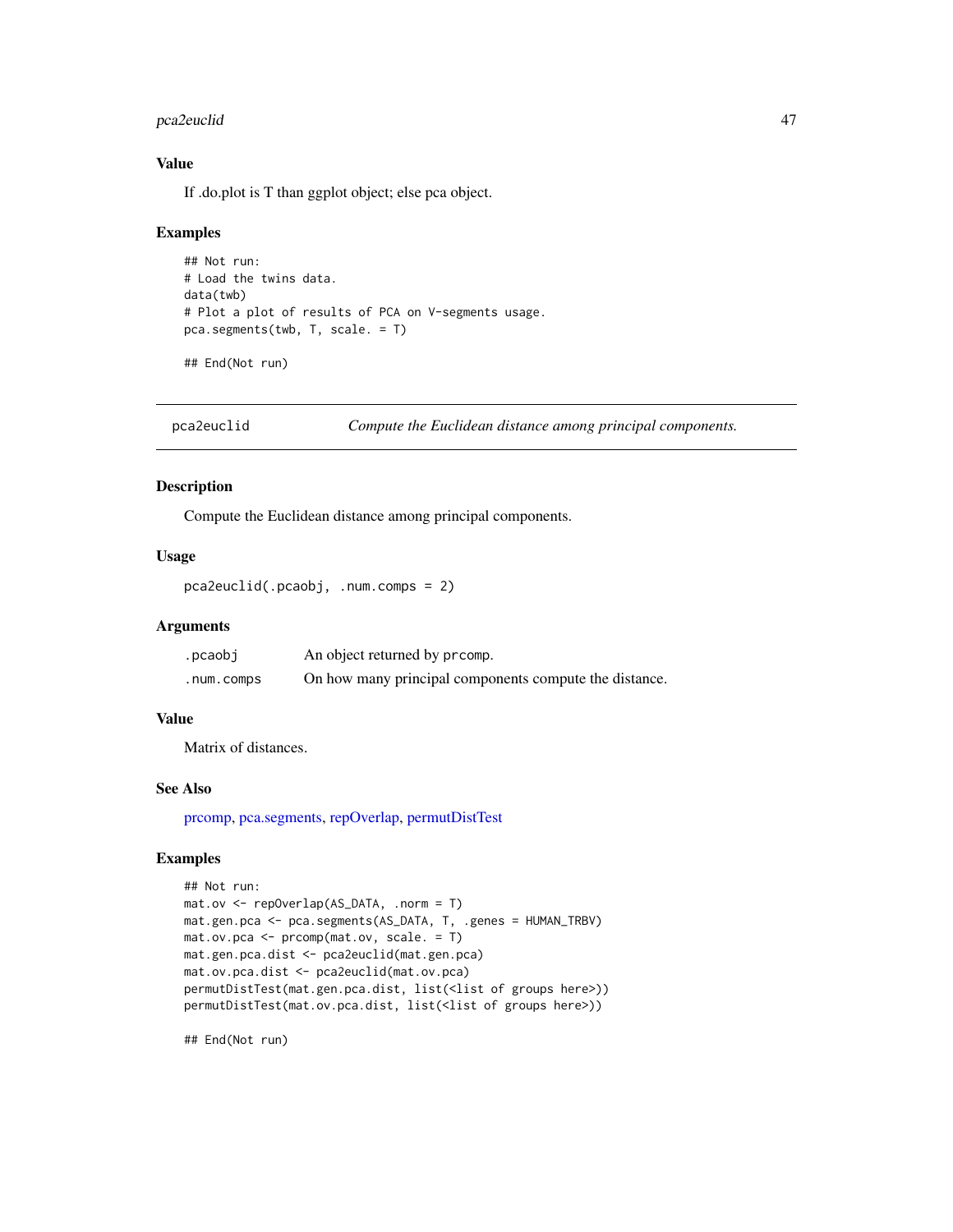<span id="page-47-0"></span>

WARNING: this is an experimental procedure, work is still in progress.

Perform permutation tests of distances among groups for the given groups of samples and matrix of distances among all samples.

## Usage

```
permutDistTest(
  .mat,
  .groups,
  .n = 1000,.fun = mean,
  \squaresignif = 0.05,
  .plot = T,.xlab = "Values",
  .title = "Monte Carlo permutation testing of overlaps",
  .hjust = -0.1,
  .vjust = -4)
```
## Arguments

| .mat      | Symmetric matrix of repertoire distances.                              |
|-----------|------------------------------------------------------------------------|
| .groups   | Named list with names of repertoires in groups.                        |
| $\cdot$ n | Number of permutations for each pair of group.                         |
| . fun     | A function to apply to distances.                                      |
| .signif   | Significance level. Below this value hypotheses counts as significant. |
| .plot     | If T than plot the output results. Else return them as a data frame.   |
| .xlab     | X lab label.                                                           |
| .title    | Main title of the plot.                                                |
| .hjust    | Value for adjusting the x coordinate of p-value labels on plots.       |
| .vjust    | Value for adjusting the y coordinate of p-value labels on plots.       |

## See Also

[repOverlap,](#page-52-0) [intersectClonesets,](#page-32-0) [ozScore,](#page-40-0) [pca2euclid](#page-46-0)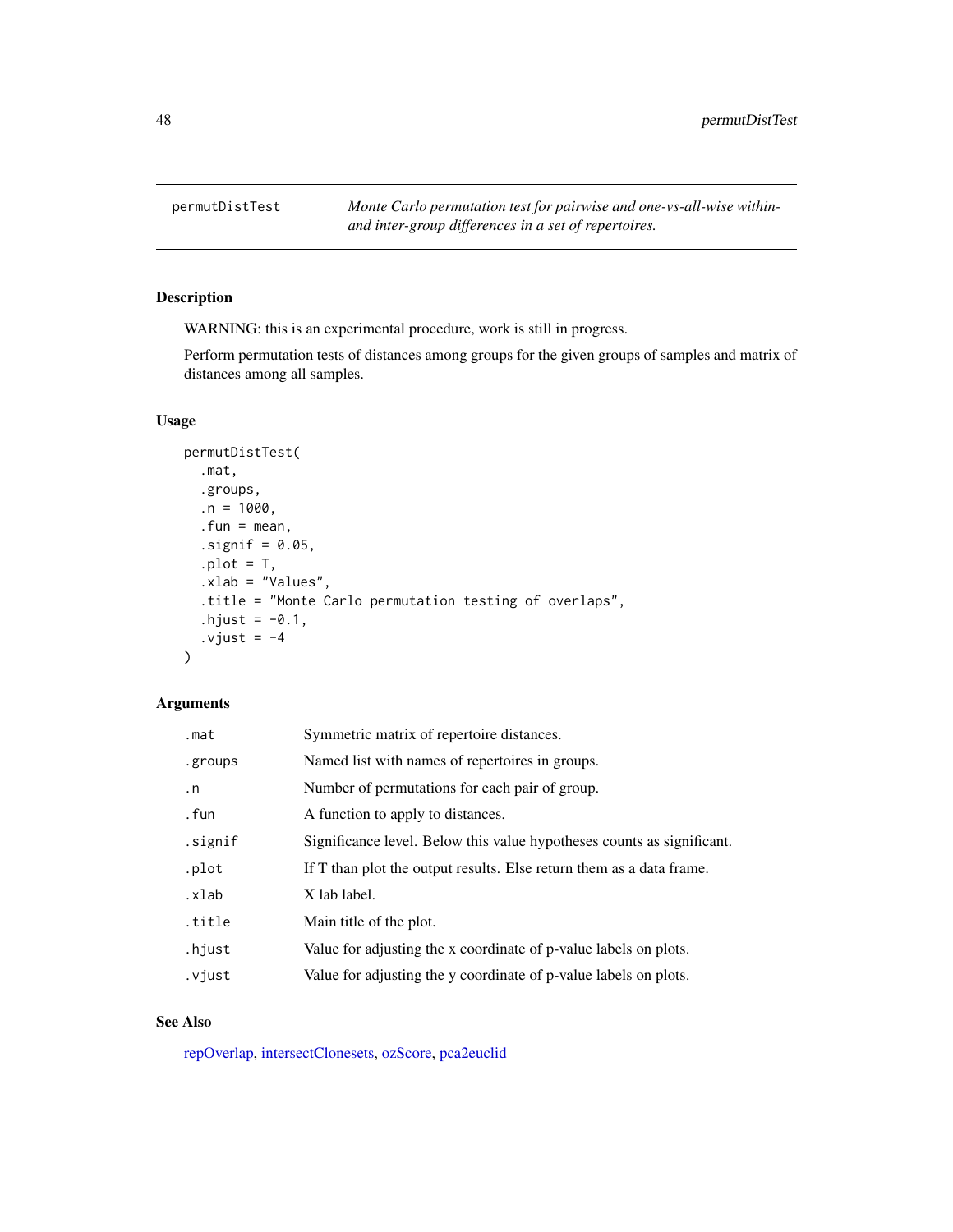#### permutedf 49

#### Examples

```
## Not run:
data(twb)
mat <- repOverlap(twb)
permutDistTest(mat, list(tw1 = c('Subj.A', 'Subj.B'), tw2 = c('Subj.C', 'Subj.D')))
permutDistTest(mat, list(tw1 = c('Subj.A', 'Subj.B'), tw2 = c('Subj.C', 'Subj.D')), .fun = median)
## End(Not run)
```
permutedf *Shuffling data frames.*

## Description

Shuffle the given data.frame and order it by the Read.count column or un-shuffle a data frame and return it to the initial order.

#### Usage

permutedf(.data)

unpermutedf(.data)

## Arguments

.data MiTCR data.frame or list of such data frames.

## Value

Shuffled data.frame or un-shuffled data frame if .data is a data frame, else list of such data frames.

rarefaction *Diversity evaluation using rarefaction.*

## Description

Sequentially resample the given data with growing sample size the given data and compute mean number of unique clones. For more details on the procedure see "Details".

```
rarefaction(
  .data,
  .step = NA.
  .quantile = c(0.025, 0.975),
  .extrapolation = 2e+05,
  .col = "Umi.count",
  .verbose = T
)
```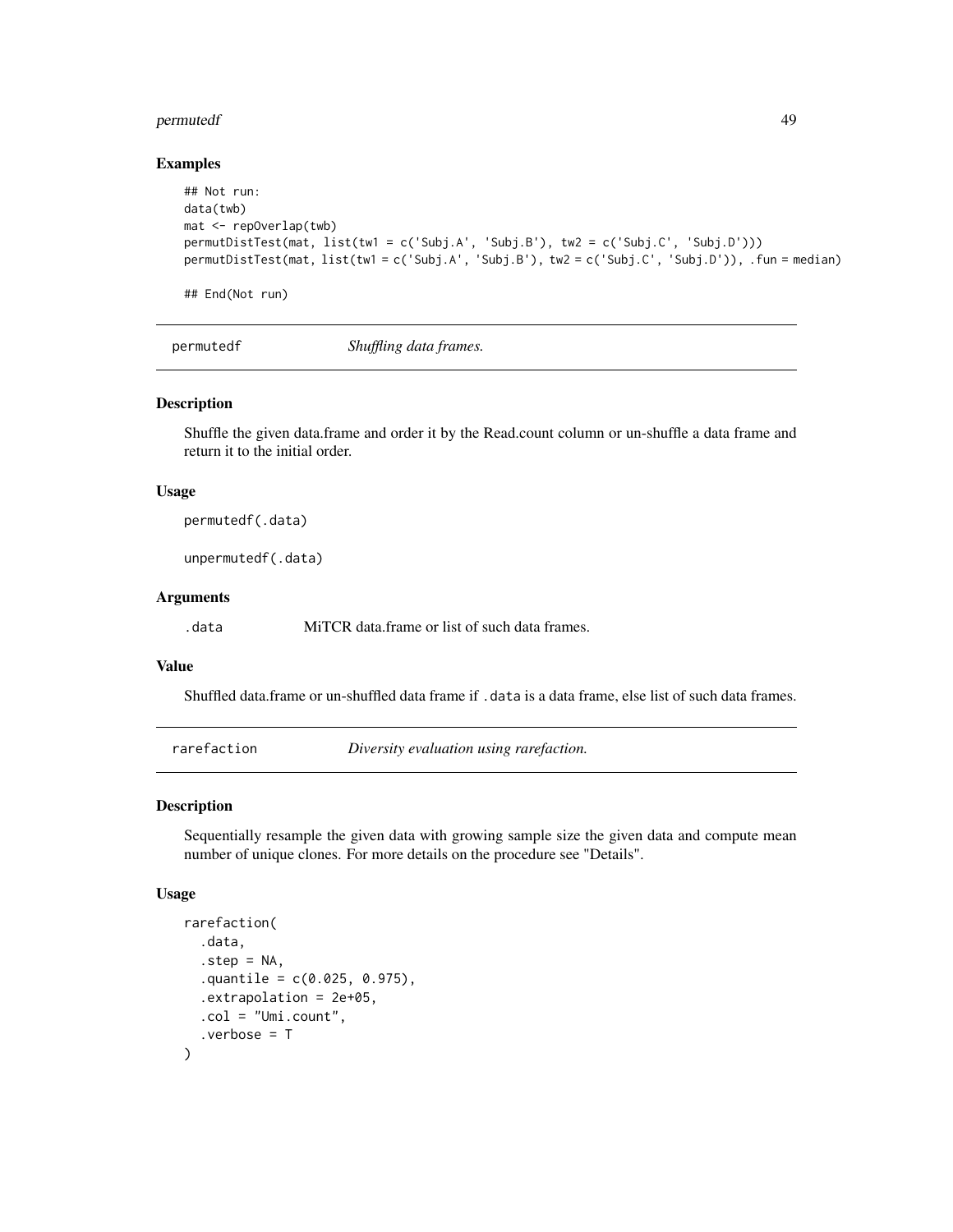#### Arguments

| .data     | Data frame or a list with data frames.                                                                                                    |
|-----------|-------------------------------------------------------------------------------------------------------------------------------------------|
| .step     | Step's size. By default - minimal repertoire size divided by 50.                                                                          |
| .quantile | Numeric vector of length 2 with quantiles for confidence intervals.                                                                       |
|           | . extrapolation If $N > 0$ than perform extrapolation of all samples to the size of the max one +N<br>reads or UMIs. By default - 200000. |
| .col      | Column's name from which choose frequency of each clone.                                                                                  |
| .verbose  | if T then print progress bar.                                                                                                             |

## Details

This subroutine is designed for diversity evaluation of repertoires. On each step it computes a mean unique clones from sample of fixed size using bootstrapping. Unique clones for each sample from bootstrap computed as a number of non-zero elements in a vector from multinomial distribution with input vector of probabilities from the .col column using function rmultinom with parameters  $n = .n$ , size  $= i$  \* .step, prob = .data[, .col] (i is an index of current iteration) and choosing for lower and upper bound quantile bounds of the computed distribution of unique clones.

#### Value

Data frame with first column for sizes, second columns for the first quantile, third column for the mean, fourth columns for the second quantile, fifth columns for the name of subject.

## See Also

[vis.rarefaction](#page-80-0) [rmultinom](#page-0-0)

## Examples

```
## Not run:
rarefaction(immdata, .col = "Read.count")
## End(Not run)
```
<span id="page-49-0"></span>repDiversity *General function for the repertoire diversity estimation.*

#### Description

General interface to all cloneset diversity functions.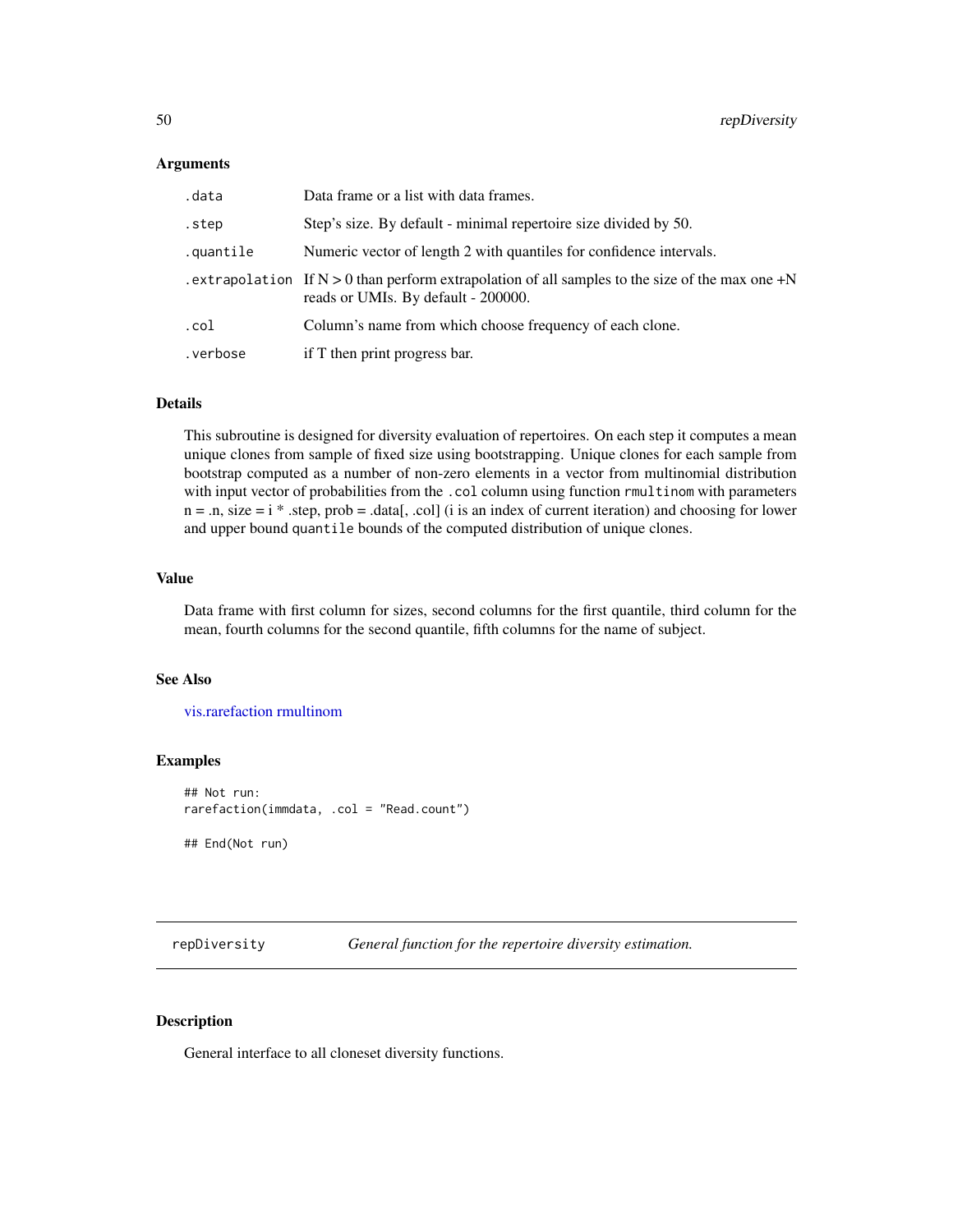## repDiversity 51

## Usage

```
repDiversity(
  .data,
  .method = c("chao1", "gini.simp", "inv.simp", "gini", "div", "entropy"),
  .quant = c("read.count", "umi.count", "read.prop", "umi.prop"),
  .q = 5,. norm = F,
  .do.norm = NA,
  laplace = 0)
```
# Arguments

| .data     | Cloneset or a list of clonesets.                                                                                                                                                                                                                                                    |
|-----------|-------------------------------------------------------------------------------------------------------------------------------------------------------------------------------------------------------------------------------------------------------------------------------------|
| .method   | Which method to use for the diversity estimation. See "Details" for methods.                                                                                                                                                                                                        |
| .quant    | Which column to use for the quantity of clonotypes: "read.count" for the "Read.count"<br>column, "umi.count" for the "Umi.count" column, "read.prop" for the "Read.proportion"<br>column, "umi.prop" for the "Umi.proportion" column.                                               |
| $\cdot$ q | q-parameter for the Diversity index.                                                                                                                                                                                                                                                |
| .norm     | If T than compute the normalised entropy.                                                                                                                                                                                                                                           |
| .do.norm  | One of the three values - NA, T or F. If NA than check for distrubution (sum(.data)<br>$=$ 1) and normalise it with the given laplace correction value if needed. if T<br>then do normalisation and laplace correction. If F than don't do normalisation<br>and laplace correction. |
| .laplace  | Value for Laplace correction.                                                                                                                                                                                                                                                       |
|           |                                                                                                                                                                                                                                                                                     |

## Details

You can see a more detailed description for each diversity method at [diversity.](#page-34-0)

Parameter .method can have one of the following value each corresponding to the specific method:

- "div" for the true diversity, or the effective number of types (basic function diversity).
- "inv.simp" for the inverse Simpson index (basic function inverse.simpson).
- "gini" for the Gini coefficient (basic function gini).
- "gini.simp" for the Gini-Simpson index (basic function gini.simpson).
- "chao1" for the Chao1 estimator (basic function chao1).
- "entropy" for the Shannon entropy measure (basic function entropy).

## See Also

[diversity,](#page-34-0) [entropy](#page-18-0)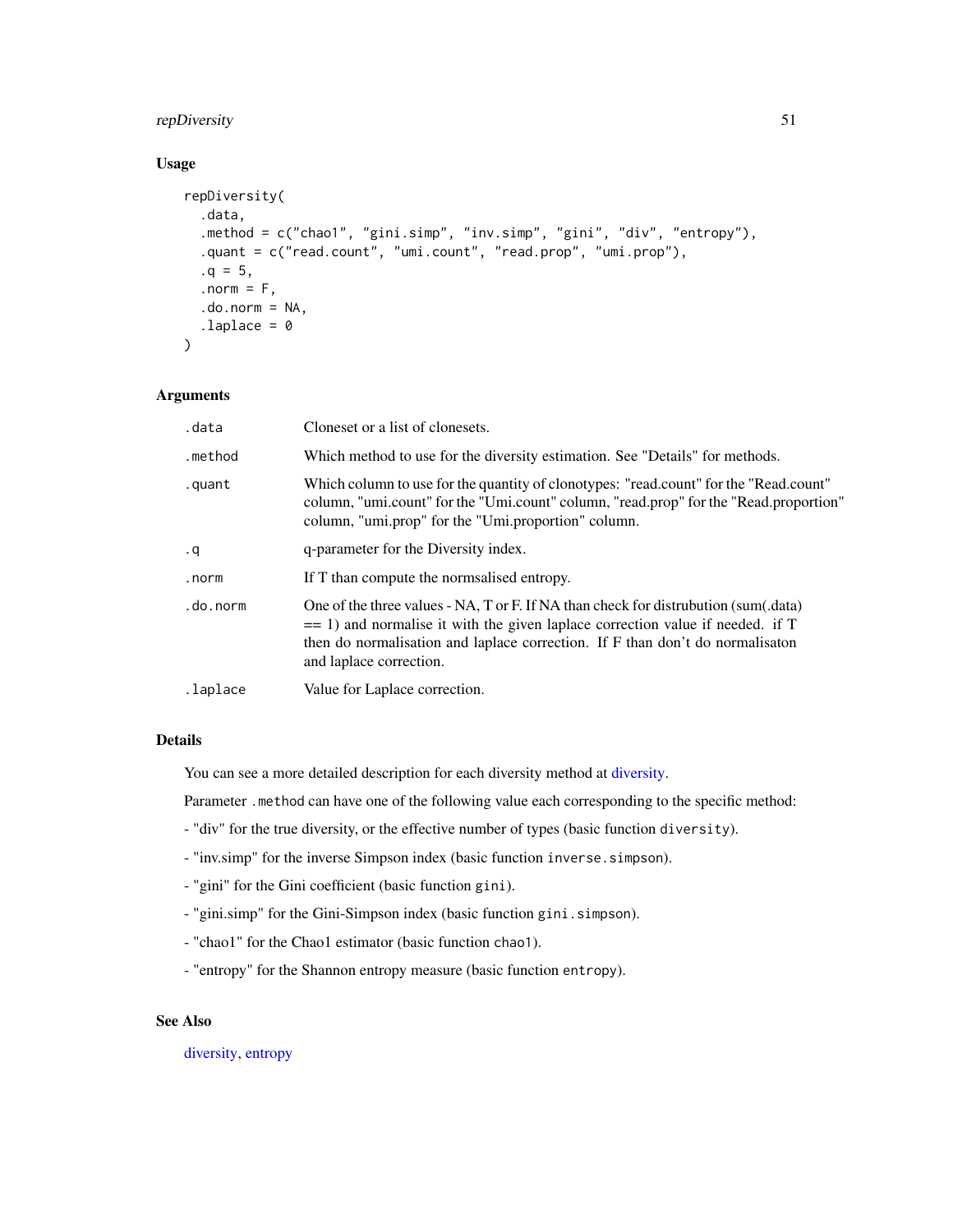#### Examples

```
## Not run:
data(twb)
twb.div <- repDiversity(twb, "chao1", "read.count")
## End(Not run)
```
<span id="page-51-0"></span>

repLoad *Parse input files or folders with immune receptor repertoire data.*

#### **Description**

Load the immune receptor repertoire data from the given input: either a file name, a list of file names, a name of the folder with repertoire files, or a list of folders with repertoire files. The folder / folders must contain only files with the specified format. Input files could be either text files or archived with gzip ("filename.txt.gz") or bzip2 ("filename.txt.bz2"). For a general parser of table files with cloneset data see [parse.cloneset](#page-41-0).

Parsers are available for: MiTCR ("mitcr"), MiTCR w/ UMIs ("mitcrbc"), MiGEC ("migec"), VD-Jtools ("vdjtools"), ImmunoSEQ ("immunoseq" or 'immunoseq2' for old and new formats respectively), MiXCR ("mixcr"), IMSEQ ("imseq") and tcR ("tcr", data frames saved with the 'repSave()' function).

Output of MiXCR should contain either all hits or best hits for each gene segment.

Output of IMSEQ should be generated with parameter "-on". In this case there will be no positions of aligned gene segments in the output data frame due to restrictions of IMSEQ output.

tcR's data frames should be saved with the 'repSave()' function.

For details on the tcR data frame format see [parse.file.](#page-43-0)

## Usage

 $repLoad(.path, .format = c("mitter", "migec"))$ 

#### Arguments

| .path   | Character vector with path to files and / or folders. |
|---------|-------------------------------------------------------|
| .format | String that specifies the input format.               |

#### See Also

[parse.file](#page-43-0)

## Examples

```
## Not run:
datalist <- repLoad(c("file1.txt", "folder_with_files1", "another_folder"), "mixcr")
```
## End(Not run)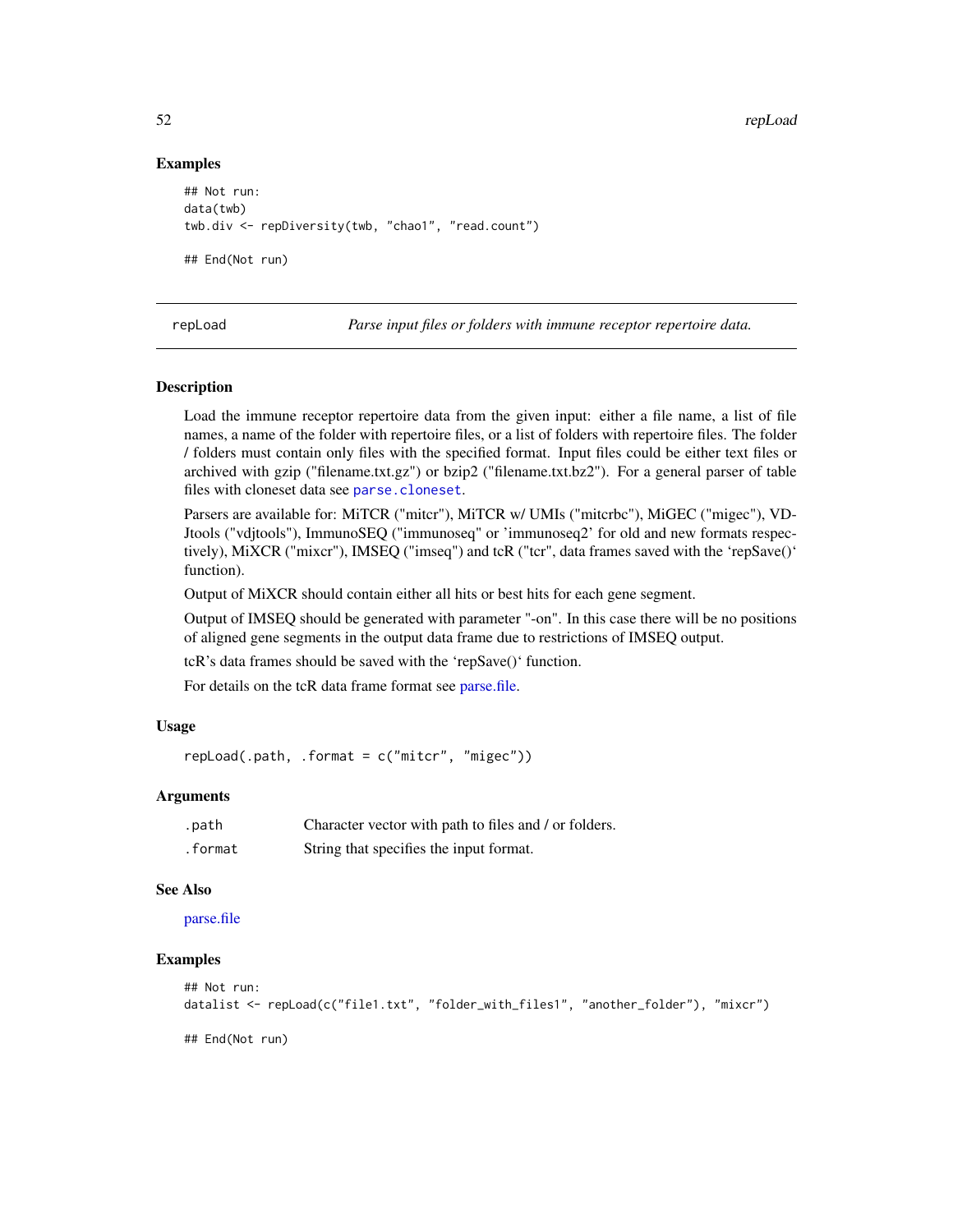<span id="page-52-0"></span>

General interface to all cloneset overlap functions.

# Usage

```
repOverlap(
  .data,
 .method = c("exact", "hamm", "lev", "jaccard", "morisita", "tversky", "overlap",
    "horn"),
  seq = c("nuc", "aa"),.quant = c("read.count", "umi.count", "read.prop", "umi.prop"),
  .ygene = F,
  .norm = T,
  .a = 0.5,.b = 0.5,.do.unique = T,
  .verbose = T
\mathcal{L}
```
# Arguments

| .data      | List of clonesets.                                                                                                                                                                                                                                                      |
|------------|-------------------------------------------------------------------------------------------------------------------------------------------------------------------------------------------------------------------------------------------------------------------------|
| .method    | Which method to use for the overlap evaluation. See "Details" for methods.                                                                                                                                                                                              |
| .seq       | Which clonotype sequences to use for the overlap: "nuc" for "CDR3.nucleotide.sequence",<br>"aa" for "CDR3.amino.acid.sequence".                                                                                                                                         |
| .quant     | Which column to use for the quantity of clonotypes: "read.count" for the "Read.count"<br>column, "umi.count" for the "Umi.count" column, "read.prop" for the "Read.proportion"<br>column, "umi.prop" for the "Umi.proportion" column. Used in "morisita" and<br>"horn". |
| . vgene    | If T than use V genes in computing shared or similar clonotypes. Used in all<br>methods.                                                                                                                                                                                |
| .norm      | If T than compute the normalised number of shared clonotypes. Used in "exact".                                                                                                                                                                                          |
| .a, .b     | Alpha and beta parameters for "tversky". Default values gives the Jaccard index<br>measure.                                                                                                                                                                             |
| .do.unique | If T than remove duplicates from the input data, but add their quantities to their<br>clones.                                                                                                                                                                           |
| .verbose   | If T than output the data processing progress bar.                                                                                                                                                                                                                      |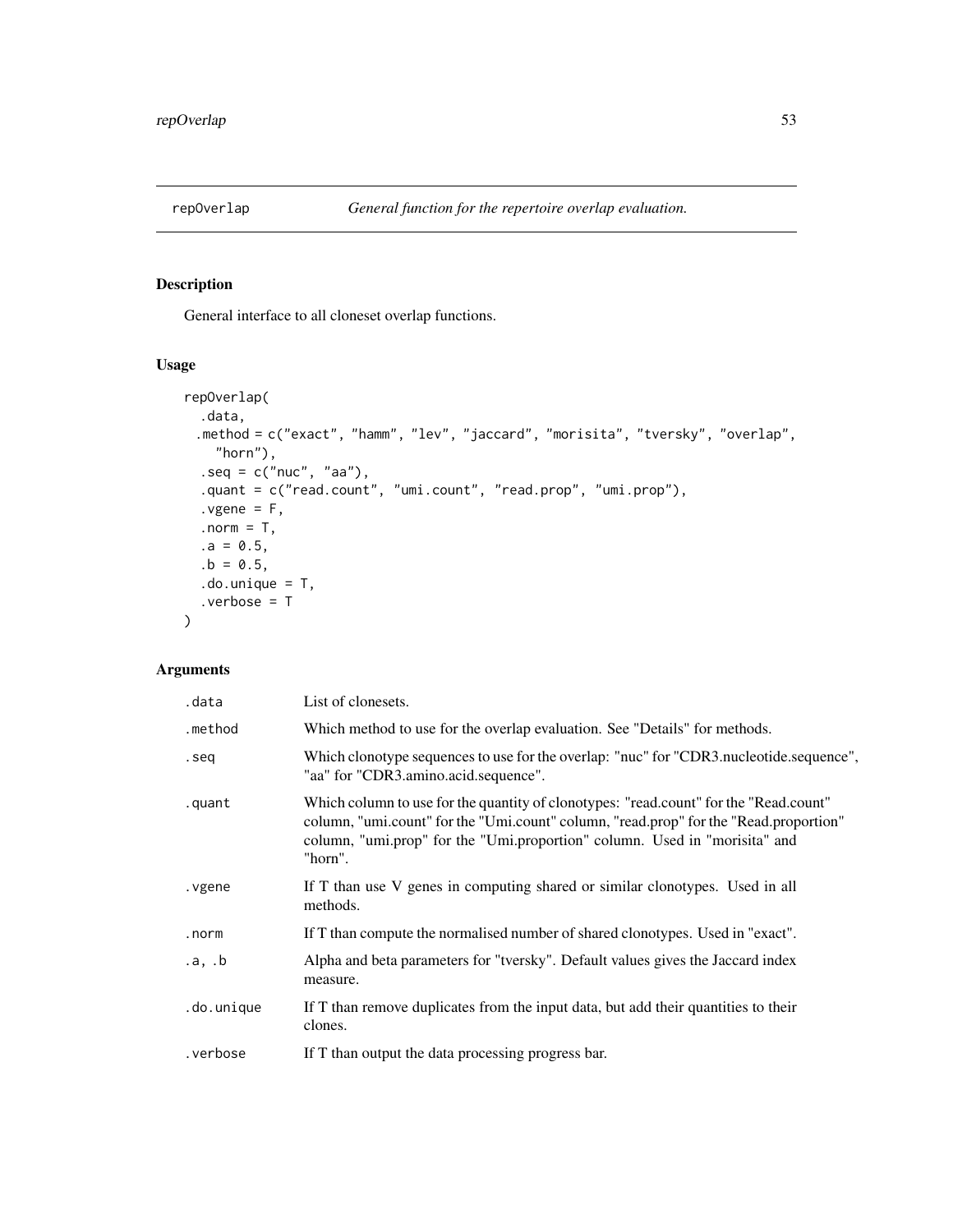#### Details

You can see a more detailed description for each overlap method at [intersectClonesets](#page-32-0) and [similar](#page-16-0)[ity.](#page-16-0)

Parameter .method can have one of the following value each corresponding to the specific method:

- "exact" for the shared number of clonotypes (basic function intersectClonesets(...,.type =  $"$ ..e")).

- "hamm" for the number of similar clonotypes by the Hamming distance (basic function intersectClonesets(...,.type  $=$  "..h")).

- "lev" for the number of similar clonotypes by the Levenshtein distance (basic function intersectClonesets(...,.type  $=$  "...1")).

- "jaccard" for the Jaccard index (basic function jaccard.index).

- "morisita" for the Morisita's overlap index (basic function morisita.index).

- "tversky" for the Tversky index (basic function tversky.index).

- "overlap" for the overlap coefficient (basic function overlap.coef).

- "horn" for the Horn's index (basic function horn.index).

#### See Also

[intersectClonesets,](#page-32-0) [similarity,](#page-16-0) [repDiversity](#page-49-0)

#### Examples

```
## Not run:
data(twb)
repOverlap(twb, "exact", .seq = "nuc", .vgene = F)repOverlap(twb, "morisita", .seq = "aa", .vgene = T, .quant = "umi.count")
ov <- repOverlap(twb)
ov[is.na(ov)] <- 0
vis.pca(prcomp(ov, scale. = T), list(A = c(1, 2), B = c(3, 4)))
## End(Not run)
```
<span id="page-53-0"></span>repSave *Save tcR data frames to disk as text files or gzipped text files.*

#### Description

Save repertoire files to either text files or gzipped text files. You can read them later by repLoad function with .format = "tcr".

```
repSave(.data, .format = c("txt", "gz"), .names = "", .folder = "./")
```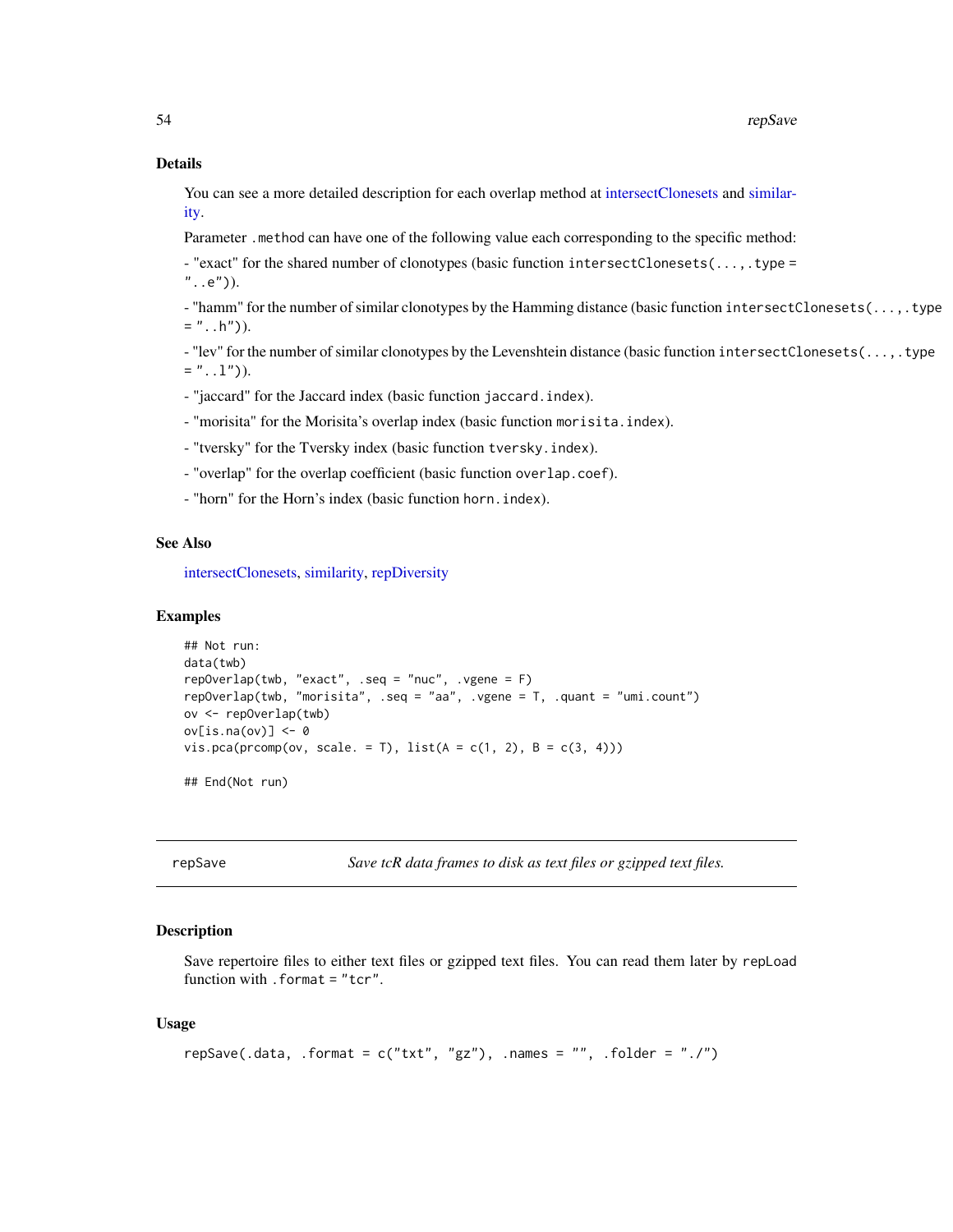#### resample 55

#### Arguments

| .data   | Either tcR data frame or a list of tcR data frames.                                                            |
|---------|----------------------------------------------------------------------------------------------------------------|
| .format | "txt" for simple tab-delimited text tables, "gz" for compressed (gzipped) tables.                              |
| .names  | Names of output files. By default it's an empty string so names will be taken<br>from names of the input list. |
| .folder | Path to the folder with output files.                                                                          |
|         |                                                                                                                |

#### See Also

[repLoad](#page-51-0)

| resample | Resample data frame using values from the column with number of |
|----------|-----------------------------------------------------------------|
|          | clonesets.                                                      |

#### <span id="page-54-0"></span>Description

Resample data frame using values from the column with number of clonesets. Number of clonestes (i.e., rows of a MiTCR data frame) are reads (usually the "Read.count" column) or UMIs (i.e., barcodes, usually the "Umi.count" column).

#### Usage

```
resample(.data, .n = -1,  col = c("read.count", "umi.count"))downsample(.data, .n, .col = c("read.count", "umi.count"))
prop.\text{sample}(\text{.data}, \text{ .perc = 50}, \text{ .col = c("read.count", "umi.count"))
```
#### Arguments

| .data | Data frame with the column . col or list of such data frames.              |
|-------|----------------------------------------------------------------------------|
| . n   | Number of values / reads / UMIs to choose.                                 |
| .col  | Which column choose to represent quanitities of clonotypes. See "Details". |
| .perc | Percentage $(0 - 100)$ . See "Details" for more info.                      |

#### Details

resample. Using multinomial distribution, compute the number of occurences for each cloneset, than remove zero-number clonotypes and return resulting data frame. Probabilities for rmultinom for each cloneset is a percentage of this cloneset in the .col column. It's a some sort of simulation of how clonotypes are chosen from the organisms. For now it's not working very well, so use downsample instead.

downsample. Choose .n clones (not clonotypes!) from the input repertoires without any probabilistic simulation, but exactly computing each choosed clones. Its output is same as for resample (repertoires), but is more consistent and biologically pleasant.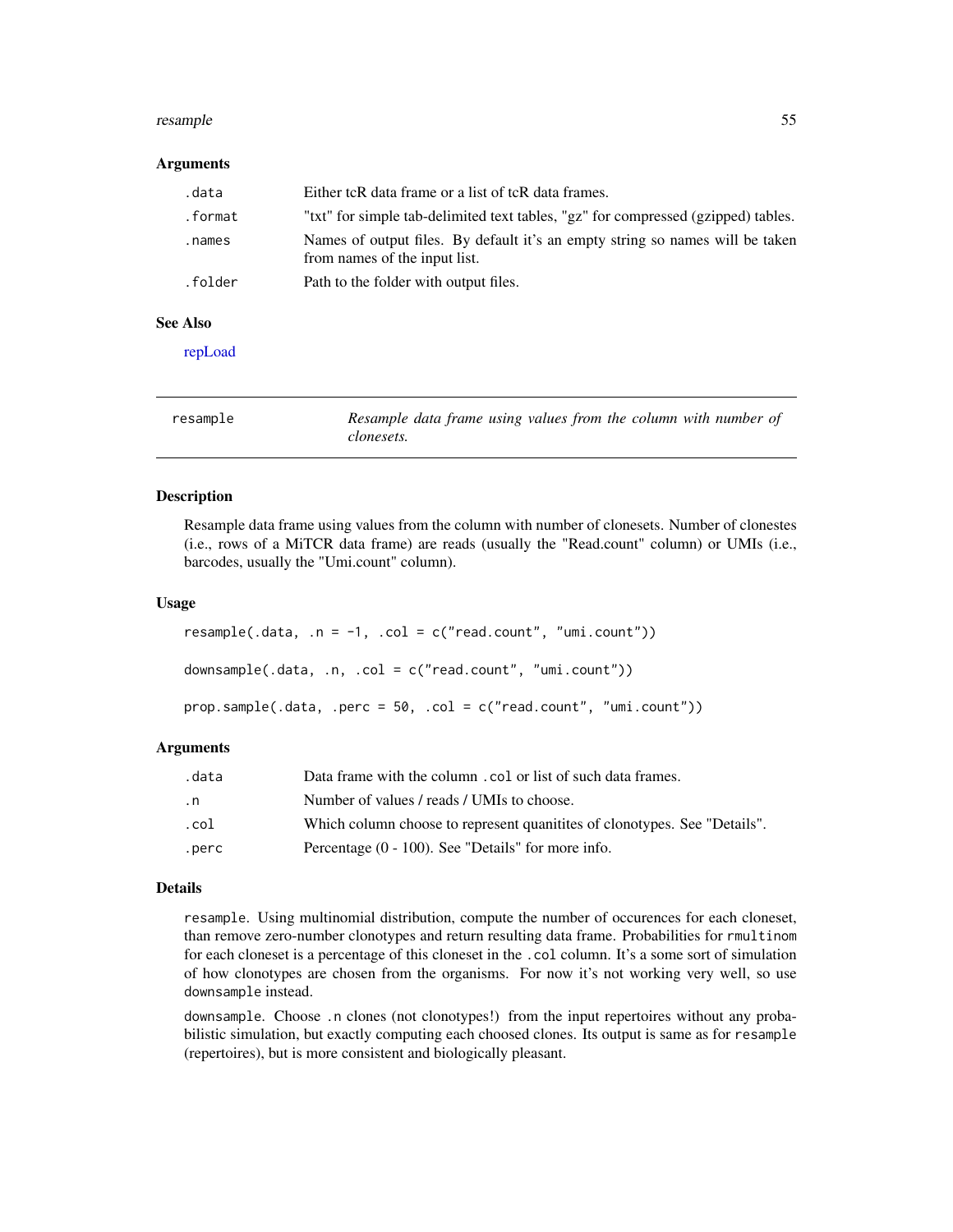prop.sample. Choose the first N clonotypes which occupies .perc percents of overall UMIs / reads.

#### Value

Subsampled data frame.

## See Also

[rmultinom,](#page-0-0) [clonal.proportion](#page-66-0)

## Examples

```
## Not run:
# Get 100K reads (not clones!).
immdata.1.100k <- resample(immdata[[1]], 100000, .col = "read.count")
## End(Not run)
```
revcomp *DNA reverse complementing and translation.*

#### Description

Functions for DNA reverse complementing and translation.

## Usage

```
revcomp(.seq)
```

```
bunch.translate(.seq, .two.way = T)
```
revcomp(.seq)

bunch.translate(.seq, .two.way = T)

## Arguments

| .sea     | Vector of nucleotide sequences.                                                               |
|----------|-----------------------------------------------------------------------------------------------|
| .two.way | if T then translate sequences from both ends (output differes for out-of-frame<br>sequences). |
|          |                                                                                               |

# Value

Vector of corresponding revese complemented or aminoacid sequences.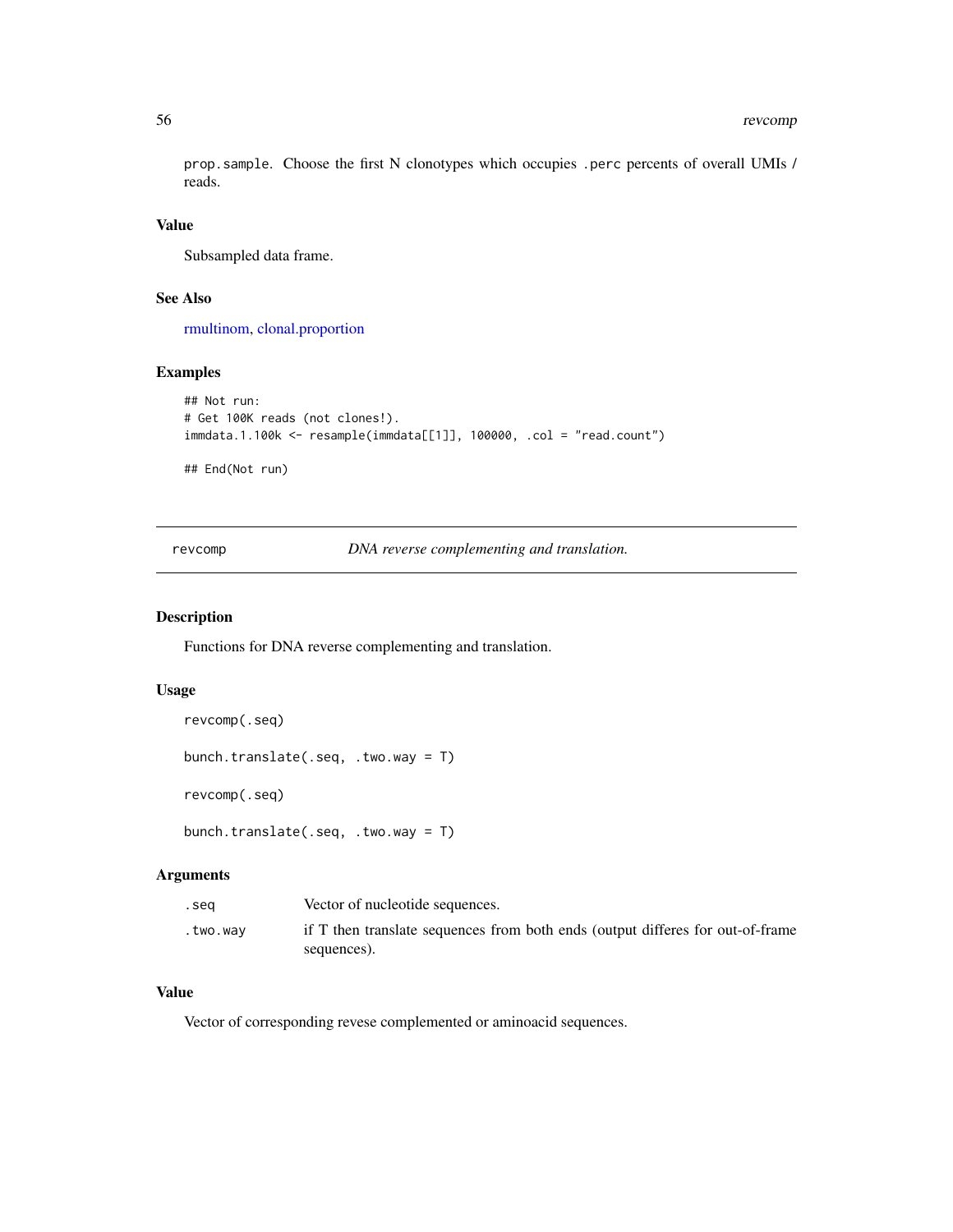Reverse given character vector by the given n-plets.

## Usage

```
reverse.string(.seq, .n = 1)
```
## Arguments

| .seq | Sequences.                                            |
|------|-------------------------------------------------------|
| . n  | By which n-plets we should reverse the given strings. |

## Value

Reversed strings.

# Examples

```
reverse.string('abcde') # => "edcba"
reverse.string('abcde', 2) # => "debca"
```
sample.clones *Get a random subset from a data.frame.*

# Description

Sample rows of the given data frame with replacement.

#### Usage

```
sample.clones(.data, .n, .replace = T)
```
#### Arguments

| .data    | Data frame or a list with data frames                                                                         |
|----------|---------------------------------------------------------------------------------------------------------------|
| . n      | Sample size if integer. If in bounds [0;1] than percent of rows to extract. "1" is<br>a percent, not one row! |
| .replace | if T then choose with replacement, else without.                                                              |

## Value

Data.frame of nrow .n or a list with such data.frames.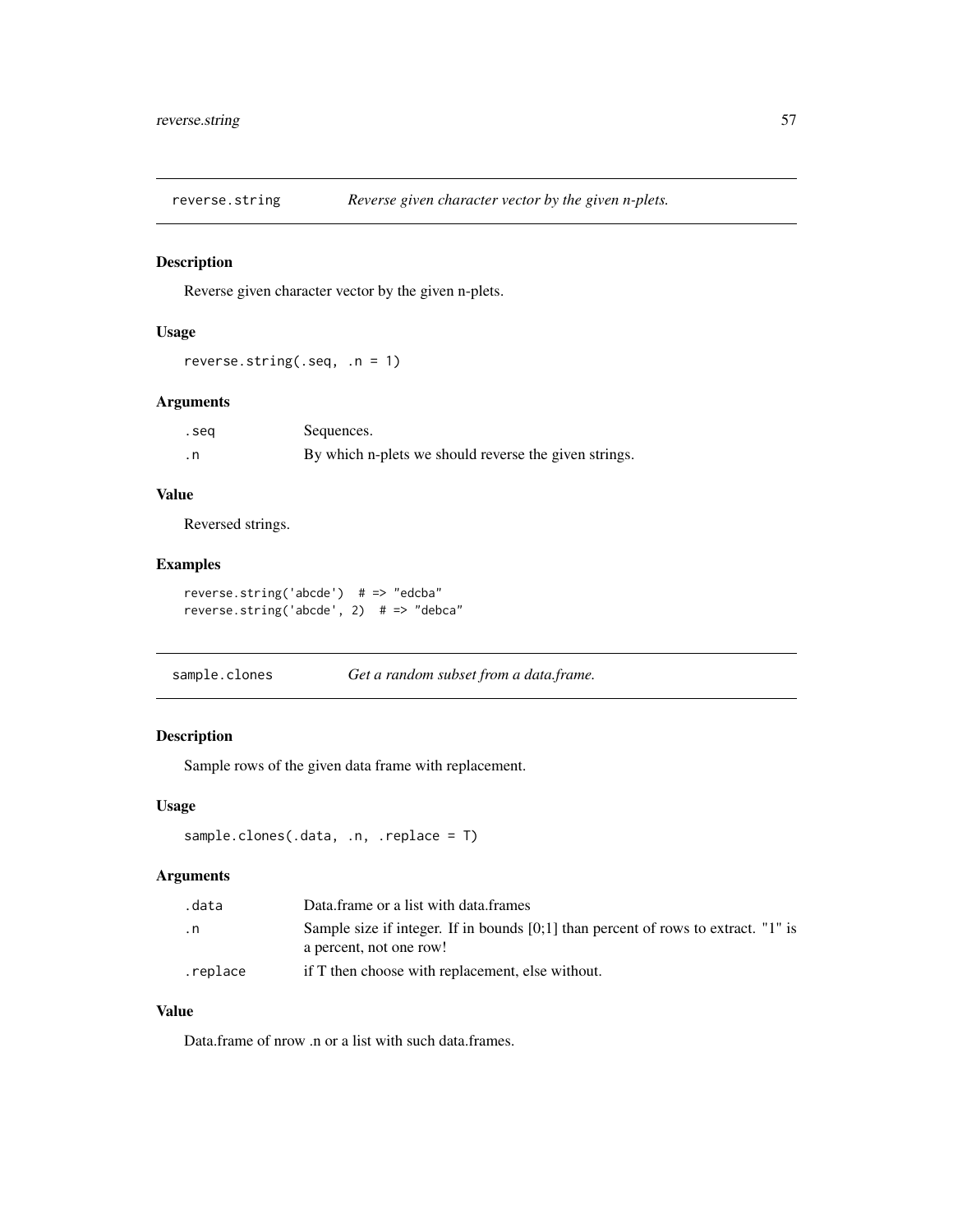Get a sample from matrix or data frame with pair-wise probabilities.

## Usage

sample2D(.table, .count = 1)

## Arguments

| .table | Numeric matrix or data frame with probabilities and columns and rows names. |
|--------|-----------------------------------------------------------------------------|
| .count | Number of sample to fetch.                                                  |

## Value

Character matrix with nrow  $==$  .count and 2 columns. row[1] in row.names(.table), row[2] in colnames(.table).

segments.alphabets *Alphabets of TCR and Ig gene segments.*

# Description

Character vector with names for segments. With tcR we provided alphabets for all alpha, beta, gamma and delta chains gene segments.

#### Usage

HUMAN\_TRAV HUMAN\_TRAJ HUMAN\_TRBV HUMAN\_TRBD HUMAN\_TRBJ HUMAN\_TRBV\_MITCR HUMAN\_TRBV\_ALS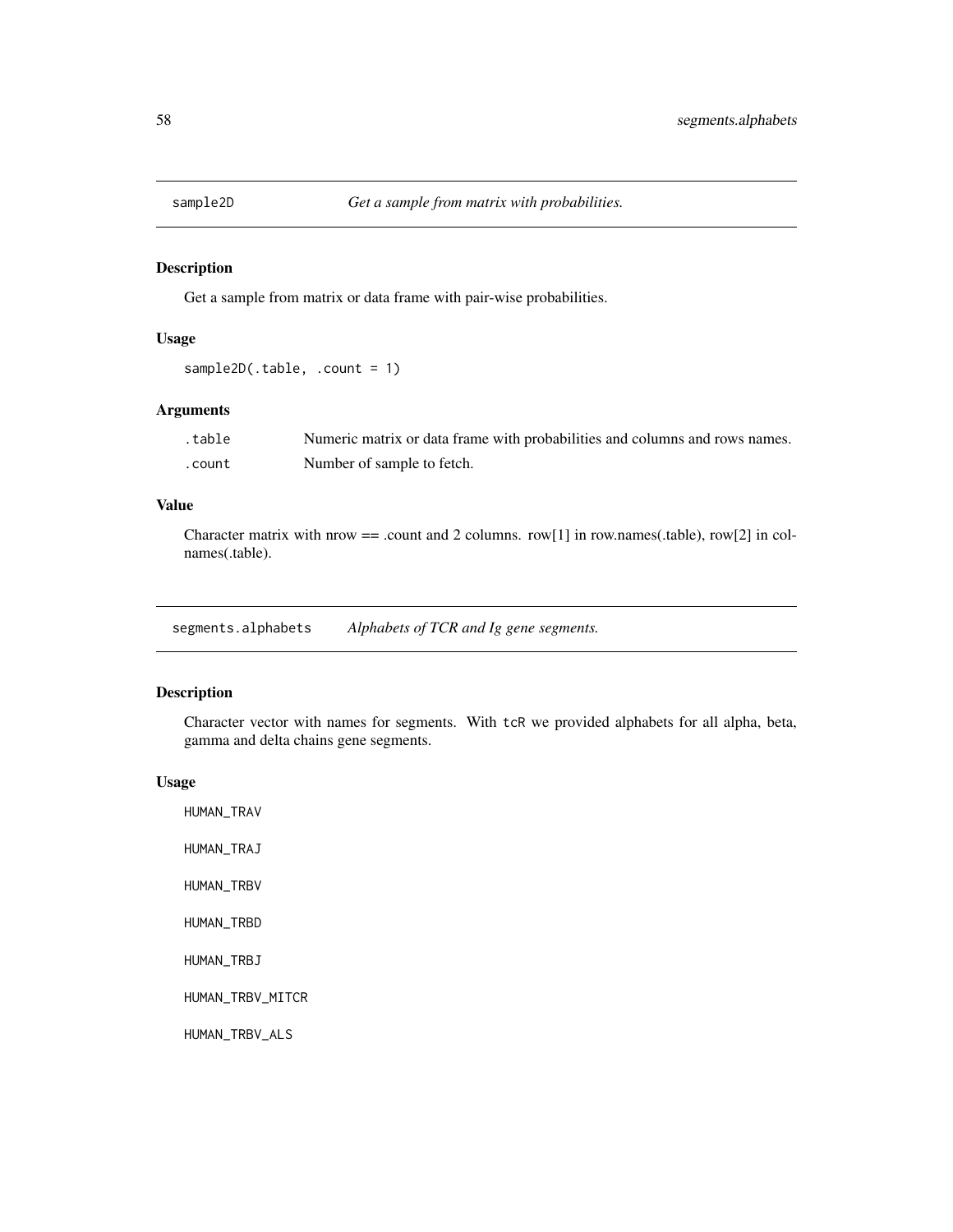# segments.alphabets 59

HUMAN\_TRGV

HUMAN\_TRGJ

HUMAN\_TRDV

HUMAN\_TRDD

HUMAN\_TRDJ

MOUSE\_TRBV

MOUSE\_TRBJ

MOUSE\_TRAV

MOUSE\_TRAJ

MOUSE\_IGKV

MOUSE\_IGKJ

MOUSE\_IGHV

MOUSE\_IGHD

MOUSE\_IGHJ

MACMUL\_TRBV

MACMUL\_TRBJ

HUMAN\_IGHV

HUMAN\_IGHD

HUMAN\_IGHJ

HUMAN\_IGLV

HUMAN\_IGLJ

MOUSE\_IGLJ

MOUSE\_IGLV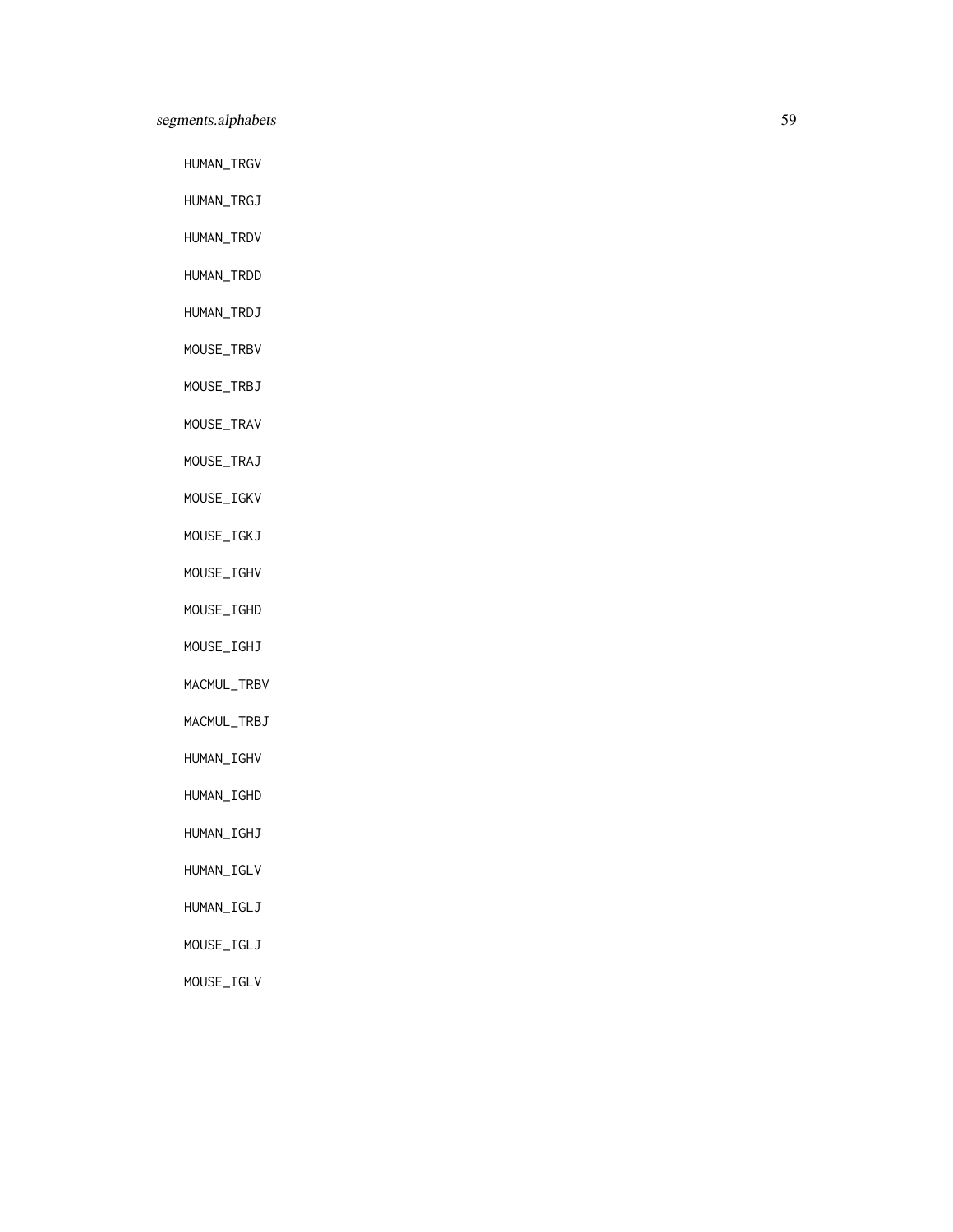## Format

Each <SPECIES>\_<GENES> is a character vector. <SPECIES> is an identifier of species, <GENES> is concatenated three identifiers of cell type ("TR\*\*" for TCR, "IG\*\*" for Ig), chain (e.g., "\*\*A\*" for alpha chains) and gene segment ("\*\*\*V" for V(ariable) gene segment, "\*\*\*J" for J(oining) gene segment, "\*\*\*D" for D(iversity) gene segment).

#### Examples

## Not run: HUMAN\_TRBV[1] # => "TRBV10-1" ## End(Not run)

segments.list *Segment data.*

## Description

segments is a list with 5 data frames with data of human alpha-beta chain segments. Elements names as "TRAV", "TRAJ", "TRBV", "TRVJ", "TRVD". Each data frame consists of 5 columns:

- V.allelles / J.allelles / D.allelles character column with names of V/D/J-segments.
- CDR3.position position in the full nucleotide segment sequence where CDR3 starts.
- Full.nucleotide.sequence character column with segment CDR1-2-3 sequence.
- Nucleotide.sequence character column with segment CDR3 sequences.
- Nucleotide.sequence.P character column with segment CDR3 sequences with P-insertions.

## Format

genesegments is a list with data frames.

## Examples

```
## Not run:
data(genesegments)
genesegments$Nucleotide.sequence[segments$TRBV[,1] == "TRBV10-1"]
```
## End(Not run)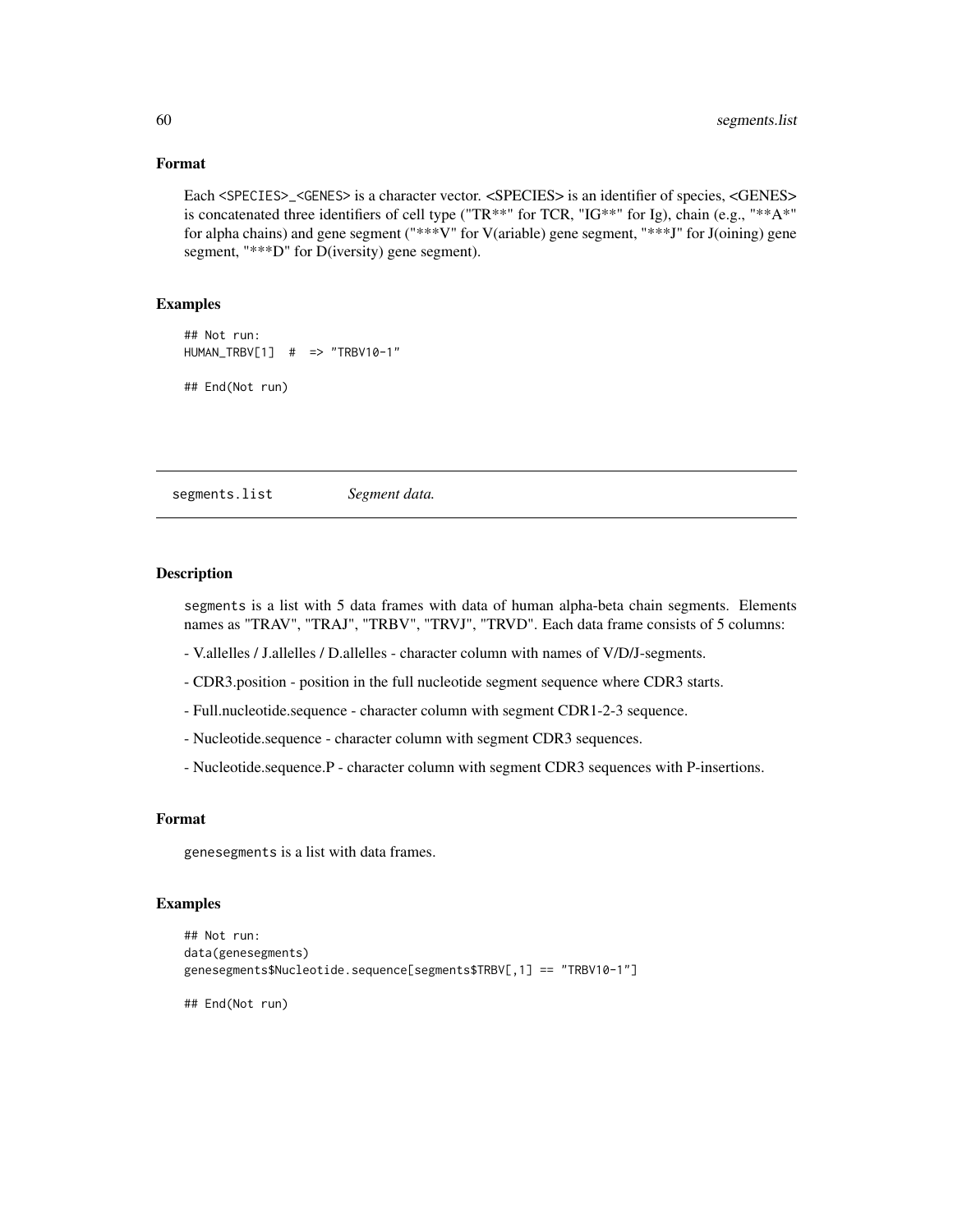set.group.vector *Set group attribute for vertices of a mutation network*

## Description

asdasd

## Usage

```
set.group.vector(.G, .attr.name, .groups)
get.group.names(.G, .attr.name, .V = V(.G), .paste = T)
```
## Arguments

| . G        | Mutation network.                                                                                                             |
|------------|-------------------------------------------------------------------------------------------------------------------------------|
| .attr.name | Name of the new vertex attribute.                                                                                             |
| .groups    | List with integer vector with indices of subjects for each group.                                                             |
| $\cdot$ V  | Indices of vertices.                                                                                                          |
| .paste     | if T then return character string with concatenated group names, else return list<br>with character vectors with group names. |

## Value

igraph object with new vertex attribute .attr.name with binary strings for set.group.vector. Return character vector for get.group.names.

## Examples

```
## Not run:
data(twb)
twb.shared <- shared.repertoire(twb)
G <- mutation.network(twb.shared)
G \le set.group.vector(G, "twins", list(A = c(1,2), B = c(3,4))) # \le refactor this
get.group.names(G, "twins", 1) # "A|B"<br>get.group.names(G, "twins", 300) # "A"
get.group.names(G, "twins", 300)
get.group.names(G, "twins", 1, F) \# list(c("A", "B"))
get.group.names(G, "twins", 300, F) # list(c("A"))
# Because we have only two groups, we can assign more readable attribute.
V(G)$twin.names <- get.group.names(G, "twins")
V(G)$twin.names[1] # "A|B"
V(G)$twin.names[300] # "A"
```
## End(Not run)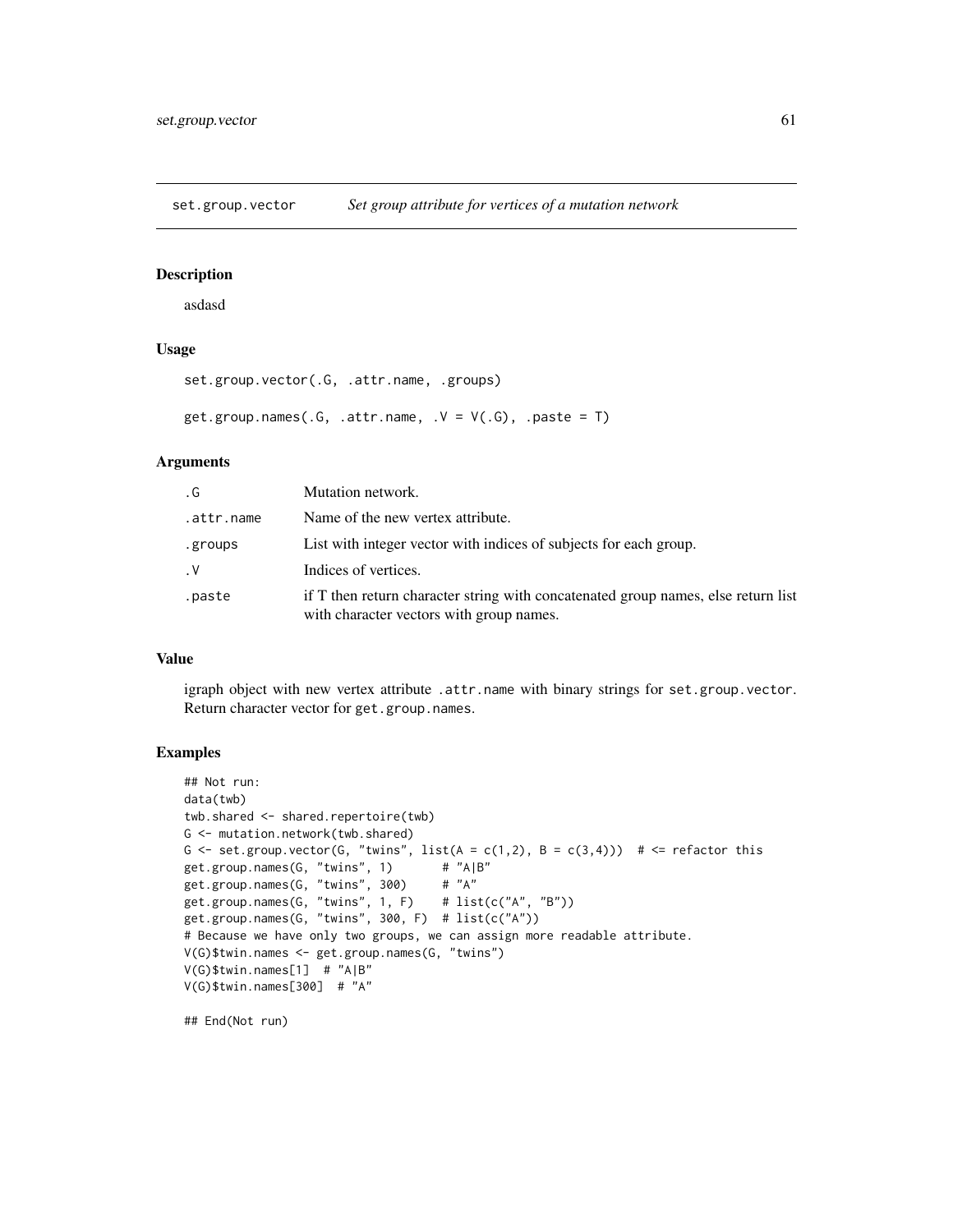Set the progress bar with the given length (from zero) or add value to the created progress bar.

## Usage

set.pb(.max)

 $add.pb(.pb, .value = 1)$ 

## Arguments

| .max   | Length of the progress bar.       |
|--------|-----------------------------------|
| . pb   | Progress bar object.              |
| .value | Value to add to the progress bar. |

#### Value

Progress bar (for set.pb) or length-one numeric vector giving the previous value (for add.pb).

<span id="page-61-0"></span>set.people.vector *Set and get attributes of a mutation network related to source people.*

# <span id="page-61-1"></span>Description

Set vertice attributes 'people' and 'npeople' for every vertex in the given graph. Attribute 'people' is a binary string indicating in which repertoire sequence are found. Attribute 'npeople' is a integer indicating number of repertoires, in which this sequence has been found.

## Usage

```
set.people.vector(.G, .shared.rep)
```
get.people.names(.G,  $.V = V(.G)$ , .paste = T)

## Arguments

| . G         | Mutation network.                                                                             |
|-------------|-----------------------------------------------------------------------------------------------|
| .shared.rep | Shared repertoire.                                                                            |
| $\cdot$ V   | Indices of vertices.                                                                          |
| .paste      | If TRUE than concatenate people names to one string, else get a character vector<br>of names. |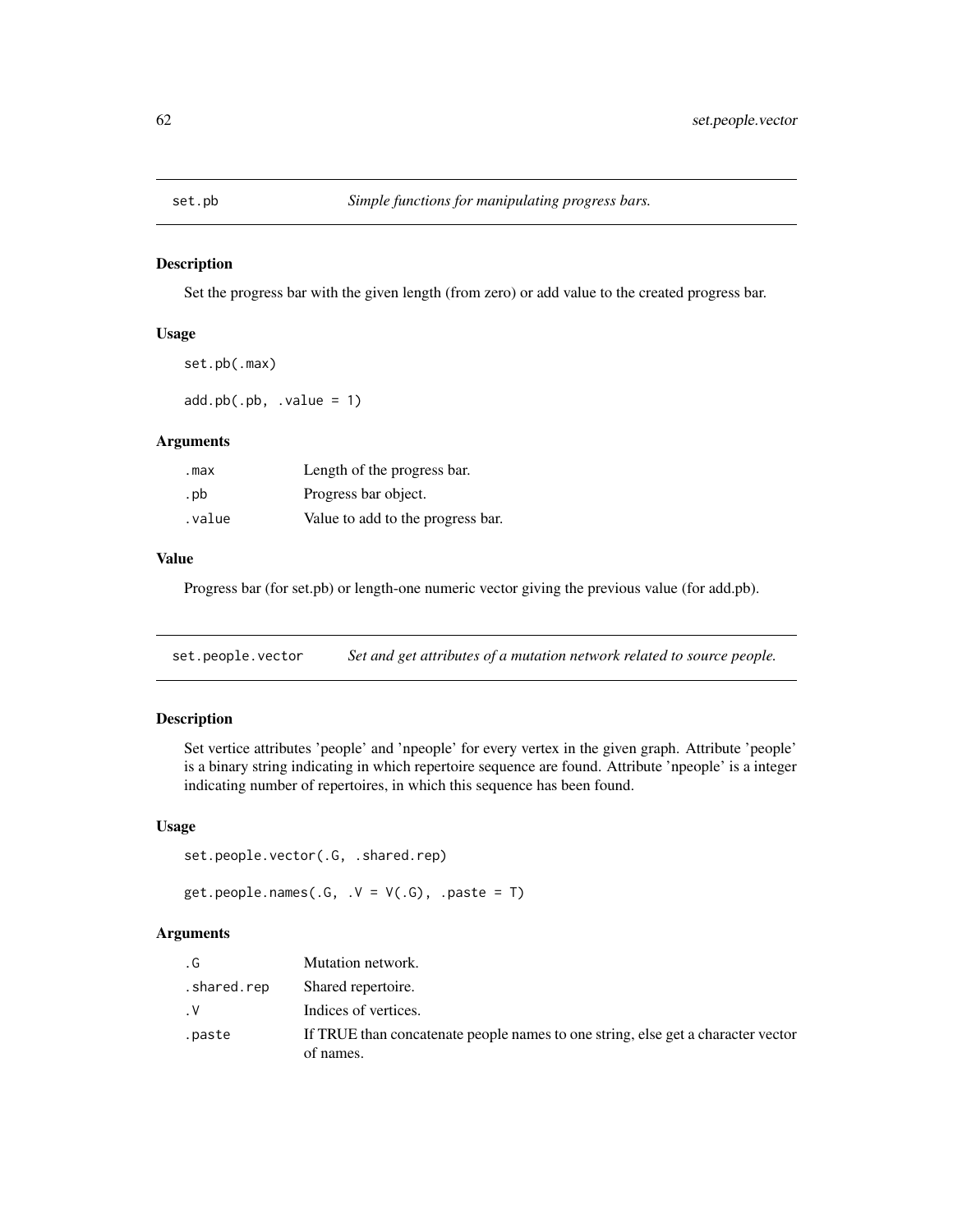#### set.rank 63

# Value

New graph with 'people' and 'npeople' vertex attributes or character vector of length .V or list of length .V.

## Examples

```
## Not run:
data(twb)
twb.shared <- shared.repertoire(twb)
G <- mutation.network(twb.shared)
get.people.names(G, 300, T) # "Subj.A|Subj.B"
get.people.names(G, 300, F) # list(c("Subj.A", "Subj.B"))
## End(Not run)
```
<span id="page-62-0"></span>set.rank *Set new columns "Rank" and "Index".*

## Description

Set new columns "Rank" and "Index":

set.rank <==> .data\$Rank = rank(.data[, .col], ties.method = 'average')

set.index <==> .data\$Index = 1:nrow(.data) in a sorted data frame by .col

## Usage

set.rank(.data, .col = "Read.count")

#### Arguments

| .data | Data frame or list with data frames.                                     |
|-------|--------------------------------------------------------------------------|
| .col  | Character vector with name of the column to use for ranking or indexing. |

# Value

Data frame with new column "Rank" or "Index" or list with such data frames.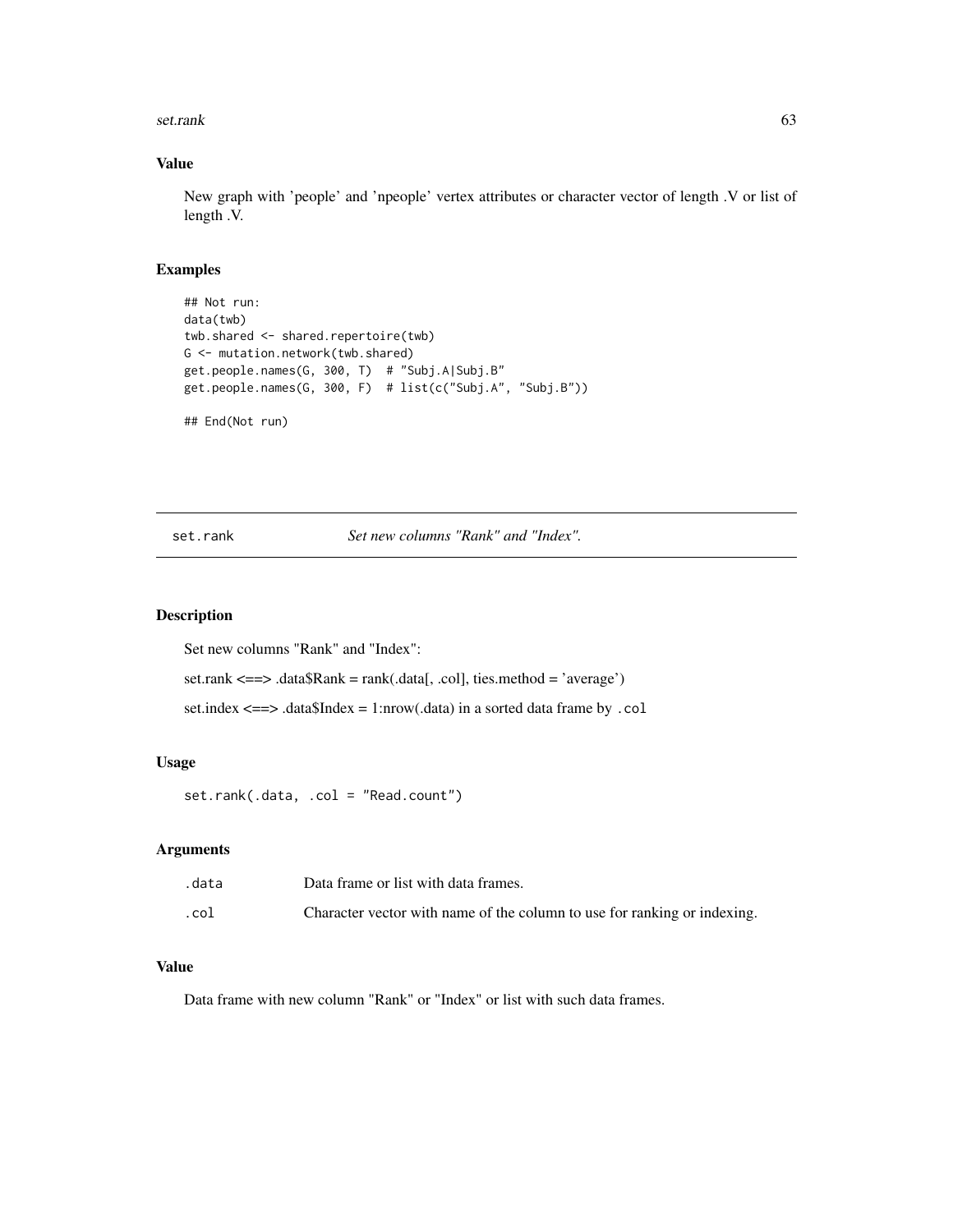<span id="page-63-0"></span>

Generate a repertoire of shared sequences - sequences presented in more than one subject. If sequence is appeared more than once in the one repertoire, than only the first appeared one will be choosed for a shared repertoire.

shared.repertoire - make a shared repertoire of sequences from the given list of data frames.

shared.matrix - leave columns, which related to the count of sequences in people, and return them as a matrix. I.e., this functions will remove such columns as 'CDR3.amino.acid.sequence', 'V.gene', 'People'.

## Usage

```
shared.repertoire(.datalist, .type = 'avrc', .min.ppl = 1, .head = -1,
                          \text{clear} = \text{T}, \text{verbose} = \text{T}, \text{by} \text{col} = \text{''}, \text{sum} \text{col} = \text{''},
                          .max.ppl = length(.datalist))
```
shared.matrix(.shared.rep)

## Arguments

| .datalist   | List with data frames.                                                                                                                                                                                                                                   |
|-------------|----------------------------------------------------------------------------------------------------------------------------------------------------------------------------------------------------------------------------------------------------------|
| .type       | String of length 4 denotes how to create a shared repertoire. See "Details" for<br>more information. If supplied, than parameters . by . col and . sum. col will be<br>ignored. If not supplied, than columns in . by . col and . sum. col will be used. |
| .min.ppl    | At least how many people must have a sequence to leave this sequence in the<br>shared repertoire.                                                                                                                                                        |
| .head       | Parameter for the head function, applied to all data frames before clearing.                                                                                                                                                                             |
| .clear      | if T then remove all sequences which have symbols " $\sim$ " or " $*$ " (i.e., out-of-frame<br>sequences for amino acid sequences).                                                                                                                      |
| .verbose    | if T then output progress.                                                                                                                                                                                                                               |
| .by.col     | Character vector with names of columns with sequences and their parameters<br>(like segment) for using for creating a shared repertoire.                                                                                                                 |
| .sum.col    | Character vector of length 1 with names of the column with count, percentage<br>or any other numeric chaaracteristic of sequences for using for creating a shared<br>repertoire.                                                                         |
| .max.ppl    | At most how many people must have a sequence to leave this sequence in the<br>shared repertoire.                                                                                                                                                         |
| .shared.rep | Shared repertoire.                                                                                                                                                                                                                                       |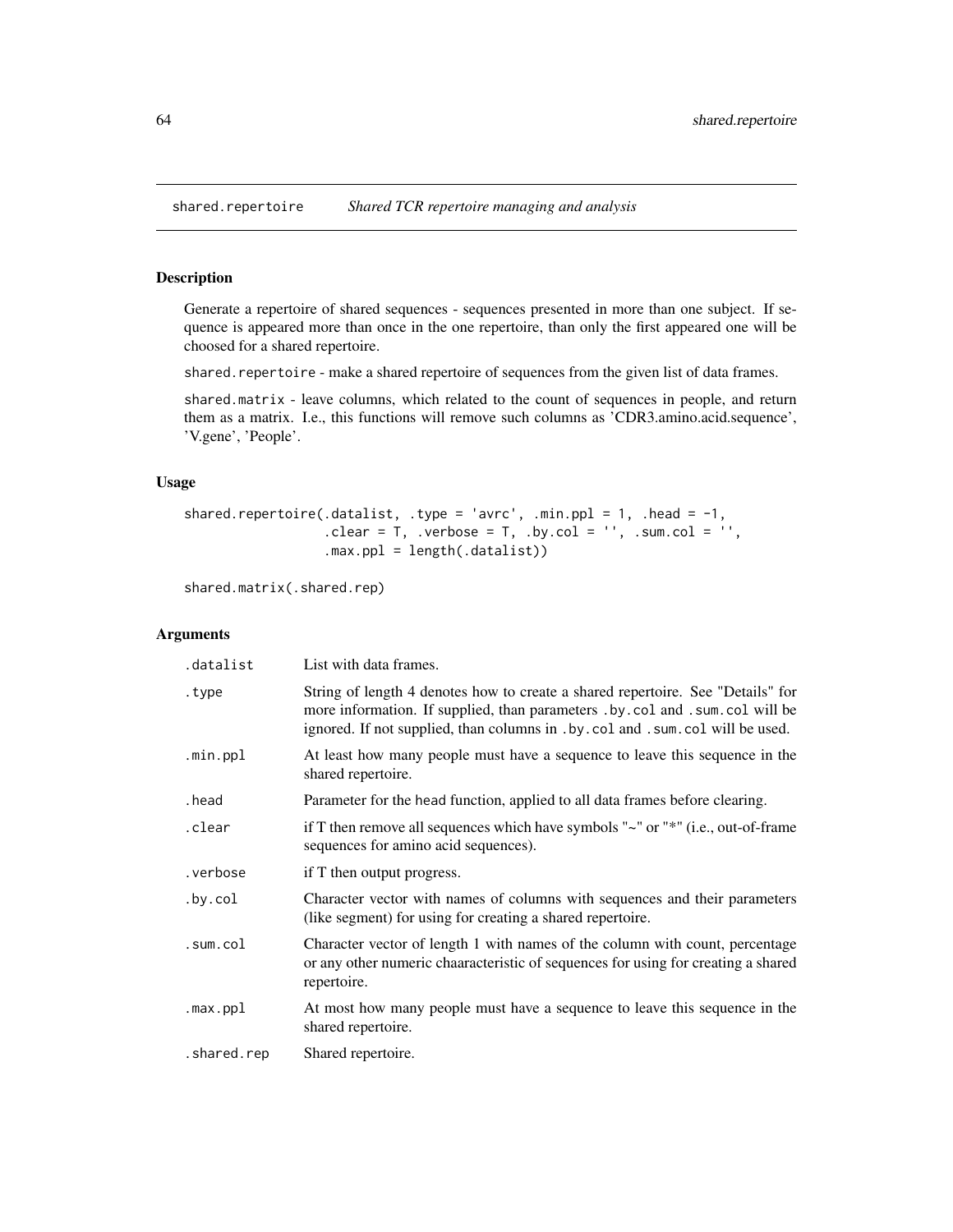#### spectratype 65

## Details

Parameter . type is a string of length 4, where:

- 1. First character stands either for the letter 'a' for taking the "CDR3.amino.acid.sequence" column or for the letter 'n' for taking the "CDR3.nucleotide.sequence" column.
- 2. Second character stands whether or not take the V.gene column. Possible values are '0' (zero) stands for taking no additional columns, 'v' stands for taking the "V.gene" column.
- 3. Third character stands for using either UMIs or reads in choosing the column with numeric characterisitc (see the next letter).
- 4. Fourth character stands for name of the column to choose as numeric characteristic of sequences. It depends on the third letter. Possible values are "c" for the "Umi.count" (if 3rd character is "u") / "Read.count" column (if 3rd character is "r"), "p" for the "Umi.proportion" / "Read.proportion" column, "r" for the "Rank" column or "i" for the "Index" column. If "Rank" or "Index" isn't in the given repertoire, than it will be created using set.rank function using "Umi.count" / "Read.count" column.

#### Value

Data frame for shared.repertoire, matrix for shared.matrix.

## See Also

[shared.representation,](#page-15-0) [set.rank](#page-62-0)

#### Examples

```
## Not run:
# Set "Rank" column in data by "Read.count" column.
# This is doing automatically in shared.repertoire() function
# if the "Rank" column hasn't been found.
immdata <- set.rank(immdata)
# Generate shared repertoire using "CDR3.amino.acid.sequence" and
# "V.gene" columns and with rank.
imm.shared.av <- shared.repertoire(immdata, 'avrc')
```
## End(Not run)

spectratype *Spectratype*

# **Description**

Plot a spectratype plot - a histogram of read counts / umi counts by CDR3 length.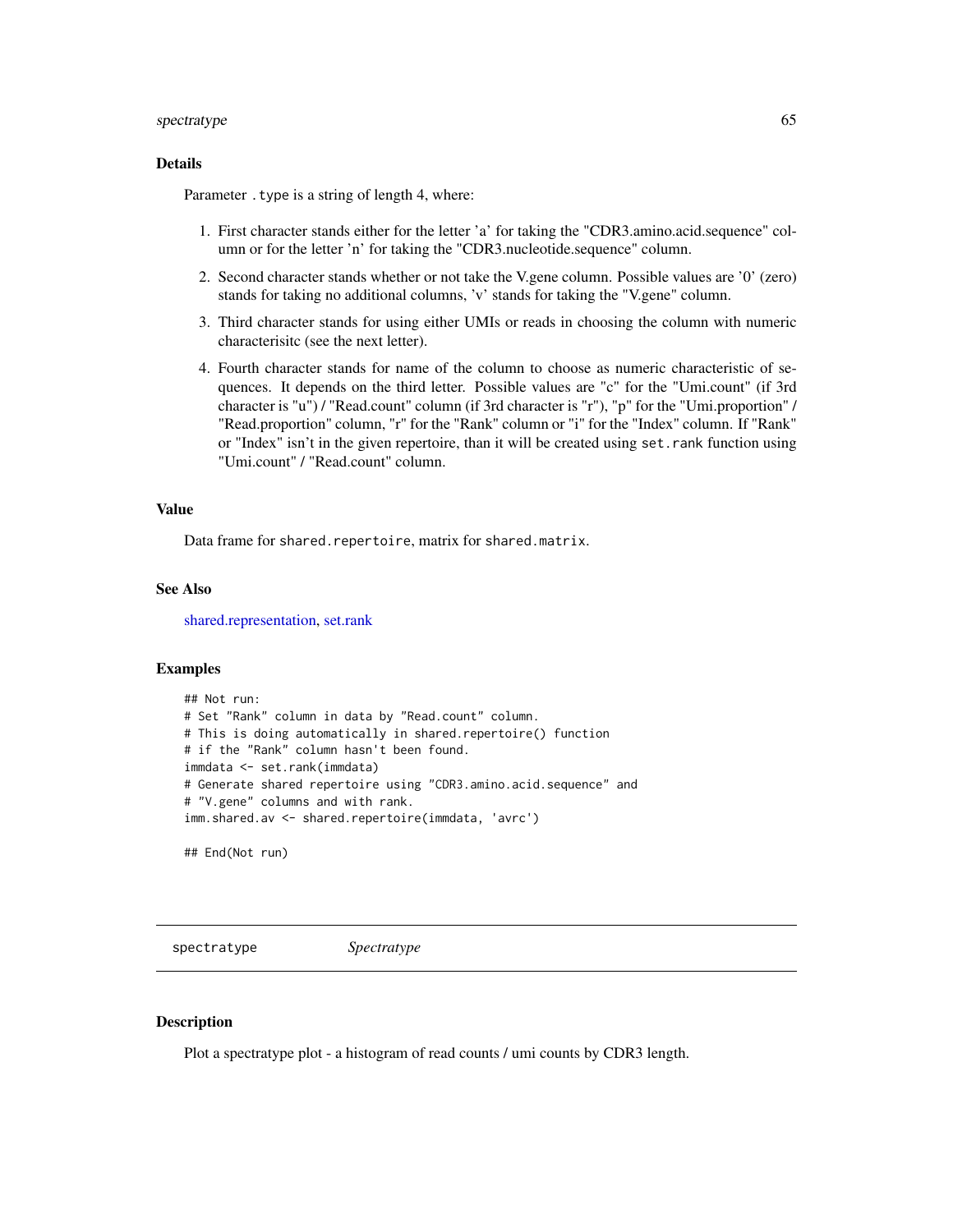#### 66 startmitcr startming the startming of the startming startming startming startming startming startming startming

# Usage

```
spectratype(
  .data,
  .quant = c("read.count", "umi.count", "id"),
  .gene = "V",.plot = T,.main = "Spectratype",
  .legend = "Gene segment",
  .labs = c("CDR3 length", NA)
\mathcal{L}
```
## Arguments

| .data   | tcR data frame.                                                                                                      |
|---------|----------------------------------------------------------------------------------------------------------------------|
| .quant  | Either "read.count" or "umi.count" for choosing the corresponding columns, or<br>"id" to compute avoid using counts. |
| .gene   | Either NA for not using genes, "V" or "J" for corresponding genes.                                                   |
| .plot   | If T than plot the spectratype plot, otherwise return a table with data for lengths<br>and counts.                   |
| .main   | Main title.                                                                                                          |
| .legend | Legend title.                                                                                                        |
| .labs   | Character vector of length 2 for x-lab and y-lab.                                                                    |

## Examples

```
## Not run:
data(twb)
tmp = twb[[1]]spectratype(tmp)
spectratype(tmp, .quant = "id", .plot = T, .gene = 'V')
spectratype(tmp, .quant = "read.count", .plot = F)
## End(Not run)
```
startmitcr *Start MiTCR directly from the package.*

## Description

Start the MiTCR tools directly from the package with given settings.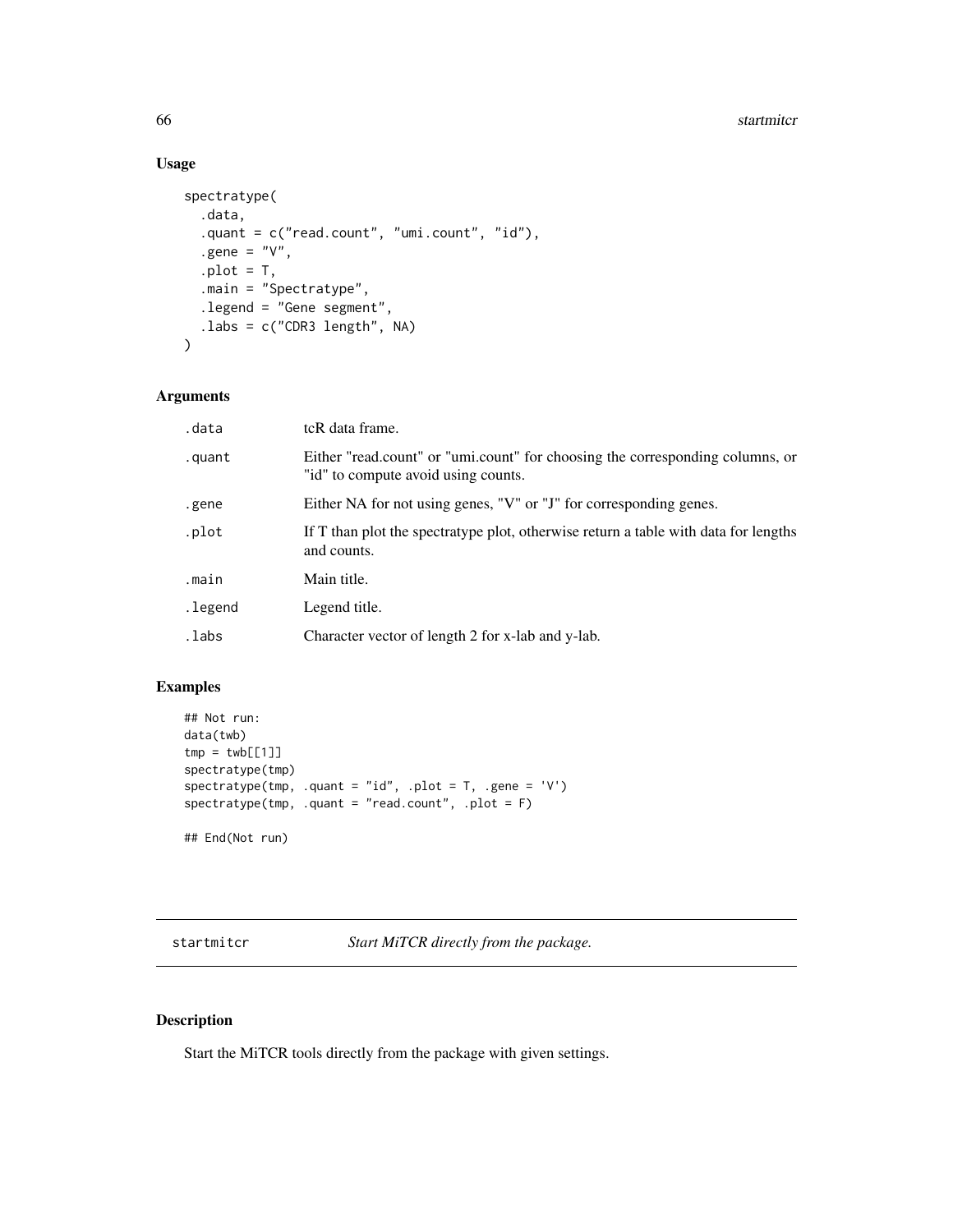## tailbound.proportion 67

## Usage

```
startmitcr(
  .input = ",
  .output = ",
  ...,
  .file.path = "",.mitcr.path = "~/programs/",
  . mem = "4g"\lambda
```
#### Arguments

| .input, .output         |                                                                                                                                                         |
|-------------------------|---------------------------------------------------------------------------------------------------------------------------------------------------------|
|                         | Input and output files.                                                                                                                                 |
| $\cdot$ $\cdot$ $\cdot$ | Specify input and output files and arguments of the MITCR without first '-' to<br>run it.                                                               |
| .file.path              | Path prepending to . input and . output. If input and output is empty, but<br>file path is specified, than process all files from the folder. file path |
| .mitcr.path             | Path to MiTCR .jar file.                                                                                                                                |
| .mem                    | Volume of memory available to MiTCR.                                                                                                                    |

#### Details

Don't use spaces in paths! You should have insalled JDK 1.7 to make it works.

#### Examples

```
## Not run:
# Equal to
# java -Xmx8g -jar ~/programs/mitcr.jar -pset flex
# -level 2 ~/data/raw/TwA1_B.fastq.gz ~/data/mitcr/TwA1_B.txt
startmitcr('raw/TwA1_B.fastq.gz', 'mitcr/TwA1_B.txt', .file.path = '~/data/',
 pset = 'flex', level = 1, 'debug', .mitcr.path = '~/programs/', .mem = '8g')
```
## End(Not run)

tailbound.proportion *Proportions of specifyed subsets of clones.*

# <span id="page-66-0"></span>Description

Get a specifyed subset of the given repertiure and compute which proportion in counts it has comparing to the overall count.

tailbound.proportion - subset by the count;

top.proportion - subset by rank (top N clones);

clonal.proportion - subset by a summary percentage (top N clones which in sum has the given percentage).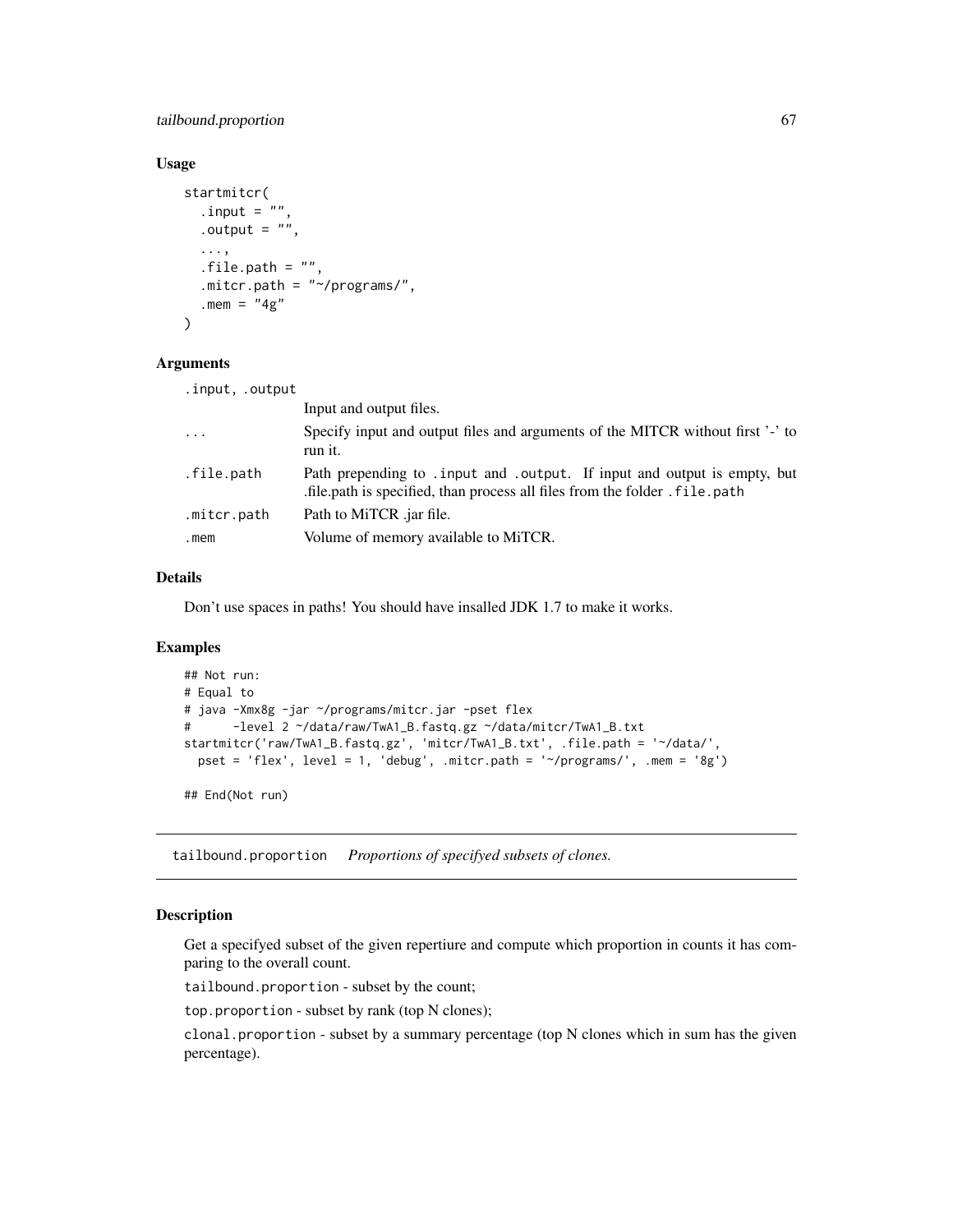#### Usage

```
tailbound.proportion(.data, .bound = 2, .col = 'Read.count')
top.proportion(.data, .head = 10, .col = 'Read.count')
clonal.proportion(.data, .perc = 10, .col = 'Read.count')
```
## Arguments

| .data   | Data frame or a list with data frames.                            |
|---------|-------------------------------------------------------------------|
| . bound | Subset the .data by $col \le$ .bound.                             |
| .col    | Column's name with counts of sequences.                           |
| .head   | How many top values to choose - parameter to the . head function. |
| .perc   | Percentage $(0 - 100)$ .                                          |

## Value

For tailbound.proportion - numeric vector of percentage.

For top.proportion - numeric vector of percentage for top clones. For clonal.proportion vector or matrix with values for number of clones, occupied percentage and proportion of the chosen clones to the overall count of clones.

#### See Also

[vis.top.proportions,](#page-83-0) [prop.sample](#page-54-0)

#### Examples

```
## Not run:
                               # How many clones fill up approximately
clonal.proportion(immdata, 25) # the 25% of the sum of values in 'Read.count'?
                               # What proportion of the top-10 clones' reads
vis.top.proportions(immdata) # Plot this proportions.
                               # What proportion of sequences which
                               # has 'Read.count' <= 100 to the
tailbound.proportion(immdata, 100) # overall number of reads?
## End(Not run)
```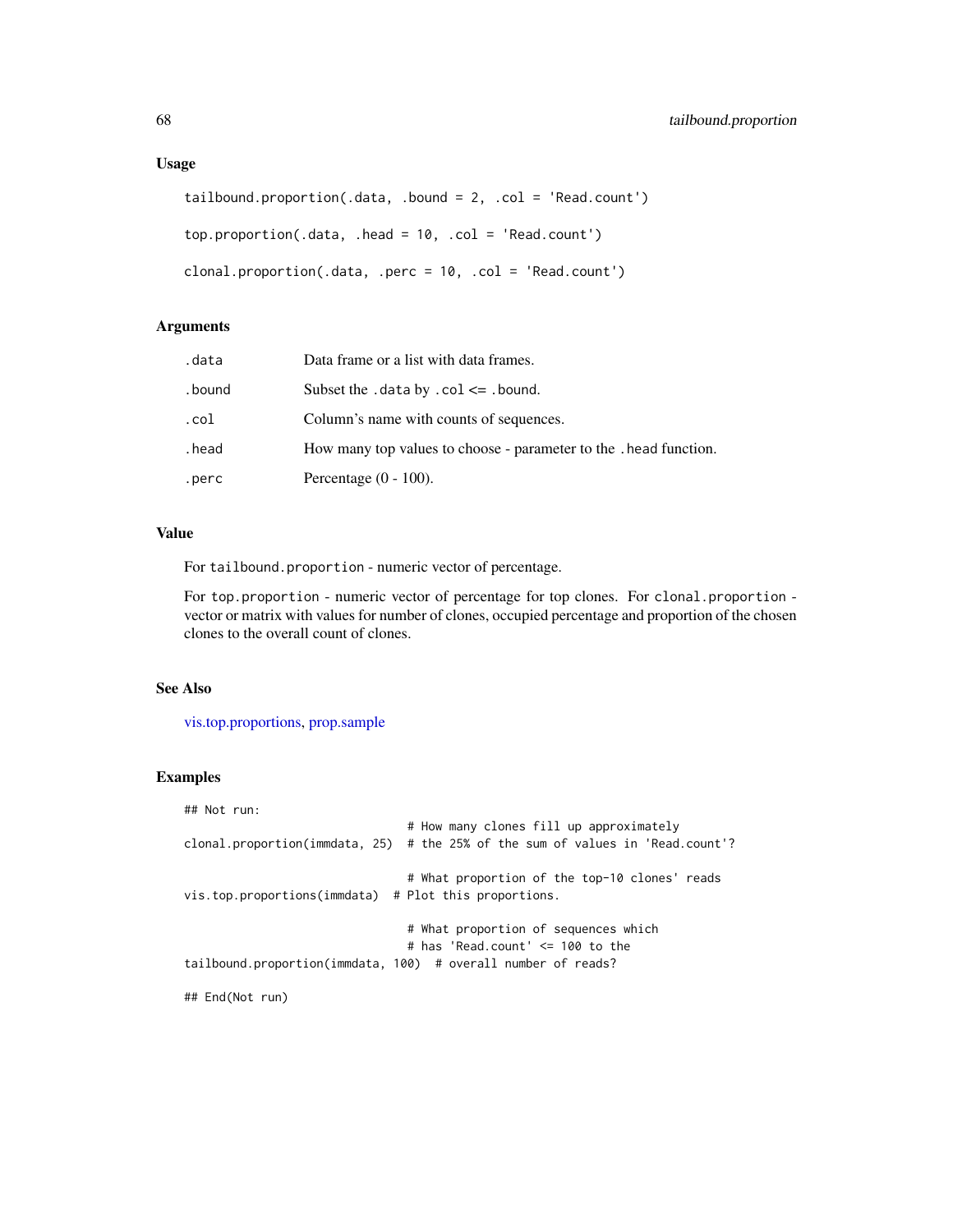top.cross - get top crosses of the given type between each pair of the given data.frames with top.cross function.

top.cross.vec - get vector of cross values for each top with the top.cross.vec function.

top.cross.plot - plot a plots with result with the top.cross.plot function.

# Usage

```
top.cross(.data, .n = NA, .data2 = NULL, .type = 'ave', .norm = F, .verbose = T)
top.cross.vec(.top.cross.res, .i, .j)
top.cross.plot(.top.cross.res, .xlab = 'Top X clonotypes',
               .ylab = 'Normalised number of shared clonotypes', .nrow = 2,
               legend.ncol = 1, logx = T, logy = T
```
# Arguments

| .data                    | Either list of data.frames or a data.frame.                                                                                         |
|--------------------------|-------------------------------------------------------------------------------------------------------------------------------------|
| $\cdot$ n                | Integer vector of parameter appled to the head function; same as .n in the top.fun<br>function. See "Details" for more information. |
| .data2                   | Second data frame or NULL if data is a list.                                                                                        |
| .type                    | Parameter type to the tcR::intersect function.                                                                                      |
| .norm                    | Parameter .norm to the tcR::intersect function.                                                                                     |
| .verbose                 | if T then plot a progress bar.                                                                                                      |
|                          | . top. cross. res Result from the top. cross function.                                                                              |
| $\mathbf{i}, \mathbf{j}$ | Coordinate of a cell in each matrix.                                                                                                |
| .xlab                    | Name for a x-lab.                                                                                                                   |
| .ylab                    | Name for a y-lab.                                                                                                                   |
| .nrow                    | Number of rows of sub-plots in the output plot.                                                                                     |
| .legend.ncol             | Number of columns in the output legend.                                                                                             |
| .logx                    | if T then transform x-axis to log-scale.                                                                                            |
| .logy                    | if T then transform y-axis to log-scale.                                                                                            |
|                          |                                                                                                                                     |

#### Details

Parameter .n can have two possible values. It could be either integer vector of numbers (same as in the top.fun function) or NA and then it will be replaced internally by the value .n <-seq(5000,min(sapply(.data,nrow))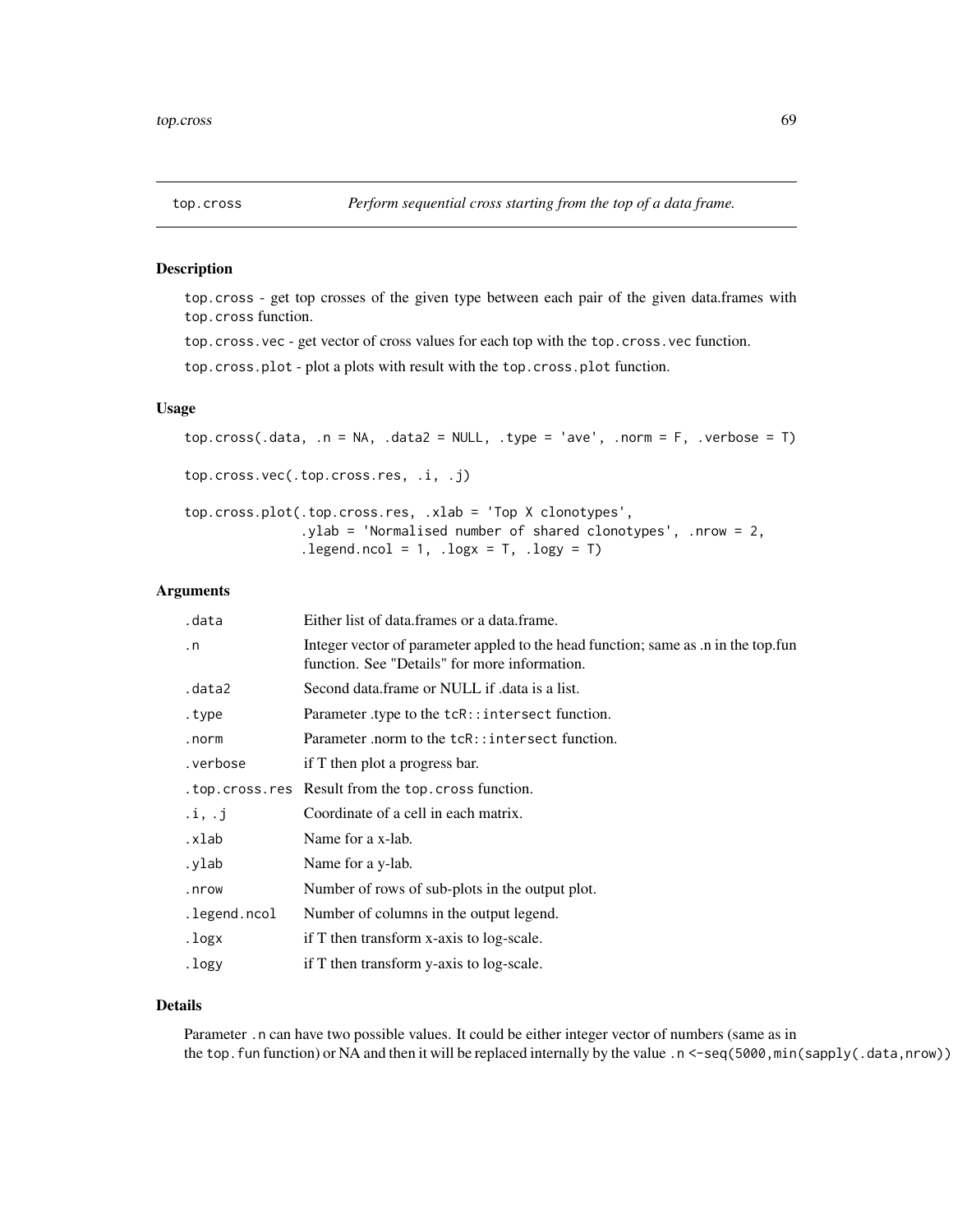# Value

top.cross - return list for each element in .n with intersection matrix (from tcR::intersectClonesets). top.cross.vec - vector of length .n with .i:. j elements of each matrix. top.cross.plot - grid / ggplot object.

## See Also

[intersect](#page-0-0)

#### Examples

```
## Not run:
immdata.top <- top.cross(immdata)
top.cross.plot(immdata.top)
```
## End(Not run)

| top.fun | Get samples from a repertoire slice-by-slice or top-by-top and apply |  |  |  |
|---------|----------------------------------------------------------------------|--|--|--|
|         | function to them.                                                    |  |  |  |

## Description

Functions for getting samples from data frames either by consequently applying head functions (top.fun) or by getting equal number of rows in the moving window (slice\_fun) and applying specified function to this samples.

## Usage

```
top.fun(.data, .n, .fun, ..., .simplify = T)
slice_fun(.data, .size, .n, .fun, ..., .simplify = T)
```
## Arguments

| .data      | Data.frame, matrix, vector or any enumerated type or a list of this types.                                      |
|------------|-----------------------------------------------------------------------------------------------------------------|
| $\cdot$ n  | Vector of values passed to head function for top. fun or the number of slices for<br>slice fun.                 |
| . fun      | Funtions to apply to every sample subset. First input argument is a data.frame,<br>others are passed as $\dots$ |
| $\ddots$ . | Additional parameters passed to the .fun.                                                                       |
| .simplify  | if T then try to simplify result to a vector or to a matrix if data is a list.                                  |
| .size      | Size of the slice for sampling for slice fun.                                                                   |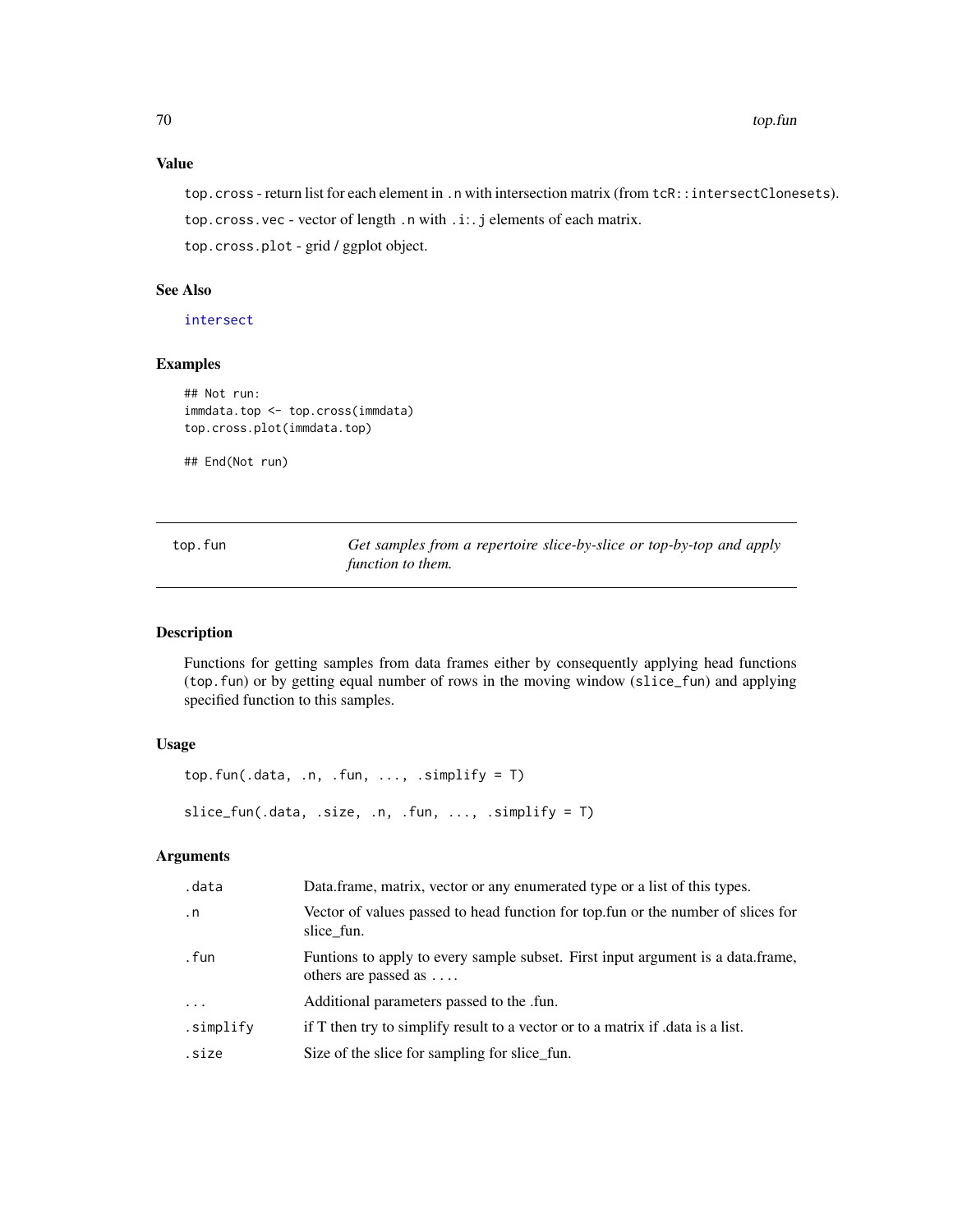#### twinsdata 2008 and 2008 and 2008 and 2008 and 2008 and 2008 and 2008 and 2008 and 2008 and 2008 and 2008 and 20

## Value

List of length length(.n) for top.fun or .n for slice\_fun.

#### Examples

```
## Not run:
# Get entropy of V-usage for the first 1000, 2000, 3000, ... clones.
res <- top.fun(immdata[[1]], 1000, entropy.seg)
# Get entropy of V-usage for the interval of clones with indices [1,1000], [1001,2000], ...
res <- top.fun(immdata[[1]], 1000, entropy.seg)
```
## End(Not run)

twinsdata *Twins alpha-beta chain data*

#### Description

twa.rda, twb.rda - data frames with downsampled to the 10000 most abundant clonesets and 4 samples data of twins data (alpha and beta chains). Link: http://labcfg.ibch.ru/tcr.html

#### Format

twa and twb are lists of 4 data frames with 10000 row in each.

## Examples

## Not run: data(twa) data(twb)

## End(Not run)

vis.clonal.dynamics *Visualise clonal dynamics among time points.*

#### Description

Visualise clonal dynamics (i.e., changes in frequency or count) with error bars of given clones among time points.

```
vis.clonal.dynamics(.changed, .lower, .upper, .log = T)
```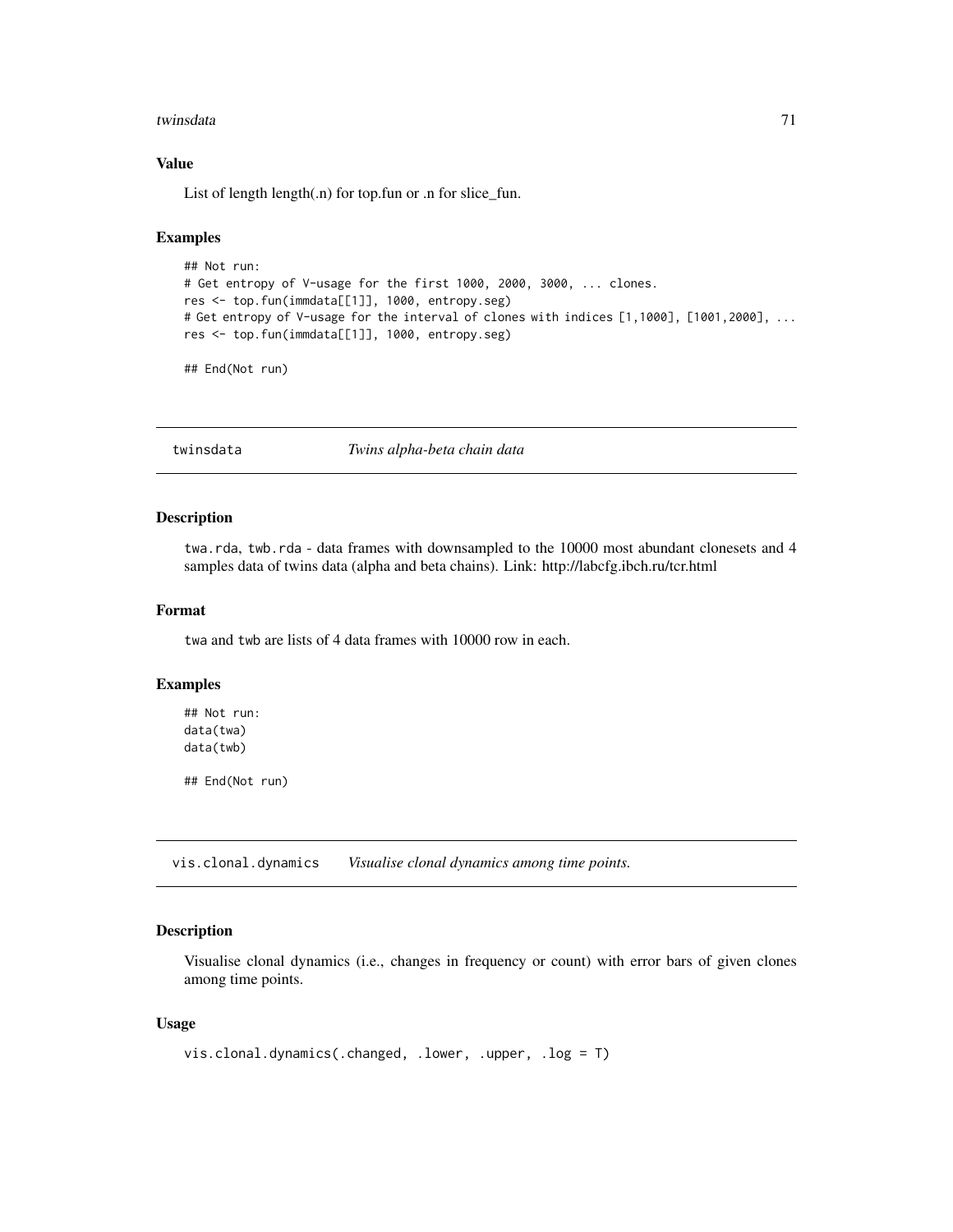# Arguments

| .changed | Result from the find. clonotypes function, <i>i.e.</i> data frame with first columns<br>with sequences (nucleotide or amino acid) and other columns are columns with<br>frequency / count for each time point for each clone. |
|----------|-------------------------------------------------------------------------------------------------------------------------------------------------------------------------------------------------------------------------------|
| .lower   | Similar to changed but values are lower bound for clonal count / frequency.                                                                                                                                                   |
| .upper   | Similar to changed but values are upper bound for clonal count / frequency.                                                                                                                                                   |
| .log     | if T then log-scale y-axis.                                                                                                                                                                                                   |

# Value

ggplot object.

| vis.clonal.space | Visualise occupied by clones homeostatic space among Samples or |
|------------------|-----------------------------------------------------------------|
|                  | groups.                                                         |

# Description

Visualise which clones how much space occupy.

# Usage

```
vis.clonal.space(.clonal.space.data, .groups = NULL)
```
## Arguments

| .clonal.space.data |                                                                               |
|--------------------|-------------------------------------------------------------------------------|
|                    | Data from the fclonal.space.homeostasis function.                             |
| .groups            | List of named character vector with names of Samples in . clonal. space. data |
|                    | for grouping them together.                                                   |

## Value

ggplot object.

# See Also

[clonal.space.homeostasis](#page-10-0)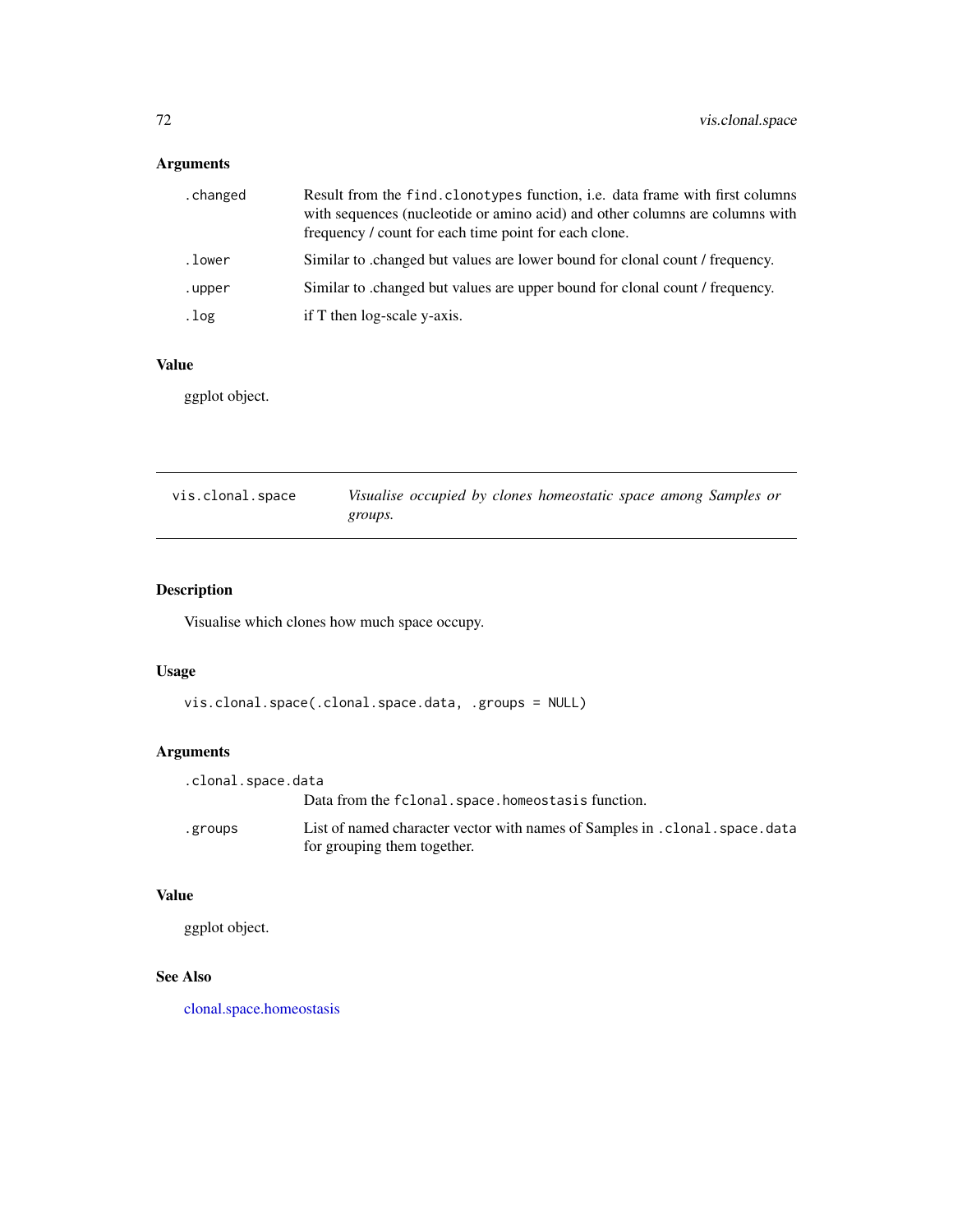## <span id="page-72-0"></span>Description

Plot a histogram of distribution of lengths of CDR3 nucleotide sequences. On y-axis are sum of read counts for each length.

## Usage

```
vis.count.len(.data, .ncol = 3, .name = "", .col = "Read.count")
```
# Arguments

| .data | Data frame with columns 'CDR3.nucleotide.sequence' and 'Read.count' or list<br>with such data frames.              |
|-------|--------------------------------------------------------------------------------------------------------------------|
| .ncol | If data is a list, than number of columns in a grid of histograms for each data<br>frame in . data. Else not used. |
| .name | Title for this plot.                                                                                               |
| .col  | Name of the column to use in computing the lengths distribution.                                                   |

## Details

If .data is a data frame, than one histogram will be plotted. Is .data is a list, than grid of histograms will be plotted.

## Value

ggplot object.

## Examples

```
## Not run:
load('immdata.rda')
# Plot one histogram with main title.
vis.count.len(immdata[[1]], 'Main title here')
# Plot a grid of histograms with 2 columns.
vis.count.len(immdata, 2)
```
## End(Not run)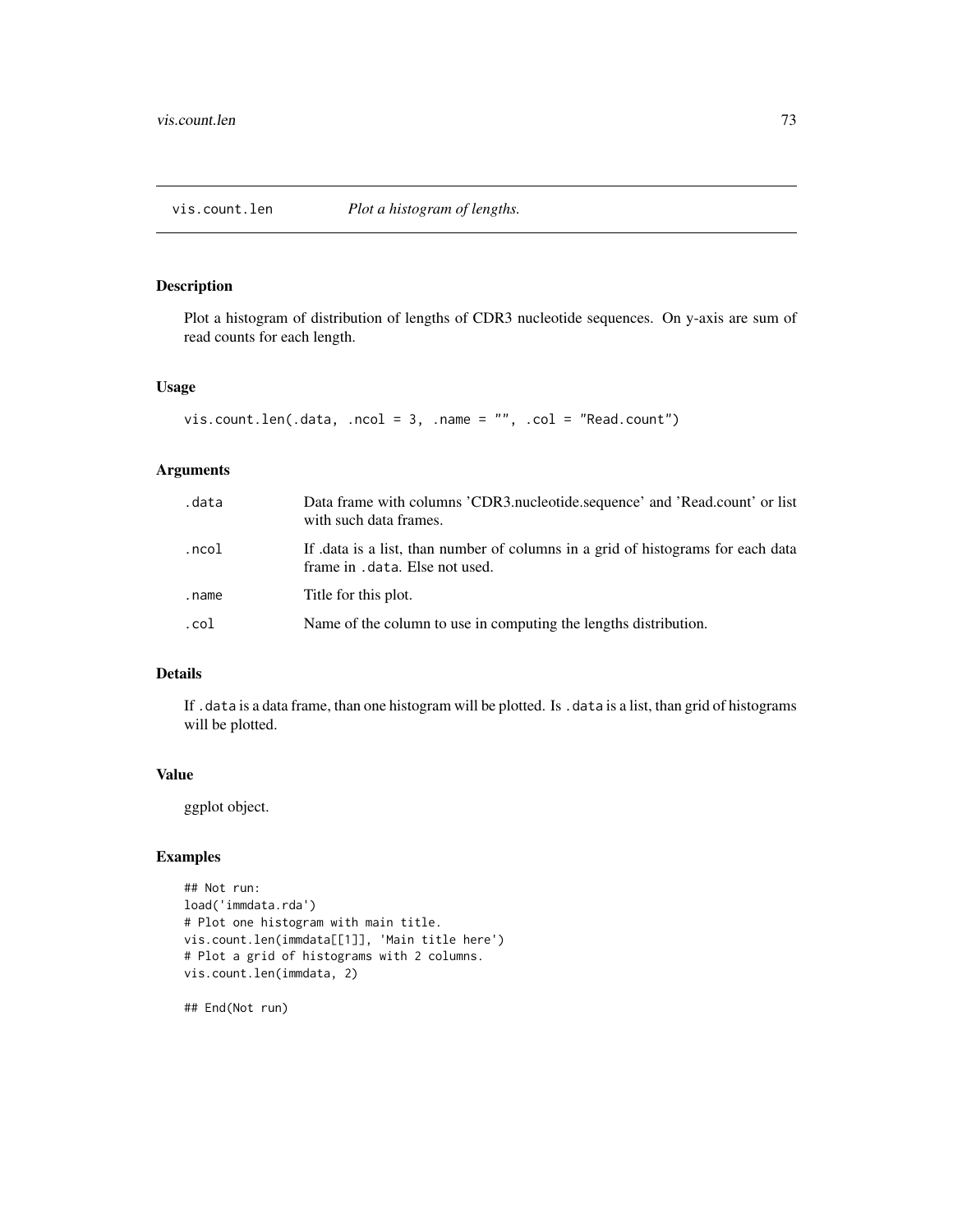<span id="page-73-0"></span>

## Description

Plot a histogram or a grid of histograms of V- / J-usage.

## Usage

```
vis.gene.usage(
  .data,
  எgenes = NA,.main = "Gene usage",
  ncol = 3,
  countflip = F,
  . dodge = F,
  .labs = c("Gene", "Frequency"),
  ...
\mathcal{L}
```
## Arguments

| .data       | Miter data frame or a list with miter data frames.                                                                                                  |
|-------------|-----------------------------------------------------------------------------------------------------------------------------------------------------|
| .genes      | Gene alphabet passed to geneUsage.                                                                                                                  |
| .main       | Main title of the plot.                                                                                                                             |
| .ncol       | Number of columns in a grid of histograms if . data is a list and . dodge is F.                                                                     |
| .coord.flip | if T then flip coordinates.                                                                                                                         |
| .dodge      | If . data is a list, than if this is T plot V-usage for all data frames to the one<br>histogram.                                                    |
| .labs       | Character vector of length 2 with names for x-axis and y-axis.                                                                                      |
| $\ddots$    | Parameter passed to geneUsage. By default the function compute V-usage or<br>J-usage for beta chains w/o using read counts and w/ "Other" segments. |

## Value

ggplot object.

# Examples

```
## Not run:
# Load your data.
load('immdata.rda')
# Compute V-usage statistics.
imm1.vs <- geneUsage(immdata[[1]], HUMAN_TRBV)
vis.V.usage(immdata, HUMAN_TRBV, .main = 'Immdata V-usage [1]', .dodge = T)
# Plot a histogram for one data frame using all gene segment data from V.gene column.
```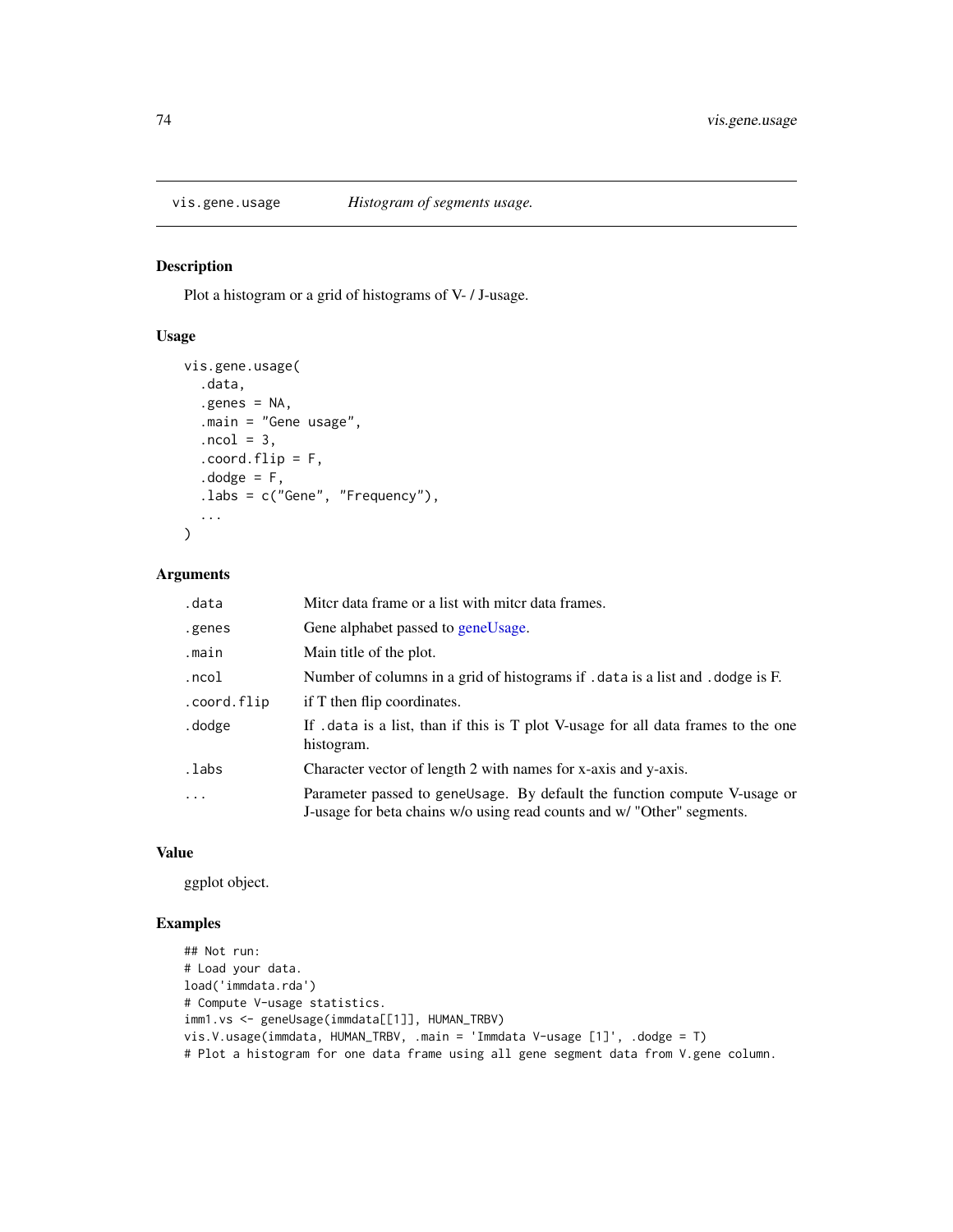```
vis.V.usage(imm1.vs, NA, .main = 'Immdata V-usage [1]')
# Plot a grid of histograms - one histogram for V-usage for each data frame in .data.
vis.V.usage(immdata, HUMAN_TRBV, .main = 'Immdata V-usage', .dodge = F, .other = F)
## End(Not run)
```
vis.group.boxplot *Boxplot for groups of observations.*

# Description

Plot boxplots for each group.

## Usage

```
vis.group.boxplot(
  .data,
  .groups = NA,
  .labs = c("V genes", "Frequency"),
  .title = ",
  .rotate.x = T,.violin = T,
  .notch = F,
  ...
\mathcal{L}
```
# Arguments

| .data     | Either a matrix with colnames and rownames specifyed or a data frame with the<br>first column of strings for row names and other columns stands for values. |
|-----------|-------------------------------------------------------------------------------------------------------------------------------------------------------------|
| .groups   | Named list with character vectors for names of elements for each group. If NA<br>than each member is in the individual group.                               |
| .labs     | Labs names. Character vector of length 1 (for naming both axis with same name)<br>or 2 (first elements stands for x-axis).                                  |
| title.    | Main title of the plot.                                                                                                                                     |
| .rotate.x | if T then rotate x-axis.                                                                                                                                    |
| .violin   | If T then plot a violin plot.                                                                                                                               |
| .notch    | "notch" parameter to the geom_boxplot ggplo2 function.                                                                                                      |
| $\ddots$  | Parameters passed to melt, applied to . data before plotting in vis. group. boxplot.                                                                        |

#### Value

ggplot object.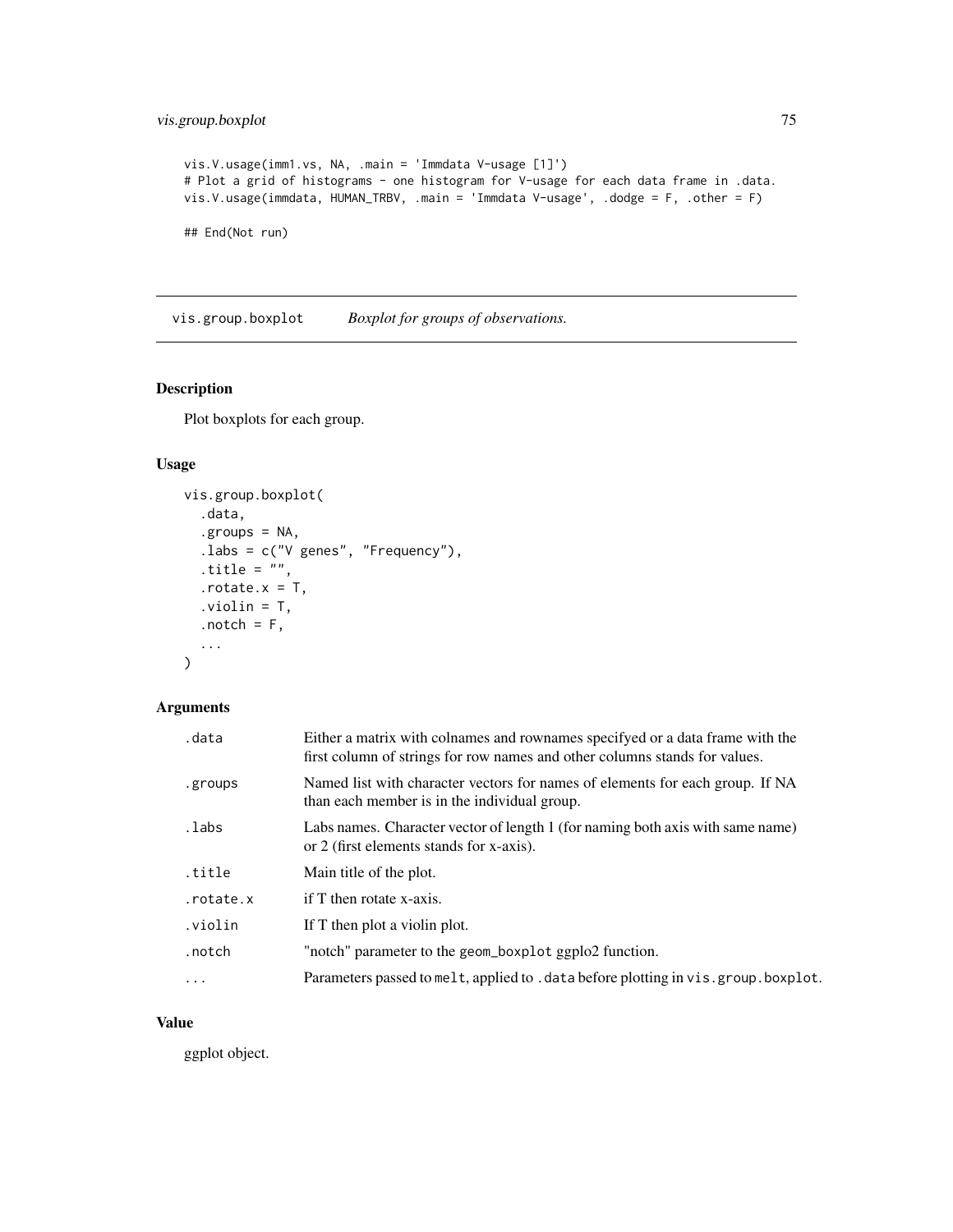# Examples

```
## Not run:
names(immdata) # "A1" "A2" "B1" "B2" "C1" "C2"
# Plot a boxplot for V-usage for each plot
# three boxplots for each group.
vis.group.boxplot(freq.Vb(immdata),
   list(A = c('A1', 'A2'), B = c('B1', 'B2'), C = c('C1', 'C2')),
   c('V segments', 'Frequency'))
data(twb)
ov <- repOverlap(twb)
sb <- matrixSubgroups(ov, list(tw1 = c('Subj.A', 'Subj.B'), tw2 = c('Subj.C', 'Subj.D')));
vis.group.boxplot(sb)
## End(Not run)
```
vis.heatmap *Heatmap.*

## Description

Plot a heatmap from a matrix or a data.frame

#### Usage

```
vis.heatmap(
  .data,
  .title = "Number of shared clonotypes",
  .labs = c("Sample", "Sample"),
  .legend = "Shared clonotypes",
  .na.value = NA,
  .text = T,
  .scientific = FALSE,
  .signif.digits = 4,
  .size.text = 4,.no.legend = F,
  . no. labs = F)
```
## Arguments

| .data     | Either a matrix with colnames and rownames specifyed or a data. frame with the<br>first column of strings for row names and other columns stands for values. |
|-----------|--------------------------------------------------------------------------------------------------------------------------------------------------------------|
| .title    | Main title of the plot.                                                                                                                                      |
| .labs     | Labs names. Character vector of length 2 (for naming x-axis and y-axis).                                                                                     |
| .legend   | Title for the legend.                                                                                                                                        |
| .na.value | Replace NAs with this values.                                                                                                                                |

<span id="page-75-0"></span>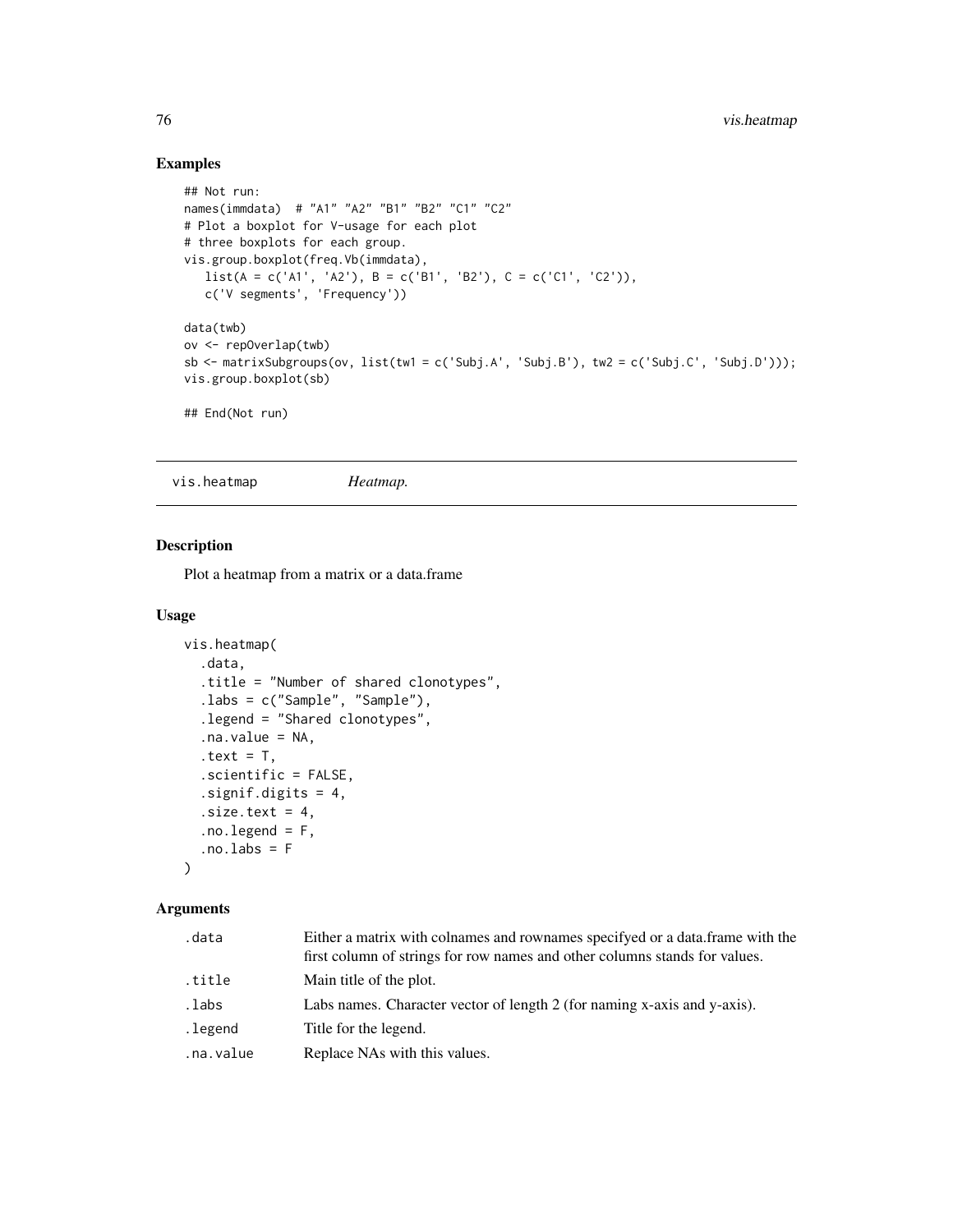# <span id="page-76-0"></span>vis.kmer.histogram 77

| .text       | if T then print . data values at tiles.                             |
|-------------|---------------------------------------------------------------------|
| .scientific | If T then force show scientific values in the heatmap plot.         |
|             | . signif. digits Number of significant digits to show. Default - 4. |
| .size.text  | Size for the text in the cells of the heatmap, 4 by default.        |
| .no.legend  | If T than remove the legend from the plot.                          |
| .no.labs    | If T than remove $x / y$ labels names from the plot.                |

## Value

ggplot object.

## Examples

```
## Not run:
# Load your data.
load('immdata.rda')
# Perform cloneset overlap by amino acid sequences with V-segments.
imm.av <- repOverlap(immdata, .seq = 'aa', .vgene = T)
# Plot a heatmap.
vis.heatmap(imm.av, .title = 'Immdata - (ave)-intersection')
## End(Not run)
```
vis.kmer.histogram *Plot of the most frequent kmers.*

# Description

Plot a distribution (bar plot) of the most frequent kmers in a data.

## Usage

```
vis.kmer.histogram(
  .kmers,
  .head = 100,
  .position = c("stack", "dodge", "fill")
\mathcal{L}
```
## Arguments

| .kmers    | Data frame with two columns "Kmers" and "Count" or a list with such data<br>frames. See Examples.          |
|-----------|------------------------------------------------------------------------------------------------------------|
| .head     | Number of the most frequent kmers to choose for plotting from each data frame.                             |
| .position | Character vector of length 1. Position of bars for each kmers. Value for the<br>ggplot2 argument position. |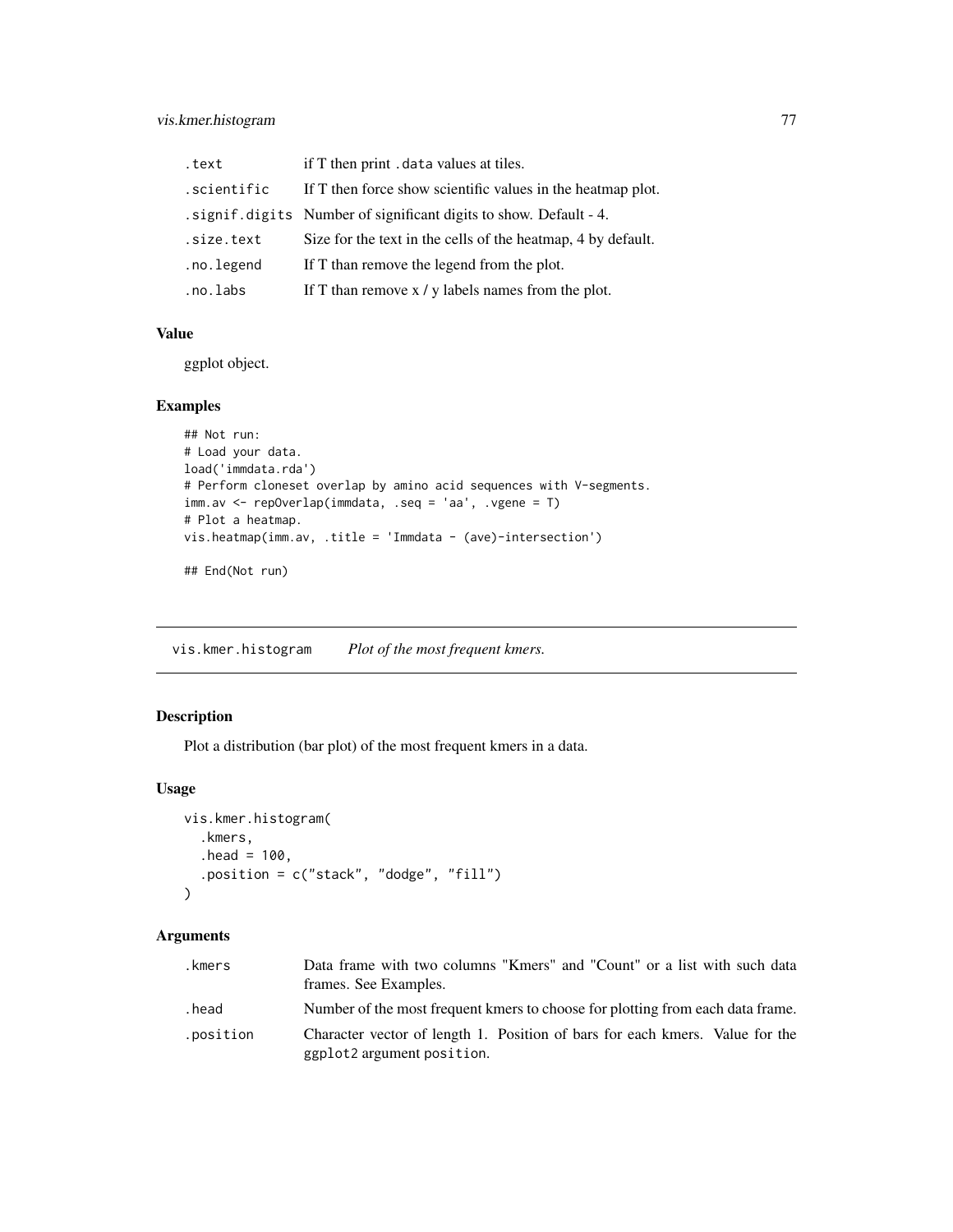# See Also

get.kmers

# Examples

```
## Not run:
# Load necessary data and package.
library(gridExtra)
load('immdata.rda')
# Get 5-mers.
imm.km <- get.kmers(immdata)
# Plots for kmer proportions in each data frame in immdata.
p1 <- vis.kmer.histogran(imm.km, .position = 'stack')
p2 <- vis.kmer.histogran(imm.km, .position = 'fill')
grid.arrange(p1, p2)
## End(Not run)
```
vis.logo *Logo - plots for amino acid and nucletide profiles.*

## Description

Plot logo-like graphs for visualising of nucleotide or amino acid motif sequences / profiles.

## Usage

```
vis.logo(
  .data,
  .replace.zero.with.na = T,
  .jitter.width = 0.01,
  .jitter.height = 0.01,
  .dodge.width = 0.15
\mathcal{L}
```
## Arguments

| .data                 | Output from the kmer. profile function.                                                                 |
|-----------------------|---------------------------------------------------------------------------------------------------------|
| .replace.zero.with.na |                                                                                                         |
|                       | if T then replace all zeros with NAs, therefore letters with zero frequency wont<br>appear at the plot. |
|                       | .jitter.width,.jitter.height,.dodge.width.                                                              |
|                       | Parameters to position_jitterdodge for aligning text labels of letters.                                 |

# Value

ggplot2 object

<span id="page-77-0"></span>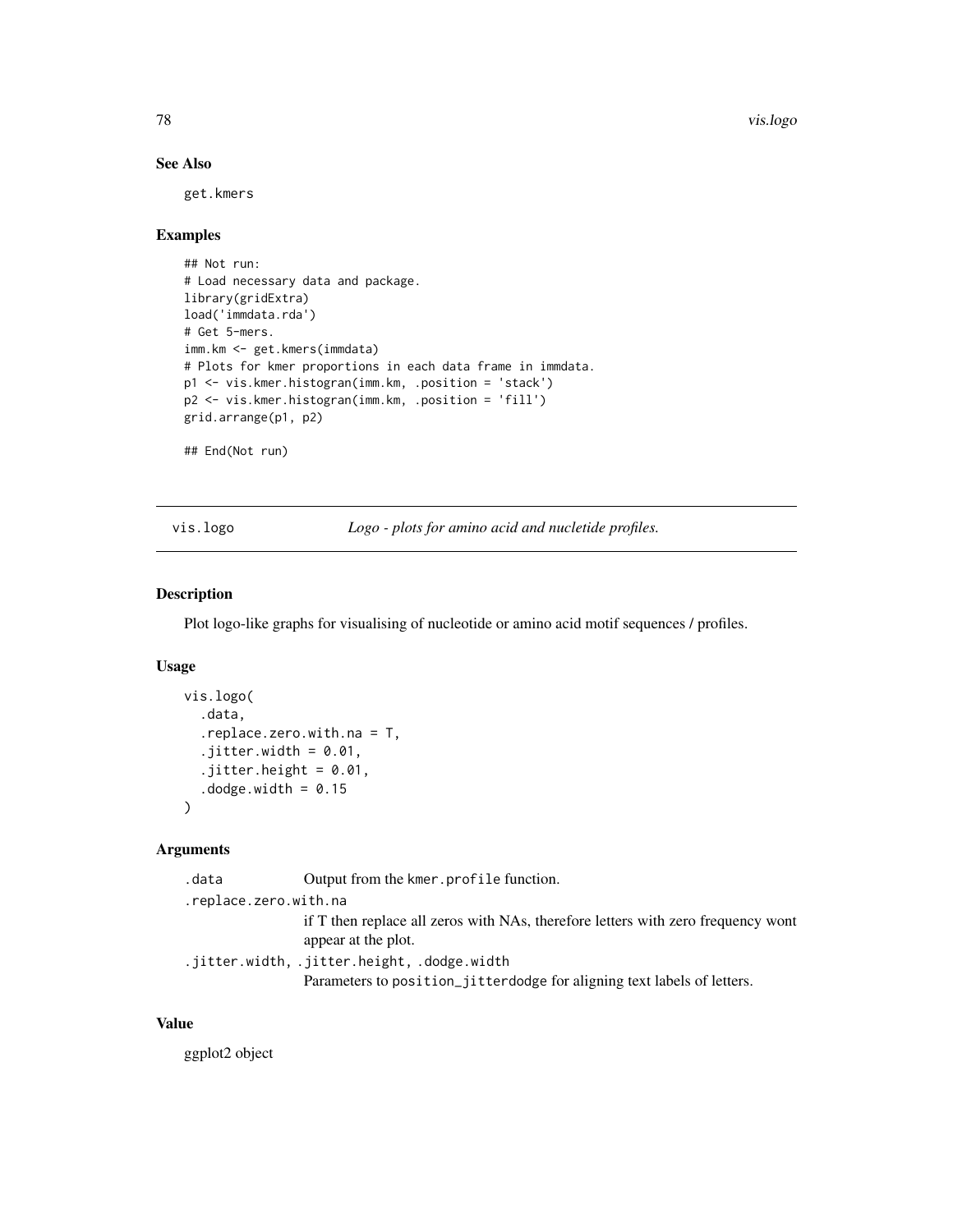## <span id="page-78-0"></span>vis.number.count 79

## Examples

```
## Not run:
d <- kmer_profile(c('CASLL', 'CASSQ', 'CASGL'))
vis.logo(d)
## End(Not run)
```
vis.number.count *Plot a histogram of counts.*

# Description

Plot a histogram of distribution of counts of CDR3 nucleotide sequences. On y-axis are number of counts.

## Usage

```
vis.number.count(
  .data,
  ncol = 3,
  .name = "Histogram of clonotypes read counts",
  .col = "Read.count"
\mathcal{L}
```
# Arguments

| .data | Cloneset data frame or a list of clonesets.                                                                        |
|-------|--------------------------------------------------------------------------------------------------------------------|
| .ncol | If data is a list, than number of columns in a grid of histograms for each data<br>frame in . data. Else not used. |
| .name | Title for this plot.                                                                                               |
| .col  | Name of the column with counts.                                                                                    |

# Details

If . data is a data frame, than one histogram will be plotted. Is . data is a list, than grid of histograms will be plotted.

# Value

ggplot object.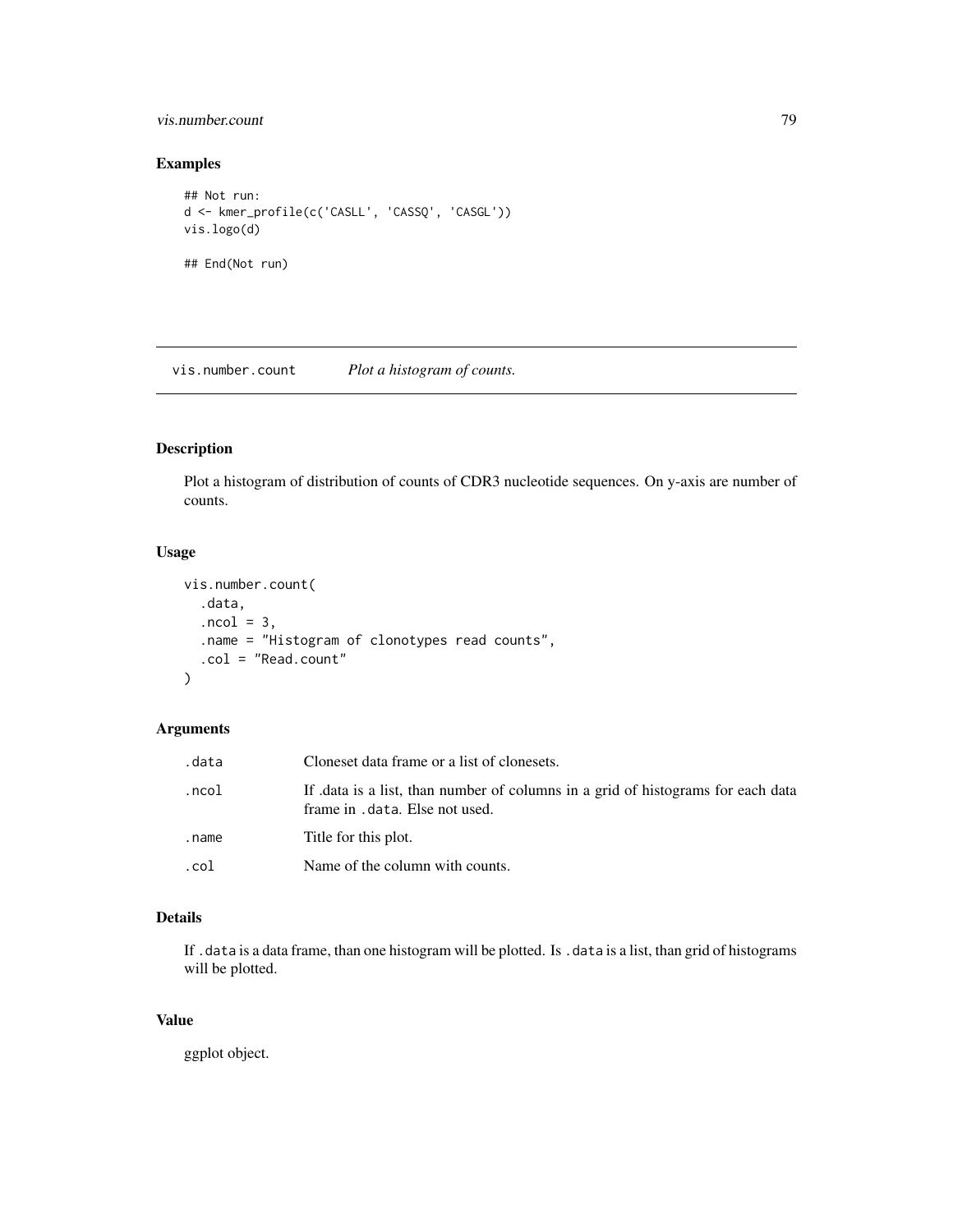<span id="page-79-0"></span>80 vis.pca vis.pca vis.pca vis.pca vis.pca vis.pca vis.pca vis.pca vis.pca vis.pca vis.pca vis.pca vis.pca vis.pca vis.pca vis.pca vis.pca vis.pca vis.pca vis.pca vis.pca vis.pca vis.pca vis.pca vis.pca vis.pca vis.pca vis

## Examples

```
## Not run:
load('immdata.rda')
# Plot one histogram with main title.
vis.number.count(immdata[[1]], 'Main title here')
# Plot a grid of histograms with 2 columns.
vis.number.count(immdata, 2)
```
## End(Not run)

# vis.pca *PCA result visualisation*

# Description

Plot the given pca results with colour divided by the given groups.

# Usage

vis.pca(.data, .groups = NA, .text = T)

# Arguments

| .data   | Result from promp() function or a data frame with two columns 'First' and<br>'Second' stands for the first PC and the second PC. |
|---------|----------------------------------------------------------------------------------------------------------------------------------|
| .groups | List with names for groups and indices of the group members. If NA than each<br>member is in the individual group.               |
| .text   | If T than print the names of the subjects.                                                                                       |

## Value

ggplot object.

# Examples

```
## Not run:
data(twb)
tmp = geneUsage(twb)vis.pca(prcomp(t(tmp[,-1])))
## End(Not run)
```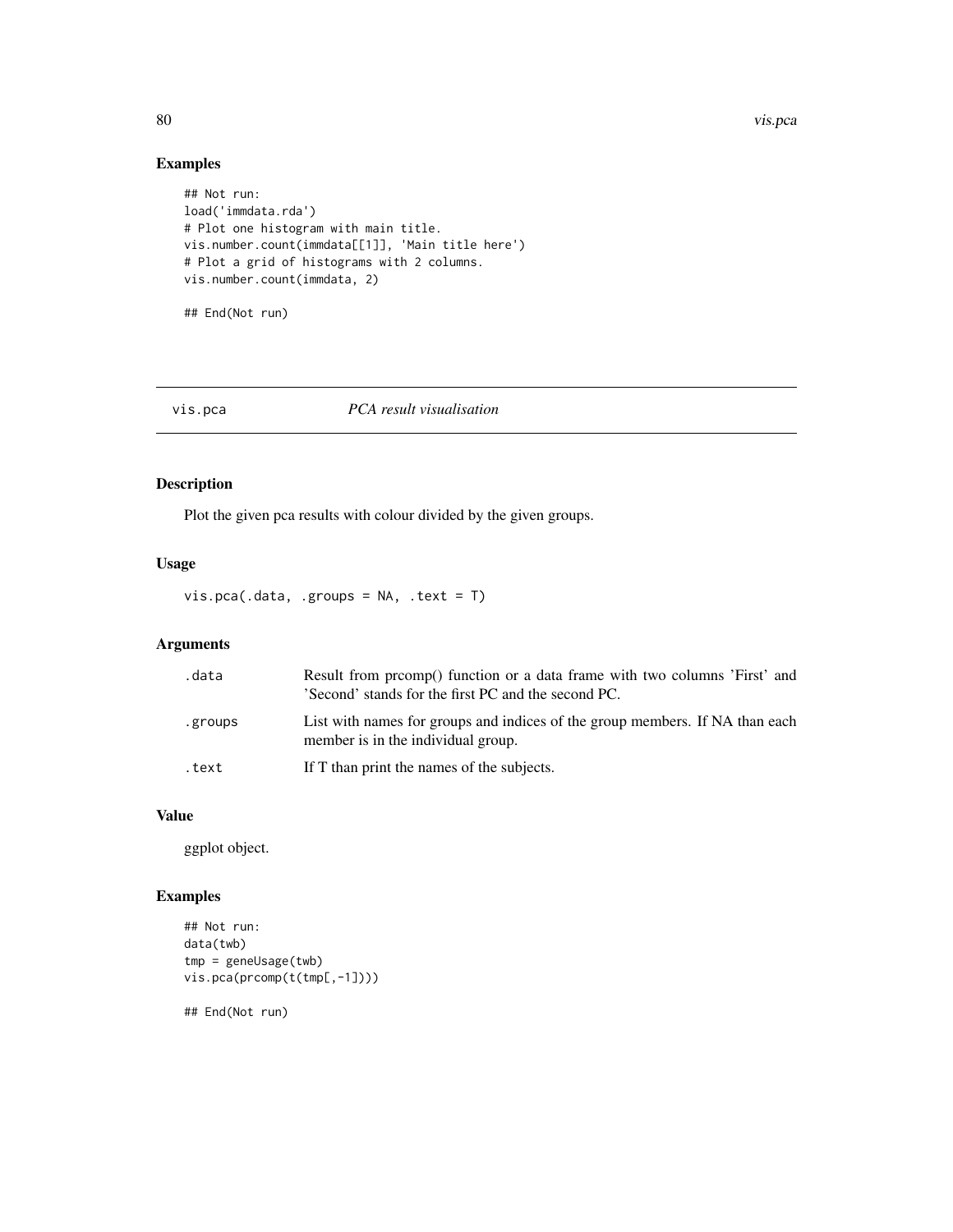<span id="page-80-0"></span>

# Description

Plot a grid of radar(-like) plots for visualising a distance among objects.

# Usage

vis.radarlike(.data, .ncol = 3, .which = NA, .expand =  $c(0.25, 0)$ )

# Arguments

| .data   | Square data frame or matrix with row names and col names stands for objects<br>and values for distances. |
|---------|----------------------------------------------------------------------------------------------------------|
| .ncol   | Number of columns in the grid.                                                                           |
| .which  | Character vector, which datasets to show.                                                                |
| .expand | Integer vector of length 2, for scale_y_continous(expand = .expand) func-<br>tion.                       |

#### See Also

[repOverlap,](#page-52-0) [js.div](#page-18-0)

## Examples

```
## Not run:
load('immdata.rda')
# Compute Jensen-Shannon divergence among V-usage of repertoires.
imm.js <- js.div.seg(immdata, .verbose = F)
# Plot it.
vis.radarlike(imm.js)
```
## End(Not run)

vis.rarefaction *Rarefaction statistics visualisation.*

# Description

Plot a line with mean unique clones.

## Usage

```
vis.rarefaction(.muc.res, .groups = NULL, .log = F, .names = T)
```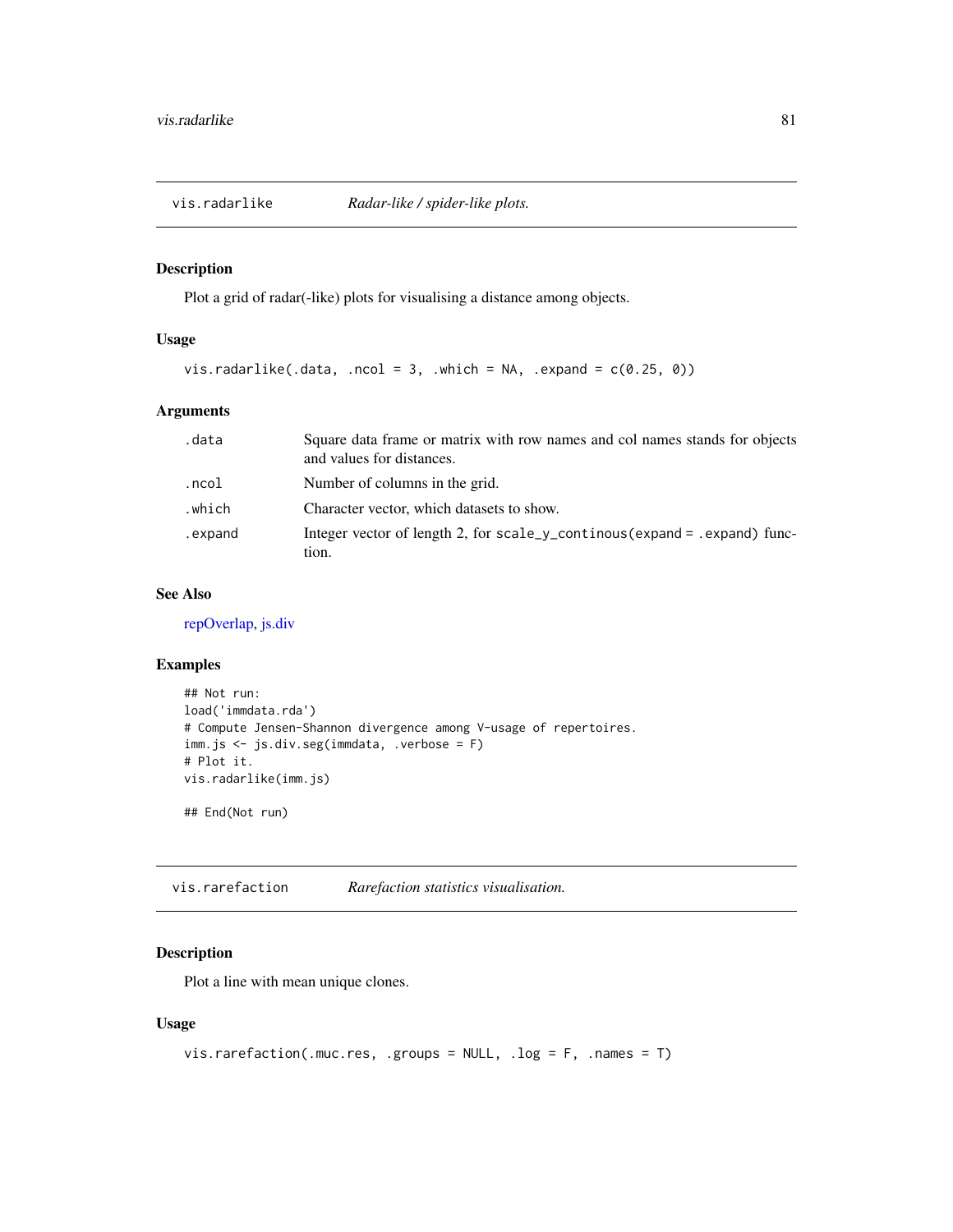## <span id="page-81-0"></span>Arguments

| .muc.res | Output from the muc function.                                                                                      |
|----------|--------------------------------------------------------------------------------------------------------------------|
| .groups  | List with names for groups and names of the group members. If NULL than<br>each member is in the individual group. |
| .log     | if $T$ then log-scale the $\nu$ axis.                                                                              |
| .names   | If T then print number of samples.                                                                                 |

# See Also

[rarefaction](#page-48-0)

## Examples

```
## Not run:
data(twb)
names(twb) # "Subj.A" "Subj.B" "Subj.C" "Subj.D"
twb.rar <- rarefaction(twb, .col = "Read.count")
vis.rarefaction(twb.rar, list(A = c("Subj.A", "Subj.B"), B = c("Subj.C", "Subj.D")))
## End(Not run)
```
vis.shared.clonotypes *Visualisation of shared clonotypes occurrences among repertoires.*

# Description

Visualise counts or proportions of shared clonotypes among repertoires. Code adapted from https://www.rbloggers.com/ggplot2-cheatsheet-for-visualizing-distributions/.

#### Usage

```
vis.shared.clonotypes(
  .shared.rep,
  .x.rep = NA,.y.rep = NA,.title = NA,
  .ncol = 3,
  .point.size.modif = 1,
  .cut.axes = T,
  . density = T,
  \ln = T,
  . \text{radj.size} = 3.5,.plot = T\mathcal{E}
```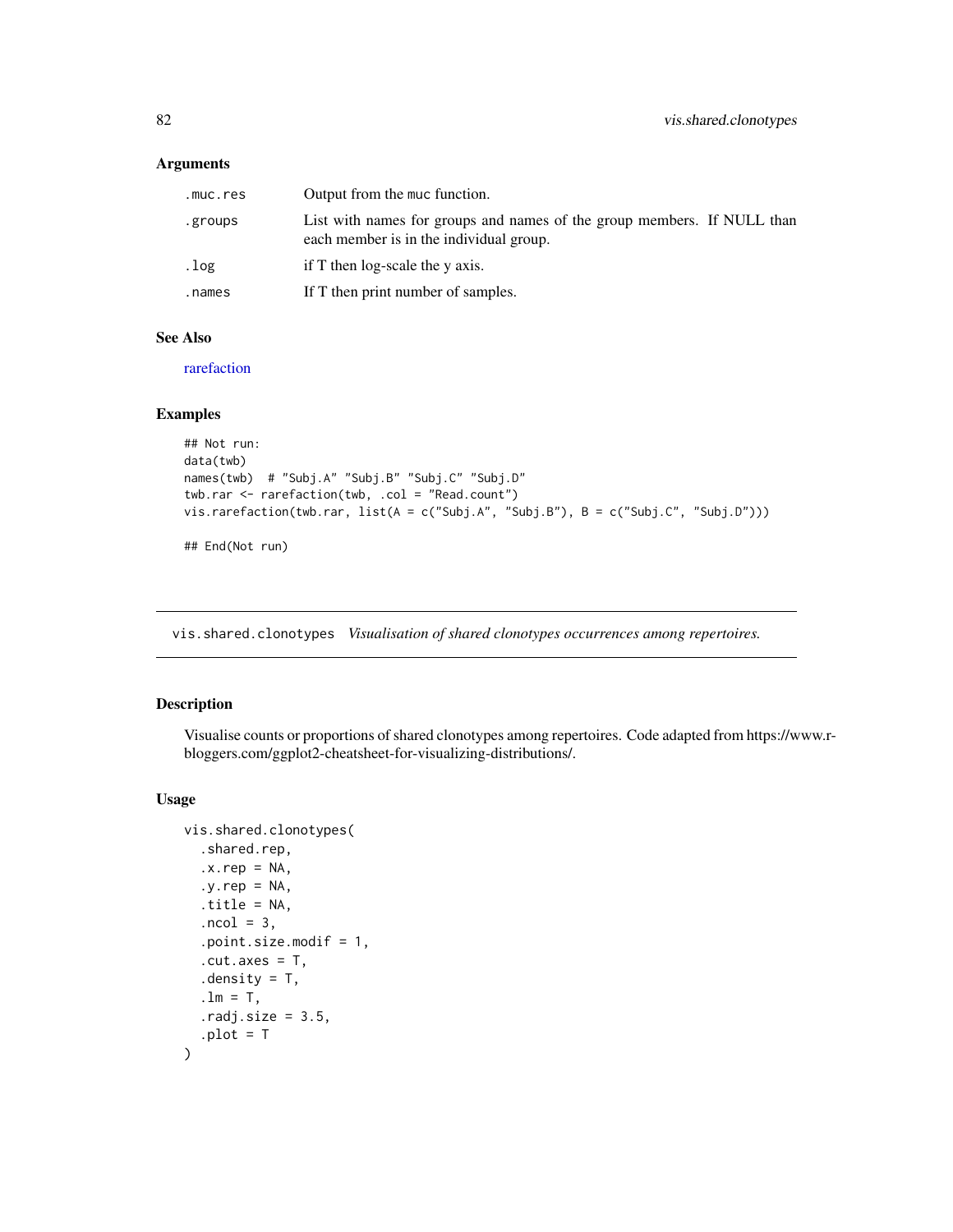## <span id="page-82-0"></span>Arguments

| .shared.rep       | Shared repertoires, as from shared repertoire function.                                                                           |  |
|-------------------|-----------------------------------------------------------------------------------------------------------------------------------|--|
| .x.rep            | Which repertoire show on x-axis. Either a name or an index of a repertoire in<br>the .shared.rep or NA to choose all repertoires. |  |
| y.rep.            | Which repertoire show on y-axis. Either a name or an index of a repertoire in<br>the .shared.rep or NA to choose all repertoires. |  |
| .title            | Main title of the plot.                                                                                                           |  |
| .ncol             | Number of columns in the resulting plot.                                                                                          |  |
| .point.size.modif |                                                                                                                                   |  |
|                   | Modify this to correct sizes of points.                                                                                           |  |
| .cut.axes         | If T than cut axes' limits to show only frequencies that exists.                                                                  |  |
| .density          | If T than plot densities of shared and unique clonotypes.                                                                         |  |
| . $1m$            | If T than fit and plot a linear model to shared clonotypes.                                                                       |  |
| .radj.size        | Size of the text for $R^2$ -adjusted.                                                                                             |  |
| .plot             | If F than return grobs instead of plotting.                                                                                       |  |

# Value

ggplot2 object or plot

#### See Also

[shared.repertoire](#page-63-0)

## Examples

```
## Not run:
data(twb)
# Show shared nucleotide clonotypes of all possible pairs
# using the Read.proportion column
twb.sh <- shared.repertoire(twb, "n0rp")
vis.shared.clonotypes(twb.sh, .ncol = 4)
# Show shared amino acid + Vseg clonotypes of pairs
# including the Subj.A (the first one) using
# the Read.count column.
twb.sh <- shared.repertoire(twb, "avrc")
vis.shared.clonotypes(twb.sh, 1, NA, .ncol = 4)
# same, just another order of axis
vis.shared.clonotypes(twb.sh, NA, 1, .ncol = 4)
# Show shared nucleotide clonotypes of Subj.A (the first one)
# Subj.B (the second one) using the Read.proportion column.
twb.sh <- shared.repertoire(twb, "n0rp")
vis.shared.clonotypes(twb.sh, 1, 2)
```
# Show the same plot, but with much larget points.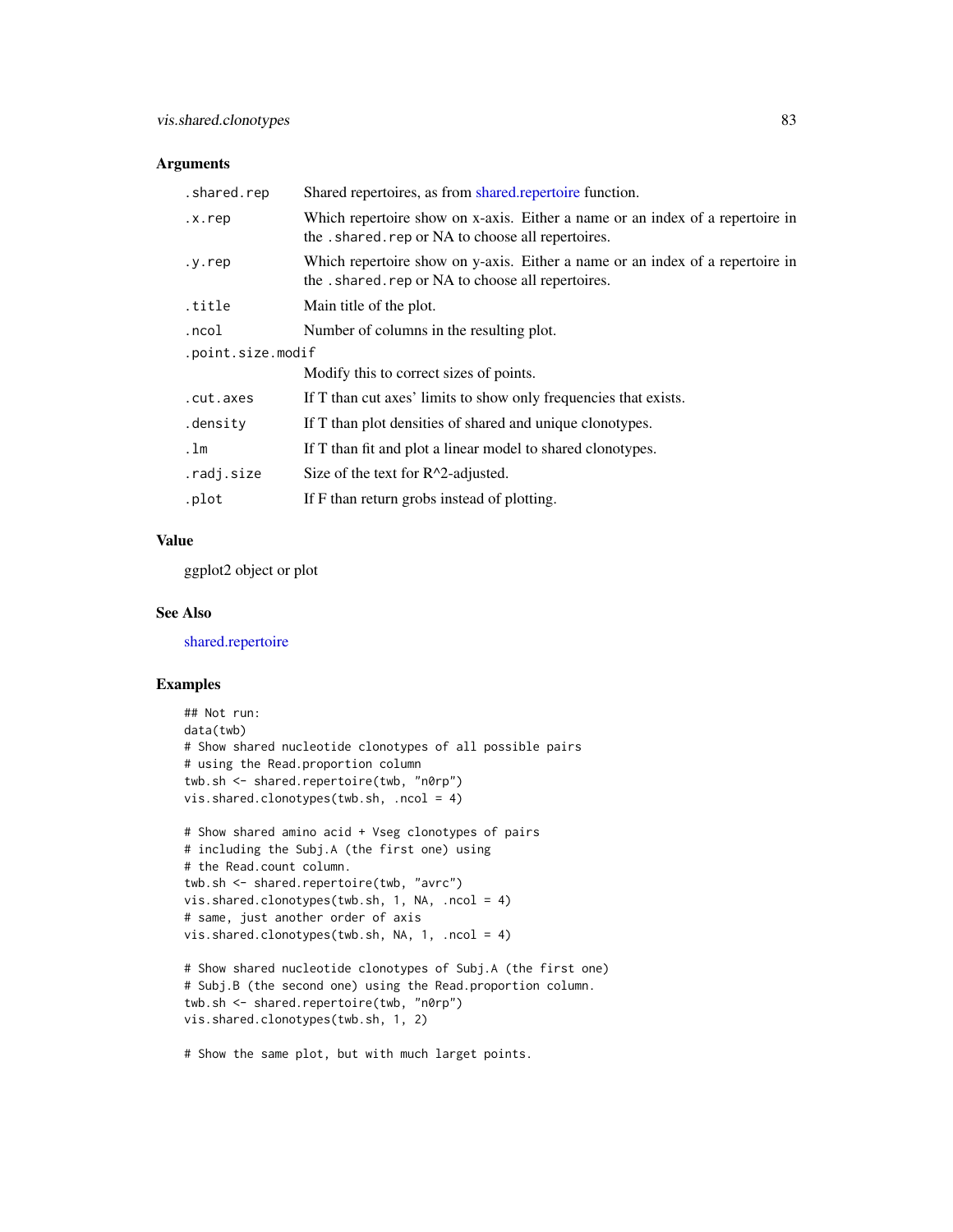```
vis.shared.clonotypes(twb.sh, 1, 2, .point.size.modif = 3)
## End(Not run)
```
vis.top.proportions *Visualisation of top clones proportions.*

# Description

Visualisation of proportion of the top clones.

## Usage

```
vis.top.proportions(
  .data,
  .head = c(10, 100, 1000, 10000, 30000, 1e+05, 3e+05, 1e+06),
  .col = "Read.count"
)
```
# Arguments

| .data  | Data frame with clones.                                                                  |
|--------|------------------------------------------------------------------------------------------|
| . head | Integer vector of clones for the . head parameter for the top. proportion func-<br>tion. |
| .col   | Parameter.col for the top.proportion function.                                           |

# See Also

top.proportion

# Examples

## Not run: vis.top.proportions(immdata)

## End(Not run)

<span id="page-83-0"></span>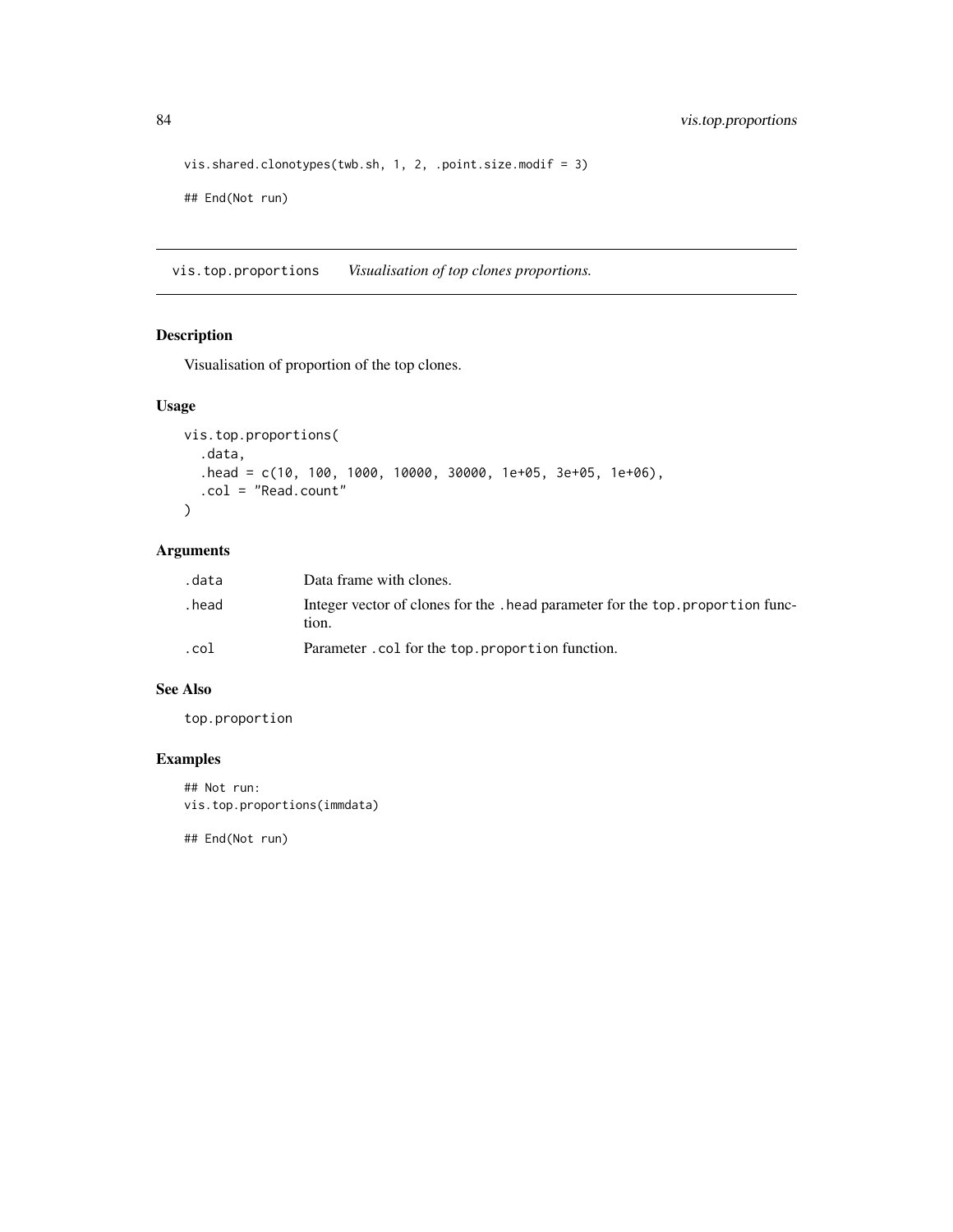# **Index**

∗Topic datasets AA\_TABLE, [5](#page-4-0) segments.alphabets, [58](#page-57-0) .add.legend, [3](#page-2-0) .column.choice, [4](#page-3-0) .fix.listnames, [4](#page-3-0) .verbose.msg, [5](#page-4-0) AA\_TABLE, [5](#page-4-0) AA\_TABLE\_REVERSED *(*AA\_TABLE*)*, [5](#page-4-0) add.pb *(*set.pb*)*, [62](#page-61-0) apply.asymm *(*apply.symm*)*, [6](#page-5-0) apply.symm, [6](#page-5-0) assymetry, [6](#page-5-0) barcodes.to.reads, [7](#page-6-0) beta.prob, [8,](#page-7-0) *[25](#page-24-0)* bootstrap.tcr, [9](#page-8-0) bunch.translate *(*revcomp*)*, [56](#page-55-0) chao1 *(*inverse.simpson*)*, [35](#page-34-0) check.distribution, [10](#page-9-0) clonal.proportion, *[56](#page-55-0)* clonal.proportion *(*tailbound.proportion*)*, [67](#page-66-0) clonal.space.homeostasis, [11,](#page-10-0) *[72](#page-71-0)* cloneset.stats, [12](#page-11-0) clonotypescount *(*get.inframes*)*, [29](#page-28-0) codon.variants, [12](#page-11-0) column.summary, [13](#page-12-0) contamination.stats, [14](#page-13-0) convergence.index, [15](#page-14-0) cosine.sharing, [16](#page-15-0) cosine.similarity, [17](#page-16-0) count.frames *(*get.inframes*)*, [29](#page-28-0) count.inframes *(*get.inframes*)*, [29](#page-28-0) count.outframes *(*get.inframes*)*, [29](#page-28-0)

decontamination *(*contamination.stats*)*, [14](#page-13-0)

diversity, *[18](#page-17-0)*, *[20](#page-19-0)*, *[51](#page-50-0)* diversity *(*inverse.simpson*)*, [35](#page-34-0) downsample *(*resample*)*, [55](#page-54-0) entropy, *[18](#page-17-0)*, [19,](#page-18-1) *[36](#page-35-0)*, *[51](#page-50-0)* entropy.seg, [20](#page-19-0) exact.match *(*find.similar.sequences*)*, [22](#page-21-0) find.clonotypes, [21](#page-20-0) find.similar.sequences, [22,](#page-21-0) *[41](#page-40-0)* fix.alleles, [23](#page-22-0) fix.genes *(*fix.alleles*)*, [23](#page-22-0) gc.content, [23](#page-22-0) genealphabets, *[26,](#page-25-1) [27](#page-26-0)* genealphabets *(*segments.alphabets*)*, [58](#page-57-0) generate.kmers, [24](#page-23-0) generate.tcr, [25](#page-24-0) genesegments, *[25](#page-24-0)* genesegments *(*segments.list*)*, [60](#page-59-0) geneUsage, *[21](#page-20-0)*, [26,](#page-25-1) *[74](#page-73-0)* get.all.substrings, [27](#page-26-0) get.deletions.alpha, [28](#page-27-0) get.deletions.beta *(*get.deletions.alpha*)*, [28](#page-27-0) get.frames *(*get.inframes*)*, [29](#page-28-0) get.group.names *(*set.group.vector*)*, [61](#page-60-0) get.inframes, [29](#page-28-0) get.kmer.column *(*kmer.table*)*, [37](#page-36-0) get.kmers, [29](#page-28-0) get.outframes *(*get.inframes*)*, [29](#page-28-0) get.people.names, *[41](#page-40-0)* get.people.names *(*set.people.vector*)*, [62](#page-61-0) gibbs.sampler, [30](#page-29-0) gini *(*inverse.simpson*)*, [35](#page-34-0) group.clonotypes, [31](#page-30-0) hamming.match *(*find.similar.sequences*)*,

 $22$ has.class, [32](#page-31-0)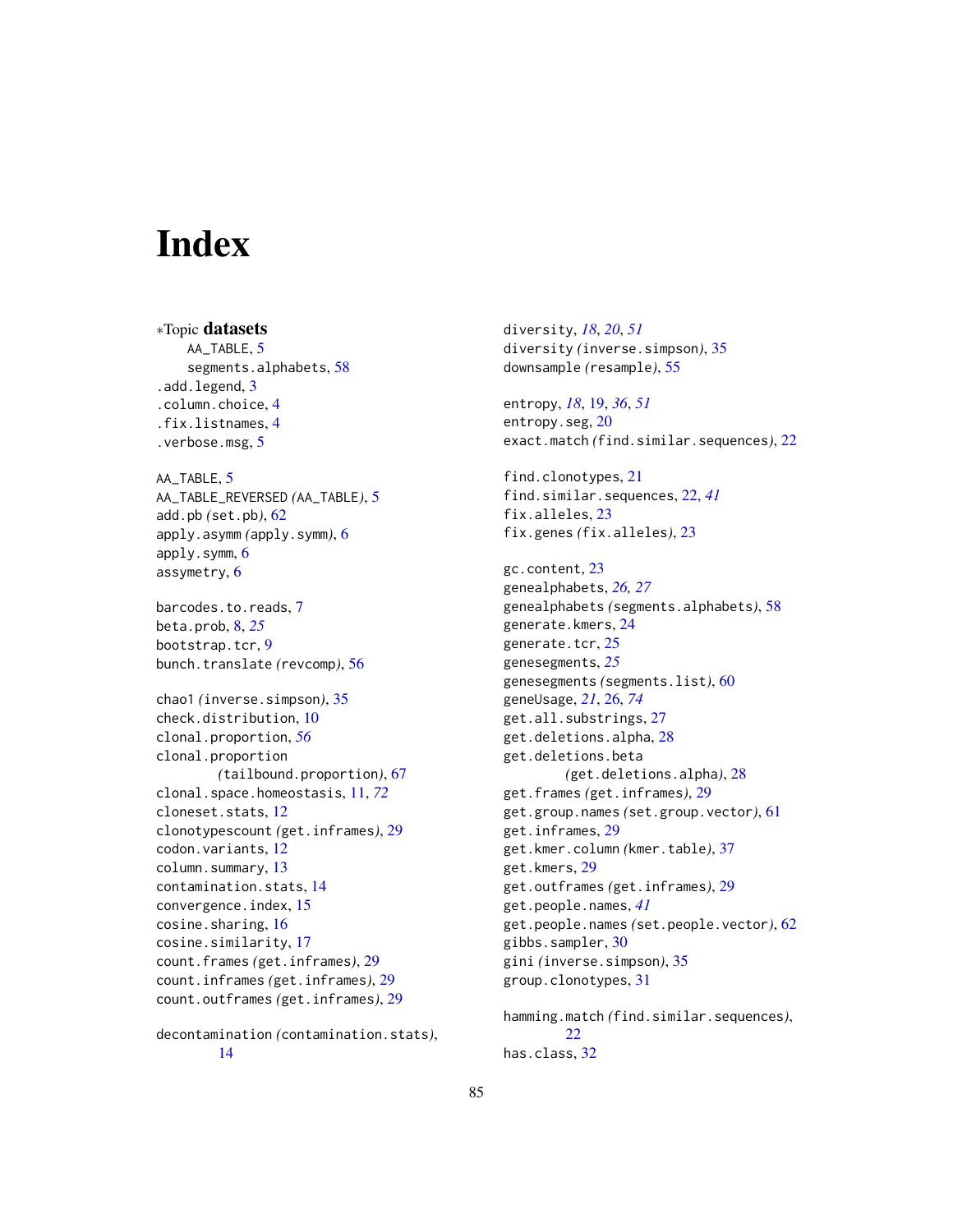```
horn.index (cosine.similarity), 17
HUMAN_IGHD (segments.alphabets), 58
HUMAN_IGHJ (segments.alphabets), 58
HUMAN_IGHV (segments.alphabets), 58
HUMAN_IGKJ (segments.alphabets), 58
HUMAN_IGKV (segments.alphabets), 58
HUMAN_IGLJ (segments.alphabets), 58
HUMAN_IGLV (segments.alphabets), 58
HUMAN_TRAJ (segments.alphabets), 58
HUMAN_TRAV (segments.alphabets), 58
HUMAN_TRBD (segments.alphabets), 58
HUMAN_TRBJ (segments.alphabets), 58
HUMAN_TRBV (segments.alphabets), 58
HUMAN_TRBV_ALS (segments.alphabets), 58
HUMAN_TRBV_FAM (segments.alphabets), 58
HUMAN_TRBV_GEN (segments.alphabets), 58
HUMAN_TRBV_MITCR (segments.alphabets),
        58
HUMAN_TRDD (segments.alphabets), 58
HUMAN_TRDJ (segments.alphabets), 58
HUMAN_TRDV (segments.alphabets), 58
HUMAN_TRGJ (segments.alphabets), 58
HUMAN_TRGV (segments.alphabets), 58
insertion.stats (column.summary), 13
intersect, 70
intersectClonesets, 18, 33, 42, 48, 54
intersectCount (intersectClonesets), 33
intersectIndices (intersectClonesets),
        33
intersectLogic (intersectClonesets), 33
inverse.simpson, 35
jaccard.index (cosine.similarity), 17
js.div, 81
js.div (entropy), 19
js.div.seg (entropy.seg), 20
kl.div (entropy), 19
kmer.profile, 36
kmer.table, 37
kmers.profile (kmer.profile), 36
levenshtein.match
        (find.similar.sequences), 22
loglikelihood, 38
MACMUL_TRBJ (segments.alphabets), 58
MACMUL_TRBV (segments.alphabets), 58
```

```
matrixdiagcopy, 38
matrixSubgroups, 39
morisitas.index (cosine.similarity), 17
MOUSE_IGHD (segments.alphabets), 58
MOUSE_IGHJ (segments.alphabets), 58
MOUSE_IGHV (segments.alphabets), 58
MOUSE_IGKJ (segments.alphabets), 58
MOUSE_IGKV (segments.alphabets), 58
MOUSE_IGLJ (segments.alphabets), 58
MOUSE_IGLV (segments.alphabets), 58
MOUSE_TRAJ (segments.alphabets), 58
MOUSE_TRAV (segments.alphabets), 58
MOUSE_TRBJ (segments.alphabets), 58
MOUSE_TRBV (segments.alphabets), 58
MOUSE_TRDD (segments.alphabets), 58
MOUSE_TRDJ (segments.alphabets), 58
MOUSE_TRDV (segments.alphabets), 58
MOUSE_TRGJ (segments.alphabets), 58
MOUSE_TRGV (segments.alphabets), 58
mutated.neighbours, 39
mutation.network, 40
overlap.coef (cosine.similarity), 17
ozScore, 34, 41, 48
parse.cloneset, 42, 44, 46, 52
parse.file, 43, 52
parse.file (parse.folder), 44
parse.folder, 44
parse.immunoseq (parse.folder), 44
parse.immunoseq2 (parse.folder), 44
parse.immunoseq3 (parse.folder), 44
parse.imseq (parse.folder), 44
parse.migec (parse.folder), 44
parse.migmap (parse.folder), 44
parse.mitcr (parse.folder), 44
parse.mitcrbc (parse.folder), 44
parse.mixcr (parse.folder), 44
parse.tcr (parse.folder), 44
parse.vdjtools (parse.folder), 44
pca.segments, 27, 46, 47
pca2euclid, 47, 48
permutDistTest, 34, 42, 47, 48
permutedf, 49
prcomp, 47
prop.sample, 68
prop.sample (resample), 55
```
rarefaction, [49,](#page-48-1) *[82](#page-81-0)*